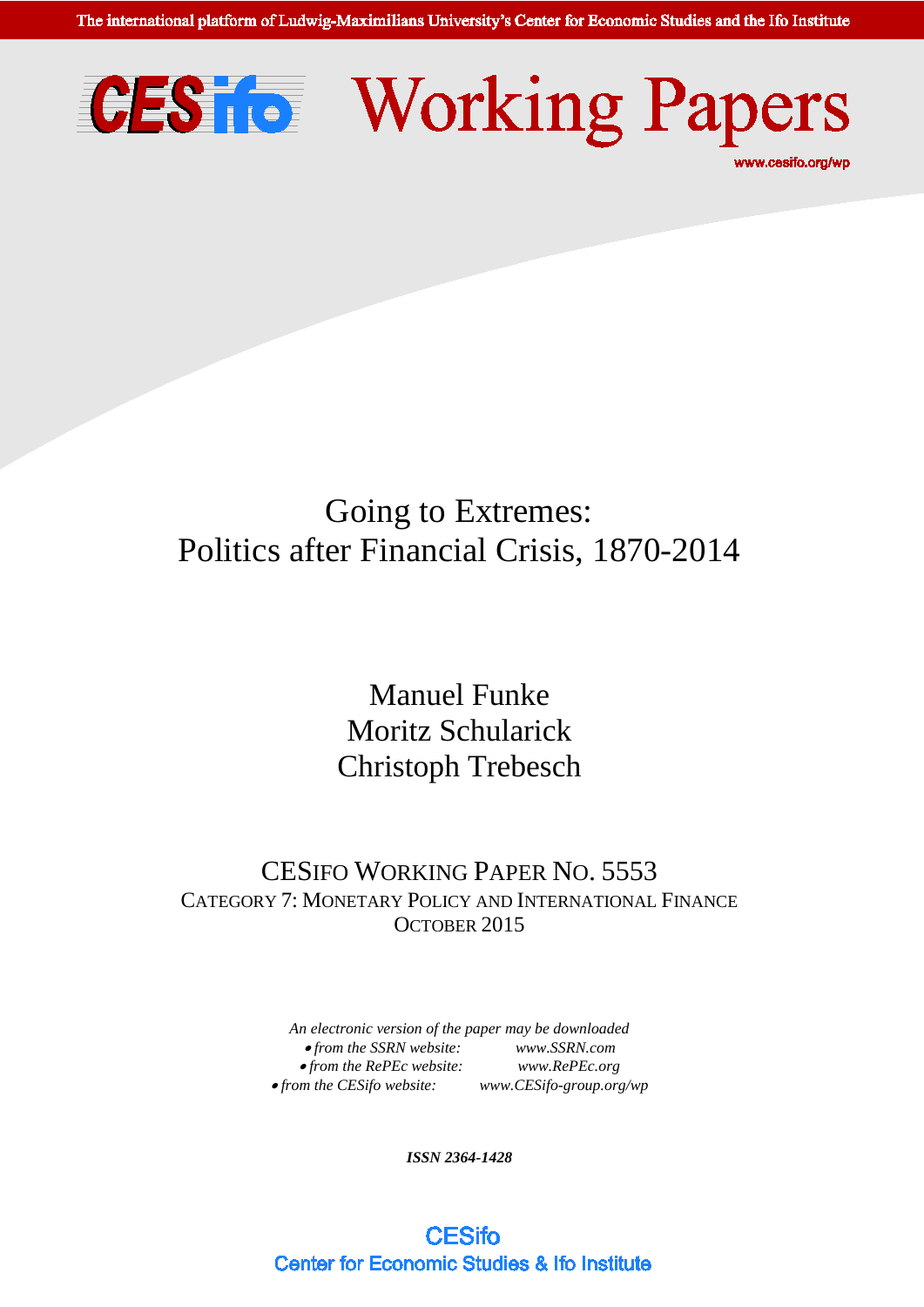## Going to Extremes: Politics after Financial Crisis, 1870-2014

## Abstract

Partisan conflict and policy uncertainty are frequently invoked as factors contributing to slow post-crisis recoveries. Recent events in Europe provide ample evidence that the political aftershocks of financial crises can be severe. In this paper we study the political fall-out from systemic financial crises over the past 140 years. We construct a new long-run dataset covering 20 advanced economies and more than 800 general elections. Our key finding is that policy uncertainty rises strongly after financial crises as government majorities shrink and polarization rises. After a crisis, voters seem to be particularly attracted to the political rhetoric of the extreme right, which often attributes blame to minorities or foreigners. On average, far-right parties increase their vote share by 30% after a financial crisis. Importantly, we do not observe similar political dynamics in normal recessions or after severe macroeconomic shocks that are not financial in nature.

JEL-Code: D720, G010, E440.

Keywords: financial crises, economic voting, polarization, policy uncertainty.

*Manuel Funke Free University of Berlin John F. Kennedy Institute Department of Economics Berlin / Germany m.funke@fu-berlin.de*

*Moritz Schularick University of Bonn Department of Economics Bonn / Germany moritz.schularick@uni-bonn.de*

*Christoph Trebesch University of Munich Department of Economics Munich / Germany christoph.trebesch@econ.lmu.de*

October 11, 2015

We thank John Ahlquist, Slantchev Branislav, Mark Copelovitch, Henrik Enderlein, Jeffrey Frieden, Mark Hallerberg, Òscar Jordà, Alan Taylor, Stefanie Walter and participants at "The Political Economy of the Euro Crisis" workshops in Berlin and Zurich and the "Post-Crisis Slump" conference in Brussels. Lucie Stoppok provided excellent research assistance. Schularick gratefully acknowledges financial support from the Volkswagen Foundation.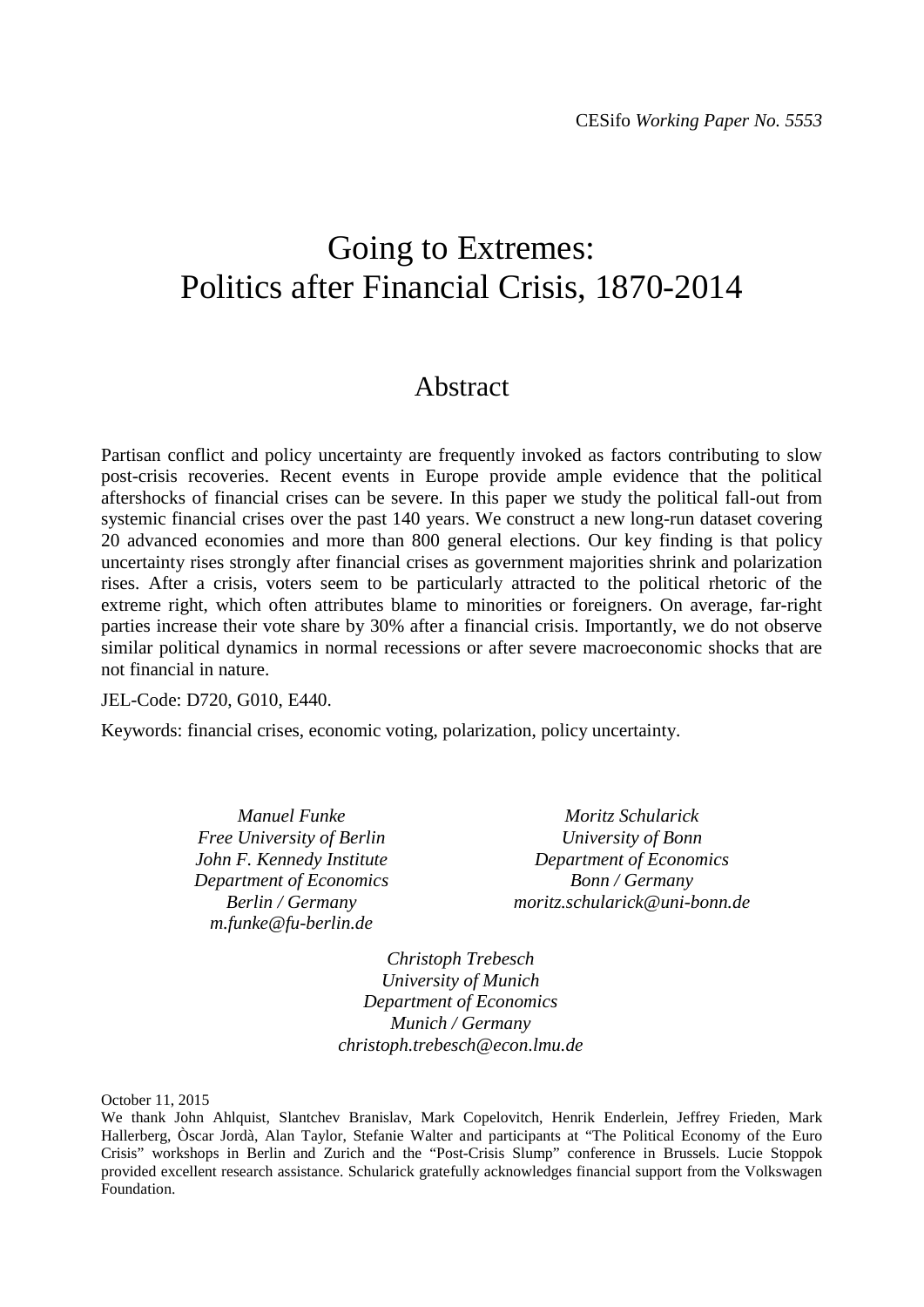#### **1 Introduction**

With the catastrophe of the 1930s in mind, the fear of political radicalization in the wake of economic and financial disasters looms large in public discourse. Recent events in the Eurozone support such concerns. Since 2008, two-party systems that were stable for decades were swept away in the wake of the economic and financial turmoil. New political forces have since entered parliament and gained ground, while others have disappeared from the political map. In many countries, parties on the extreme right such as Front National in France or Golden Dawn in Greece have scored major electoral successes. Populist or openly Eurosceptic parties such as the Five Star Movement in Italy, Podemos, the party of True Finns, the UK Independence Party, or the Alternative for Germany have been surprise winners in recent elections.

Increasing fractionalization and polarization of parliaments makes crisis resolution more difficult, reduces the chances of serious reform and leads to political conflict at a time when decisive political action may be needed most. A number of authors have linked political gridlock to slow recoveries from financial crises. Frieden (2015), Mian, Sufi, and Trebbi (2014) as well as Lo and Rogoff (2015) argued that dysfunctional politics contribute to the now well documented phenomenon of slow recoveries from financial crises (Jordà, Schularick, and Taylor  $2013$  $2013$  $2013$ ,  $2014b$ ).<sup>1</sup> These ideas complement an important body of work in macroeconomics in recent years that has studied policy uncertainty and its economic effects in more depth (Bloom, Bond, and Van Reenen 2007; Bloom 2009; Bloom et al. 2012; Bachmann, Elstner, and Sims 2013; Baker, Bloom, and Davis 2013). An important insight resulting from this literature is that measured policy uncertainty is particularly high after financial crises. However, with few exceptions, there is limited empirical evidence on the underlying channels.[2](#page-2-1)

What has history to say about the political after-effects of financial crises in modern democracies? Can we, over the long-run of modern history, identify systematic shifts in

<span id="page-2-0"></span><sup>1</sup>Polarization and fractionalization may also have longer-term repercussions on the political economy. For example, Alesina and Tabellini (1990) and Azzimotti (2011) predict that more polarized political systems produce economic inefficiencies, higher debt, and lower growth. Alt and Lassen (2006), Lindqvist and Ostling (2010), Azzimonti and Talbert (2014) and Azzimonti (2015) provide empirical evidence supporting ¨ this view.

<span id="page-2-1"></span><sup>&</sup>lt;sup>2</sup>An exception here are Baker et al. (2014) who show that political polarization was an important driver for the increase in US policy uncertainty since the 1960s.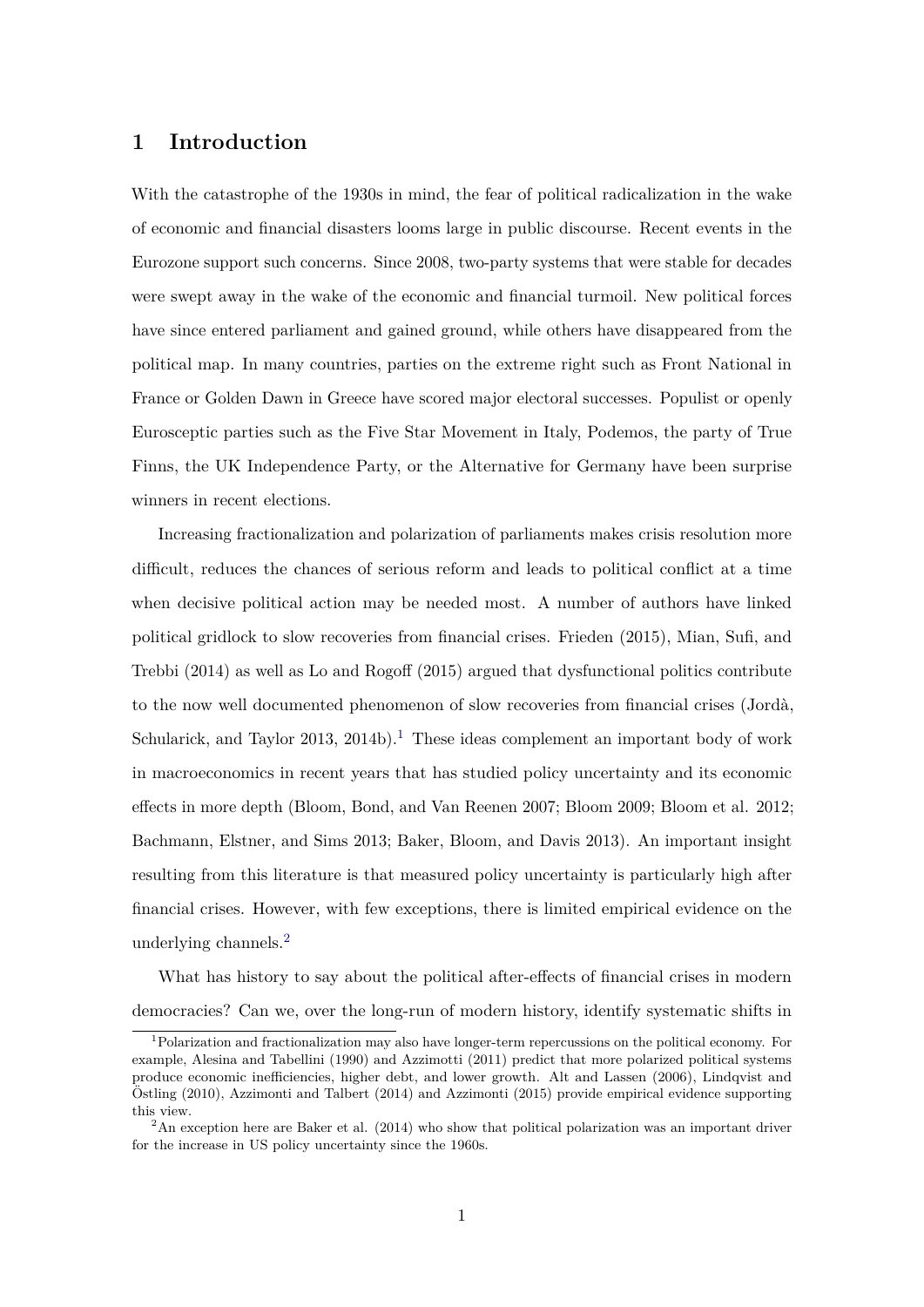voting behavior after financial crises? And if so, in which direction? Does the extreme left or the extreme right gain, or both? To answer these questions, we examined the political aftermath of all major financial crises in advanced economies since the late 19th century. We also assembled the most ambitious and comprehensive historical dataset of election results and parliamentary composition to date, covering 20 countries and spanning 140 years with more than 800 elections between 1870 and 2014.

Our first key finding is that financial crises are followed by important changes in voter behavior that in turn, contribute to high levels of policy uncertainty. Political polarization increases after financial crises throughout the 19th and 20th century. Moreover, political parties on the far right appear to be the biggest political beneficiaries of a financial crash. On average, far-right parties have seen an increase in their vote shares of about 30% relative to their pre-crisis level in the five years following a systemic financial crisis. These findings echo a recent study by de Bromhead, Eichengreen, and O'Rourke (2012), who focus on the electoral consequences of crises in the 1920s and 1930s. We show that the gains of far-right parties were not limited to the interwar period: In recent decades, far-right parties, including populist parties of the so-called "New Right", also saw broad-based electoral gains. After financial crises, voters seem to be systematically lured by the political rhetoric of the far right, with its frequently nationalistic or xenophobic tendencies. Moreover, we identify an important asymmetry in the political response to crises: on average, the far left did not profit equally from episodes of financial instability.<sup>[3](#page-3-0)</sup>

Our second main insight is that governing becomes more difficult after financial crises, irrespective of which parties are in power. In particular, *after* World War II, crises are associated with shrinking government majorities, a strengthening of opposition and greater political fractionalization. This in turn is associated with a higher probability of government crises and changes in the executive branch. We thus confirm the finding of Mian, Sufi, and Trebbi (2014) that political fractionalization increases in the aftermath of financial crises after 1980. However, using the depth of our historical dataset we can show that these effects have become stronger over time.

<span id="page-3-0"></span>Third, we document that street protests increase dramatically in the aftermath of finan-

<sup>3</sup>This finding somewhat contradicts Giuliano and Spilimbergo (2014) who link recession experiences to distrust in institutions, leading to more right voting, as well as to more support of government intervention/redistribution, resulting in more left voting.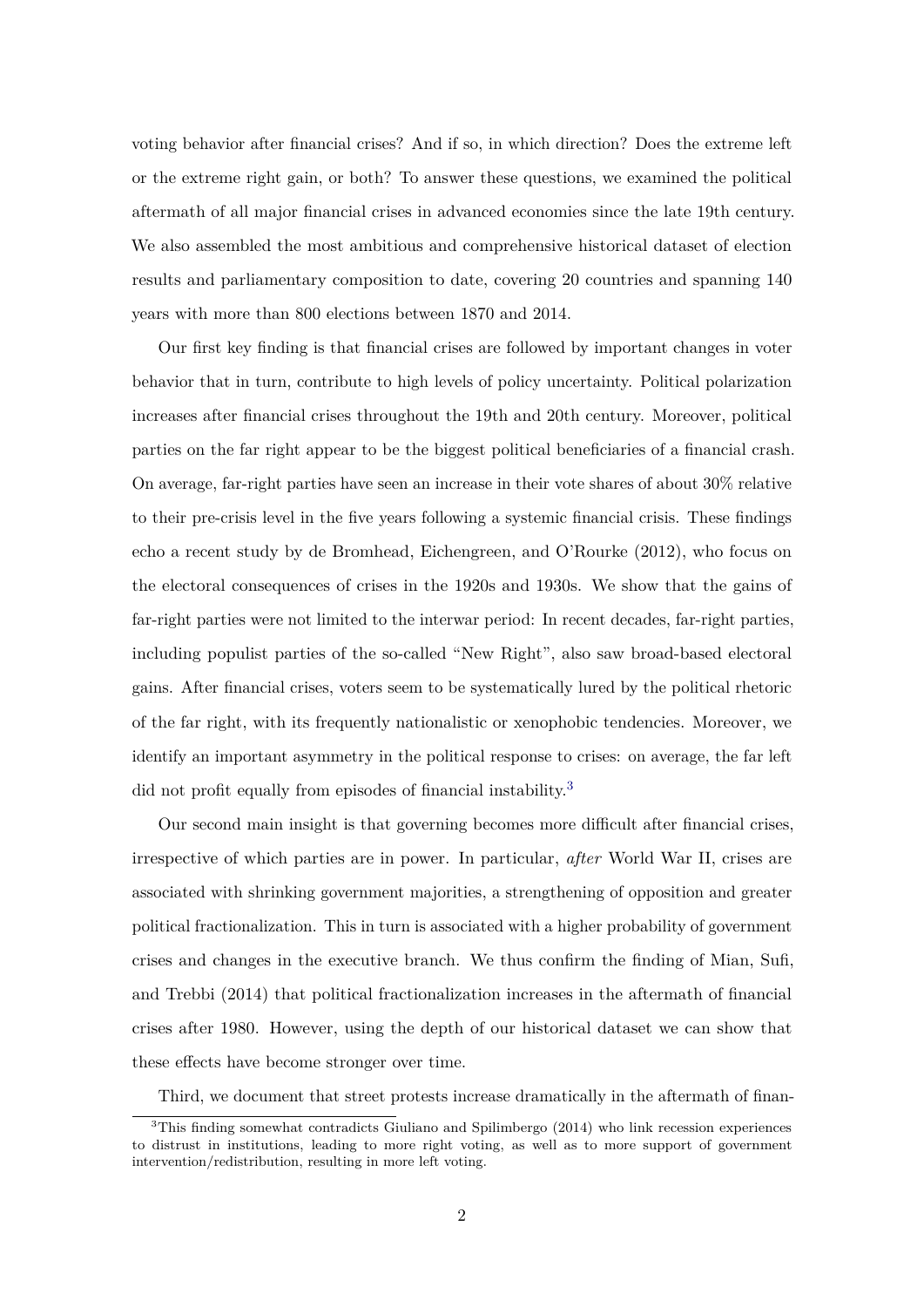cial crises. Riots, strikes and demonstrations can be seen as an additional proxy for political constraints on governing. Passarelli and Tabellini (2013) have recently demonstrated how social unrest may negatively impact policy-making in democracies.

These results are robust to controlling for macroeconomic and financial conditions as well as political factors such as electoral systems, voter turnout, suffrage and different government systems.

On the methodological side, we use the statistical toolkit of local projections (LPs) pioneered in Jord`a (2005) and project the path of political variables over a five and ten year horizon following the beginning of a financial crisis recession. As in Jordà, Schularick, and Taylor (2013; 2014a; 2014b), we compare the political aftermath of crisis recessions to the aftermath of (non-financial) recessions. We find that the political effects of financial crises are particularly more pronounced than those of normal recessions that tend to have little or no effects on political variables.

A potential concern with these findings is that financial recessions could be deeper than normal recessions and as a result the observed effects are due to the severity of the recession and not to the financial crisis. In the spirit of Barro and Ursúa (2008), we then compare financial crisis recessions to other severe macroeconomic "disasters" that do not involve a financial crash. We find that the effects are much more pronounced in financial crises and conclude that financial crashes stand out since their political after-effects are particularly disruptive.

On the data side, a core contribution of this paper is the compilation of a rich new dataset that will benefit future research in the field. Our newly compiled data covers the near universe of systemic financial crises and general elections in 20 advanced economies since 1870. Since financial crises are rare events, many researchers in this field have opted to go back in time and use longer time spans of data to study crises and their consequences (e.g., Reinhart and Rogoff 2009a, 2009b, 2015; Schularick and Taylor 2012; Perri and Steinberg 2012; Kose, Loungani, and Terrones 2013; Jordà, Schularick, and Taylor 2013, 2014a; 2014b). We focus on advanced economies and intentionally avoid blending the experience of developing and advanced economies. We study systemic banking crises only and avoid less precise definitions of financial crises that, to varying degrees, encapsulate inflation spurts, stock market crashes, currency crashes and sovereign defaults. For the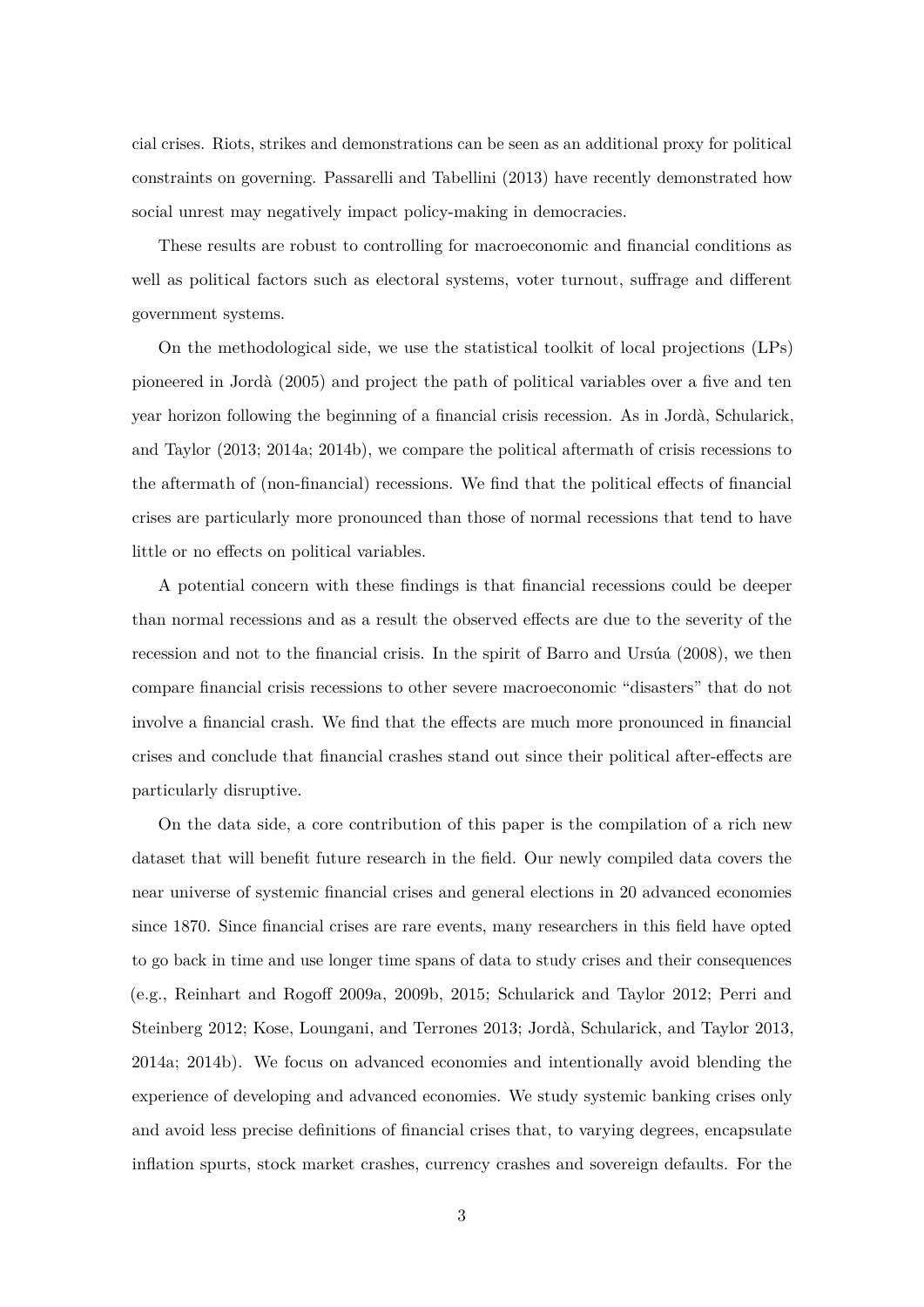coding of systemic banking crises, we rely on the papers by Jordà, Schularick, and Taylor (2013; 2014a).

This paper is part of a growing literature on the political consequences of financial crises. The majority of existing studies focus on individual countries or shorter time windows.[4](#page-5-0) An exception is Chwieroth and Walter (2013) who study leadership turnover during and after banking crises in 20 developed and developing countries since  $1830<sup>5</sup>$  $1830<sup>5</sup>$  $1830<sup>5</sup>$  Our analysis differs from these previous studies in that we focus on political responses to economic crises in a broad sense, and not only on government survival or leadership turnover.[6](#page-5-2) We are aware of only one paper with a similar focus, namely that of Mian, Sufi, and Trebbi (2014). Moreover, we are the first to study the link between crises and social unrest for a broad cross-country dataset, wich corroborates Ponticelli and Voth's (2011) analysis of the political effects of austerity policy.

The structure of the paper is as follows. In the next section we introduce our dataset; in the third section we discuss the statistical design. The fourth section contains the empirical core of our study: we demonstrate the electoral successes of far-right parties, the increase in political polarization and fragmentation, and its link to instability and uncertainty. In the fifth section we compare financial crises to severe and normal non-financial recessions as well as to other macro disasters. The last section of this paper concludes and summarizes our findings.

#### **2 Data**

In this study, we draw on a broad set of historical data. This section describes the main variables used in our analysis, all measured at annual frequency and for the following 20

<span id="page-5-0"></span><sup>4</sup>See Eichengreen (1992); Haggard (2000); MacIntyre (2002); Bernhard and Leblang (2008); Crespo-Tenorio, Jensen, and Rosas (2012); de Bromhead, Eichengreen, and O'Rourke (2012).

<span id="page-5-1"></span><sup>&</sup>lt;sup>5</sup>They use the Reinhart and Rogoff (2009b) crises dating and follow the approach by Crespo-Tenorio, Jensen, and Rosas (2012) to measure political turnover risks. Their main result is that governments are more likely to lose power following a financial crisis today, compared with during the 19th or early 20th century. Their interpretation is that citizens' awareness of the ability of the government to manage the economy increased dramatically in the wake of the Great Depression and World War II. Another recent long-run analysis is by Ahlquist, Anselly, and Lindvall (2014), who find that the political cost of exiting a fixed exchange rate regime is high, both before and after World War II.

<span id="page-5-2"></span><sup>&</sup>lt;sup>6</sup>Specifically, we consider the vote share of government coalitions regardless of whether they were the government that led the country into the crisis or were the one that replaced it. We are not mainly interested in the (somewhat unsurprising) punishment of poor economic policy-making and crisis management by incumbent governments, but in the general ability of a country to establish political stability and leadership in the aftermath of a financial crisis.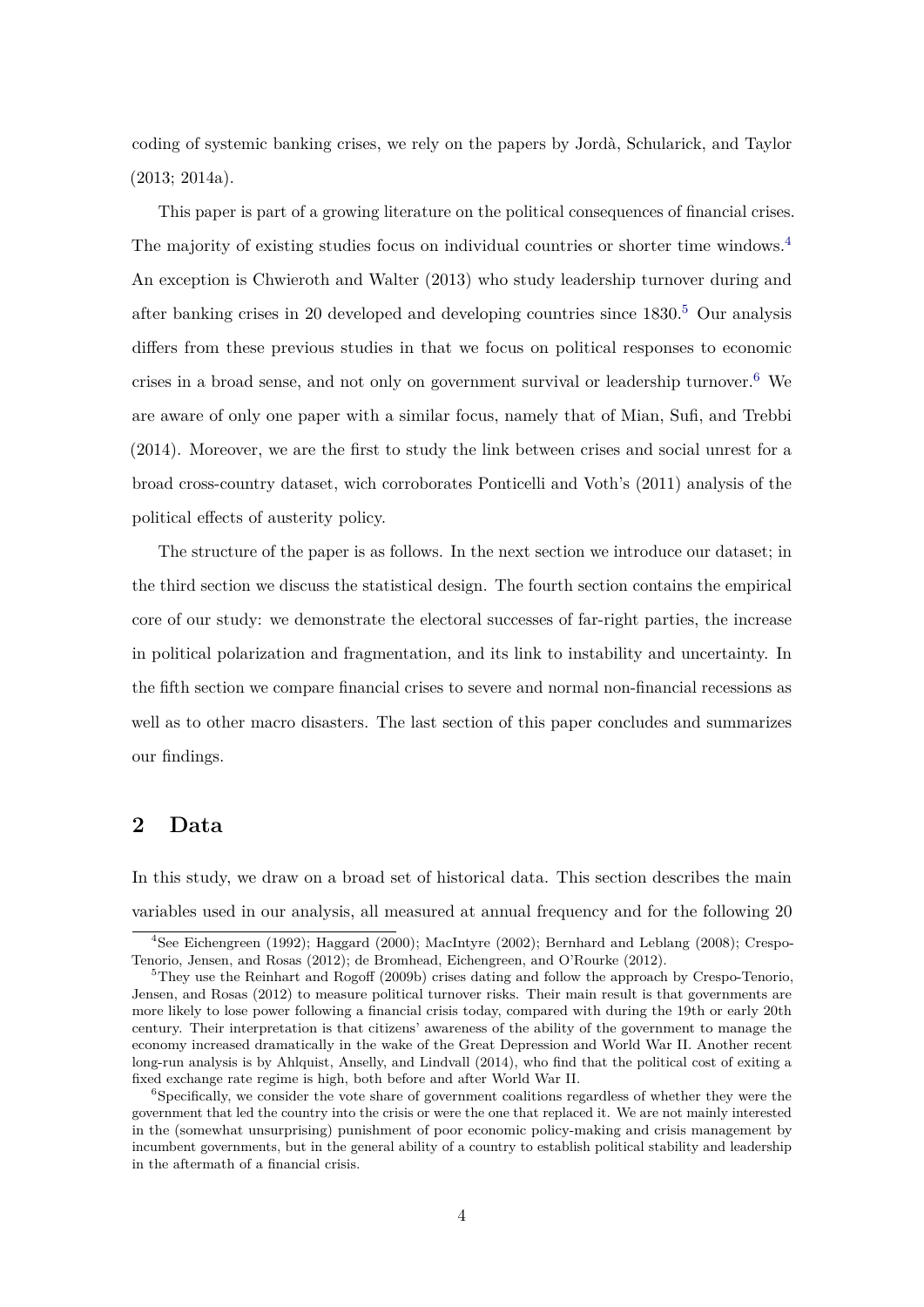developed economies: Australia, Austria, Belgium, Canada, Denmark, Finland, France, Germany, Greece, Ireland, Italy, Japan, the Netherlands, Norway, Portugal, Spain, Sweden, Switzerland, the United Kingdom and the United States. Appendix Table [A1](#page-42-0) lists the definitions and sources for our main variables, and Appendix Table [A2](#page-43-0) shows the summary statistics.

#### **2.1 Election results and parliamentary composition, 1870-2014**

We compiled an archive of 827 parliamentary elections from throughout history. This new dataset, encompassing the years from 1870-2014, includes detailed information on general elections to the national parliaments of the 20 countries in our sample. Presidential elections, non-nationwide (regional or local) elections and referendums are excluded. In case of two or more elections in one year (e.g., Greece in 2012), we count the last election in that year. In the case of bicameral legislatives (e.g., in the United States), only elections to the *lower* chamber are considered (e.g., the US House of Representatives). Altogether, we identified 859 elections, but could not find sufficient data for 32 of these. Therefore, the final sample includes 827 election events.[7](#page-6-0) Appendix Table [B1](#page-45-0) gives an overview of which parliamentary elections we coded and shows the names of the respective parliaments/chambers as well as cases with missing data. The information on vote shares and on the distribution of seats in parliament come from three main sources, namely Döring and Manow  $(2012)$ , Mackie and Rose  $(1974)$  and Nohlen and Stöver  $(2010)$ . In addition, we drew on a series of country-specific sources, which are also listed in Appendix [B.](#page-44-0)

Based on the raw data, we group the vote shares along several dimensions. First, we add together votes of anti-system parties, i.e., *vote shares of parties on the far left or the far right*, which seek to change the system of government per se (see Sartori 1976). To categorize parties as far-right or far-left we follow de Bromhead, Eichengreen, and O'Rourke (2012) for the interwar period (1919-1938). Extremist parties in the pre-1919 period are ignored, simply because there are no sufficient sources for a clean classification. For the

<span id="page-6-0"></span> $7$ Another reason for missing data were institutional factors. In the 19th century, some parliaments consisted merely of unlinked, nonpartisan candidates from various constituencies. It was therefore not possible to assign members to parties and to compute vote and seat shares. This was the case in the Dutch general elections from 1871-1887 (Mackie and Rose 1974, p. 267), the Norwegian parliamentary elections 1870-1879 (Rokkan 1967, p. 376) and the Swedish general elections from 1872-1884 (Stjernquist 1966, p. 120).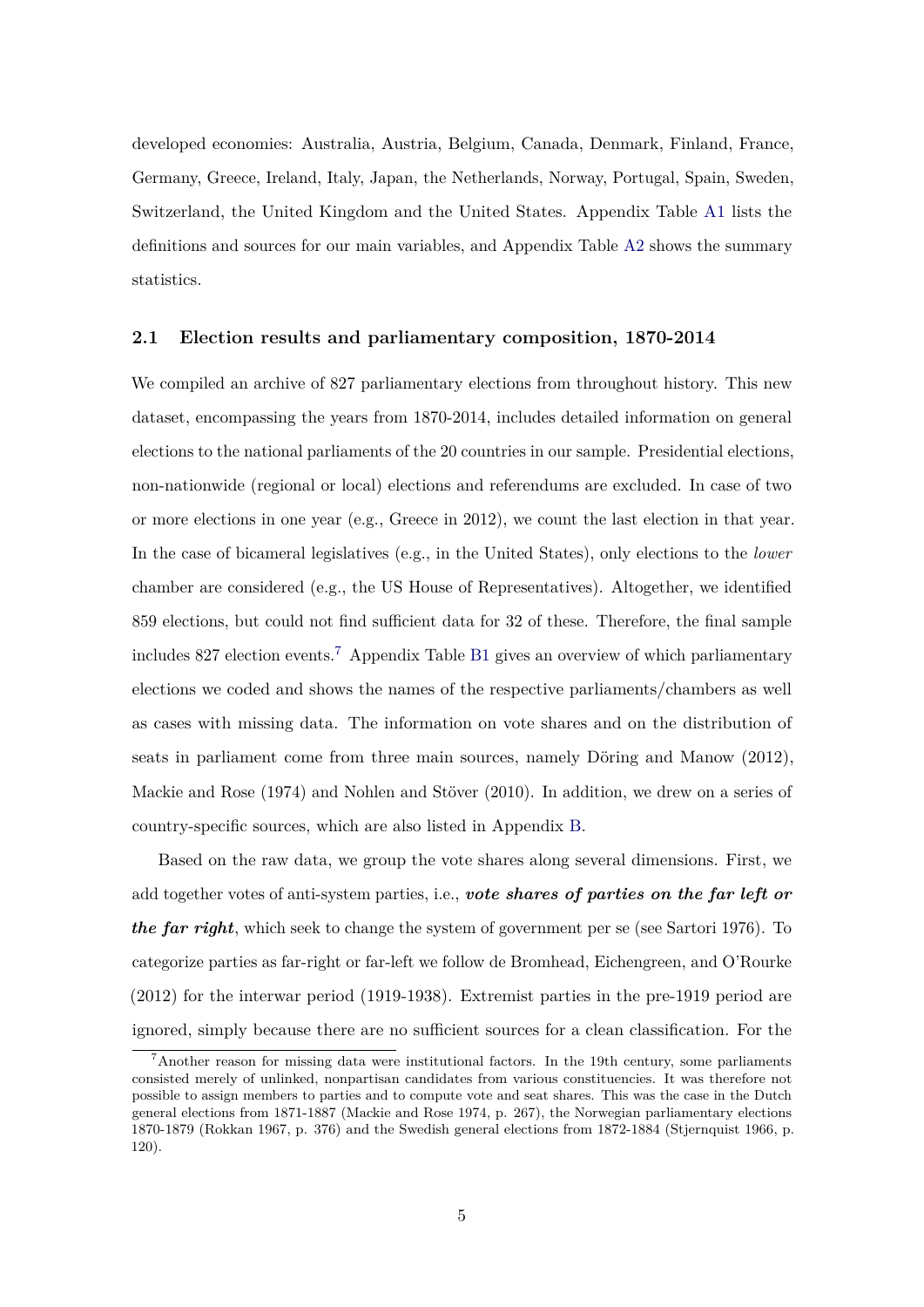period after 1939, we track the parties coded as extremist by De Bromhead, Eichengreen, and O'Rourke (2012), and their follow-up or splinter formations. Furthermore, we identify newly formed parties on the extreme left and right by assessing the political platform of each party gaining more than 0.1% of the vote in our post-World War II sample of elections. For this purpose we draw on Betz (1994), Ignazi (2003), Minkenberg (1998; 2001; 2008), Minkenberg and Perrineau (2007), Mudde (2000; 2005; 2007), country reports by Bertelsmann Stiftung (2009), as well as large number of country-specific sources listed in Appendix [B.](#page-44-0)

In the spectrum of far-right parties, we include parties of the "New Right", i.e., those parties in the grey area between far-right extremism and right-wing populism. This follows the widespread view in political science literature that the profile of the political far right has undergone fundamental changes since World War II (e.g., Betz 1994; Ignazi 2003). Many parties discarded openly fascist and anti-democratic attitudes and adopted a more moderate tone in reference to ethnocentrism, nationalism and secessionism, most recently often combined with a Eurosceptic platform. On the far left, we include all parties that take up traditional communist and/or Marxist-Leninist positions. Similar to the right wing views, we also include parties that would not be identified as communists in the traditional sense, but included those who refuse contemporary international economic order and base their national economic policies an anti-capitalist ideology (e.g., "The Left" in Germany). Some of these parties can also be classified in the populist, Eurosceptic spectrum. For example, we code the "United Left" in Spain and the Italian anti-establishment party "Five Star Movement" as far-left parties. Appendix Table [B2](#page-50-0) provides further details and shows all parties classified as far-right and far-left in our sample.

Second, we add up the *government vote share* by combining the votes of the governing party or of parties in the governing coalition, as well as the *opposition vote share*, which is done by combining the vote share of all parties in the opposition. This was possible to do for most countries since 1870, although we exclude elections in monarchies in the early years of the sample, i.e., of the German Reich, Denmark, Finland (under Russian occupation), Japan, Norway, Portugal, Spain and Sweden. We also exclude elections in the fascist and military dictatorships of Germany (1933-1945), Italy (1924-1945), and Portugal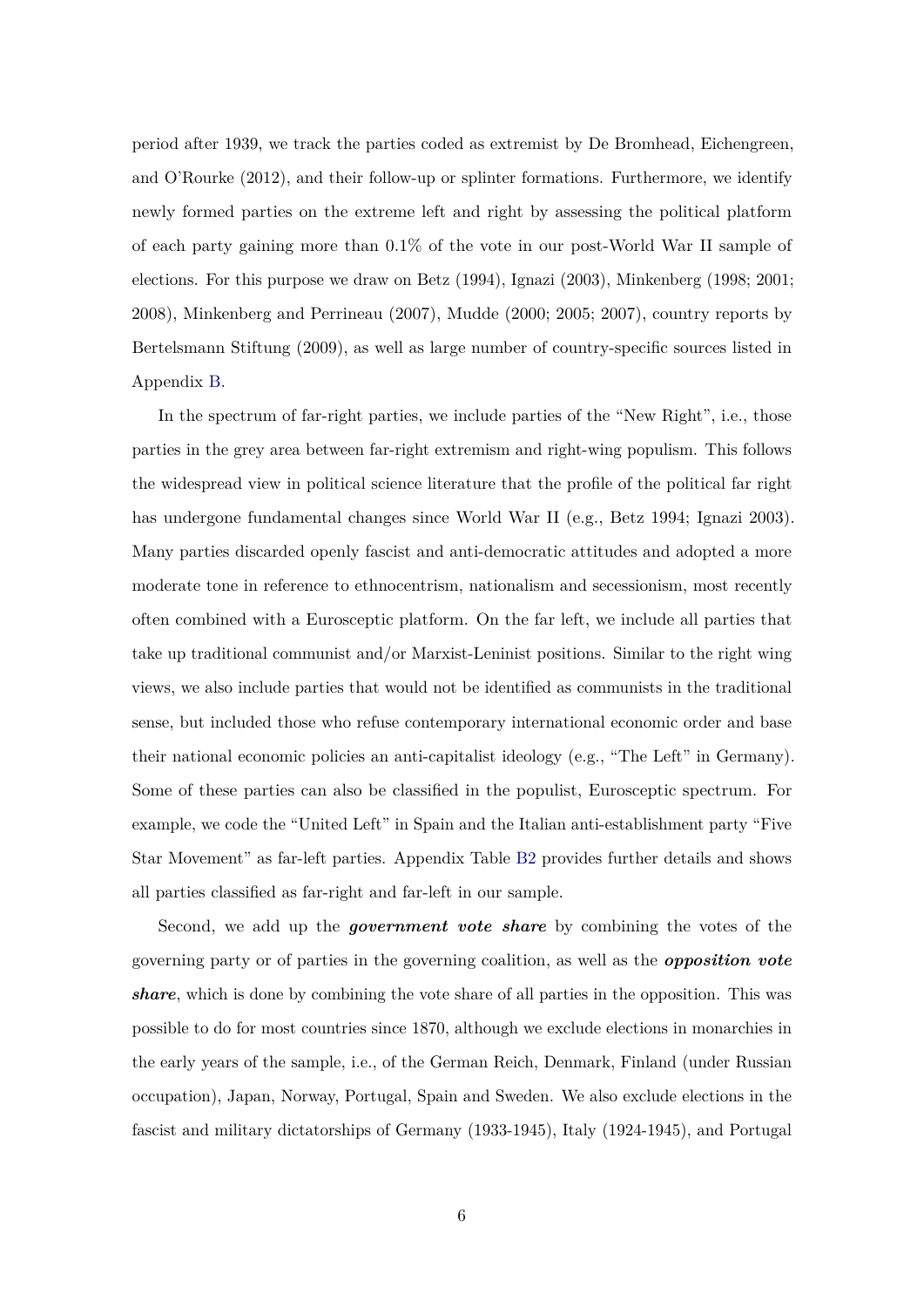$(1926-1974).<sup>8</sup>$  $(1926-1974).<sup>8</sup>$  $(1926-1974).<sup>8</sup>$  The distinction between government and opposition does not make much sense for these countries during those time periods. We again refer to Appendix Table [B1,](#page-45-0) which gives a condensed overview of the elections in our sample and their characteristics.

To identify government and opposition we draw on a wide range of sources, in particular Döring und Manow (2012), as well as a series of country-specific sources listed in Appendix [B.](#page-44-0) In parliamentary systems, we code those parties that were represented in the cabinet as government parties. In presidential systems, we code only the president's party as the government party, while all remaining parties are coded as opposition parties. We exclude independent candidates without party affiliation, since they may switch sides depending on the law that is under consideration (this follows Mian, Sufi, and Trebbi 2014). If there is a change in power in a given year, we code the vote shares of the newly elected government, not of the outgoing one.<sup>[9](#page-8-1)</sup>

Lastly, we code two measures on the degree of parliamentary fragmentation based on the raw data on seats in parliament.<sup>[10](#page-8-2)</sup> First, we simply count the *number of parties in parliament*. Second, we consider the distribution of parliamentary seats among parties following the more sophisticated approach implemented by Beck et al. (2001). Specifically, we code a long-run measure of *fractionalization*, which is defined as the probability that two representatives picked at random from among the parties in the legislature will be of different parties. More formally this can be written as:

$$
legislative fractionalization = 1 - \sum_{i=1}^{n} \left[ \frac{(n_i - 1)\frac{n_i}{N}}{N - 1} \right] ,
$$

where  $n =$  number of parties,  $n_i =$  seats held by the *n*-th party, and  $N =$  total seats in the parliament. Of course, in this context of course the definition of "party" is crucial. See Appendix [B](#page-44-0) for details on the coding of this variable. The fractionalization measure is bound between 0 and 1. The lowest value of 0 indicates no fractionalization, while the value of 1 indicates maximal fractionalization.

<span id="page-8-1"></span><span id="page-8-0"></span><sup>8</sup>There were no elections in Spain from 1936-1974 and in Greece from 1937-1941 and from 1967-1973.

<sup>&</sup>lt;sup>9</sup>Whenever government formation after an election exceeds the turn of a calender year (e.g., in the United States) we record the year in which the election took place. In cases of interim governments we denote the next partisan government that took office.

<span id="page-8-2"></span> $10$ To go as far back as possible, these measures are computed for all elections, except for the elections held during the dictatorships in Germany from 1933-1945, in Italy from 1924-1945, and in Portugal from 1926-1974. In other words, we explicitly include monarchies with a legislature. However, the results are also robust to when monarchies are excluded.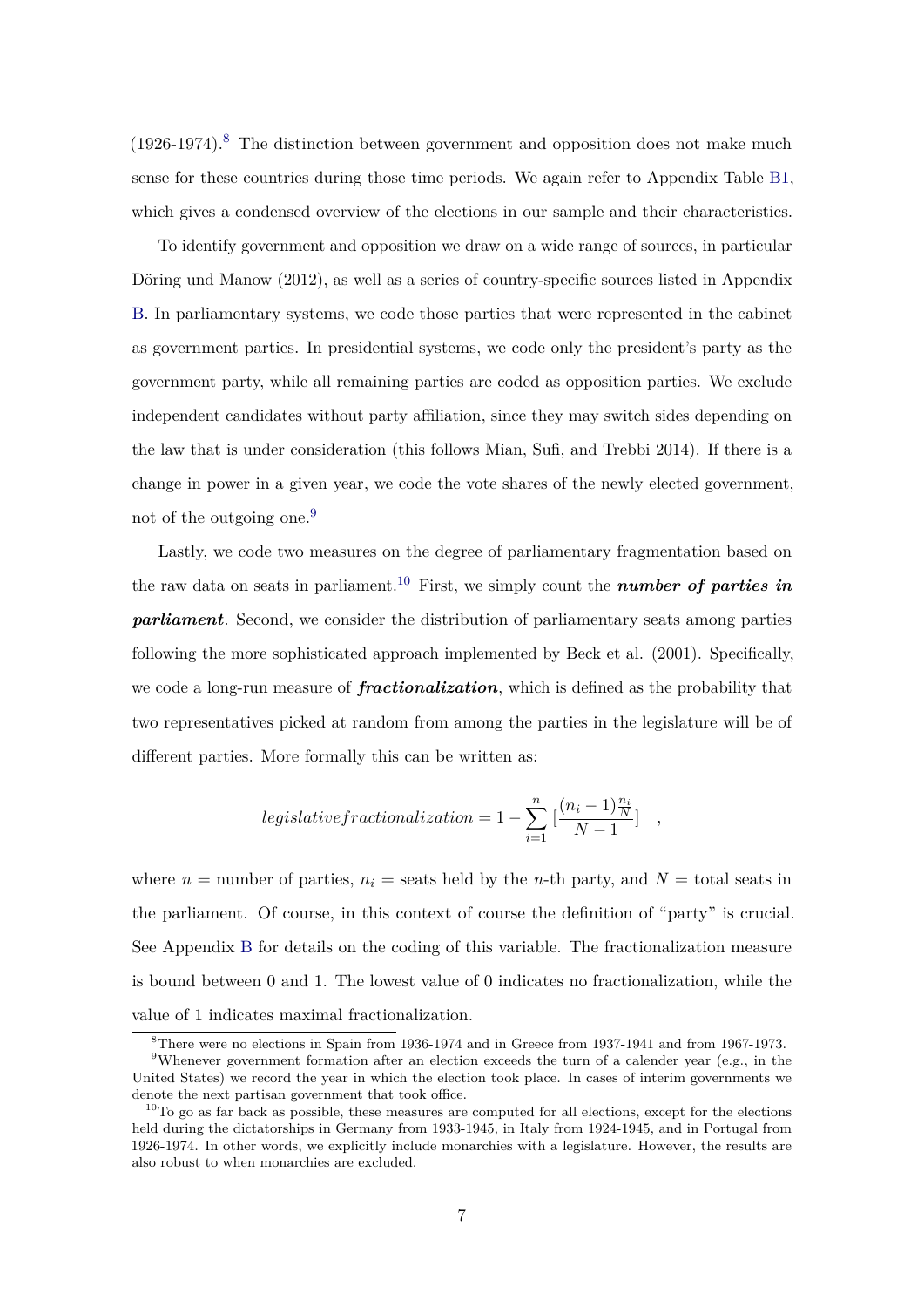#### **2.2 Street protests, 1919-2012**

In addition to the parliamentary variables, street protests are good indicators of political radicalization and serve as a proxy for political instability in the post-crisis period (see, for example, Ponticelli and Voth 2011; Passarelli and Tabellini 2013). To approximate street protest we rely on the dataset of Banks and Wilson (2014), which provides information on the annual frequency of domestic conflict events from 1919 to 2012 (excluding the World War II period from 1940 to 1945). In particular, we consider the number of *general strikes*, defined as "any strike of 1,000 or more industrial or service workers that involves more than one employer and that is aimed at national government policies", the number of *violent riots*, defined as "any violent demonstration or clash of more than 100 citizens involving the use of physical force", and the number of *anti-government demonstrations*, defined as "any peaceful public gathering of at least 100 people for the primary purpose of displaying or voicing their opposition to government policies". We use the sum of these three variables as our baseline variable – termed *street protests* – to measure the overall degree of open protest in the street.

In comparison to our other dependent variables, street protests show strong time trends, which is evident when looking at Figure [C1](#page-53-0) in the appendix. The degree of social unrest is very volatile and can double from one decade to another; our data shows peaks during the 1960s and 2010s. At the same time, there is on average long periods with little street protest, e.g. the 1980s and 1990s. To deal with time trends in the data, we decomposed the variable into a trend and cycle component. Specifically, we apply the widely used Hodrick Prescott filter (see Hodrick and Prescott 1997) with a smoothing parameter of 6.25. Using it as dependent variable, we then compute the percent deviation from trend for the street protest variable. This reduces the risk of spurious inference, but also makes the results somewhat harder to interpret.

#### **2.3 Financial crises and recessions**

Financial crises are defined as events during which a country's banking sector experiences bank runs, sharp increases in default rates accompanied by large losses of capital that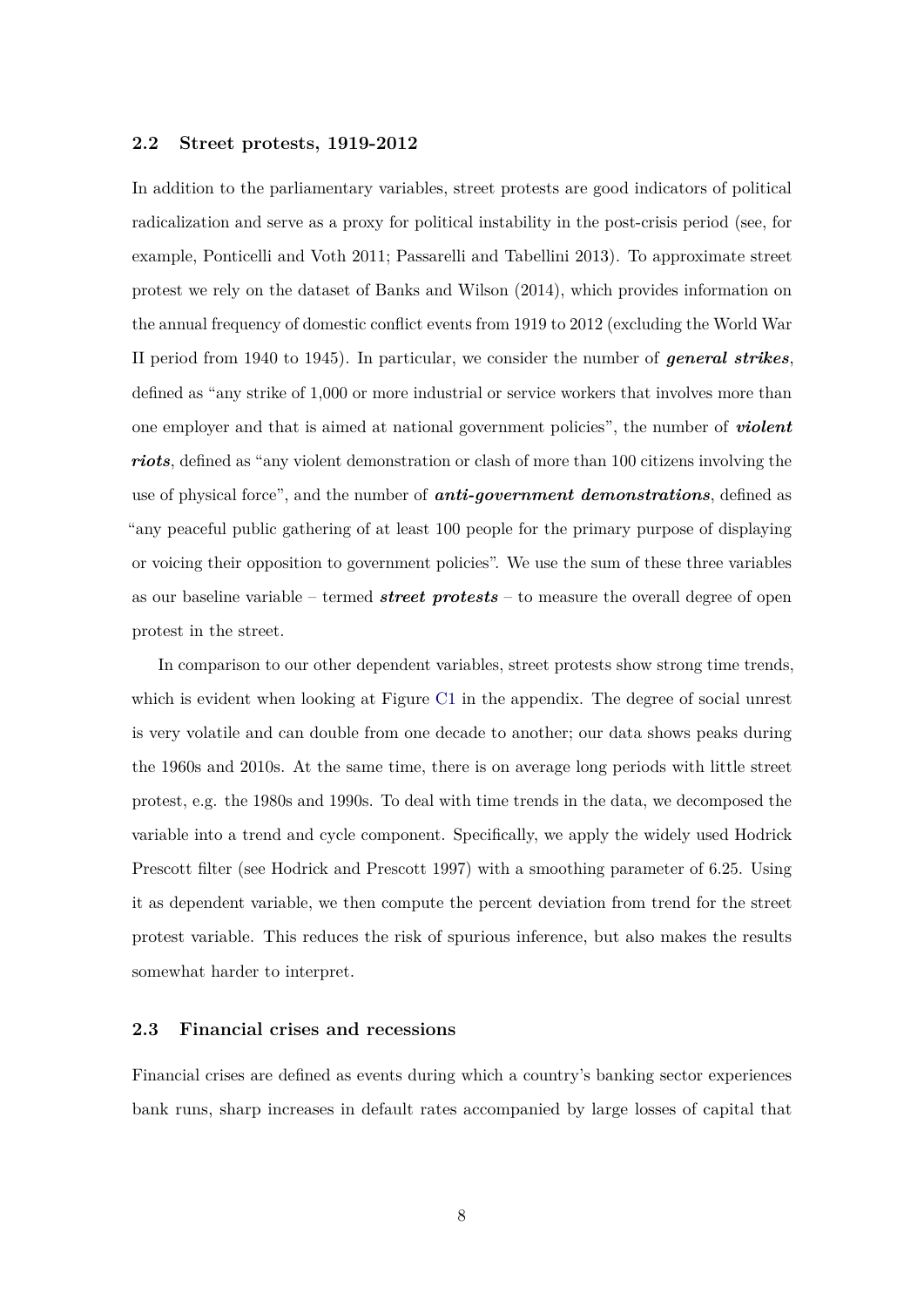result in public intervention, bankruptcy, or forced merger of financial institutions.<sup>[11](#page-10-0)</sup> Dates of systemic financial crises are based on the study by Jordà, Schularick, and Taylor (2013), which build on the timing of historical crisis events pioneered by Bordo et al. (2001) and Reinhart and Rogoff (2009b). The Laeven and Valencia (2008, 2012) dataset of systemic banking crises is the main source for post-1970 crisis events. Appendix Table [D1](#page-54-0) shows a full list of the 103 financial crises in our dataset.

Besides financial crisis dates, we also determine the dates of recessions following the data and methodology in Jordà, Schularick, and Taylor (2013). Specifically, we generate two auxiliary dummy variables using the intuition in the Bry and Boschan (1971) algorithm to capture business cycle features in the data. This algorithm separately generates dates of peaks and troughs in economic activity for each country in our sample. Using real GDP per capita, a peak corresponds to a local maximum and a trough corresponds to a local minimum. A recession is defined as the period between a peak and the following trough, whereas an expansion is defined as the period between the trough and the subsequent peak.

For the empirical analysis, we then make the distinction between recessions that coincide with a major financial crisis – termed *financial crisis recessions* – and those without major financial disruptions – termed *normal recessions*. More precisely, we call a recession *financial* if a major financial crisis erupts within a two year window around the peak of the cycle. Appendix Table [D2](#page-55-0) shows the full list of financial and normal recessions in our dataset. Benchmarking normal vs. financial recessions allows for cleaner identification of the effects of financial crises rather than comparing financial crises spells to a counterfactual of all other years. However, normal recessions are typically less severe than financial recessions. Therefore, as a second benchmarking exercise, we also compare financial recessions to a subset of normal recessions that are particularly deep. In the spirit of Barro  $(2006)$  and Barro and Ursúa  $(2008; 2011)$ , we term these severe normal recessions as *non-financial macro disasters*. Specifically, we keep only those non-financial recessions with an average GDP p.c. decline that is higher than the *average* GDP decline during financial recessions. We apply this cut-off separately for the pre-World II sample (with a threshold of -3.35%) and for the post-World War II sample (with a threshold of -2.55%).

<span id="page-10-0"></span> $11$ Jordà, Schularick, and Taylor (2014a) emphasize the distinction between isolated banking failures (such as the demise of Baring Brothers in the U.K. in 1995) and systemic distress (such as the Global Financial Crisis 2008). However, their systemic financial crisis classification has proven valuable in previous studies.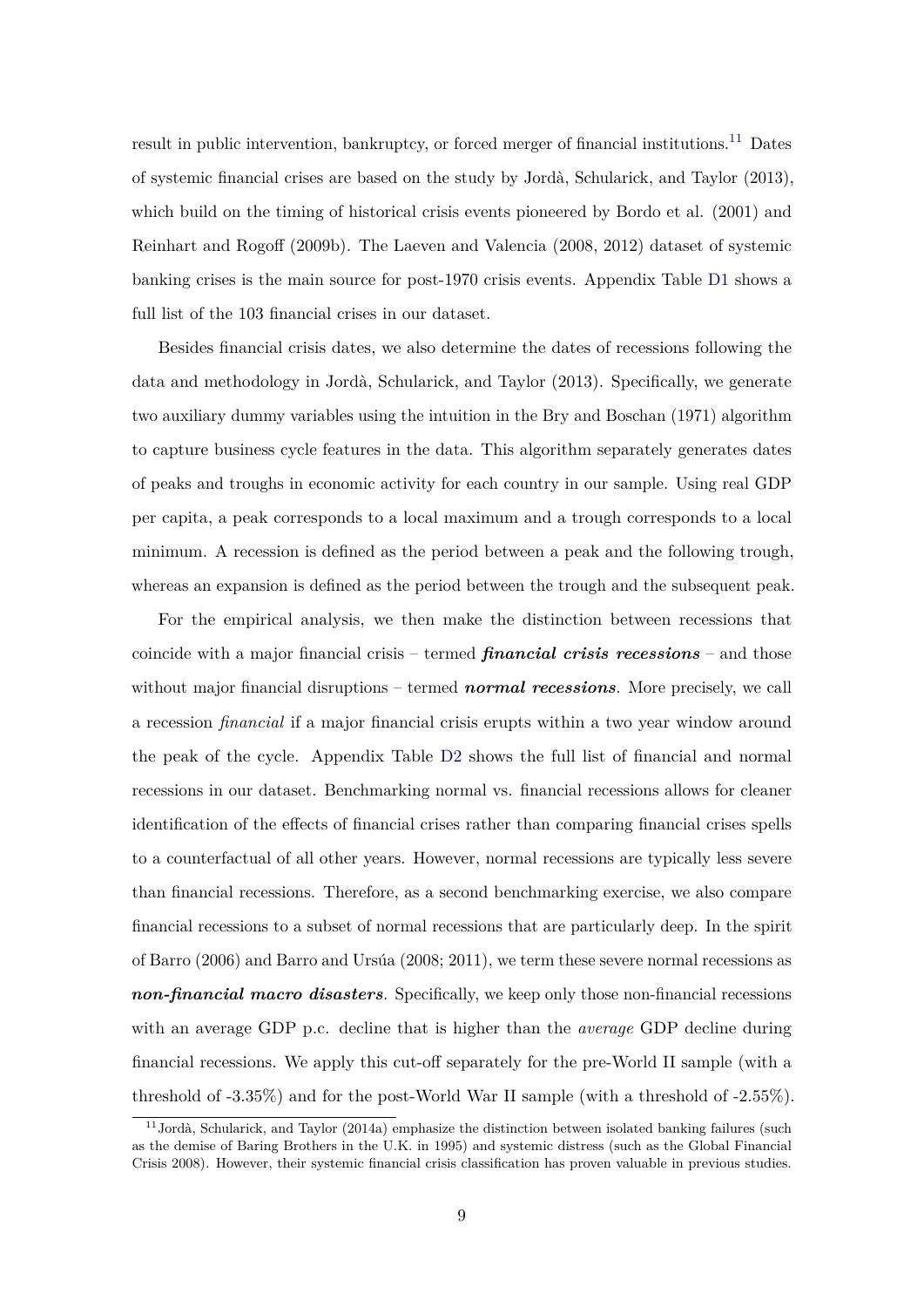The end result is a list of non-financial macro disasters provided in Appendix Table [D3.](#page-56-0) On average, these events see a GDP contraction of 5.82% per year. The results are similar if we use a full-sample average, or if we use the median GDP contraction as a cut-off. Similarly, the results are roughly the same if we apply an even stricter threshold and only consider the worst 25% normal recessions (those with the highest GDP contractions).

#### **3 Statistical design**

For each dependent variable, we start with a preliminary view of the data, including summary statistics, visual plots of the data and OLS panel regressions. We then take the time dimension more seriously and estimate local projections (LPs) following the method pioneered by Jordà (2005) and applied in a range of closely related studies (Jordà, Schularick and Taylor 2011; 2013; 2014a). Moreover, we provide a range of robustness checks of our estimates.

In a first step, we compare pre-crisis spells with post-crisis spells following Mian, Sufi, and Trebbi (2014). Specifically, we restrict the sample to a full five years before and a full five years after a financial crisis, excluding the crisis year itself. In cases of follow-up crises, where the five year pre-crisis horizon and the five year post-crisis horizon overlap, we exclude subsequent crises as we interpret them as after-effects of the initial crisis. Note that crises where either the crisis event itself or one of the five year windows coincides with years of global wartime (1914-1918 and 1939-1949) are omitted from the sample. We again refer to Appendix Table [D1,](#page-54-0) which also indicates the 67 (of 103) crises that are considered in the descriptive analysis.

In step two, we then expand the analysis to more broadly compare crisis times to non-crisis times, by running fixed effects panel OLS regressions in our full sample. This allows us to tease out post-crisis deviations from the long-run historical average, using more than 100 years of data. Specifically, we start with a 'bare bones' model in which our dependent variables, i.e., election results and parliamentary composition (denoted as *Yit*), are regressed on a post-crisis indicator variable *postit* that takes the value of 1 in the five years after a crisis event  $\tau$ . We only add country fixed effects  $\mu_i$  to account for unobservable country-specific heterogeneity. This simple model can be written as follows: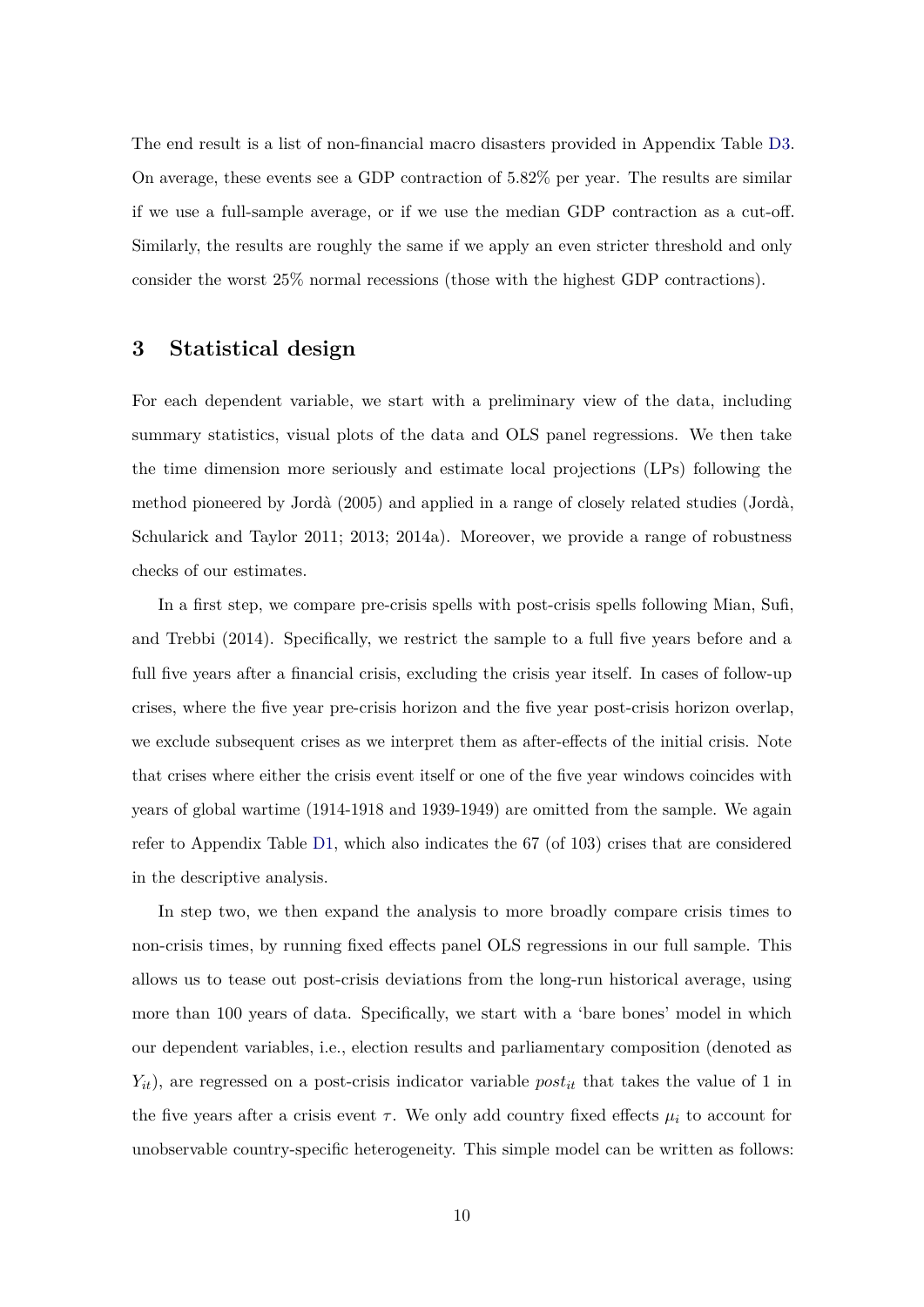$$
Y_{it} = \alpha + \beta * post_{it} + \mu_i + \varepsilon_{it}
$$
  
where  $post_{it} = \{\tau_i + 1, ..., \tau_i + 5\}.$  (1)

Different from the descriptive analysis, however, we do not restrict the post-crisis spell to a full five years. Post-crisis years now include all years within (i.e., up to) five years after a financial crisis event. Again, Table [D1](#page-54-0) indicates the 94 (of 103) crises included in the baseline OLS regression. We again remove follow-up crises and crises that began during global wartime.[12](#page-12-0)

Third, we follow Jordà (2005) and calculate dynamic multipliers. There are several advantages to this approach, which explains its growing popularity. Local projections handle asymmetries, non-linearities, and richer data structures with great ease. We follow Jord`a, Schularick, and Taylor (2013) and distinguish between *financial recessions* and those without major financial disruptions, i.e. *normal recessions*. The reasoning behind it is that financial crises often go hand in hand with economic recessions. One could therefore argue that the changes in the political environment that a country experiences after a financial crisis are mainly a function of the recession and independent of the financial crisis *per se*. Therefore, a stricter test for the effects of financial instability on politics is not based on a comparison of financial crisis periods with tranquil times when the economy expands, but it compares financial crises to recession periods, including severe recessions (or macro disasters).

The first type of recession is associated with a financial crisis. The second type is a standard business cycle contraction without a systemic financial event. This results in a chronology of business cycle peaks, where "N" denotes a non-financial business cycle peak, and "F" denotes a peak associated with a systemic financial crisis. Table [D2](#page-55-0) in the appendix shows the dates of financial crisis recessions and "normal", non-financial recessions in each country. The list of recessions in that table includes the subsample of particularly severe non-financial recessions (macro disasters), which are shown again separately in Table [D3](#page-56-0) and are defined above. Note that we again exclude any years of

<span id="page-12-0"></span> $12$ Note that Spain and Switzerland experienced a financial crises in 1913. These crises are technically not excluded, but their entire coincides with World War I.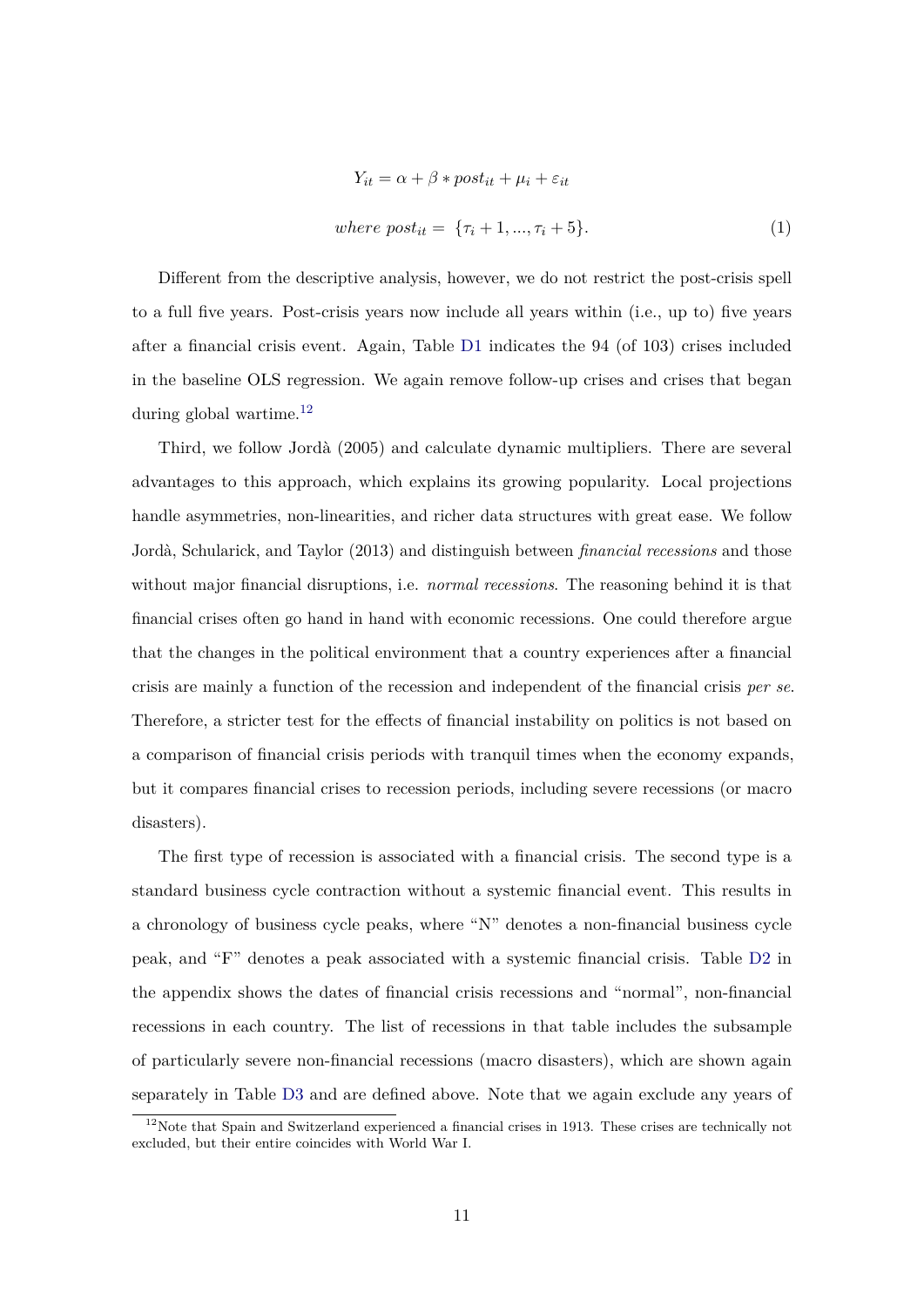global wartime (1914-1918 and 1939-1949) in the analysis.

The fixed-effect regressions discussed above resemble unconditional averaging in the sense of a basic event-study approach à la Romer and Romer (1989) in which every occurrence is treated identically. Yet such an approach may not provide sufficient economic structure as economies are complex and dynamic systems. In the local projection set-up we control for observable macroeconomic factors that might impact the post-crisis trajectory of a country. As a proxy for overall economic conditions, we include the growth rate of real GDP per capita as well CPI inflation. However, we also tested the robustness of our results with additional variables such as loan growth and public debt.<sup>[13](#page-13-0)</sup> The long-run data comes from the macroeconomic database compiled by Jordà, Schularick, and Taylor  $(2013).<sup>14</sup>$  $(2013).<sup>14</sup>$  $(2013).<sup>14</sup>$  By controlling for economic factors with more variables and more complex dynamics, we make it far less likely that financial crises per se are an independent driver of political reactions and not a function of economic conditions.

Our *treatment* variables will simply be the occurrence of a financial or normal recession (including non-financial macro disasters). Clearly, the term *treatment* does not necessarily have to be interpreted in a causal sense. The notation works as follows. *N* and *T* denote the cross-sectional and time dimension of the panel.  $Y_{it}$  is a vector of political and macroeconomic variables. For any variable we want to estimate the change in that variable from the beginning of the recession (previous peak) at time  $t$  to time  $t + h$ .

We will calculate this response by estimating a fixed-effects panel model with a discrete treatment depending on whether the recession is financial or not  $(N, F)$ :

$$
\Delta_h y_{it+h}^k = \alpha_i^k + \theta_N^k N + \theta_F^k F +
$$
  
+ 
$$
\sum_{j=0}^p \Gamma_j^k Y_{it-j} + u_{it}^k; \quad k = 1, ..., K; \quad h = 1, ..., H
$$
 (2)

where  $\theta_N^k$  is the *normal* recession treatment  $(N = 1)^{15}$  $(N = 1)^{15}$  $(N = 1)^{15}$  and  $\theta_F^k$  is the *financial* recession treatment  $(F = 1)$ . In addition, lags of the control variables Y at time t are included, as are  $\alpha_i^k$  country fixed effects; also *u* is the error term.

<span id="page-13-1"></span><span id="page-13-0"></span> $13$ This, however, did not significantly affect our main results and our sample often shrank considerably. <sup>14</sup>For a more detailed documentation of their sources, please refer to their study directly.

<span id="page-13-2"></span><sup>&</sup>lt;sup>15</sup>In the more restrictive benchmarking exercise with non-financial macro disasters, we only consider those non-financial business cycle peaks "N" that are followed by particularly deep recessions (see above) and set milder recessions to zero.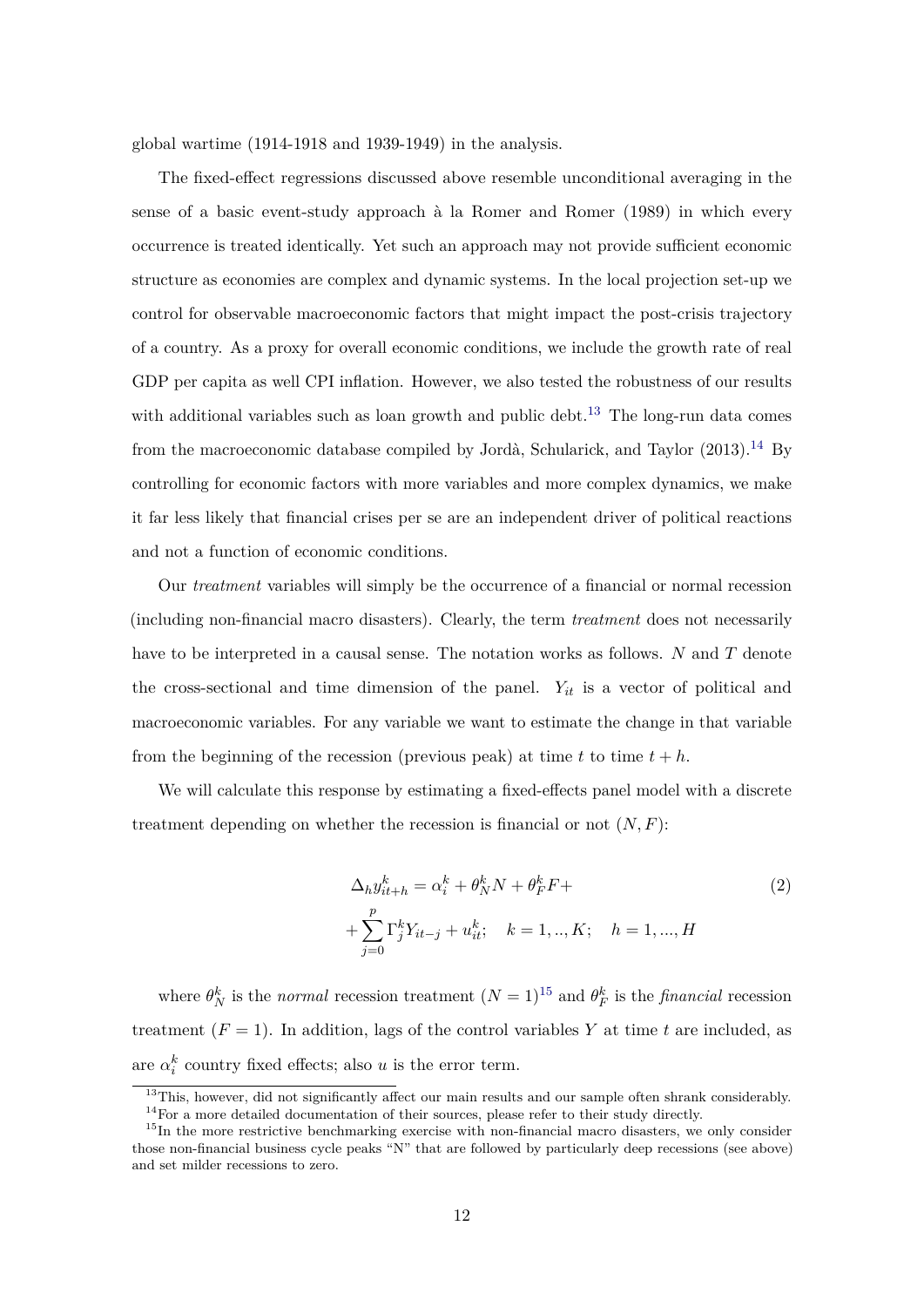#### <span id="page-14-1"></span>**4 Going to extremes: politics after financial crises**

In this section we present and discuss the historical evidence that the political climate changes substantially after financial crises leading to greater political instability and uncertainty. More specifically, we will present three main stylized facts from 140 years of modern political economy. First, politics take a "hard right turn" after financial crises. Both before *and* after World War II, we observe a significant increase of votes for far-right parties. In contrast, parties on the far left of the political spectrum did not have comparable electoral successes after crises. Second, we also find that political polarization increases substantially after financial crises as measured by weaker government majorities, a stronger opposition and a greater fractionalization of parliaments. These effects are considerably more pronounced after World War II than before. Finally, we show that street protests typically increase after financial crises, then and now.

#### **4.1 Increasing polarization: hard right turns**

A striking result of our election coding effort is the strong evidence for the rise of extremist parties in the aftermath of financial crisis, in particular for far-right parties. This is true for both before and after World War II. Starting with some simple descriptive statistics, Figure [1](#page-15-0) shows average vote shares of far-left and far-right political parties five years before and five years after financial crisis events between 1919 and  $2014$ .<sup>[16](#page-14-0)</sup> Far-right voting increases from about 6% to about 10% of the vote following a financial crisis. In contrast, we do not observe a strong post-crisis increase in far-left voting.

#### **4.1.1 Some historical narrative**

The electoral gains of far-right parties have been particularly pronounced after the global economic crises of the 1920s/1930s and after 2008. In the interwar period, the most prominent cases are Italy and Germany. Mussolini's fascist alliance benefited from the early 1920s banking crisis in Italy and the global recession after the end of World War I, earning 19.1% of the vote in 1921 and about 65% in 1925. In Germany, the Nazis won 18.3% of the vote in the 1930 elections, more than 30% in the two 1932 elections, and over

<span id="page-14-0"></span> $16\,\text{We exclude crises that erupt within less than five years after a preceding crises as well as crises where}$ either the pre-crisis or post-crisis overlaps with a period of global wartime (see data section above).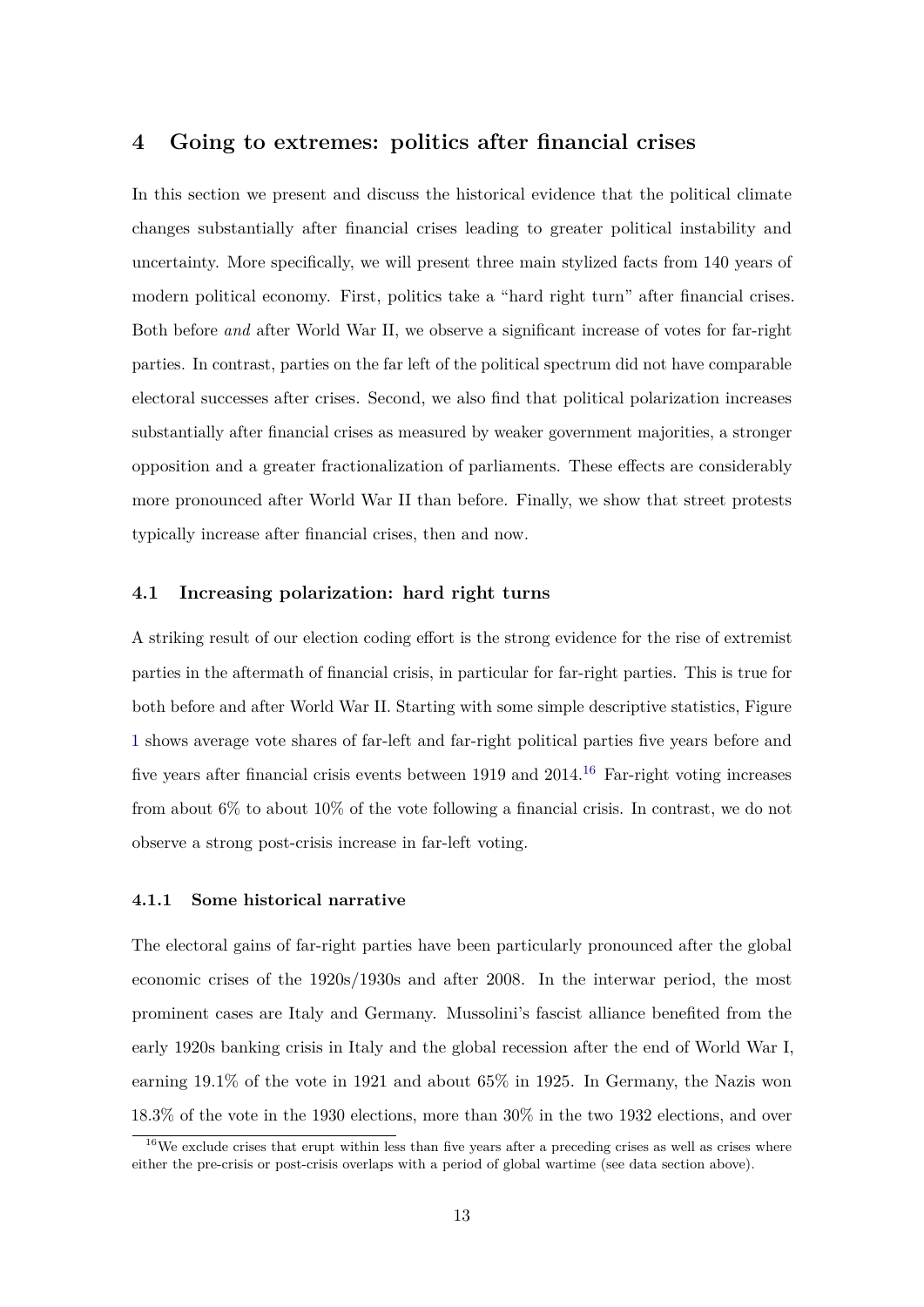<span id="page-15-0"></span>

Figure 1: Vote shares of the far right and left

**Notes:** The figure shows average vote shares of far-left (white columns) and far-right (black columns) political parties. The grey columns represent the sum of the two. The left panel refers to average vote shares in the five years before the start of a financial crisis and the right panel shows average shares in the five years after. The differences are statistically significant at the 5% level, except for the far-left vote share, which does not significantly increase in the post-crisis period. Table [D1](#page-54-0) shows the crises included.

40% in the March 1933 elections, when the Great Depression had its strongest impact on Central Europe. However, during the 1930s far-right parties also had increased electoral success in Belgium (the Rexists and the Flemish National Union), Denmark (the National Socialist Workers' Party), in Finland (Patriotic People's Movement), in Spain (Falange) and in Switzerland (National Front).

In the aftermath of the 2007-08 global crisis, far-right and right-wing populist parties more than doubled their vote share in many advanced economies, including France, the UK, Sweden, Finland, the Netherlands, Portugal and Japan. For example, the Sweden Democrats improved their vote share from 2.9% in 2006 to 5.7% in 2010. In the Netherlands, the right-wing populist Party for Freedom gained almost 10 percentage points following the 2007 crisis (5.9% in 2006 vs. 15.5% in 2010). In France, the Front National party earned 13.6% in 2011, in the first election following the crisis, compared to just 4.3% in 2007. Similarly, we find that the vote share of the True Finns party skyrocketed from 4.1% in 2007 to 19.1% in 2011.

These patterns can also be seen when using supplementary data from elections to the European Parliament in 2004, 2009, and 2014. Due to the short history of the European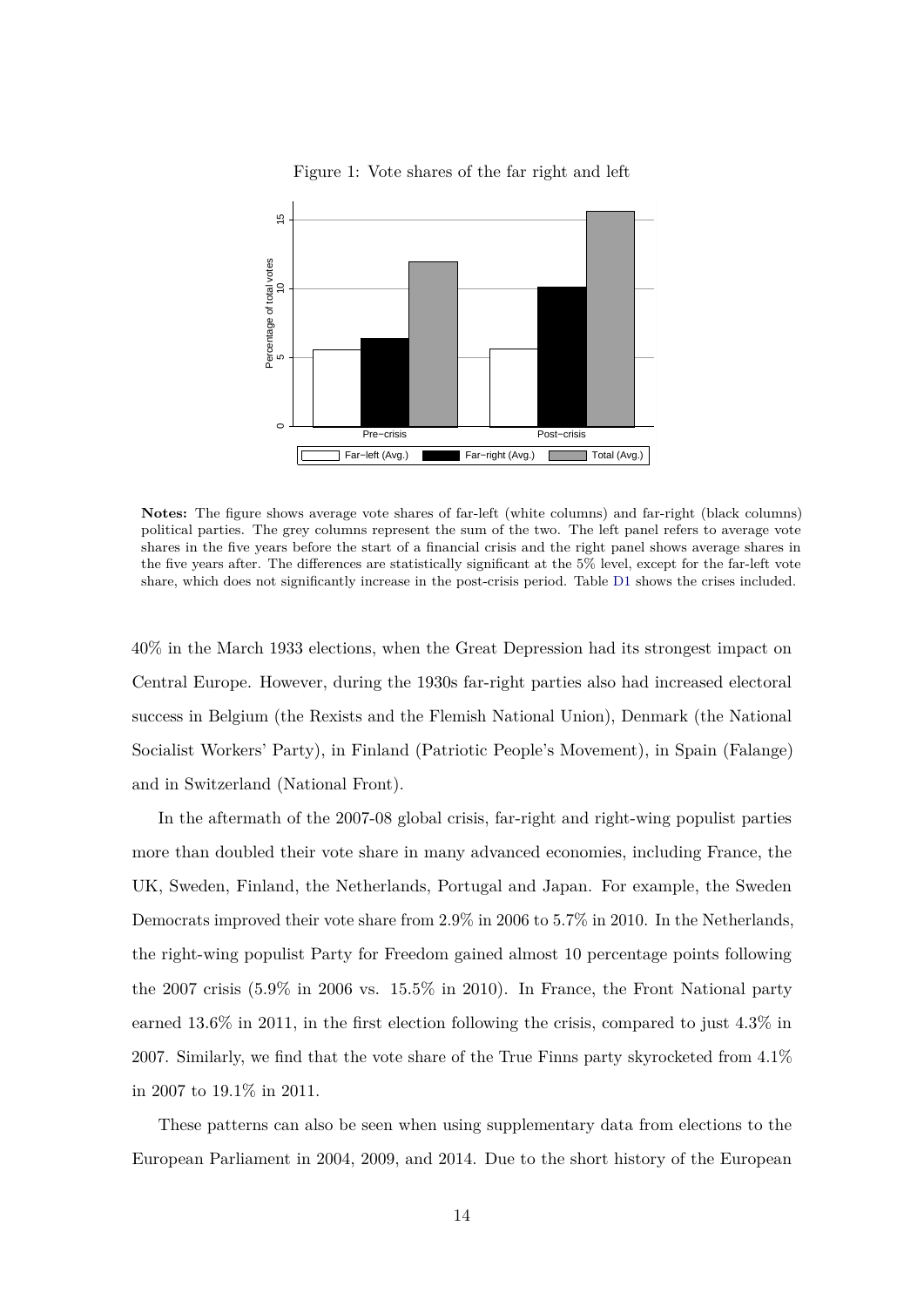parliament, this data is not used in the remainder of the paper, but they are illustrative of the trends observed above, also because the electoral rules and voting dates are the same for all EU countries. As we show in Figure [2,](#page-16-0) the vote share of far-right parties increased in the majority of countries over time, with an especially strong spike between the 2009 and 2014 elections in the wake of the European financial crisis. Among the countries in our sample, the largest electoral gains were made by the Front National party in France. UKIP in the United Kingdom and the Danish People's Party also showed massive gains in the 2014 elections. On average, the far-right vote share approximately tripled between 2004 and 2014.

<span id="page-16-0"></span>

Figure 2: Far-right and right-wing populist votes in European elections

**Notes:** The figure shows the vote shares of far-right and right-wing populist parties in the European Parliamentary elections 2004, 2019, and 2014. These 9 EU countries are also included in the main analysis. The figure is for illustration only, since electoral data from the European Parliament are not used in the remainder of the paper. The grey columns show averages.

Importantly, however, the observed shift to the right is not only a phenomenon of the "Great Depression" of the 1930s and the "Great Recession" of the late 2000s. As we will illustrate below, our results hold even when these two significant episodes are excluded. Indeed, hard right turns are also observed following more regional financial crisis events, for instance the late 1980s/early 1990s Scandinavian banking crisis. In Norway, the right-wing populist Norwegian Progress Party won just 3.7% of the vote in 1985. In 1989, in the first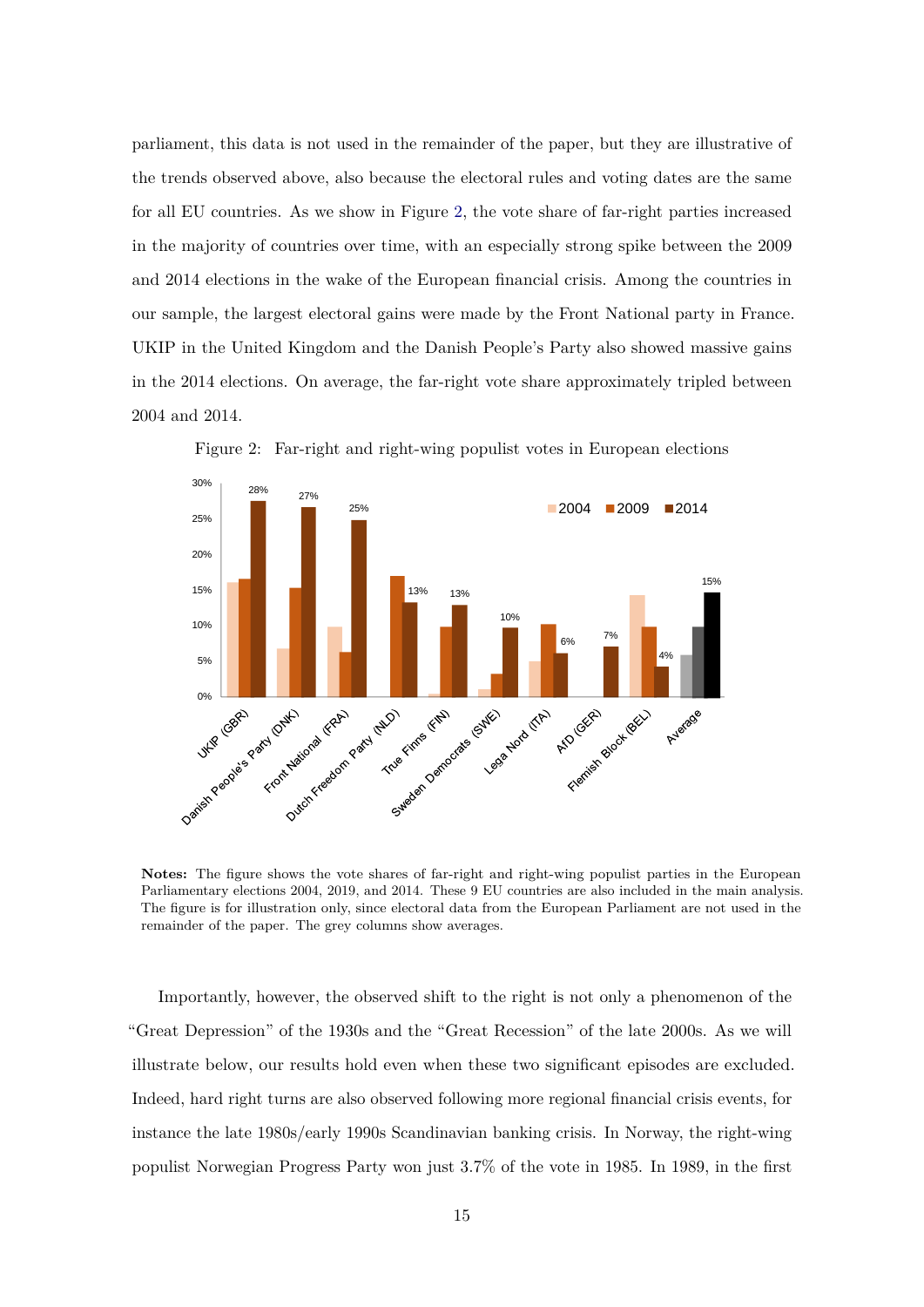election after the financial crisis of 1987, the same party won 13% of the vote and became the third political force. Also its Danish counterpart, the Danish Progress Party, more than doubled vote shares from 3.6% in 1984 to 9% in 1989, becoming the fifth political force in the first election after the crisis. Prior to the Swedish financial crisis of 1990, right-wing parties earned below 1% of the vote in the 1988 election. However, after the crisis, in 1991, they won 6.8% of the vote. The newly founded right-wing populist party "New Democracy" gained an impromptu $25$  parliamentary seats.  $^{17}$  $^{17}$  $^{17}$ 

#### **4.1.2 Empirical results**

These anecdotal observations are strengthened by the results of fixed-effects panel regressions of vote shares on a post-crisis dummy variable (which has the value of 1 for the five years following a financial crisis). To tease out the vote share deviation from the long run historical average, we include all non-crisis years. Table [1](#page-18-0) shows the regression results for the full sample (left panel), the interwar period (middle panel) and the post-World War II period (right panel).

Far-right votes increase by almost 5 percentage points after financial crises in the full sample. This difference is significant at the 5% level. In the post-World War II sample we find a significant (at the  $1\%$  level) increase of 3.8 percentage points in right-wing voting, while the coefficient for the period between 1919-1938 is larger but not statistically significant. The interwar increase in extremist voting is partly driven by two of the 20 advanced countries in our sample, Germany and Italy, while the post-crisis shift to the far right after World War II is a more widespread phenomenon. Accordingly, once we remove the country fixed effects, we find a significant coefficient of 4.6 for far-right votes after crises in the pre-World War II sample.

Figure [3](#page-19-0) shows local projections of the cumulative change in far-right vote shares for years 1–5 of the financial recession (red line), controlling for real GDP growth and inflation (and their lags). The shaded region is a 90% confidence interval. Analogous to the OLS

<span id="page-17-0"></span><sup>&</sup>lt;sup>17</sup>Other examples include the 1991 financial crisis and subsequent economic stagnation in Switzerland, where the Swiss People's Party achieved about 11% of the vote during the 1980s, and then improved its vote share to 15% in 1995 and then to 22.5% in 1999. During this same period, the 1990 Italian financial crisis was followed by the sudden rise of the federalist and right-wing populist North League party. This party increased its vote share from just 1.3% in the 1987 elections to 8.7% in the post-crisis elections of 1992 and was a relevant political force throughout the 1990s.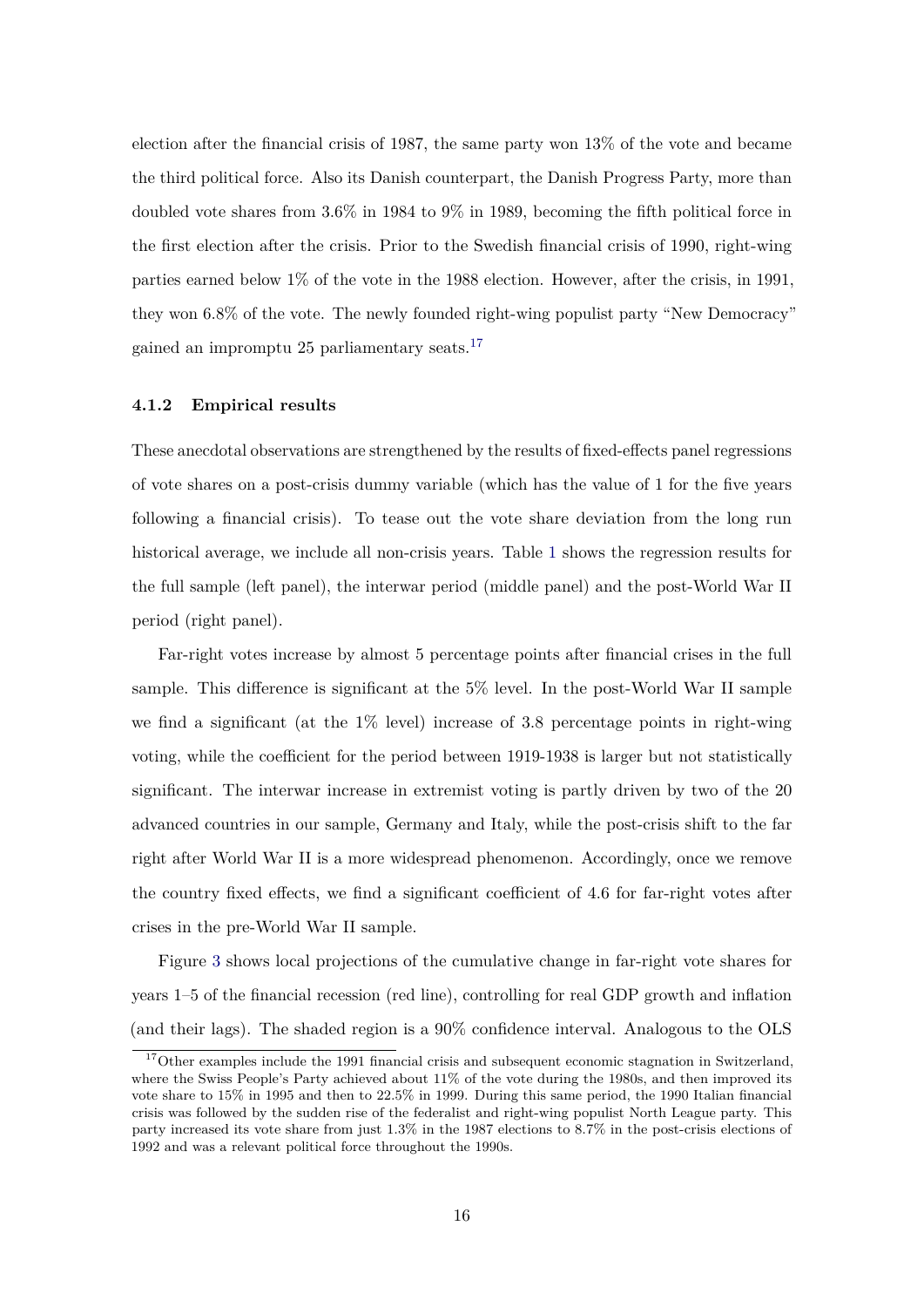| Far-right vote share |           |                     |            |  |  |  |  |  |  |  |
|----------------------|-----------|---------------------|------------|--|--|--|--|--|--|--|
| Post-crisis          | $4.903**$ | 4.498               | $3.770***$ |  |  |  |  |  |  |  |
|                      | (2.337)   | (4.474)             | (1.098)    |  |  |  |  |  |  |  |
| $R^2$                | 0.028     | 0.017               | 0.056      |  |  |  |  |  |  |  |
| Obs.                 | 1538      | 317                 | 1221       |  |  |  |  |  |  |  |
|                      |           | Far-left vote share |            |  |  |  |  |  |  |  |
| Post-crisis          | $-1.223$  | $-0.223$            | 0.437      |  |  |  |  |  |  |  |
|                      | (1.090)   | (0.388)             | (1.034)    |  |  |  |  |  |  |  |
| $R^2$                | 0.010     | 0.001               | 0.001      |  |  |  |  |  |  |  |
| Obs.                 | 1538      | 317                 | 1221       |  |  |  |  |  |  |  |

<span id="page-18-0"></span>Table 1: Far-right and far-left vote shares: post-crisis years vs. normal years

(a) Full sample (b) Pre-WWII (c) Post-WWII

**Notes:** This table compares the post-crisis levels of far-right and far-left vote shares to their average level. The time window for post crisis is five years. Robust standard errors (clustered by country) are shown in parentheses. Regressions controlled for the growth rate of GDP per capita growth and the CPI inflation rate (not reported). The left panel covers the years 1919-2014, excluding World War II, the middle panels 1919-1938, and the right panels 1950-2014. Table [D1](#page-54-0) shows the crises included. \*\*\* Significant at .01. \*\* Significant at .05. \* Significant at .1.

regressions, we show results in the full sample with all recessions (left panel), pre-World War II recessions (middle panel) and post-World War II recessions (right panel). The figure points to a constant upward trend in far-right voting after financial recessions in the full sample, and both before and after World War II. The same can be seen in the corresponding results in Table [5](#page-33-0) in the text below. On average, far-right votes increase by 30% (not percentage points) in the five years after financial recessions.

These results are robust when we exclude the dictatorship spells from the pre-World War II sample in Austria and Germany from 1933-1938 and in Italy from 1924-1938 (Spain had no elections during the rule of Franco). Second, the results also hold when we remove the Great Depression and the 2007-08 global financial crisis from the sample.

We also tested the robustness of our results by controlling for additional characteristics of each election and of the country's voting system, in particular voter turnout (by election, in  $\%$ ), suffrage (population eligible to vote, by election, in  $\%$ ), a dummy for presidential vs.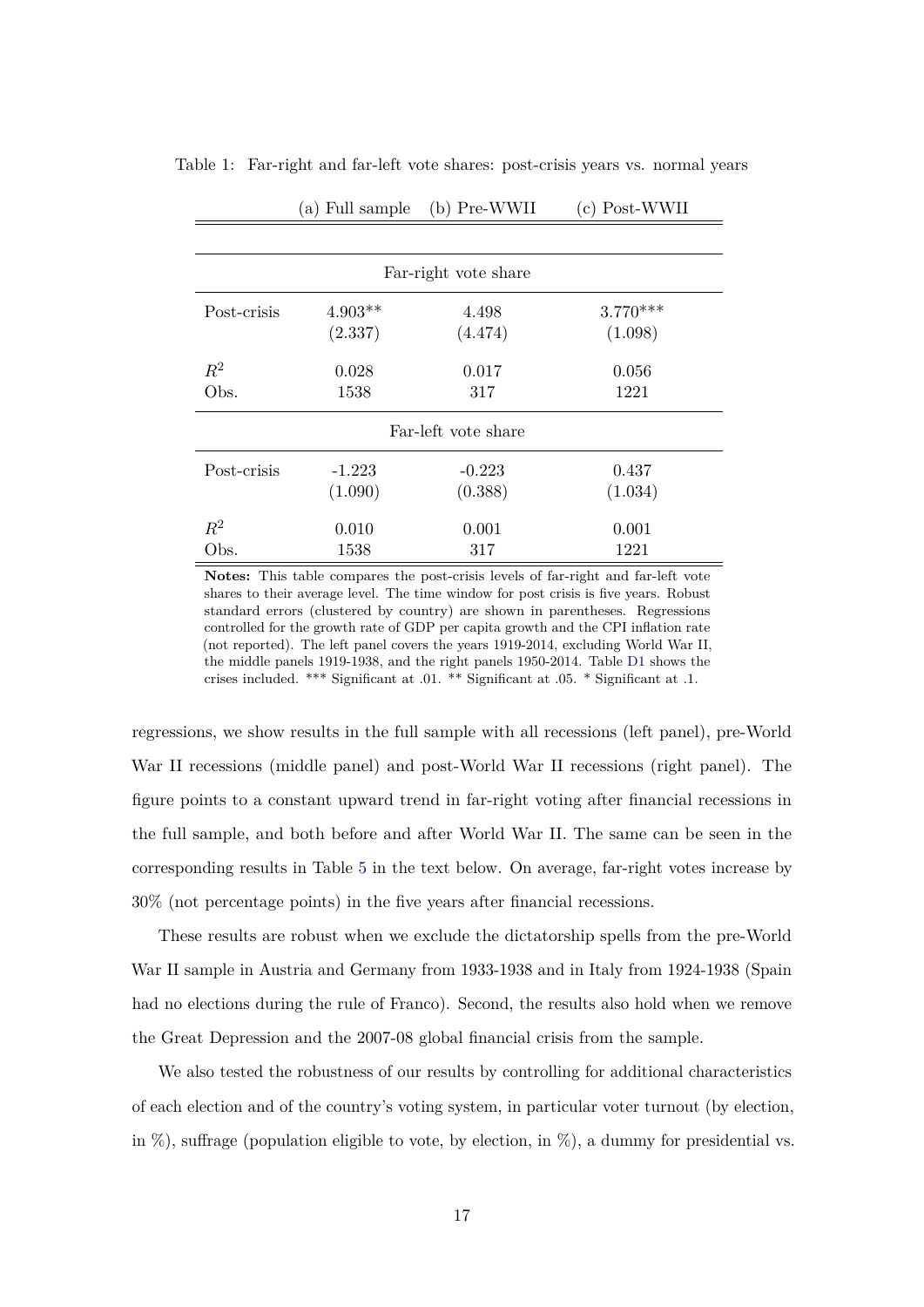

<span id="page-19-0"></span>Figure 3: Far-right vote shares (local projections): financial crisis recessions

**Notes:** Each path shows local projections of the cumulative change relative to peak for years 1–5 of the recession/recovery period. The red line refers to the average path in financial crisis recessions and the shaded region is a 90% confidence interval. The controls are contemporaneous and 1-year lagged values of the growth rate of GDP per capita and the CPI inflation rate at peak. The left panel covers the years 1919-2014, excluding World War II, the middle panel 1919-1938, and the right panel 1950-2014. Table [D2](#page-55-0) shows the recessions included. The dependent variable is the combined vote share of all electorally successful far-right political parties in the most recent general election. For the corresponding regression results see Table [5](#page-33-0) in the text below.

parliamentary system and a dummy for proportional representation vs. first-past-the-post system.<sup>[18](#page-19-1)</sup> The latter measures are important, since presidential democracies and those with first-past-the-post voting systems typically have a less fragmented legislature and tend towards a two-party system (e.g., Lijphart 1994; Horrowitz 2009), which could bias our results. However, none of the additional control variables changed our results on far-right voting in a meaningful way.

Finally, we divide the group of far-right parties into those of the "Old Right" and those of the "New Right" (see chapter 2.1). We find that the postwar results are mainly driven by the latter, meaning that right-wing populist parties benefited more than traditional fascist and neo-Nazi parties of the extreme right. Nevertheless, traditional far-right parties also see increased vote shares after financial crises in the postwar period; it is just not as pronounced as it is for the populist "New Right" parties such as the UKIP or the Dutch Freedom Party.

<span id="page-19-1"></span><sup>&</sup>lt;sup>18</sup>The data on voter turnout and suffrage comes from the same sources as our electoral data (see appendix). To classify systems of government (parliamentary vs. presidential) we use Banks and Wilson (2014). Information on the history of European and Anglo-Saxon voting systems before 1980 was obtained from McLaren Carstairs (1980) and Ljiphart (1994), respectively. All coding after 1980 follows Beck et al. (2001).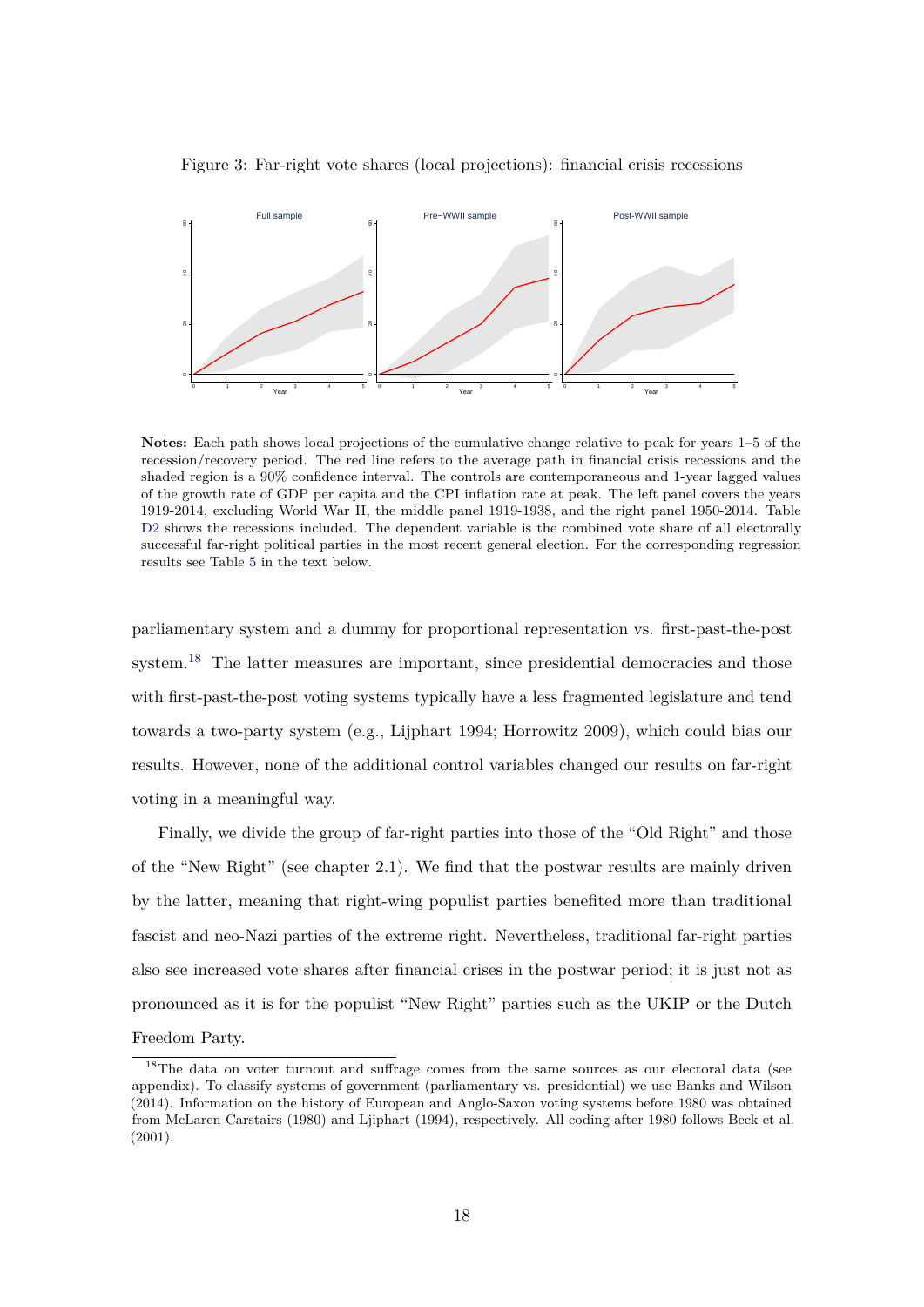#### **4.2 Increasing fragmentation: governing becomes more difficult**

In the next part of our analysis, we focus on the measures of political fragmentation and the strength of government outlined above. Figure [4](#page-21-0) shows kernel density estimates of government vote shares, opposition vote shares, our measure on the fractionalization of parliament, and the number of parties in parliament (horizontal panels). Again, we distinguish between the full sample of crises, pre-World War II crises, and post-World War II crises (vertical panels). For each variable, we show kernel densities for the five years prior to a financial crisis (black line) and the five years afterwards (red line).

The figure suggests notable changes in the political response to crises over the past 140 years. In the contemporaneous sample (after World War II), overall fractionalization increases, the number of parties in parliament grows, governments appear weaker, and opposition forces strengthen (in terms of vote shares) after a financial crisis relative to before the crisis. In contrast, the picture is less clear in the pre-World War II period, at times even moving in the opposite direction with regard to government support and opposition forces. Similarly, both parliamentary fractionalization and the number of parties seem to decline post-crisis rather than increasing. Thus, it seems that the weakening of governing coalitions and the fractionalization of parliaments after crises is a relatively recent phenomenon.

#### **4.2.1 Historical evidence**

There are many examples for weakening government support and a fragmentation of parliament following financial crises in the post-World War II era. Most notably, the global crisis of 2008 saw a general decline in voter support for the governing coalition and for big tent parties. This was true, for example, in Belgium, Denmark, Germany, Japan, the Netherlands and Portugal, where voter's support for the governing party or coalition decreased by up to 20 percentage points between the last election before the crisis until the first election afterwards. In Spain, for instance, the two main parties that had been alternating power for decades, the People's Party and the Socialist Workers' Party, saw their joint vote share decline from 83.8% in 2008 to just 73.4% in 2011 and similar developments could be observed in France and Germany. In Sweden, the centre-right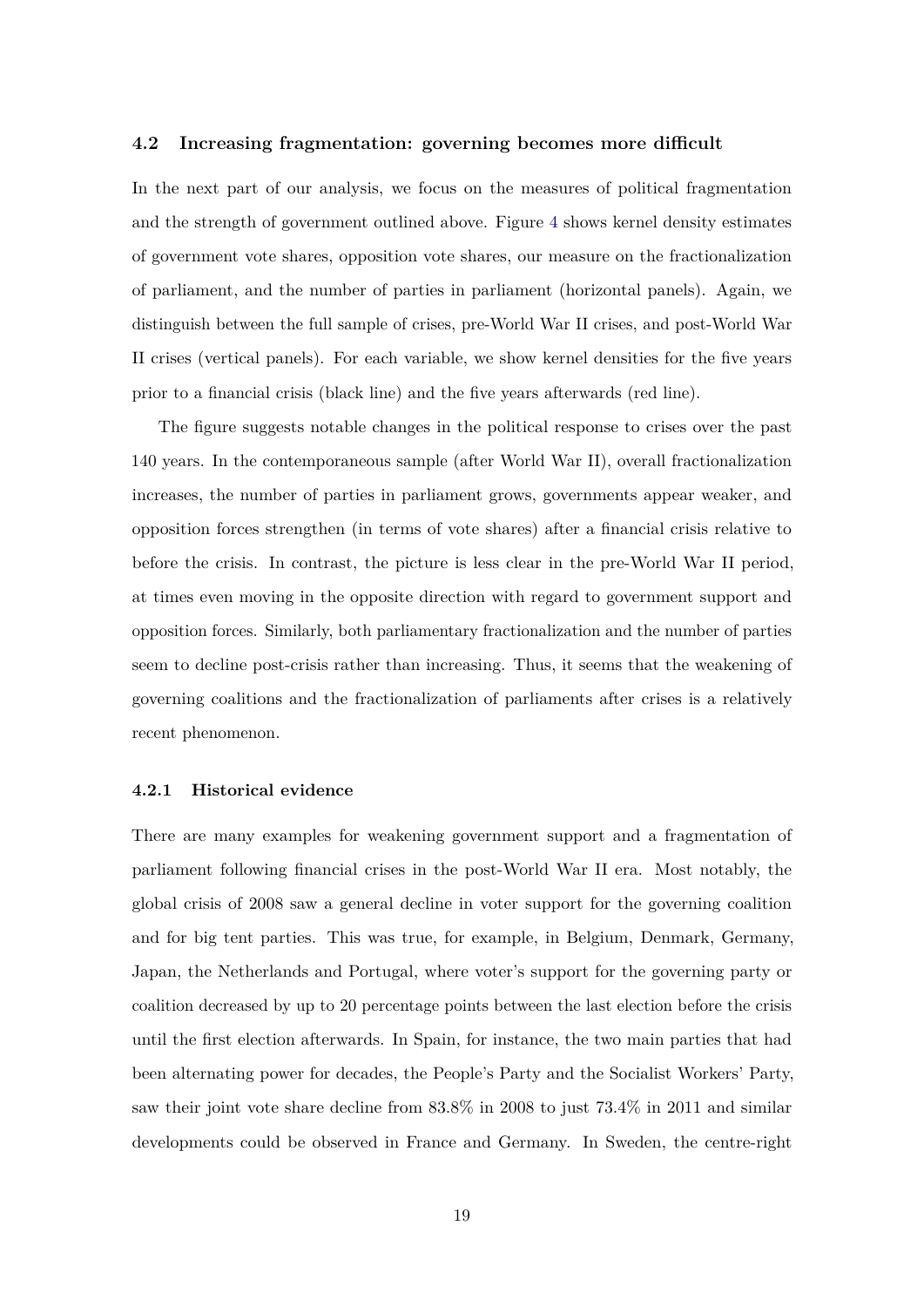<span id="page-21-0"></span>

#### Figure 4: Kernel densities of parliamentary variables

**Notes:** The figure shows kernel densities of four different parliamentary variables (illustrated by each row of panels). The black dashed line refers to the five years before a financial crisis and the red line to the five years after a financial crisis. The left panels cover crises in the years 1870-2014, the middle panels 1870-1938, and the right panels 1950-2014. Periods of global war (1914-1918 and 1939-1949) are excluded. Table [D1](#page-54-0) details which crises are included.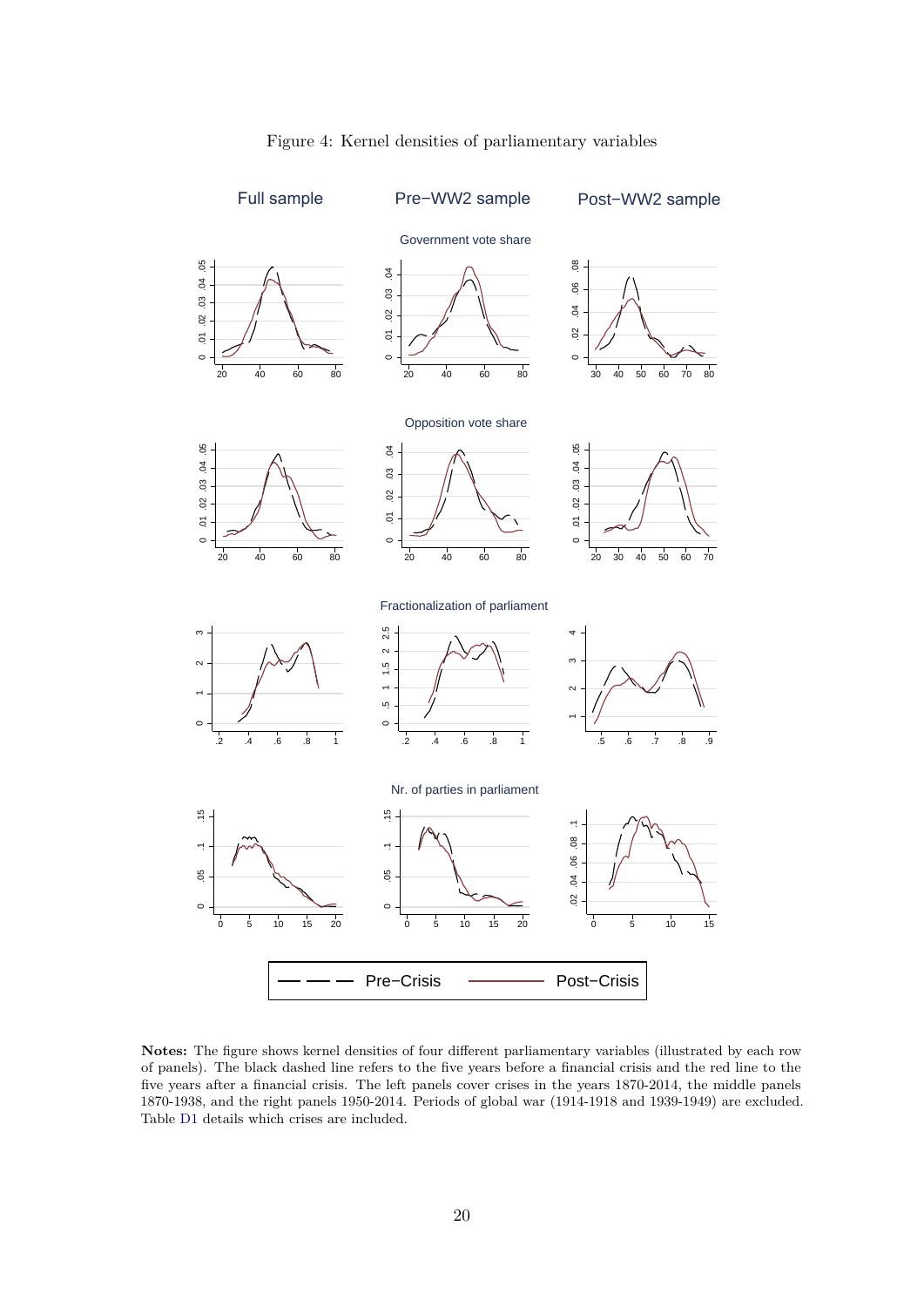alliance turned from a majority government in the 2006 election to a minority government in the 2010 election. In the United Kingdom, the Conservatives achieved only 47% of the seats in 2010, which resulted in a hung parliament and a coalition government with the Liberal Democrats, the second such arrangement in British history (the only other coalition government was formed in 1974). Also the Scandinavian banking crisis of the late 1980s and early 1990s was followed by minority governments and weaker governing coalitions, for example the Norwegian cabinet of Jan Syse in the 1989 elections and the Danish government of Poul Schlüter in 1990.

We also find numerous instances of new parties rising and entering parliament in the aftermath of financial crises. In Spain, the number of parties in parliament increased from 10 to 13 in 2011, and two newly founded parties, "Podemos" and "Ciudadanos" are gaining ground, with strong regional and local election results in recent years. In the Italian 2013 elections, a new anti-establishment party named the "Five Star Movement" earned 108 parliamentary seats and 25.5% of the vote off the cuff, posing a threat to effective governing. Further examples include the Swedish "New Democracy", which was founded and entered parliament after the country's banking crisis of 1990, and Italy's "North League" which won 55 seats in the first election after the outbreak of the [19](#page-22-0)90 crisis.<sup>19</sup>

There are a few such anecdotes when we go further back in history. Interesting cases include several English-speaking countries during the 1930s, which saw many more parties entering parliament in response to the economic and financial turmoil brought about by the Great Depression. In Australia, the "Emergency Committee of South Australia" arose, winning six parliamentary seats in its first and only contested election in 1931. In Canada, the "Reconstruction Party" and the "Social Credit Party", both founded in 1935, entered parliament instantly. Similarly, in the United States, the populist "Wisconsin Progressive Party", won seven seats in its first contested election in 1934. Moreover, in the United Kingdom, the "Independent Labour Party" broke away from Labour while the "National Liberal Party" broke away from the Liberals before the 1931 elections, both over

<span id="page-22-0"></span><sup>19</sup>Similarly, during the mid 1970s crisis in Britain, the separatist parties from Wales (Plaid Cymru) and Scottland (Scottish National Party) entered parliament for the first time. In Japan, the financial crisis of the 1990s was followed by significant changes in the party spectrum, which had been very stable in the preceding decades. In the four elections between 1990 to 2000, six new parties entered parliament, most notably the "New Frontier Party" (156 seats in 1996) and the "Democratic Party of Japan" (52 seats in 1996). The latter won a landslide victory in 2009 and replaced the Liberal Democratic Party, which had been in power almost uninterruptedly since 1955.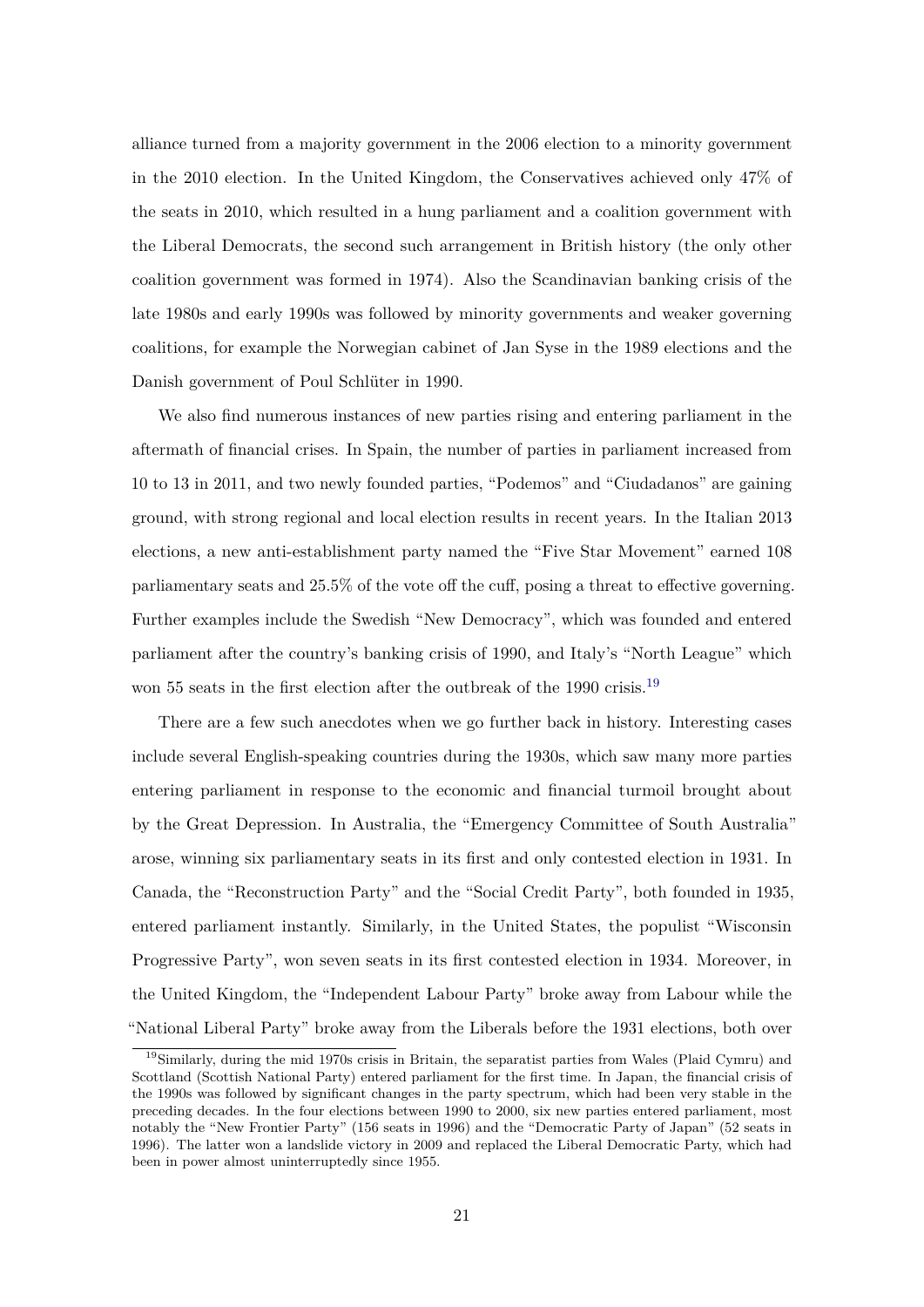disagreements on how to respond to the severe economic problems of the time. Taken together, these examples illustrate that financial crises have often been followed by notable shifts in the political system.

#### **4.2.2 Empirical results**

Fixed-effects OLS regressions corroborate the impression given by the kernel density estimates and the anecdotal evidence presented above. The results from Table [2](#page-24-0) are particularly pronounced for the post-World War II period. Government vote shares drop by close to 4.4 percentage points, while the opposition vote share increases by 3.5 percentage points. This compares to a mean value of  $50\%$  and  $47\%$ , respectively.<sup>[20](#page-23-0)</sup> In contrast, in the pre-World War II period, the vote shares are statistically insignificant and show much smaller coefficients. The same is true when using the full sample.

The differences before and after the mid-20th century are also apparent for our fractionalization measures. Parliamentary fractionalization increases significantly, by more than 6 percentage points in the contemporaneous sample, but it is not affected after financial crises prior to World War II (coefficient not significant). Similarly, we find that the coefficient for the number of parties in parliament is large and significant after World War II, but not before. The point estimate of 1.11 indicates that, on average, more than one additional party entered the legislature in the five-year spell after financial crises since 1950.

The results are strengthened when estimating local projections and controlling for macroeconomic fundamentals, as shown in Figure [5.](#page-25-0) In the full sample and for the pre-World War II sample, the results show no significant dynamics. The indicators for financial recessions are mostly insignificant (see also the Appendix Tables [E1](#page-57-0) to [E4\)](#page-60-0). However, in the post World War II sample, government vote shares drop significantly after financial recessions and opposition vote shares increase, particularly in years 2 and 3 after the recession start. $^{21}$  $^{21}$  $^{21}$ 

<span id="page-23-0"></span>With respect to fractionalization, the results are equally pronounced. The two lower

<sup>&</sup>lt;sup>20</sup>The discrepancy in coefficient size between government and opposition vote shares indicates that previously unaligned factions join the opposition in post-crisis periods.

<span id="page-23-1"></span> $^{21}$ The coefficients indicate that governments saw their vote shares drop by a cumulative  $9\%$  (not percentage points) in the immediate aftermath of financial crises in the post-World War II era. The second panel shows the corresponding result for opposition vote shares, which increase by a total of 11% in year 2 after the start of the recession and the cumulative effect remains significant with a high coefficient until the five year horizon.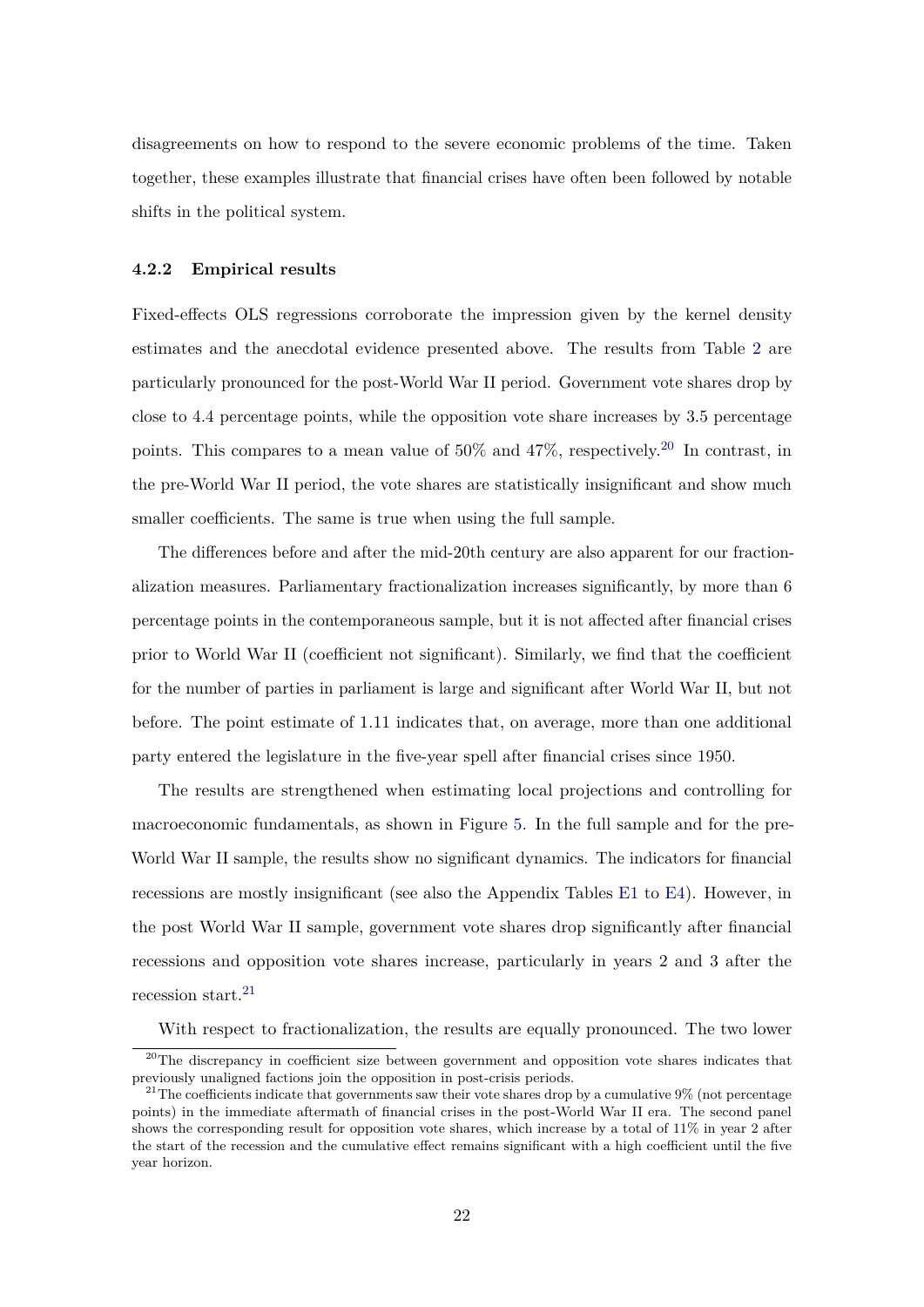|             | Government vote share |                                 |             |  |  |  |  |  |  |  |  |  |
|-------------|-----------------------|---------------------------------|-------------|--|--|--|--|--|--|--|--|--|
| Post-crisis | $-2.275$              | $-0.133$                        | $-4.377***$ |  |  |  |  |  |  |  |  |  |
|             | (1.564)               | (1.765)                         | (1.383)     |  |  |  |  |  |  |  |  |  |
| $R^2$       | 0.006                 | 0.000                           | 0.022       |  |  |  |  |  |  |  |  |  |
| Obs.        | 1865                  | 636                             | 1229        |  |  |  |  |  |  |  |  |  |
|             | Opposition vote share |                                 |             |  |  |  |  |  |  |  |  |  |
| Post-crisis | 1.623                 | $-0.456$                        | $3.523**$   |  |  |  |  |  |  |  |  |  |
|             | (1.506)               | (1.784)                         | (1.434)     |  |  |  |  |  |  |  |  |  |
|             |                       |                                 |             |  |  |  |  |  |  |  |  |  |
| $R^2$       | 0.003                 | 0.000                           | 0.013       |  |  |  |  |  |  |  |  |  |
| Obs.        | 1865                  | 636                             | 1229        |  |  |  |  |  |  |  |  |  |
|             |                       | Fractionalization of parliament |             |  |  |  |  |  |  |  |  |  |
| Post-crisis | 0.0114                | 0.00790                         | $0.0627**$  |  |  |  |  |  |  |  |  |  |
|             | (0.0206)              | (0.0139)                        | (0.0227)    |  |  |  |  |  |  |  |  |  |
|             |                       |                                 |             |  |  |  |  |  |  |  |  |  |
| $R^2$       | 0.001                 | 0.001                           | 0.029       |  |  |  |  |  |  |  |  |  |
| Obs.        | 2241                  | 969                             | 1272        |  |  |  |  |  |  |  |  |  |
|             |                       | No. of parties in parliament    |             |  |  |  |  |  |  |  |  |  |
| Post-crisis | 0.374                 | 0.385                           | $1.110***$  |  |  |  |  |  |  |  |  |  |
|             | (0.500)               | (0.281)                         | (0.342)     |  |  |  |  |  |  |  |  |  |
|             |                       |                                 |             |  |  |  |  |  |  |  |  |  |
| $R^2$       | 0.002                 | 0.004                           | 0.026       |  |  |  |  |  |  |  |  |  |
| Obs.        | 2241                  | 969                             | 1272        |  |  |  |  |  |  |  |  |  |

<span id="page-24-0"></span>Table 2: Parliamentary variables: post-crisis years vs. normal years

(a) Full sample (b) Pre-WWII (c) Post-WWII

**Notes:** This table compares the post-crisis levels of the parliamentary variables to their average levels. The time window for post crisis is five years. Robust standard errors (clustered by country) are shown in parentheses. Table [D1](#page-54-0) details which crises are included. Regressions controlled for GDP per capita growth rate and CPI inflation rate (not reported). The left panels cover the years 1870-2014, the middle panels 1870-1938, and the right panels 1950-2014. Periods of global war (1914-1918 and 1939-1949) are excluded. \*\*\* Significant at .01. \*\* Significant at .05. \* Significant at .1.

panels of Figure [5](#page-25-0) show that both the fractionalization and the number of parties in the legislature increase significantly in the aftermath of financial recessions after World War II. Parliamentary fractionalization rises by 1.6%, cumulatively, over a five year horizon, while the increase in the number of parties amounts to almost 10% in year 5. As discussed above, the results in this section are also robust when controlling for voter turnout, suffrage, presidential vs. parliamentary systems and for proportional representation vs. first-past-the-post systems (see above for definition and sources).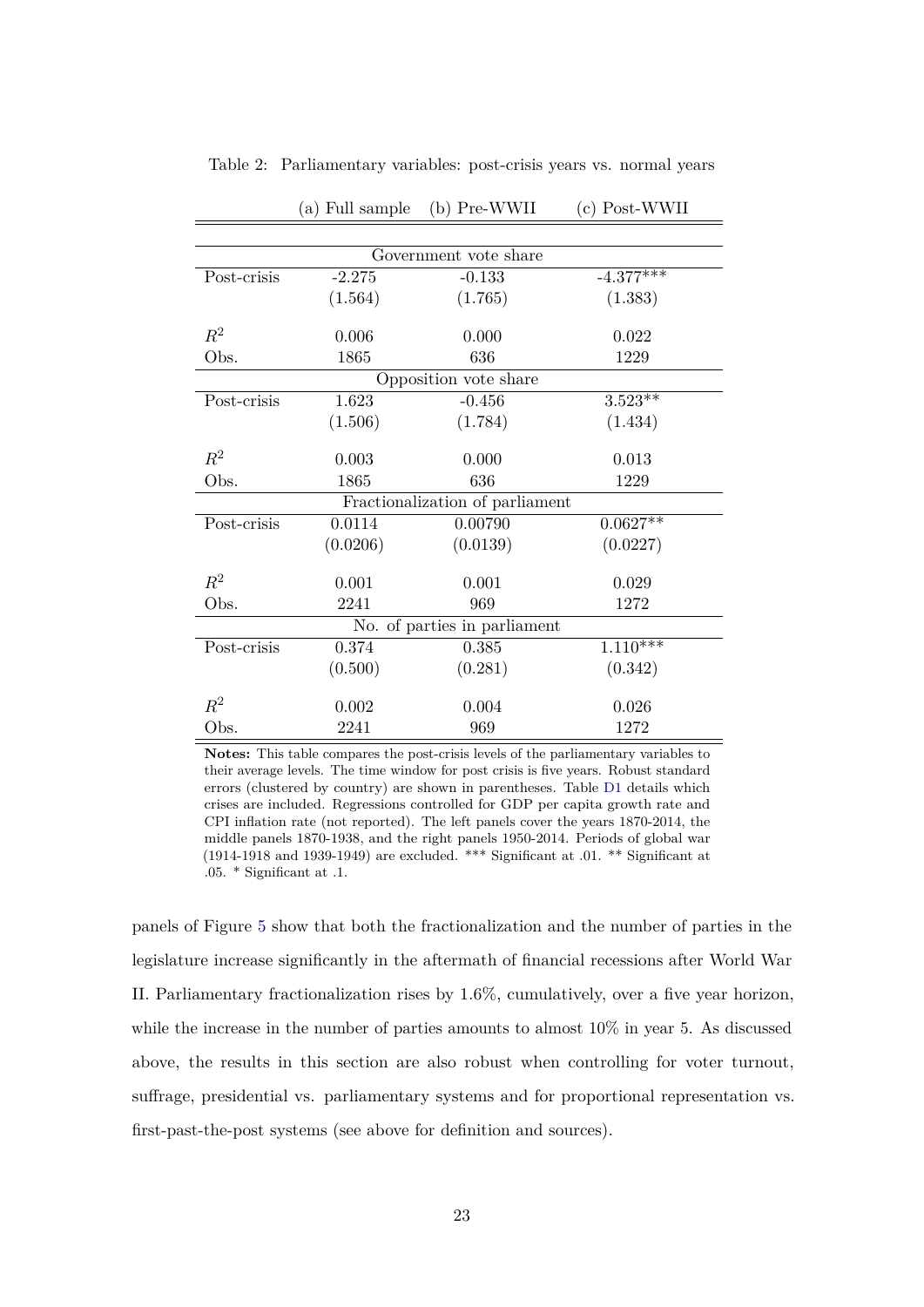

<span id="page-25-0"></span>Figure 5: Parliamentary variables (local projections): financial crisis recessions

**Notes:** Each path shows local projections of the cumulative change relative to peak for years 1–5 of the recession/recovery period. The red line refers to the average path in financial crisis recessions and the shaded region is a 90% confidence interval. The controls are contemporaneous and 1-year lagged values of the growth rate of GDP per capita and the CPI inflation rate at peak. The left panels cover the years 1870-2014, the middle panels 1870-1938, and the right panels 1950-2014. The periods of global war (1914-1918 and 1939-1949) are excluded. Table [D2](#page-55-0) shows the recessions included. For the corresponding regression results refer to Appendix Table [E1](#page-57-0) (government vote share) up through Table [E4](#page-60-0) (number of parties).

#### **4.2.3 Polarization, instability, and uncertainty**

What are the consequences of the observed increase in polarization and fractionalization after financial crises? To address this question, we study the links between polarization and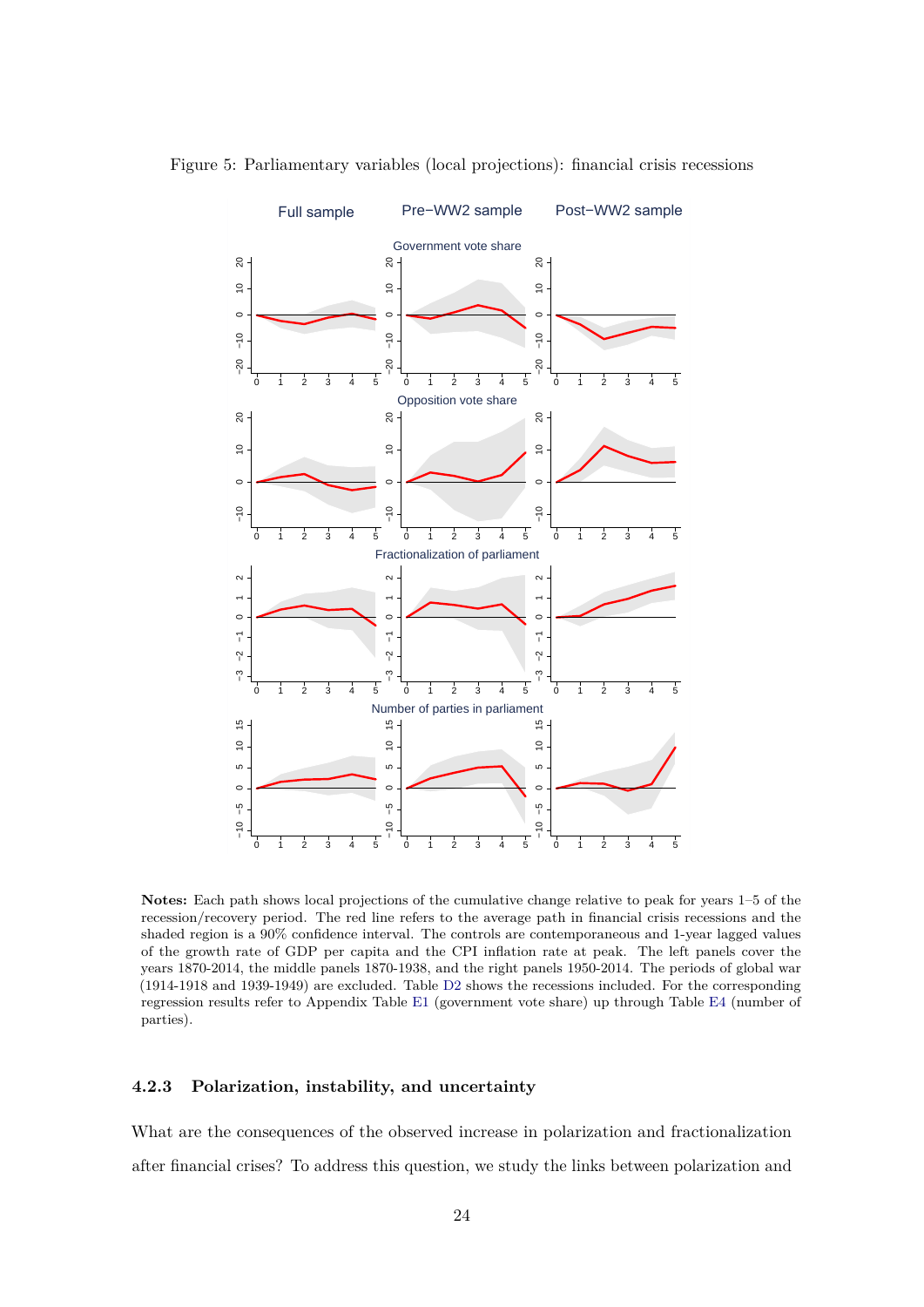policy uncertainty and instability. In particular, we want to understand whether political instability increases in years with weaker governments and more fragmented parliaments.

A useful proxy for political stability in the post-crisis period is the number of major government crises per year, defined as "any rapidly developing situation that threatens to bring the downfall of the present regime" by Banks and Wilson (2014). To approximate political instability and uncertainty, we also use a dummy on executive turnover from the Gloemans, Gleditsch, and Chiozza (2009) *Archigos* dataset. Here a year in which "a new executive leader-spell begins" is coded as 1, and all other years as zero.<sup>[22](#page-26-0)</sup> Table [3](#page-27-0) displays the results of fixed-effects regressions for the post-World War II sample, in which our results on fragmentation were significant.

The dependent variables are a) government crises and b) executive turnover, and the sample is restricted to a five year window post-crisis as in Mian, Sufi and Trebbi (2014). The regression for government crises uses a standard fixed-effects OLS model (column 1), since there are up to six government crises in a single year. The regressions with executive turnover as dependent variable use a fixed effects logit model (column 2), since turnover is binary, but the results are similar with OLS. Both models include year and country fixed effects.

These exploratory regressions show that the more strongly polarized politics seen after financial crises tend to be associated with more frequent government instability and a higher probability of executive turnover. For instance, a one standard deviation  $(14.5\%)$ drop in the government vote share is associated with a 0.34, or approximately half a standard deviation, increase in the number of severe government crises in post-crisis years, on average.Similarly, a one standard deviation increase in fractionalization (by 0.19) is associated with an increase in government crises by 0.32. The coefficients for vote shares and fractionalization in column 2 (executive turnover) are also quantitatively and statistically significant. Overall, the evidence uncovered here lends support to the idea that heightened political fractionalization and polarization after financial crises has negative effects, in particular on political stability.

<span id="page-26-0"></span> $^{22}$ Gloemans, Gleditsch, and Chiozza (2009) regard the prime minister as the chief executive in parliamentary systems, and in presidental systems, the president. We exclude executive turnovers that involve foreign imposition, assassinations, ill health, natural death or suicide.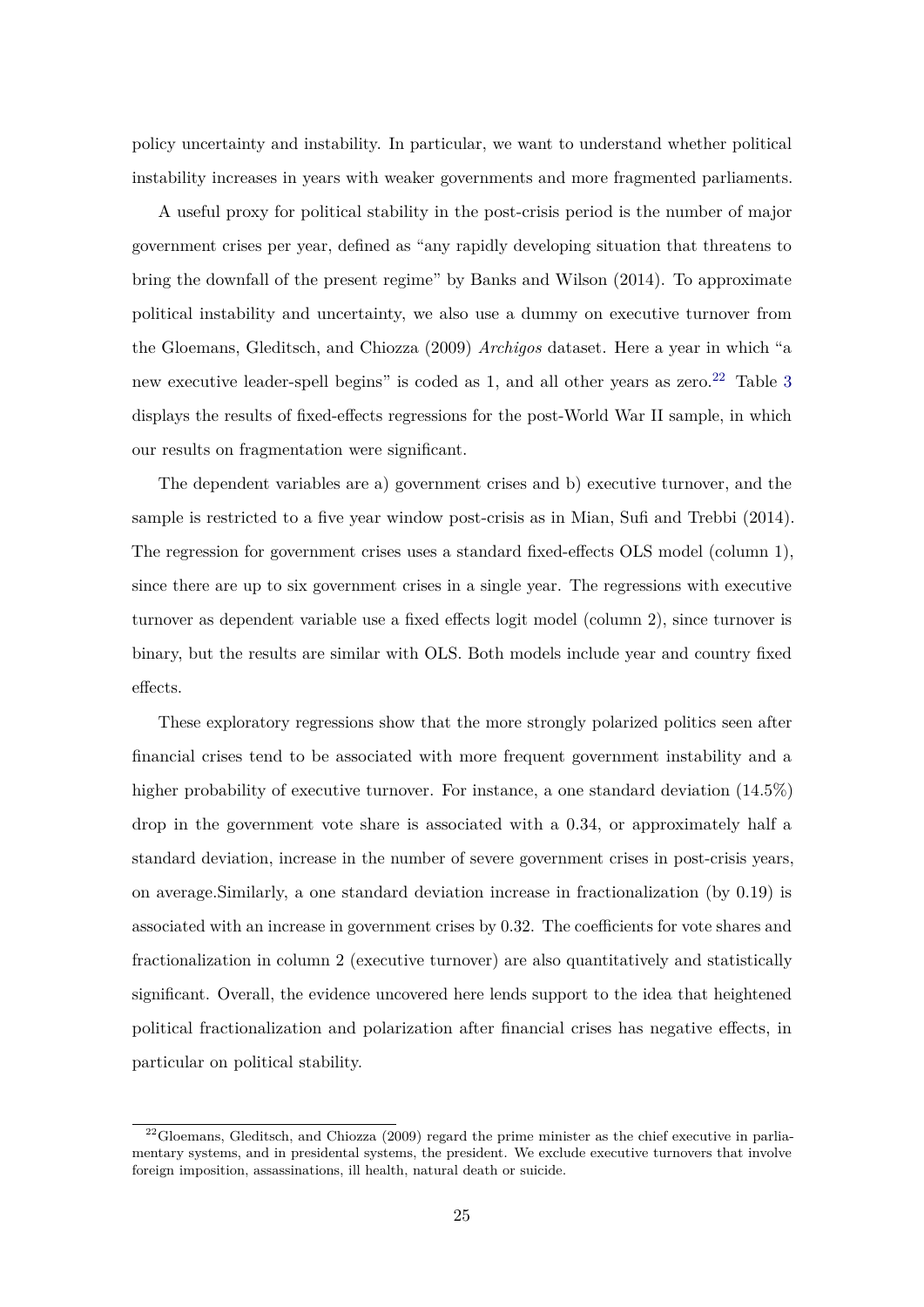<span id="page-27-0"></span>

|                   | Major Government crises | Executive turnover    |
|-------------------|-------------------------|-----------------------|
|                   | (Fixed effects OLS)     | (Fixed effects logit) |
|                   |                         |                       |
| Government vote   | $-0.0223**$             | $-0.103***$           |
|                   | (0.0091)                | (0.0291)              |
| $R^2$             | 0.677                   |                       |
| Observations      | 106                     | 106                   |
| Opposition vote   | $0.0209*$               | $0.0986***$           |
|                   | (0.0101)                | (0.0269)              |
| $R^2$             | 0.673                   |                       |
| Observations      | 101                     | 106                   |
| Fractionalization | $1.7617**$              | $7.118***$            |
|                   | (0.6947)                | (2.230)               |
| $R^2$             | 0.586                   |                       |
| Observations      | 106                     | 106                   |
| No. of parties    | $0.0739*$               | $0.290**$             |
|                   | (0.0403)                | (0.121)               |
| $R^2$             | 0.549                   |                       |
| Observations      | 106                     | 106                   |

Table 3: Political instability in the post-crisis period

**Notes:** This table regresses two measures of political instability (major government crises per year and a dummy for executive turnover) on our main parliamentary variables. The sample is restricted to post-crisis windows in the post-World War II period. Column 1 shows coefficients of an OLS regression with country and year fixed effects. Column 2 shows coefficients from a fixed effects logit regression. Robust standard errors in parentheses. \*\*\* Significant at .01. \*\* Significant at .05. \* Significant at .1.

#### **4.3 People take to the streets**

The recent turmoil in Europe's troubled southern periphery, particularly Greece and Spain, has shown how a financial crisis can trigger political protest not only at the polls, but also in the streets. In this section, we study the link between crises and social unrest based on our long-run cross-country dataset.

Figure [6](#page-28-0) shows the average yearly number of general strikes (light blue columns), violent riots (white columns) and anti-government demonstrations (black columns). The grey columns sum these three components to an aggregate measure of street protests. We also consider the 1919-2012 period, which is the largest,  $2<sup>3</sup>$  include our sample of 20 countries and compare five pre-crisis years (left panel) to five post-crisis years (right panel).

<span id="page-27-1"></span><sup>&</sup>lt;sup>23</sup>Domestic conflict event data is available from Banks and Wilson (2014) until 2012.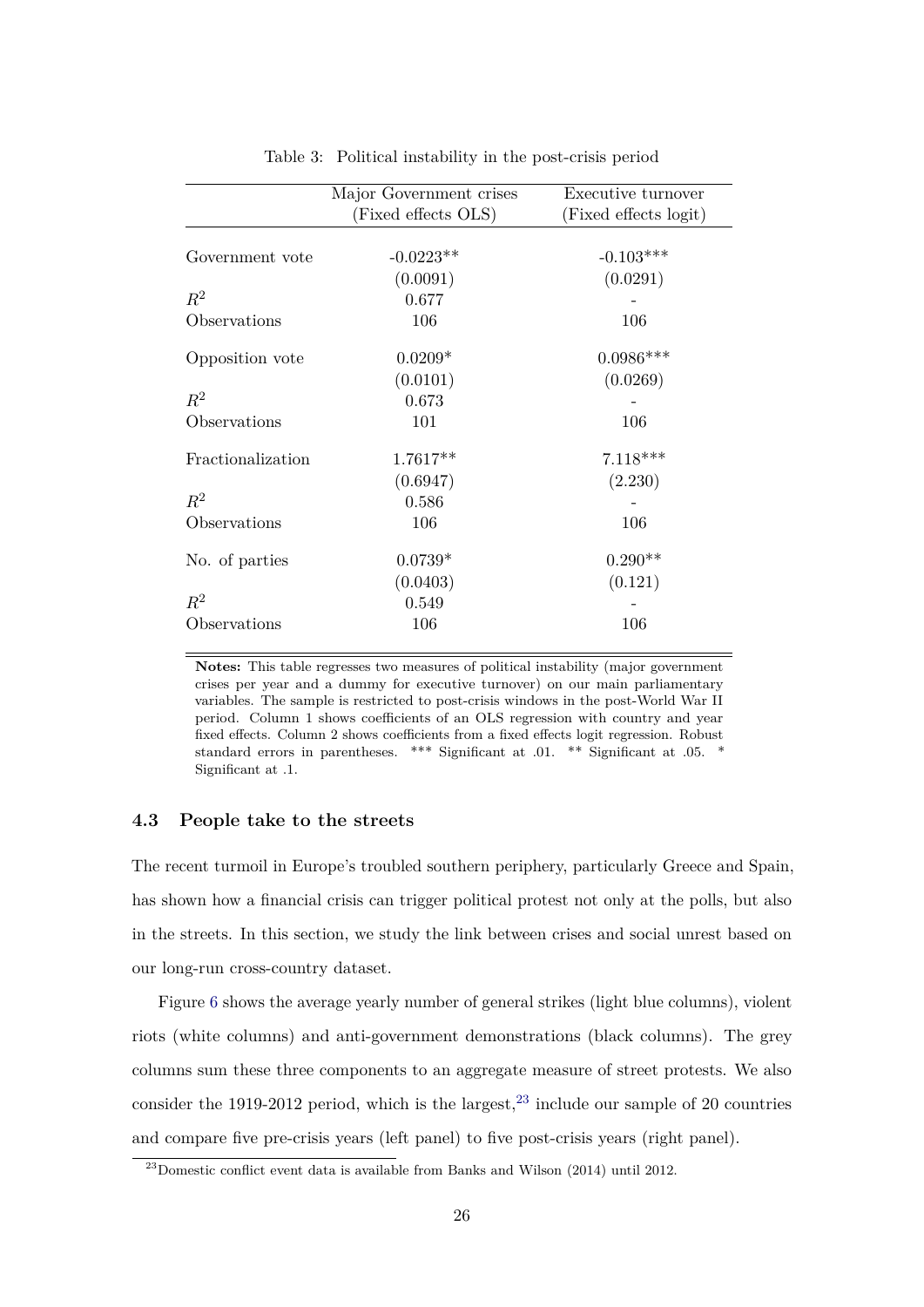<span id="page-28-0"></span>

Figure 6: Street protests

**Notes:** The figure shows the average number of street protest incidents per year, including the number of general strikes (light blue columns), violent riots (black columns), anti-government demonstrations (white columns) and the sum of the three (grey columns). The left panel refers to pre-crisis averages (five years) and the right-hand side bars to post-crisis averages (five years). Appendix Table [D1](#page-54-0) shows the crises that are included.

The figure indicates a strong increase in street protests in the crisis aftermath: the average number of incidents more than doubles during financial crises episodes, from about 1.2 events to just under 3 per year, and this difference is statistically significant at the 5% level. Looking at the different components, the average number of anti-government demonstrations almost triples, the average number of violent riots doubles, and general strikes increase by at least one-third. For demonstrations and violent riots, the mean difference is also statistically significant at the 5% level.

The fixed effects OLS regressions shown in Table [4](#page-29-0) use the "detrended'" street protest measures as dependent variables and regresses the cyclical components on a five year post-crisis dummy. The results reinforce the impression of the descriptive picture above. Street protests see a significant increase post-crisis, although the results vary by type of measure and the time sample used. Violent riots increase most notably in crises during the interwar period, but see no significant increase in crises after World War II. The opposite holds true for general strikes, where the post-crisis dummy is not significant before World War II, but significant at the 10% level thereafter. Anti-government demonstrations generally increase after financial crises, both then and now.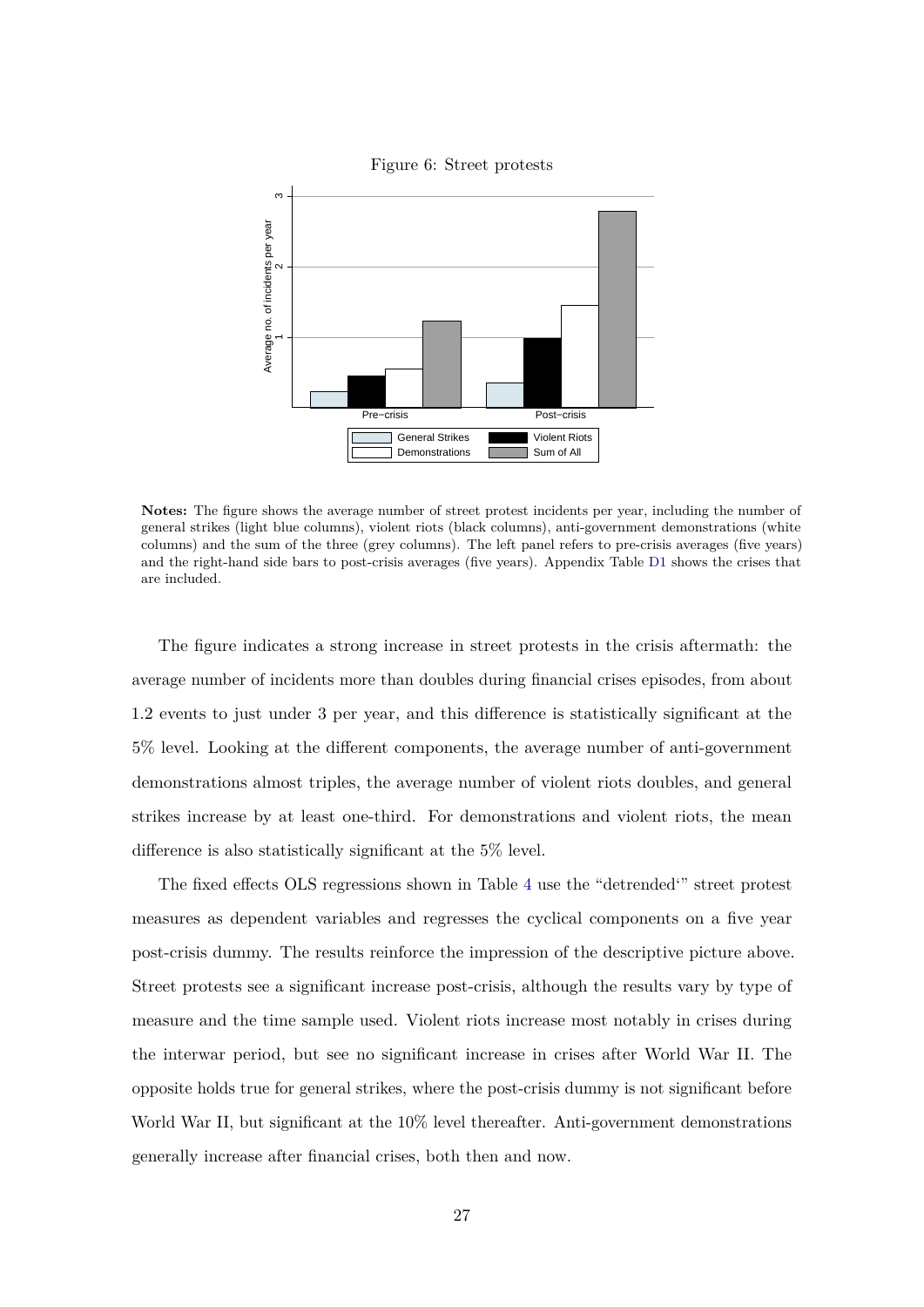|             | (a) Full sample | $(b)$ Pre-WWII                 | $(c)$ Post-WWII |  |  |  |  |  |  |  |  |
|-------------|-----------------|--------------------------------|-----------------|--|--|--|--|--|--|--|--|
|             |                 |                                |                 |  |  |  |  |  |  |  |  |
|             | General strikes |                                |                 |  |  |  |  |  |  |  |  |
| Post-crisis | 0.0493          | $-0.00338$                     | $0.107*$        |  |  |  |  |  |  |  |  |
|             | (0.0369)        | (0.0287)                       | (0.0537)        |  |  |  |  |  |  |  |  |
| $R^2$       | 0.009           | 0.000                          | 0.036           |  |  |  |  |  |  |  |  |
| Obs.        | 1646            | 396                            | 1250            |  |  |  |  |  |  |  |  |
|             |                 | Violent riots                  |                 |  |  |  |  |  |  |  |  |
| Post-crisis | $0.102**$       | $0.197**$                      | 0.00734         |  |  |  |  |  |  |  |  |
|             | (0.0426)        | (0.0872)                       | (0.0571)        |  |  |  |  |  |  |  |  |
| $R^2$       | 0.010           | 0.064                          | 0.000           |  |  |  |  |  |  |  |  |
| Obs.        | 1646            | 396                            | 1250            |  |  |  |  |  |  |  |  |
|             |                 | Anti-government demonstrations |                 |  |  |  |  |  |  |  |  |
| Post-crisis | $0.0950***$     | $0.120*$                       | $0.150**$       |  |  |  |  |  |  |  |  |
|             | (0.0319)        | (0.0587)                       | (0.0679)        |  |  |  |  |  |  |  |  |
| $R^2$       | 0.012           | 0.078                          | 0.019           |  |  |  |  |  |  |  |  |
| Obs.        | 1646            | 396                            | 1250            |  |  |  |  |  |  |  |  |
|             |                 | Street protests                |                 |  |  |  |  |  |  |  |  |
| Post-crisis | $0.133**$       | $0.195***$                     | 0.124           |  |  |  |  |  |  |  |  |
|             | (0.0542)        | (0.0877)                       | (0.0857)        |  |  |  |  |  |  |  |  |
| $R^2$       | 0.012           | 0.055                          | 0.007           |  |  |  |  |  |  |  |  |
| Obs.        | 1646            | 396                            | 1250            |  |  |  |  |  |  |  |  |

<span id="page-29-0"></span>Table 4: Street protest variables: post-crisis years vs. normal years

**Notes:** This table compares the post-crisis levels of the number of street protests events per year (% deviation from trend) to their average level. The time window for post crisis is five years. Robust standard errors (clustered by country) are shown in parentheses. Table [D1](#page-54-0) shows the crises that are included. Regressions controlled for GDP per capita growth rate and CPI inflation rate (not reported). The left panels cover the years 1919-2012, excluding World War II (1939-1949), the middle panels 1919-1938, and the right panels 1950-2012. \*\*\* Significant at .01. \*\* Significant at .05. \* Significant at .1.

The local projections in Figure [7](#page-30-0) confirm these findings. We present the results for total street protest incidences, i.e., the combined number of general strikes, violent riots and anti-government demonstrations per year as the dependent variable. The picture looks similar if we use these variables individually. Street protests increase strongly in our full sample of financial crisis spells (left panel), with a cumulative deviation from trend of 20%. The results are more pronounced for the post-World War II sample (right panel), especially when compared to the pre-World War II sample (middle panel). This may be due to the fact that the frequency of street protests was generally high during the 1920s and 1930s.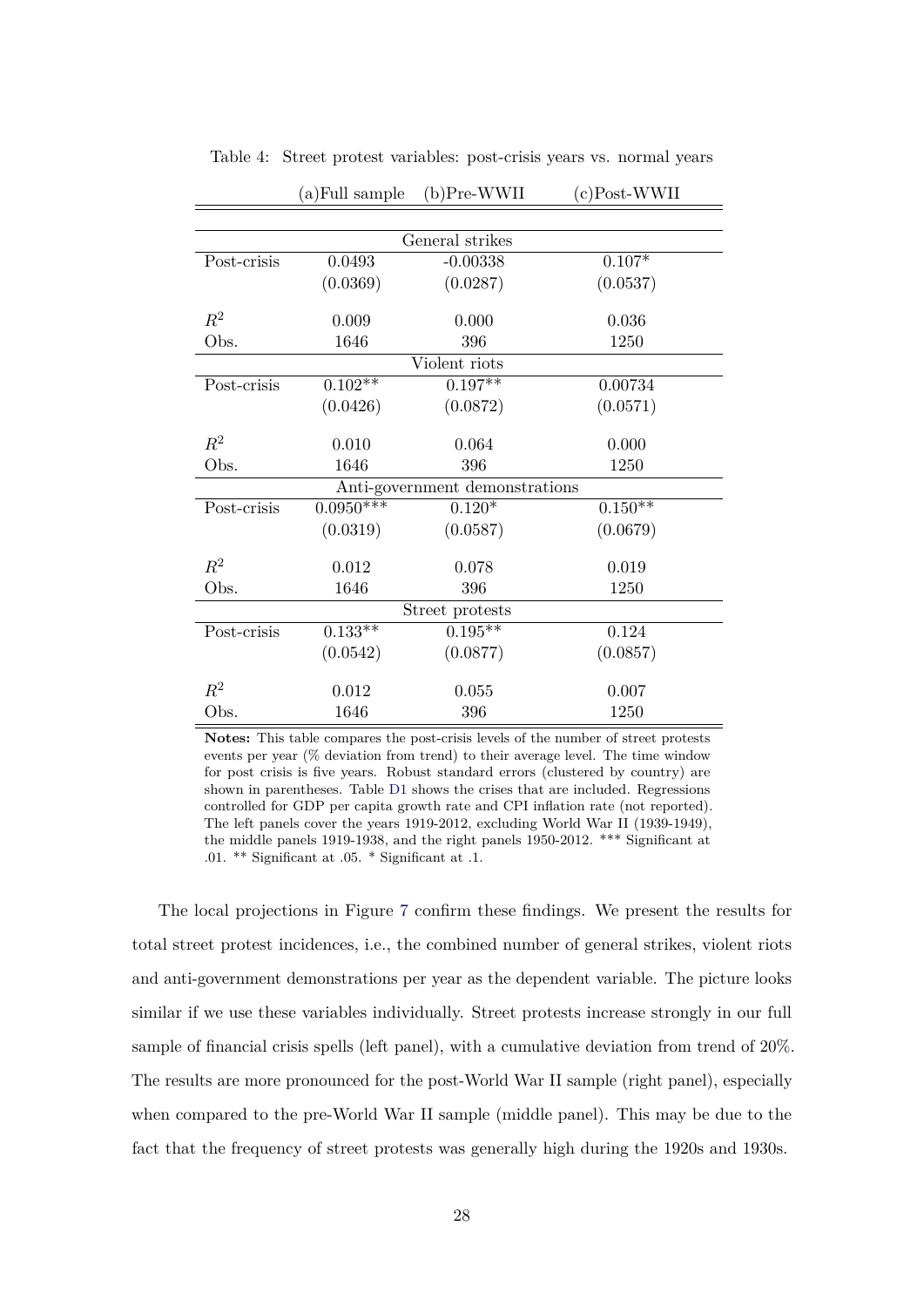

<span id="page-30-0"></span>Figure 7: Streets protests (local projections): financial crisis recessions (% dev. from trend)

**Notes:** Each path shows local projections of the cumulative change relative to peak for years 1–5 of the recession/recovery period. The red line refers to the average path in financial crisis recessions and the shaded region is a 90% confidence interval. The controls are contemporaneous and 1-year lagged values of the growth rate of GDP per capita and the CPI inflation rate at peak. The left panel covers the years 1919-2014, excluding World War II (1939-1949), the middle panel 1919-1938, and the right panel 1950-2014. Table [D2](#page-55-0) shows the recessions that are included. The dependent variable is the percentage deviation from trend in the combined number of street protests (general strikes, violent riots and anti-government demonstrations) per year. For the corresponding regression results see Appendix Table [E5.](#page-61-0)

#### **4.4 How persistent are the effects?**

How long-lasting are the political after-shocks of financial crises? Do the effects fade out, and if so, when? To shed light on this, we extend the time frame of the analysis to a ten year window after the crisis event. Figure [8](#page-31-0) displays the post-crisis path of far-right and government vote shares as well as parliamentary fractionalization and the number of parties in parliament over a 10 year horizon.

The graphs demonstrate that the political effects are temporary and diminish over time. 10 years after the crisis, almost all variables are back to their pre-crisis levels.

The top panel shows that the increase in far-right votes is no longer significantly different from zero after year 8. Also the point estimates decrease strongly from a peak of about 30% to 40% in year 5 to about 20% or less by year 10. We find similar responses when looking at government vote shares, as shown in the second panel of Figure [8.](#page-31-0) The point estimates decrease in years 6 to 10 after the crisis and are no longer different from zero in the medium and long run. The degree of political radicalization clearly diminishes over time. Parliamentary fractionalization measures also return to their initial levels over a 10 year horizon. Among all variables, the increase in the number of parties represented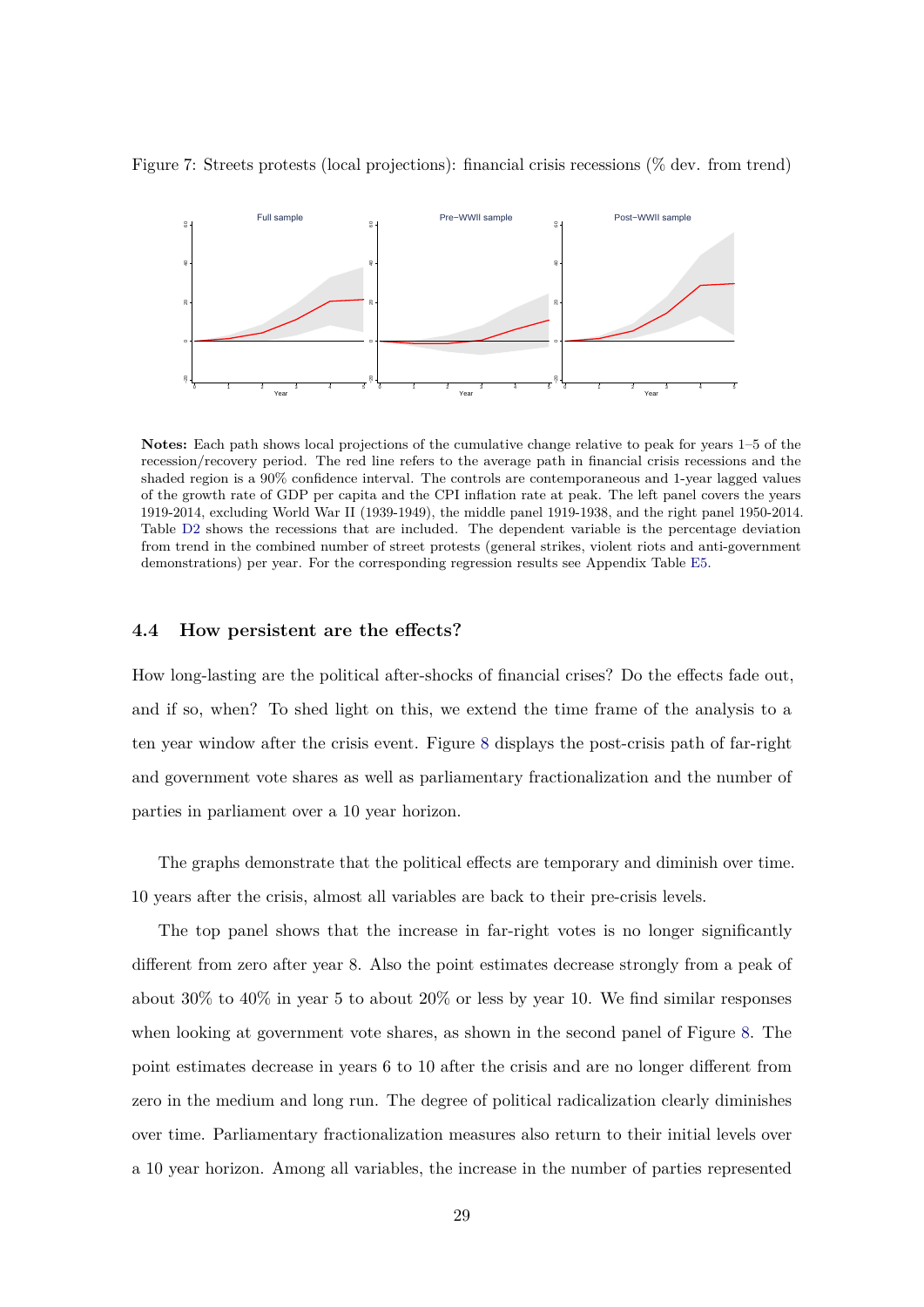<span id="page-31-0"></span>

Figure 8: 10-year local projections: financial crisis recessions

**Notes:** Each path shows local projections of the cumulative change in the political variables relative to peak for years 1–10 of the recession/recovery period. The red line refers to the average path in financial crisis recessions and the shaded region is a 90% confidence interval. The controls are contemporaneous and 1-year lagged values of the growth rate of GDP per capita and the CPI inflation rate at peak. Table [D2](#page-55-0) shows the financial crisis recessions included. Time periods for each variable are the same as in the above local projections of that variable in Section [4.](#page-14-1) For the corresponding regression results for years 1–5 we again refer to Table [5](#page-33-0) (far-right vote share) in the text and to Table [E1](#page-57-0) (government vote share) up through Table [E4](#page-60-0) (number of parties) in the appendix. The regression results for years 6–10 are not reported, but are available upon request.

in parliament appears to be the most persistent effect of crises. In the post-World War II sample, it takes a decade before the effects are no longer visible in the data.

To sum up, the political consequences of financial crisis start to fade about 5 years after the beginning of the crisis. While some political after-effects of financial crises are measurable for a decade, the good news from our regressions is that the political upheaval in the wake of financial crises is mostly temporary.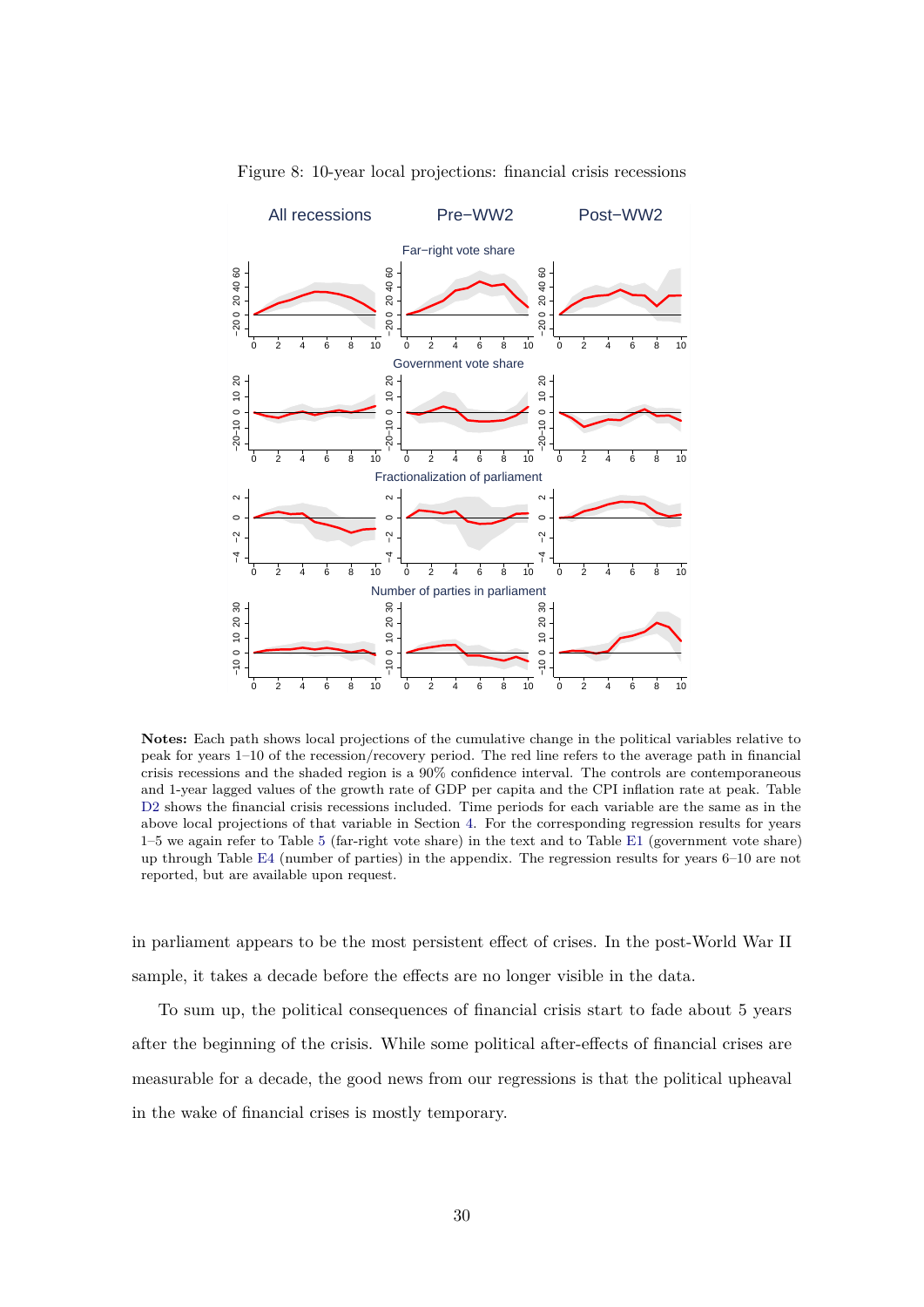#### **5 Normal recessions and non-financial macro disasters**

We have shown that financial crises go hand in hand with substantial radicalization and fragmentation of the political landscape. In this section, we compare the political fall-out from financial crises with other episodes of economic distress. It is by now a well-documented fact that financial crises are typically accompanied by economic recessions. Are the political after-effects of financial crises comparable to the political dynamics in other recessions, or are financial crises special? This is the first question we will address. A sceptic observer might point out that financial crisis recessions tend to be deeper than normal recessions so that the correct benchmark for comparison would be equally severe (non-financial) recessions. A second test is to compare the political aftermath of financial crisis with severe non-financial recessions — sometimes dubbed macro-disasters in the literature.

In the following section we track the trajectory of key indicators of political stability in financial crisis recession, in normal recessions and in deep economic crises that are not associated with a financial crash ("non-financial macro disasters"). We define the latter in Section 2 as (non-financial) recessions that are more severe than the average financial crisis recession, i.e., the annualized percentage fall in GDP per capita exceeds the respective thresholds of 3.35% (pre-World War II sample) and 2.55% (post-World War II sample). Financial crisis recessions are all recessions that coincide with a systemic financial crisis. All other recessions are called "normal recessions". Consequently, in the local projections we will subject the economy to three different "treatments": recessions associated with a systemic financial crisis, normal recessions, and other (non-financial) macro disasters.

Table [5](#page-33-0) demonstrates that financial crises are different. Financial recessions are followed by a significantly larger increase in far-right votes than either normal recessions or nonfinancial macro-disasters. The F-test rejects the null of equal coefficients at most horizons. The only exception is the interwar period, where substantial increases in far-right votes also occurred in other recessions.

Table [6](#page-35-0) shows the coefficients for the three types of downturns for the other political variables. To save space we exclude opposition vote shares and focus on the post-World War II sample where the effects are more precisely estimated. The full set of results can be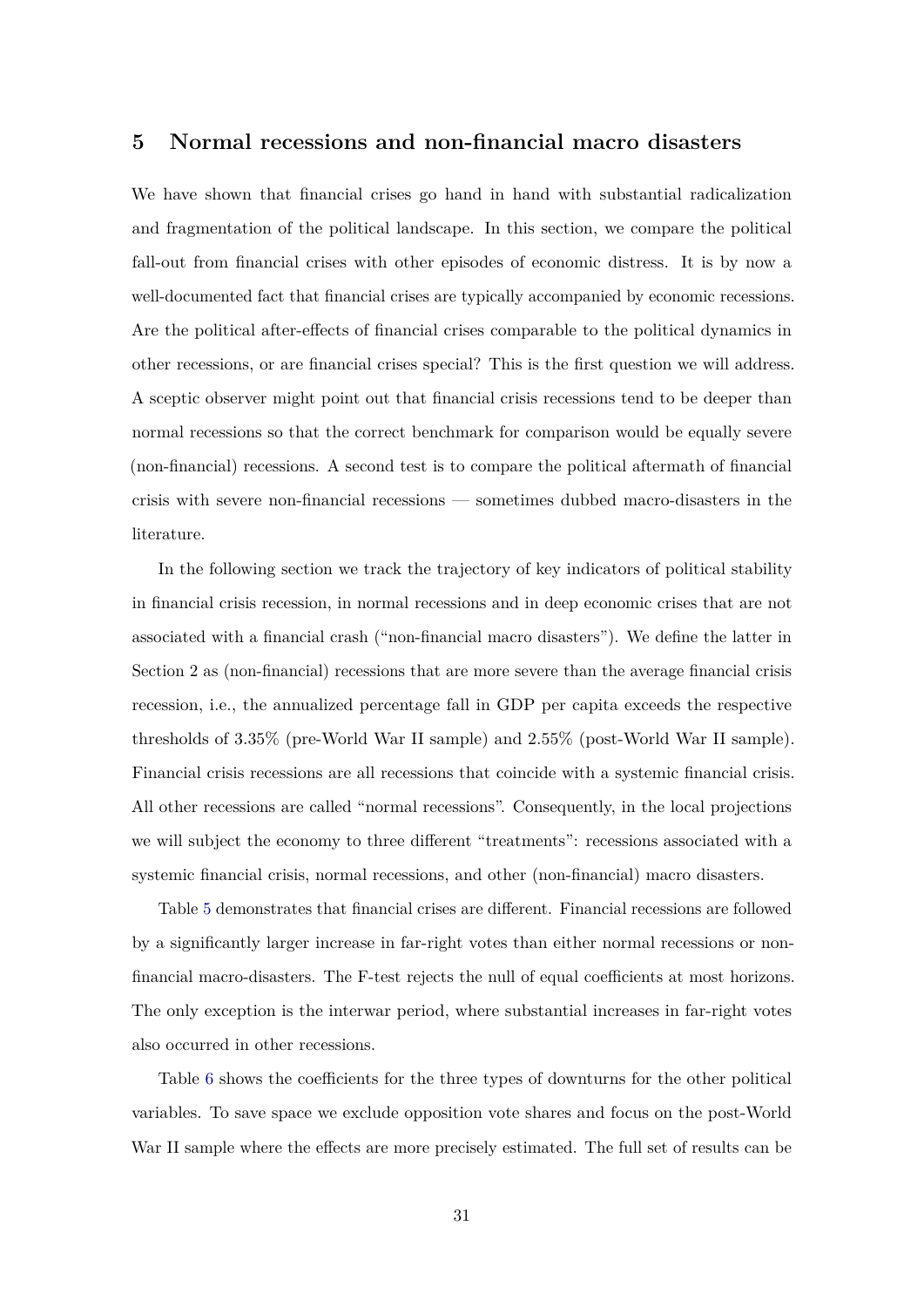<span id="page-33-0"></span>

| (a) Full sample                                   | Year 1   | Year 2     | Year 3                      | Year 4     | Year 5     |
|---------------------------------------------------|----------|------------|-----------------------------|------------|------------|
| Financial recession                               | $8.40*$  | $16.36***$ | $21.04***$                  | $27.53***$ | $32.81***$ |
|                                                   | (4.32)   | (5.97)     | (7.07)                      | (6.55)     | (8.71)     |
| Normal recession                                  | 4.86     | $7.06**$   | $8.45**$                    | $5.96*$    | $7.54*$    |
|                                                   | (3.09)   | (3.12)     | (3.09)                      | (2.96)     | (4.11)     |
| Non-financial macro disaster                      | $-0.70$  | $-1.66$    | 1.26                        | $0.15\,$   | 11.62      |
|                                                   | (1.51)   | (2.75)     | (6.83)                      | (7.40)     | (12.15)    |
| $H_0$ : Financial = normal; p-value               | 0.59     | 0.22       | 0.13                        | 0.01       | 0.02       |
| $H_0$ : Financial = disaster; p-value             | $0.05\,$ | $0.01\,$   | $0.05\,$                    | 0.00       | 0.15       |
| $R^2$                                             | 0.034    | 0.063      | 0.085                       | 0.109      | 0.121      |
| Observations                                      | 1563     | 1543       | 1523                        | 1503       | 1483       |
| $\overline{(\mathbf{b}) \text{ Pre-WWII}}$ sample | Year 1   | Year 2     | $\overline{\text{Year}}\;3$ | Year 4     | Year 5     |
| Financial recession                               | 4.96     | $12.49*$   | $19.97**$                   | $34.54***$ | $38.12***$ |
|                                                   | (4.07)   | (7.22)     | (7.29)                      | (10.00)    | (10.47)    |
| Normal recession                                  | 7.92     | $12.69**$  | 14.91***                    | $19.05***$ | $22.43***$ |
|                                                   | (6.10)   | (4.68)     | (3.61)                      | (3.66)     | (3.90)     |
| Non-financial macro disaster                      | $4.83**$ | $9.67***$  | $15.78***$                  | $22.33***$ | $25.61***$ |
|                                                   | (2.04)   | (3.21)     | (4.47)                      | (5.98)     | (7.00)     |
| $H_0$ : Financial = normal; p-value               | 0.69     | 0.98       | $0.55\,$                    | 0.14       | 0.14       |
| $H_0$ : Financial = disaster; p-value             | 0.99     | 0.71       | 0.61                        | 0.25       | 0.28       |
| $R^2$                                             | 0.127    | 0.233      | 0.348                       | 0.483      | 0.554      |
| Observations                                      | 389      | 389        | 389                         | 389        | 389        |
| $(c)$ Post-WWII sample                            | Year 1   | Year 2     | Year 3                      | Year 4     | Year 5     |
| Financial recession                               | $13.48*$ | $23.25***$ | $26.82**$                   | $28.11***$ | $35.64***$ |
|                                                   | (7.69)   | (8.54)     | (10.06)                     | (6.51)     | (6.75)     |
| Normal recession                                  | 5.40     | $7.77*$    | $10.30**$                   | 6.82       | 8.58       |
|                                                   | (3.13)   | (3.79)     | (4.60)                      | (4.15)     | (5.30)     |
| Non-financial macro disaster                      | $-0.52$  | $-1.49$    | 6.02                        | 5.21       | 28.93      |
|                                                   | (2.13)   | (4.04)     | (13.29)                     | (13.82)    | (24.83)    |
| $H_0$ : Financial = normal; p-value               | 0.35     | 0.10       | 0.10                        | 0.01       | 0.00       |
| $H_0$ : Financial = disaster; p-value             | $0.09\,$ | $0.01\,$   | 0.19                        | 0.14       | 0.80       |
| $R^2$                                             | 0.054    | 0.100      | 0.135                       | 0.161      | 0.181      |
| Observations                                      | 1174     | 1154       | 1134                        | 1114       | 1094       |

Table 5: Local projections of far-right vote shares

Notes: \*\*\* Significant at .01. \*\* Significant at .05. \* Significant at .1. Robust standard errors (clustered by country) in parentheses. Results correspond to local projections of cumulative change in 100 times the logged variable relative to peak for years 1–5 of the financial recession (first row), normal recession (second row), and non-financial macro disaster (third row). The top panel (a) covers the years 1919–2014, with World War II years (1939-1949) being excluded, the middle panel (b) covers the years 1919–1938, and the bottom panel (c) covers the years 1950–2014. Financial = normal (disaster) tests the null that coefficients for each type of recession are the same for the intercept terms in the first and second (third) rows. In each case the p-value of the test is provided. The controls are contemporaneous and 1-year lagged values of the growth rate of GDP per capita and the CPI inflation rate at peak (coefficients not reported). See text.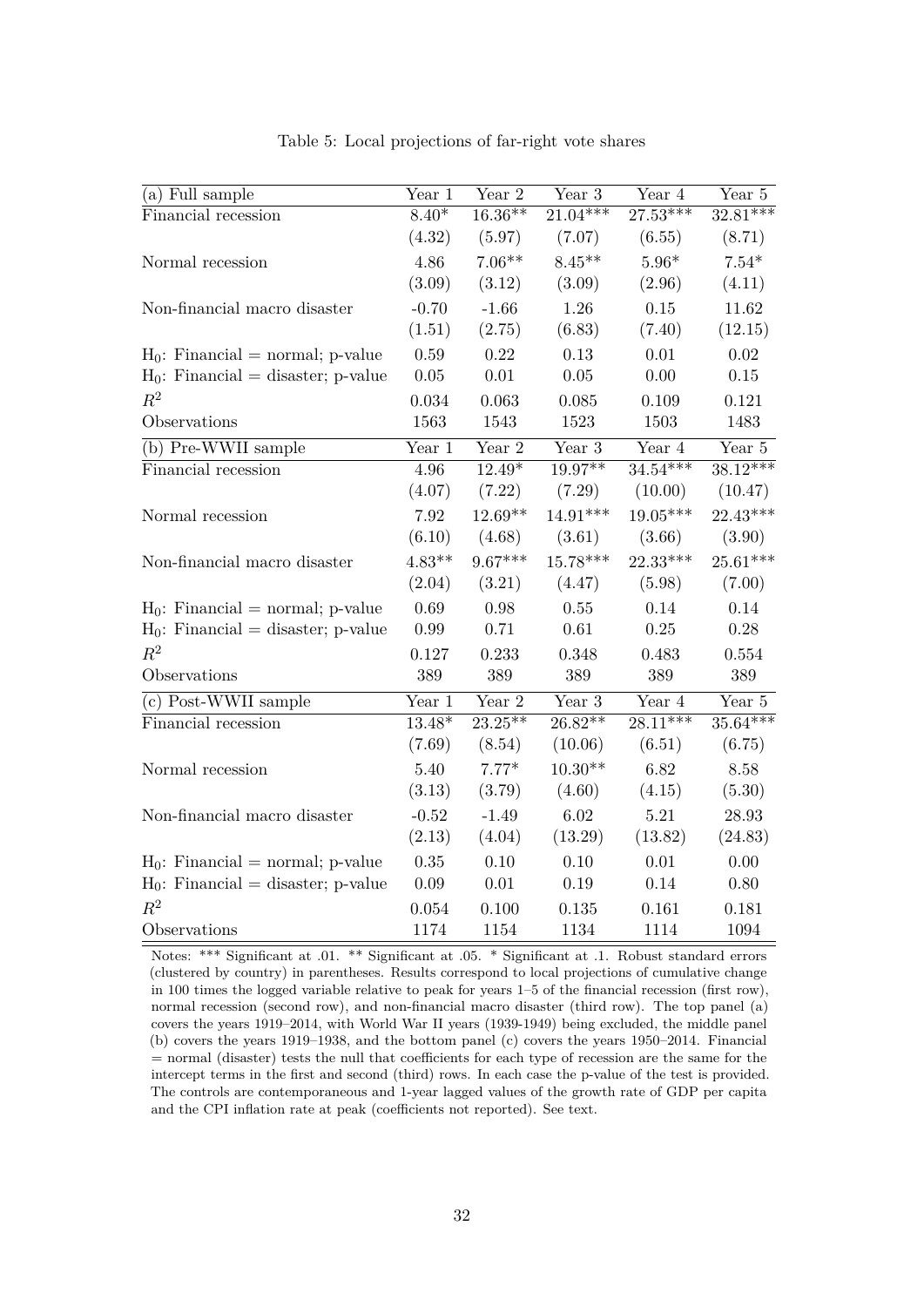found in Appendix Tables [E1](#page-57-0) up through [E5.](#page-61-0) We also refer the reader to these tables for the  $R^2$  and other test statistics.

What are the main insights from Table [6?](#page-35-0) First, in normal recessions, the political system remains relatively stable. Government vote shares and measures of parliamentary fragmentation do not see notable shifts. Similarly, street protests barely increase in the course of normal recessions. Second, a key difference between financial recessions and severe macro disasters is that support for the government increases during non-financial macro-disasters, but falls significantly in financial crisis recessions. Put differently, in non-financial disasters people rally behind the government. In financial crises, support for the government drops sharply. The bottom panel of Table [6](#page-35-0) mirrors this finding: street protests rise strongly after financial crises, but stay flat in non-financial macro disasters. Parliamentary fragmentation increases after non-financial macro disasters, but the effects are estimated imprecisely and remain insignificant at all horizons.

To provide further robustness checks, we applied stricter thresholds to define macrodisasters. For instance, we only coded the most severe non-financial recessions (top 25% and top 10% of the distribution) as macro disasters, or used the harshest non-financial recession in each country. None of this affected our core finding that the political fall-out from financial crises is different and, for the most part, more severe.

How can we account for the fact that financial crises provoke severe political disruptions and other economic crises do not? A first potential explanation could be that non-financial crises are perceived as "excusable" events, triggered by large exogenous shocks such as oil prices, natural catastrophes, or wars. In contrast, financial crises may be perceived as an endogenous and "inexcusable" types of crisis that are the result of policy failures, moral hazard and favoritism. In other words, the electorate may blame politics for the occurrence of financial crises because the perception is that the crash could have been avoided.

A second explanation is that financial crises typically involve bailouts for the financial sector and these are highly unpopular (e.g., Broz 2005). Consequently, financial crises may result in more political dissatisfaction than non-financial crises. $^{24}$  $^{24}$  $^{24}$ 

<span id="page-34-0"></span>A third explanation is that financial crises have social repercussions that are not

 $24$ These explanations relate to Giuliano and Spilimbergo (2014) who find a higher propensity to distrust political institutions among individuals growing up during recessions than among individuals without such experiences.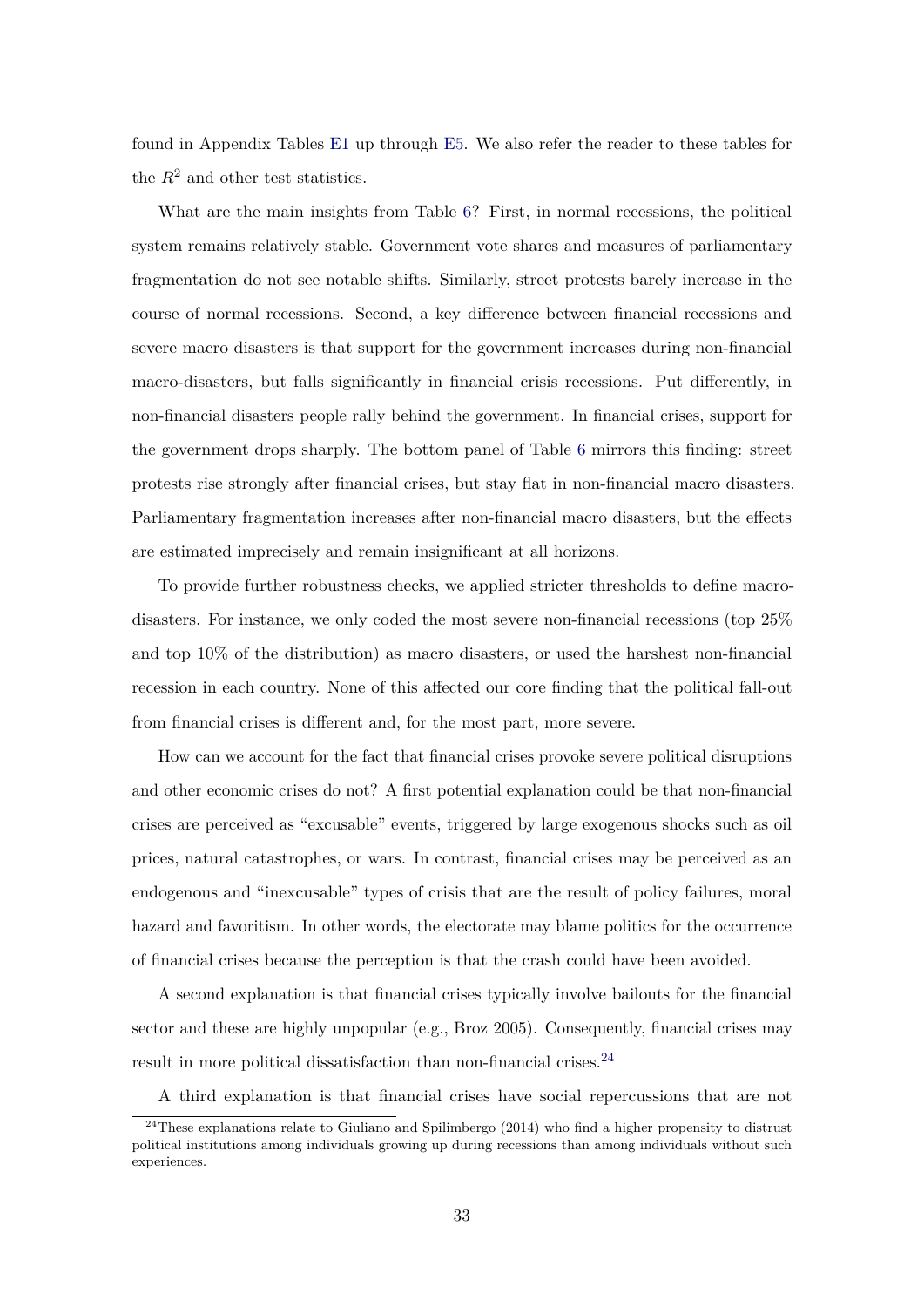<span id="page-35-0"></span>

|                                       | Year 1                          | Year 2                      | Year 3        | Year 4     | Year 5    |
|---------------------------------------|---------------------------------|-----------------------------|---------------|------------|-----------|
|                                       | Government vote share           |                             |               |            |           |
| Financial recession                   | $-3.53*$                        | $-9.12***$                  | $-6.75***$    | $-4.45*$   | $-4.86$   |
|                                       | (1.90)                          | (2.72)                      | (2.85)        | (2.18)     | (2.84)    |
| Normal recession                      | $-0.78$                         | $-0.47$                     | $-0.26$       | 0.24       | $-0.23$   |
|                                       | (1.56)                          | (1.57)                      | (1.48)        | (1.18)     | (1.44)    |
| Non-financial macro disaster          | $-1.10$                         | 0.31                        | $9.43^{\ast}$ | $3.27**$   | 0.19      |
|                                       | (1.53)                          | (2.69)                      | (5.28)        | (1.52)     | (6.66)    |
| $H_0$ : Financial = normal; p-value   | 0.34                            | 0.02                        | 0.02          | 0.10       | $0.20\,$  |
| $H_0$ : Financial = disaster; p-value | 0.38                            | 0.05                        | 0.01          | 0.01       | 0.48      |
|                                       | Fractionalization of parliament |                             |               |            |           |
| Financial recession                   | 0.07                            | 0.67                        | $0.95***$     | $1.36***$  | $1.61***$ |
|                                       | (0.33)                          | (0.39)                      | (0.44)        | (0.40)     | (0.45)    |
| Normal recession                      | $-0.10$                         | $-0.40$                     | 0.64          | 0.49       | 0.10      |
|                                       | (0.17)                          | (0.26)                      | (0.74)        | (0.78)     | (0.78)    |
| Non-financial macro disaster          | $-0.29$                         | $-0.90$                     | 2.19          | 2.59       | 1.73      |
|                                       | (0.38)                          | (0.53)                      | (3.74)        | (3.65)     | (4.17)    |
| $H_0$ : Financial = normal; p-value   | 0.63                            | 0.01                        | 0.71          | 0.32       | 0.10      |
| $H_0$ : Financial = disaster; p-value | 0.44                            | 0.01                        | 0.74          | 0.73       | 0.98      |
|                                       | Number of parties in parliament |                             |               |            |           |
| Financial recession                   | $1.30*$                         | 1.13                        | $-0.52$       | 1.04       | $9.84***$ |
|                                       | (0.65)                          | (1.80)                      | (3.53)        | (3.58)     | (2.41)    |
| Normal recession                      | 1.58                            | 1.80                        | 2.80          | 1.83       | 2.37      |
|                                       | (1.11)                          | (1.53)                      | (1.77)        | (1.41)     | (1.53)    |
| Non-financial macro disaster          | $-0.10$                         | 5.15                        | 8.31          | 11.96      | 12.63     |
|                                       | (1.21)                          | (7.96)                      | (9.54)        | (8.02)     | (7.90)    |
| $H_0$ : Financial = normal; p-value   | 0.74                            | 0.76                        | 0.42          | 0.83       | 0.01      |
| $H_0$ : Financial = disaster; p-value | 0.28                            | 0.63                        | 0.40          | 0.20       | 0.73      |
| Street protests                       |                                 | $(\%$ deviation from trend) |               |            |           |
| Financial recession                   | 1.35                            | $5.27**$                    | $14.44***$    | $28.77***$ | $29.66*$  |
|                                       | (0.86)                          | (2.41)                      | (5.27)        | (9.59)     | (16.34)   |
| Normal recession                      | $2.06**$                        | 2.32                        | 0.43          | $-0.29$    | $-1.84$   |
|                                       | (0.73)                          | (1.44)                      | (2.11)        | (2.47)     | (2.70)    |
| Non-financial macro disaster          | 3.74                            | 7.57                        | 6.26          | 4.35       | 3.86      |
|                                       | (2.33)                          | (5.43)                      | (6.40)        | (7.02)     | (10.08)   |
| $H_0$ : Financial = normal; p-value   | 0.58                            | 0.39                        | 0.04          | 0.01       | 0.08      |
| $H_0$ : Financial = disaster; p-value | 0.40                            | 0.74                        | 0.39          | 0.08       | 0.19      |

Table 6: Local projections of political variables, post-World War II sample

Notes: \*\*\* Significant at .01. \*\* Significant at .05. \* Significant at .1. Robust standard errors (clustered by country) in parentheses. Results correspond to local projections of cumulative change in 100 times the logged variable relative to peak for years 1–5 of the financial recession (first row), normal recession (second row), and non-financial macro disaster (third row). The data cover the years 1950–2014. Financial = normal (disaster) tests the null that coefficients for each type of recession are the same for the intercept terms in the first and second (third) rows. In each case the p-value of the test is provided. The controls are contemporaneous and 1-year lagged values of the growth rate of GDP per capita and the CPI inflation rate at peak (coefficients not reported). See text.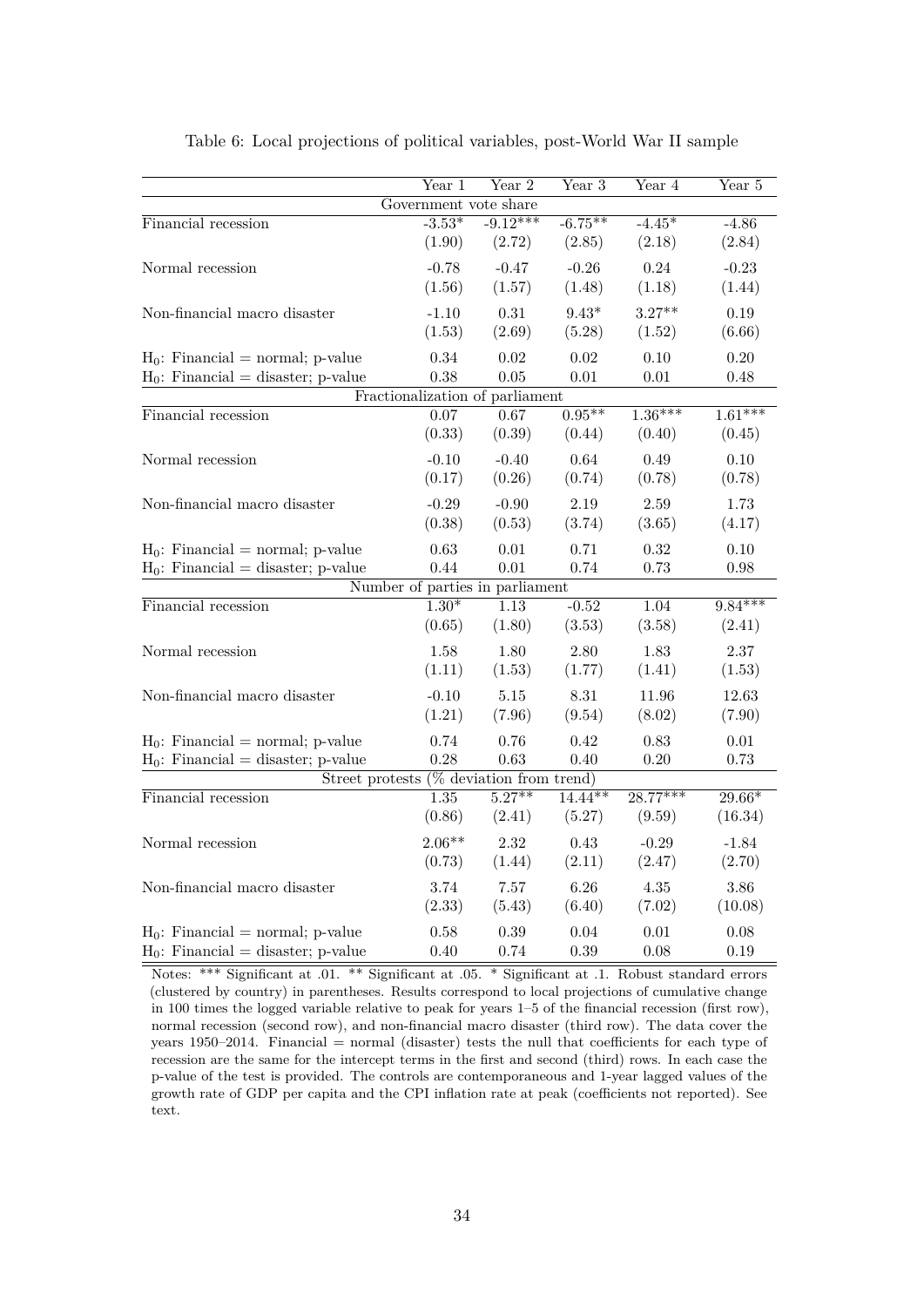observable after non-financial recessions. For example, it is possible that the disputes between creditors and debtors are uglier in the wake of financial crises, be it internally or internationally (e.g., Halac and Schmukler 2004; Mian, Sufi, and Trebbi 2014). Similarly, it is possible that inequality rises more strongly in the aftermath of financial crises, but less so in other crisis types (e.g., Atkinson and Morelli 2011; Bordo and Meissner 2011). Exploring these questions is beyond the scope of this paper, but will be addressed in future research.

#### **6 Conclusion**

This paper studies the political aftermath of financial crises with a historical perspective. The evidence we uncover shows that financial crises put a strain on modern democracies. The typical political reaction is as follows: votes for far-right parties increase strongly, government majorities shrink, the fractionalization of parliaments rises and the overall number of parties represented in parliament jumps. These developments likely hinder crisis resolution and contribute to political gridlock. The resulting policy uncertainty may contribute to the much debated slow economic recoveries from financial crises.

Financial crises are politically disruptive, even when compared to other economic crises. Indeed, we find no (or only slight) political effects of normal recessions and different responses in severe crises not involving a financial crash. In the latter, right wing votes do not increase as strongly and people rally behind the government. In the light of modern history, political radicalization, declining government majorities and increasing street protests appear to be the hallmark of financial crises. As a consequence, regulators and central bankers carry a big responsibility for political stability when overseeing financial markets. Preventing financial crises also means reducing the probability of a political disaster.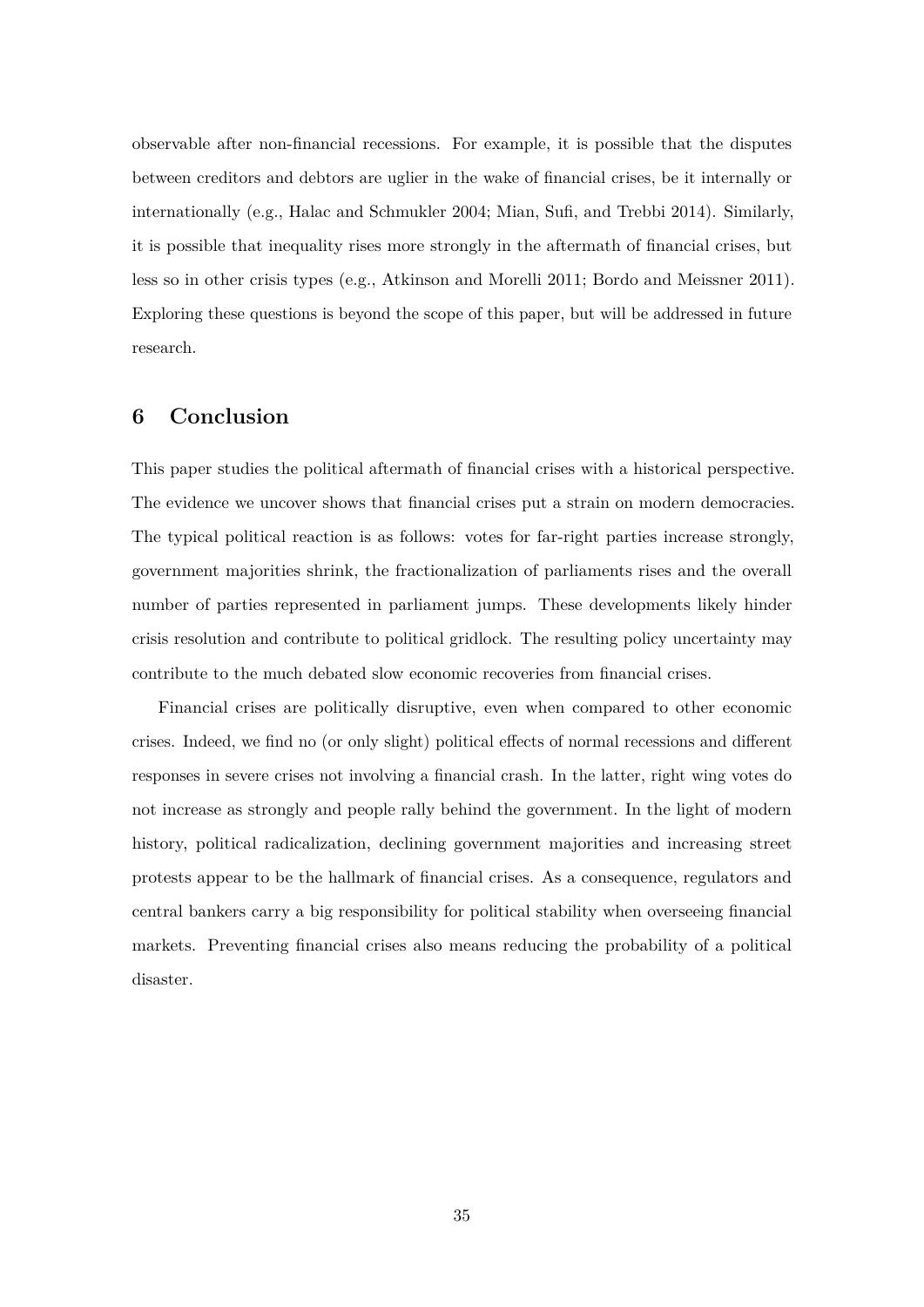#### **References**

- [1] Ahlquist, John S., Ben Ansell, and Johannes Lindvall. 2014. Between Depression and Devaluation: Leadership Turnover in Hard Times. Unpublished Manuscript.
- [2] Alesina, Alberto, and Guido Tabellini. 1990. A Positive Theory of Fiscal Deficits and Government Debt. *Review of Economic Studies* 57(3): 403-14.
- [3] Alt, James, and David Lassen. 2006. Transparency, Political Polarization, and Political Budget Cycles in OECD Countries. *American Journal of Political Science* 5(3): 530- 550.
- [4] Atkinson, Anthony B., and Salvatore Morelli. 2011. Economic Crises and Inequality. UNDP–HDRO Occasional Papers No. 2011/6.
- [5] Azzimotti, Marina. 2011. Barriers to Investment in Polarized Societies. *American Economic Review*, 101(5): 2182-2204.
- [6] Azzimotti, Marina. 2015. Partisan Conflict and Private Investment, mimeo.
- [7] Azzimonti, Marina, and Matthew Talbert. 2014. Polarized Business Cycles. *Journal of Monetary Economics*: forthcoming.
- [8] Bachmann, Ruediger, Steffen Elstner, and Eric R. Sims. 2013. Uncertainty and Economic Activity: Evidence from Business Survey Data. *American Economic Journal: Macroeconomics* 5(2): 217-49.
- [9] Baker, Scott R., Nicholas Bloom, and Steven J. Davis. 2013. Measuring Economic Policy Uncertainty, mimeo.
- [10] Baker, Scott, Nicholas Bloom, Brandice Canes-Wrone, Steven Davis, and Jonathan Rodden. 2014. Why Has US Policy Uncertainty Risen Since 1960? *American Economic Review* 104(5): 56-60.
- [11] Banks, Arthur S., and Kenneth Wilson. 2014. Cross National Time-Series Data Archive. Jerusalem: Databanks International.
- [12] Barro, Robert J.. 2006. Rare Disasters and Asset Markets in the Twentieth Century. *The Quarter Journal of Economics* 121(3): 823-866.
- [13] Barro, Robert J., and Jos´e F. Urs´ua. 2008. Macroeconomic Crises since 1870. *Brookings Papers on Economic Activity* 39(1): 255-350.
- [14] Barro, Robert J., and José F. Ursúa. 2011. *Rare Macroeconomic Disasters.* NBER Working Paper No. 17328.
- [15] Beck, Thorsten, George Clarke, Alberto Groff, Philip Keefer, and Patrick Walsh. 2001. New Tools in Comparative Political Economy: The Database of Political Institutions. *World Bank Economic Review* 15(1): 165-176.
- [16] Bernhard, William, and David Leblang. 2008. Cabinet Collapses and Currency Crashes. *Political Research Quarterly* 61(3): 517-531.
- [17] Betz, Hans-Georg. 1994. *Radical Right Wing Populism in Western Europe.* New York: St. Martin's Press.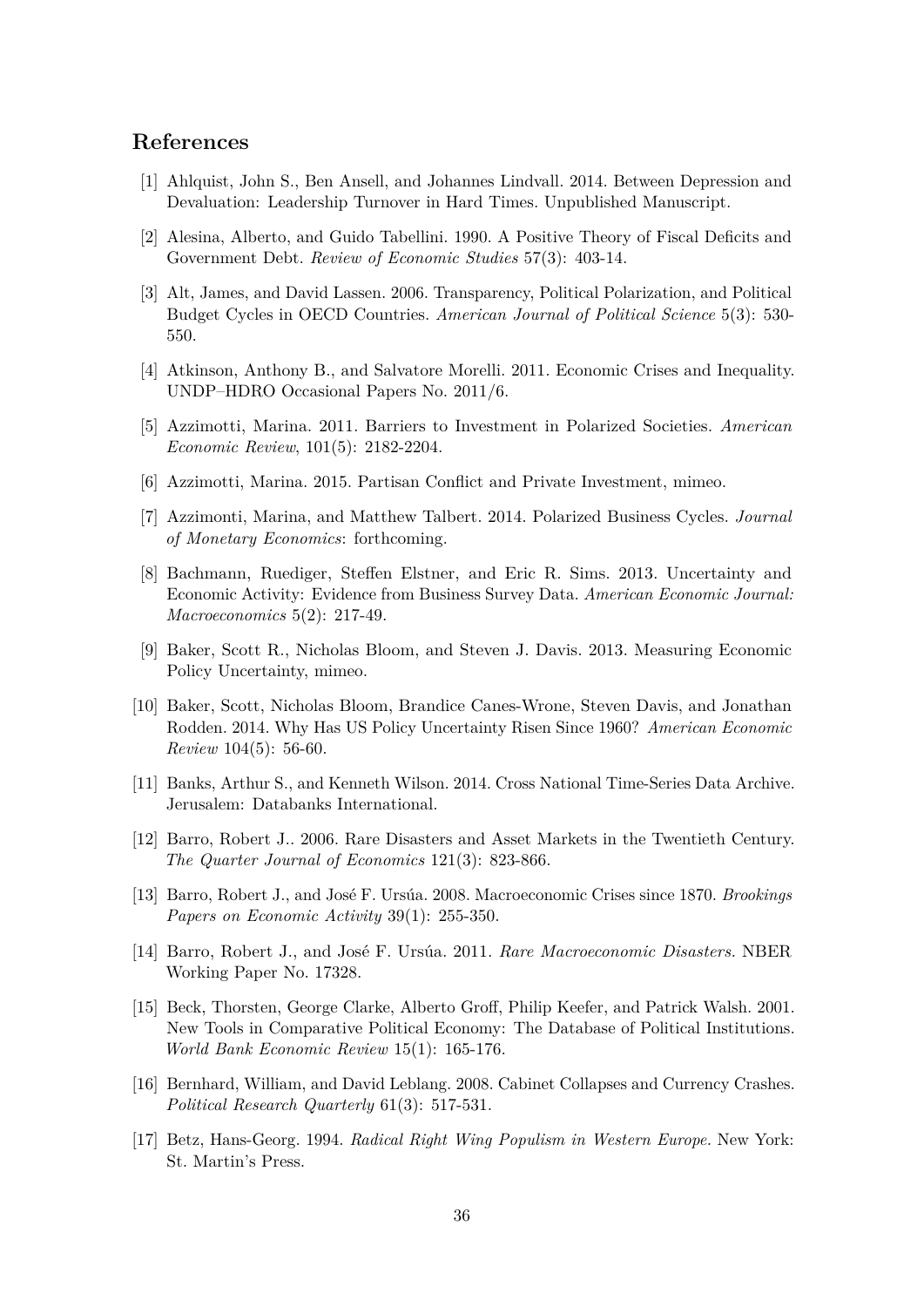- [18] Bloom, Nick. 2009. The Impact of Uncertainty Shocks. *Econometrica* 77(3): 623-685.
- [19] Bloom, Nick, Stephen Bond, and John Van Reenen. 2007. Uncertainty and Investment Dynamics. *Review of Economic Studies* 74(2): 391-415.
- [20] Bloom, Nicholas, Max Floetotto, Nir Jaimovich, Itay Saporta, and Stephen Terry. 2012. *Really Uncertain Business Cycles*, NBER Working Paper No. 18245.
- [21] Bordo, Michael D., Barry Eichengreen, Daniela Klingebiel, and Maria Soledad Martinez-Peria. 2001. Is the Crisis Problem Growing More Severe? *Economic Policy* 16(32): 53-83.
- [22] Bordo, Michael D., and Christopher M. Meissner. 2011. Do Financial Crises Always Raise Inequality? Some Evidence from History, mimeo.
- [23] Broz, J. Lawrence. 2005. Congressional Politics of International Financial Rescues. *American Journal of Political Science* 49(3): 479–496.
- [24] Bry, Gerhard, and Charlotte Boschan. 1971. *Cyclical Analysis of Time Series: Selected Procedures and Computer Programs.* New York: NBER.
- [25] Cappocia, Giovanni. 2001. Defending Democracy: Reactions to Extremism in Interwar Europe. *European Journal of Political Research* 39(2): 431-460.
- [26] Chwieroth, Jeffrey M., and Andrew Walter. 2013. From Low to Great Expectations: Banking Crises and Partisan Survival Over the Long Run. Available at SSRN: http://ssrn.com/abstract=2258980
- [27] Crespo-Tenorio, Adriana, Nathan M. Jensen, and Guillermo Rosas. 2012. Political Liabilities: Surviving Banking Crises. *Comparative Political Studies*, forthcoming.
- [28] de Bromhead, Alan, Barry Eichengreen, and Kevin H. O'Rourke. 2012. Right Wing Political Extremism in the Great Depression. Discussion Papers in Economic and Social History, Number 95, University of Oxford.
- [29] Döring, Holger, and Philip Manow. 2012. Parliament and Government Composition Database: An Infrastructure For Empirical Information on Parties, Elections and Governments in Modern Democracies. Bremen, Version 12/10 - 15 October 2012.
- [30] Frieden, Jeffrey. 2015. The Political Economy of Adjustment and Rebalancing. *Journal of International Money and Finance*, 52: 4-14.
- [31] Goemans, Henk, Kristian Skrede Gleditsch, and Giacomo Chiozza. 2009. Introducing Archigos: A Data Set of Political Leaders. *Journal of Peace Research* 46(2): 269-183.
- [32] Giuliano, Paola, and Antonio Spilimbergo. 2014. Growing Up in a Recession. *Review of Economic Studies* 81(2): 787-817.
- [33] Haggard, Stephan. 2000. *The Political Economy of the Asian Financial Crisis*, Washington, DC, Institute for International Economics.
- [34] Halac, Marina C., and Sergio L. Schmukler. 2004. Distributional Effects of Crises: The Financial Channel World Bank Policy Research Working Paper No. 3173.
- [35] Henisz, Witold. 2000. The Institutional Environment for Economic Growth. *Economics and Politics* 12(1): 1-31.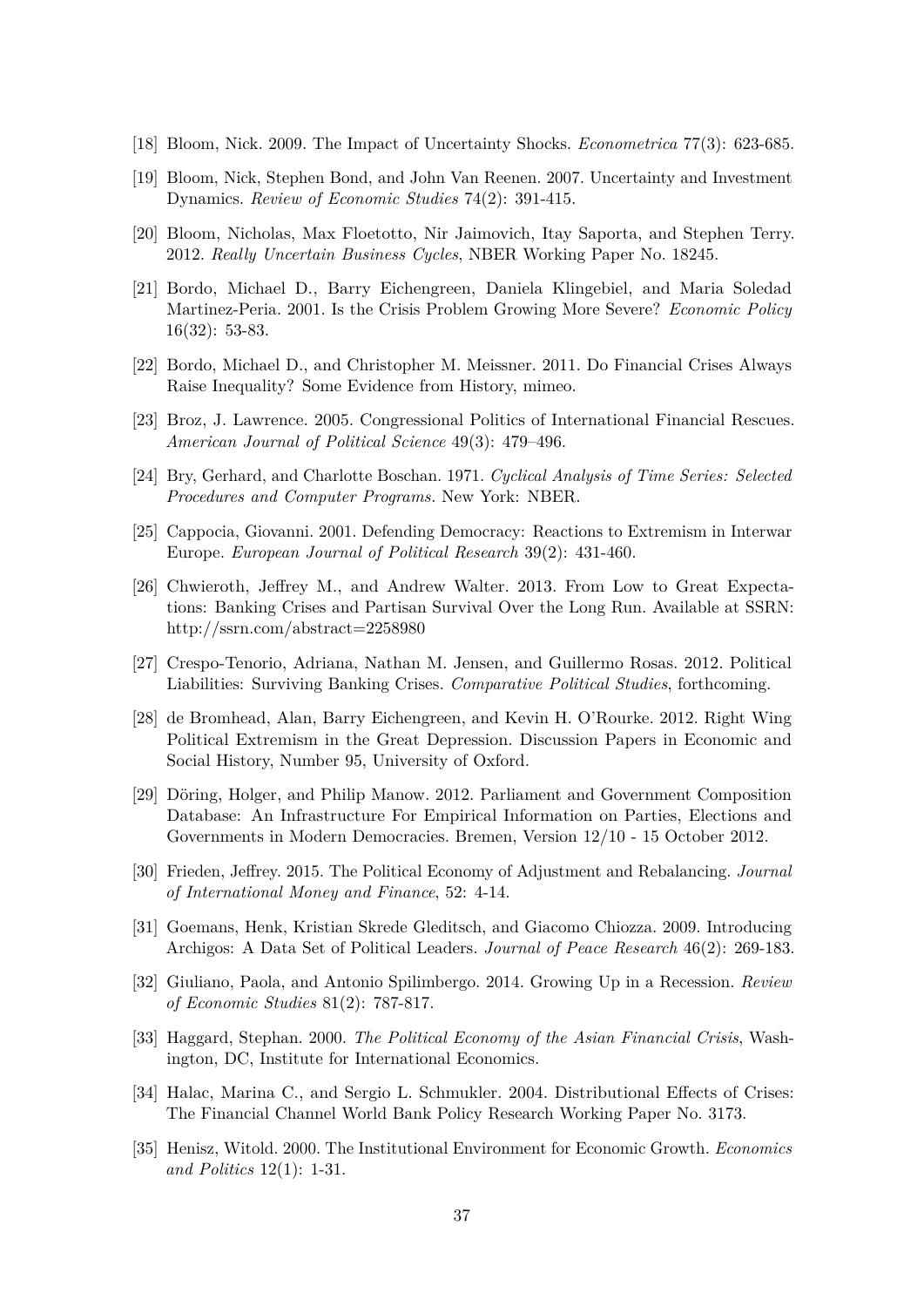- [36] Hodrick, Robert, and Edward Prescott. 1997. Post-War U.S. Business Cycles: An Empirical Investigation. *Journal of Money, Credit, and Banking* 29(1): 1-16.
- [37] Horrowitz, Donald L.. 2003. Electroal Systems: A Primer for Decision Makers. *Journal of Democracy* 14(4): 115-127.
- [38] Ignazi, Piero. 2003. *Extreme Right Parties in Western Europe.* Oxford: University Press.
- [39] Jordà, Oscar. 2005. Estimation and Inference of Impulse Responses by Local Projections. *American Economic Review* 95(1): 161-182.
- [40] Jordà, Òscar, Moritz Schularick, and Alan M. Taylor. 2011. Financial Crises, Credit Booms and External Imbalances: 140 Years of Lessons. *IMF Economic Review* 59(2): 340-78.
- [41] Jordà, Oscar, Moritz Schularick, and Alan M. Taylor. 2013. When Credit Bites Back. *Journal of Money, Credit, and Banking* 45(s2): 3-28.
- [42] Jordà, Òscar, Moritz Schularick, and Alan M. Taylor. 2014a. Sovereigns versus Banks: Credit, Crises, and Consequences. NBER Working Paper No. 19506.
- [43] Jordà, Oscar, Moritz Schularick, and Alan M. Taylor. 2014b. The Great Mortgaging: Housing Finance, Crises, and Business Cycles. NBER Working Paper No. 20501.
- [44] Kose, M. Ayhan, Prakash Loungani, and Marco E. Terrones. 2013. *The Great Diversion of Policies.* World Economic Outlook, April, International Monetary Fund.
- [45] Laeven, Luc, and Fabian Valencia. 2008. Systemic Banking Crises: A New Database. IMF Working Paper 08/224.
- [46] Laeven, Luc, and Fabian Valencia. 2012. Systemic Banking Crises Database: An Update. IMF Working Paper 12/163.
- [47] Lo, Stepahnie and Kenneth Rogoff. 2015. Secular Stagnation, Debt Overhang and Other Rationales for Sluggish Growth, Six Years On. BIS Working Paper No. 482.
- [48] Lijphart, Arend. 1994. *Electoral Systems and Party Systems: A Study of Twenty-seven Democracies, 1945-1990.* Oxford: Oxford University Press.
- [49] Lindqvist, Erik, and Robert Östling. 2010. Political Polarization and the Size of Government. *American Political Science Review* 104(03): 543-565.
- [50] MacIntyre, Andrew. 2002. Institutions and Investors: The Politics of the Financial Crisis in Southeast Asia. International Organization 55(1): 81-122.
- [51] Mackie, Thomas T., and Richard Rose. 1974. *The International Almanac of Electoral History.* London: Macmillan.
- [52] McLaren Carstairs, Andrew. 1980. *A Short History of Electoral Systems in Western Europe.* New York: Routledge.
- [53] McCarthy, Nolan, Keith Poole, and Howard Rosenthal. 2008. *Polarized America: The Dance of Ideology and Unequal Riches*. Cambridge: MIT Press.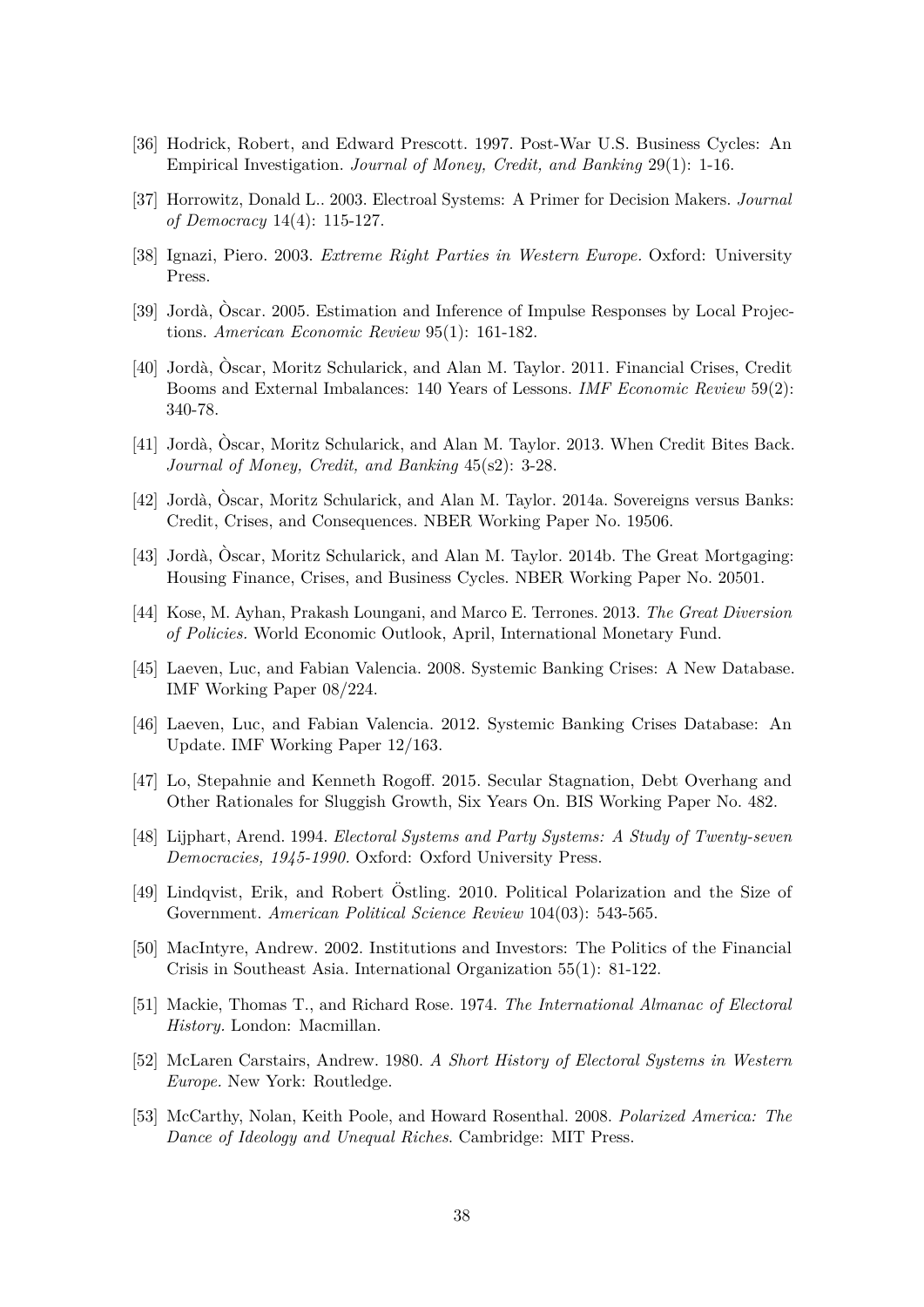- [54] Mian, Atif, Amir Sufi, and Francesco Trebbi. 2014. Resolving Debt Overhang: Political Constraints in the Aftermath of Financial Crises. *American Economic Journal: Macroeconomics* 6(2): 1-28.
- [55] Minkenberg, Michael. 2001. The Radical Right in Public Office: Agenda Setting and Policy Effects. *West European Politics* 24(4): 1-21.
- [56] Minkenberg, Michael. 2008. *The Radical Right in Europe. An Overview*. Gütersloh: Verlag Bertelsmann Stiftung.
- [57] Minkenberg, Michael, and Pascal Perrineau. 2007. The Radical Right in the European Elections 2004. *International Political Science Review* 28(1): 29-55.
- [58] Mudde, Cas. 2000. *The Ideology of the Extreme Right*. Manchester: Manchester University Press.
- [59] Mudde, Cas. 2005. *Racist Extremism in Central and Eastern Europe*. London: Routledge.
- [60] Mudde, Cas. 2007. *Populist Radical Right Parties in Europe*. Cambridge: Cambridge University Press.
- [61] Nohlen, Dieter. 2005. *Elections in the Americas: A Data Handbook: Volume I: North America, Central America, and the Caribbean.* Oxford: OUP.
- [62] Nohlen, Dieter, and Philip Stöver. 2010. *Elections in Europe: A Data Handbook.* Baden-Baden: Nomos.
- [63] Passarelli, Francesco, and Guido Tabellini. 2013. Emotions and Political Unrest. CESifo Working Paper 4165.
- [64] Perri, Fabrizio, and Joe Steinberg. 2012. Inequality and Redistribution During the Great Recession. Economic Policy Paper 12-1. Federal Reserve Bank of Minneapolis.
- [65] Ponticelli, Jacopo, and Hans-Joachim Voth. 2011. Austerity and Anarchy: Budget Cuts and Social Unrest in Europe, 1919-2008. CEPR Discussion Paper 8513.
- [66] Reinhart, Carmen M., and Kenneth S. Rogoff. 2009a. The Aftermath of Financial Crises. *American Economic Review* 99(2): 466-472.
- [67] Reinhart, Carmen M., and Kenneth S. Rogoff. 2009b. *This Time Is Different: Eight Centuries of Financial Folly.* Princeton, New Jersey: Princeton University Press.
- [68] Reinhart, Carmen M., and Kenneth S. Rogoff. 2014. Recovery from Financial Crises: Evidence from 100 Episodes. *American Economic Review* 104(5): 50-55.
- [69] Rokkan, Stein. 1967. Geography, Religion and Social Class: Crosscutting Cleavages in Norwegian Policies. In S.M. Lipset and S. Rokkan (eds.): *Party Systems and Voter Alignments.* New York: Free Press: 367-444.
- [70] Romer, Christina D., and David Romer. 1989. Does Monetary Policy Matter? A Test in the Spirit of Friedman and Schwartz. In NBER Macroeconomics Annual 1989 edited by Olivier Jean Blanchard and Stanley Fischer. Cambridge: MIT Press, 121-184.
- [71] Sartori, Giovanni. 1976. *Parties and Party Systems.* Cambridge: Cambridge University Press.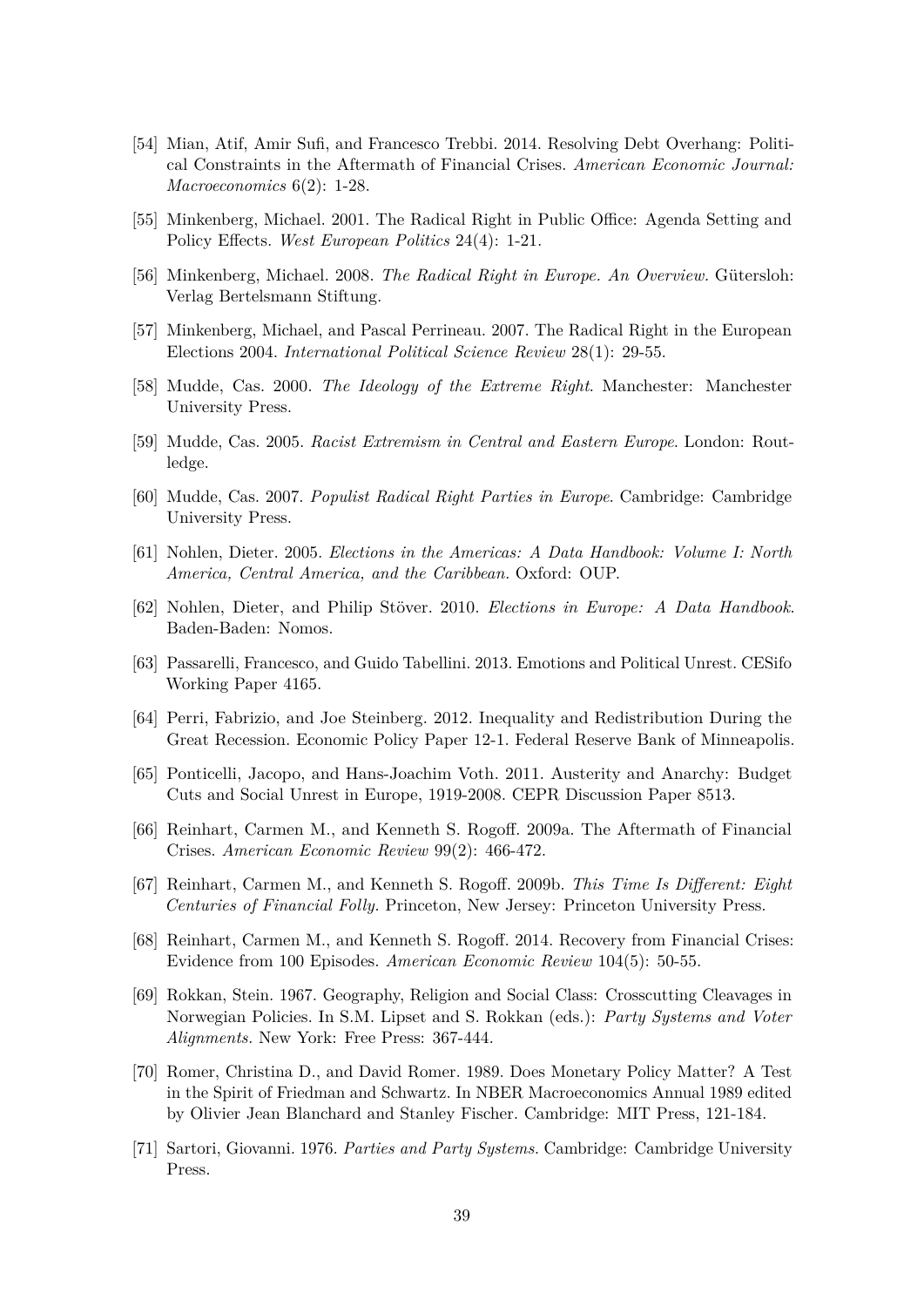- [72] Schularick, Moritz, and Alan M. Taylor. 2012. Credit Booms Gone Bust: Monetary Policy, Leverage Cycles, and Financial Crises, 1870-2008. *American Economic Review* 102(2): 1029-61.
- [73] Stjernquist, Nils. 1966. Sweden: Stability or Deadlock? In R.A. Dahl (ed.): *Political Oppositions in Western Democracies.* New Haven: Yale University Press: 116-146.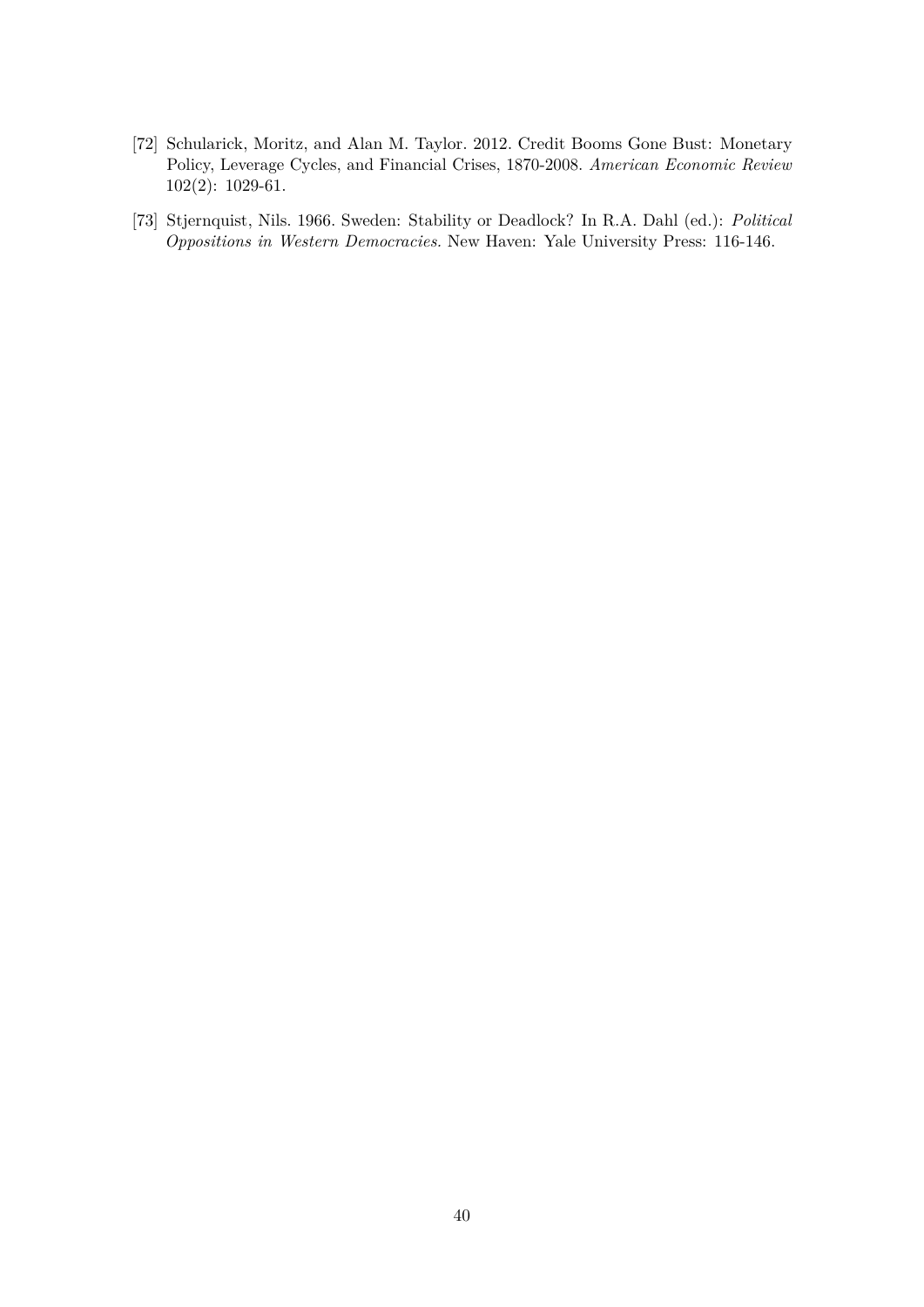## **Appendix A Variables and summary statistics**

<span id="page-42-0"></span>

| Variable                      | Description                                                                                                                                                                                                                                                                                                     | Sources                                                                                                                                                                                                                                                 |
|-------------------------------|-----------------------------------------------------------------------------------------------------------------------------------------------------------------------------------------------------------------------------------------------------------------------------------------------------------------|---------------------------------------------------------------------------------------------------------------------------------------------------------------------------------------------------------------------------------------------------------|
| Government vote share         | Vote share of governing party or coalition<br>in the most recent general elections to the<br>national parliament (lower chamber)                                                                                                                                                                                | Mackie and Rose (1974), Nohlen and<br>Stöver $(2010)$ , Döring and Manow $(2012)$<br>and country-specific sources listed in Ap-<br>pendix B                                                                                                             |
| Opposition vote share         | Combined vote share of all opposition par-<br>ties, excluding independents, in the most<br>recent general elections to the national par-<br>liament (lower chamber)                                                                                                                                             | Mackie and Rose (1974), Nohlen and<br>Stöver $(2010)$ , Döring and Manow $(2012)$<br>and country-specific sources listed in Ap-<br>pendix B                                                                                                             |
| Far-right/far-left vote share | Combined vote share of all far-right (far-<br>left) political parties with more than 0.1 $%$<br>of total votes in the most recent general<br>elections to the national parliament (lower<br>chamber)                                                                                                            | Bertelsmann Foundation (2009),<br>$_{\rm Betz}$<br>$(1994)$ , Capoccia $(2012)$ , de Bromhead,<br>and O'Rourke<br>Eichengreen,<br>(2012),<br>Minkenberg, (2001, 2008), Mudde (2000,<br>2005, 2007) and country-specific sources<br>listed in Appendix B |
| Fractionalization             | The probability that two representatives<br>picked at random from among the parties<br>in the legislature will be of different parties;<br>range: $ 0;1 $                                                                                                                                                       | Mackie and Rose (1974), Nohlen and<br>Stöver $(2010)$ , Döring and Manow $(2012)$<br>and country-specific sources listed in Ap-<br>pendix B                                                                                                             |
| No. of parties                | The number of parties elected into the leg-<br>islative branch in the most recent general<br>election to the national parliament (lower<br>chamber)                                                                                                                                                             | Mackie and Rose (1974), Nohlen and<br>Stöver $(2010)$ , Döring and Manow $(2012)$<br>and country-specific sources listed in Ap-<br>pendix B                                                                                                             |
| Violent riots                 | Any violent demonstration or clash of more<br>than 100 citizens involving the use of phys-<br>ical force.                                                                                                                                                                                                       | Banks and Wilson (2014)                                                                                                                                                                                                                                 |
| General strikes               | Any strike of 1,000 or more industrial or<br>service workers that involves more than<br>one employer and is aimed at national gov-<br>ernment policies or authority                                                                                                                                             | Banks and Wilson (2014)                                                                                                                                                                                                                                 |
| Demonstrations                | Any peaceful public gathering of at least<br>100 people for the purpose of voicing oppo-<br>sition to government policies or authority,<br>excluding demonstrations of a distinctly<br>anti-foreign nature                                                                                                      | Banks and Wilson (2014)                                                                                                                                                                                                                                 |
| Street protests               | The sum of violent riots, general strikes,<br>and demonstrations per year                                                                                                                                                                                                                                       | Banks and Wilson (2014)                                                                                                                                                                                                                                 |
| Executive turnover            | 1 indicates year with a new leadership; 0<br>indicates year with no changes in effective<br>executive                                                                                                                                                                                                           | Beck et al. (2001), Goemans, Gleditsch,<br>and Chiozza (2009)                                                                                                                                                                                           |
| Government crises             | Any rapidly developing situation that<br>threatens to bring the downfall of the<br>present regime - excluding situations of re-                                                                                                                                                                                 | Banks and Wilson (2014)                                                                                                                                                                                                                                 |
| Financial crises              | volt aimed at such an overthrow<br>Events during which a country's banking<br>sector experiences bank runs, sharp in-<br>creases in default rates accompanied by<br>large losses of capital that result in public<br>intervention, bankruptcy, or forced merger                                                 | Bordo et al. (2001), Reinhart and Rogoff<br>$(2009b)$ , Laeven and Valencia $(2008, 2012)$ ,<br>Jordà, Schularick, and Taylor (2013)                                                                                                                    |
| Recessions                    | of financial institutions<br>Financial recessions: financial crisis within<br>$\pm$ 2 years around peak.<br>Normal re-<br>cessions: all non-financial peaks.<br>Non-<br>financial macro disasters: normal reces-<br>sions with yearly real p.c. GDP percentage<br>$loss$ > average loss in financial recessions | Algrorithm from Bry and Boschan (1971),<br>crisis dating based on Jordà, Schularick,<br>and Taylor (2013) and their sources                                                                                                                             |
| GDP                           | Growth rate of real GDP per capita                                                                                                                                                                                                                                                                              | Jordà, Schularick, and Taylor (2013) and<br>their sources                                                                                                                                                                                               |
| Inflation                     | CPI inflation rate                                                                                                                                                                                                                                                                                              | Jordà, Schularick, and Taylor (2013) and<br>their sources                                                                                                                                                                                               |

### Table A1: Main variables: description and sources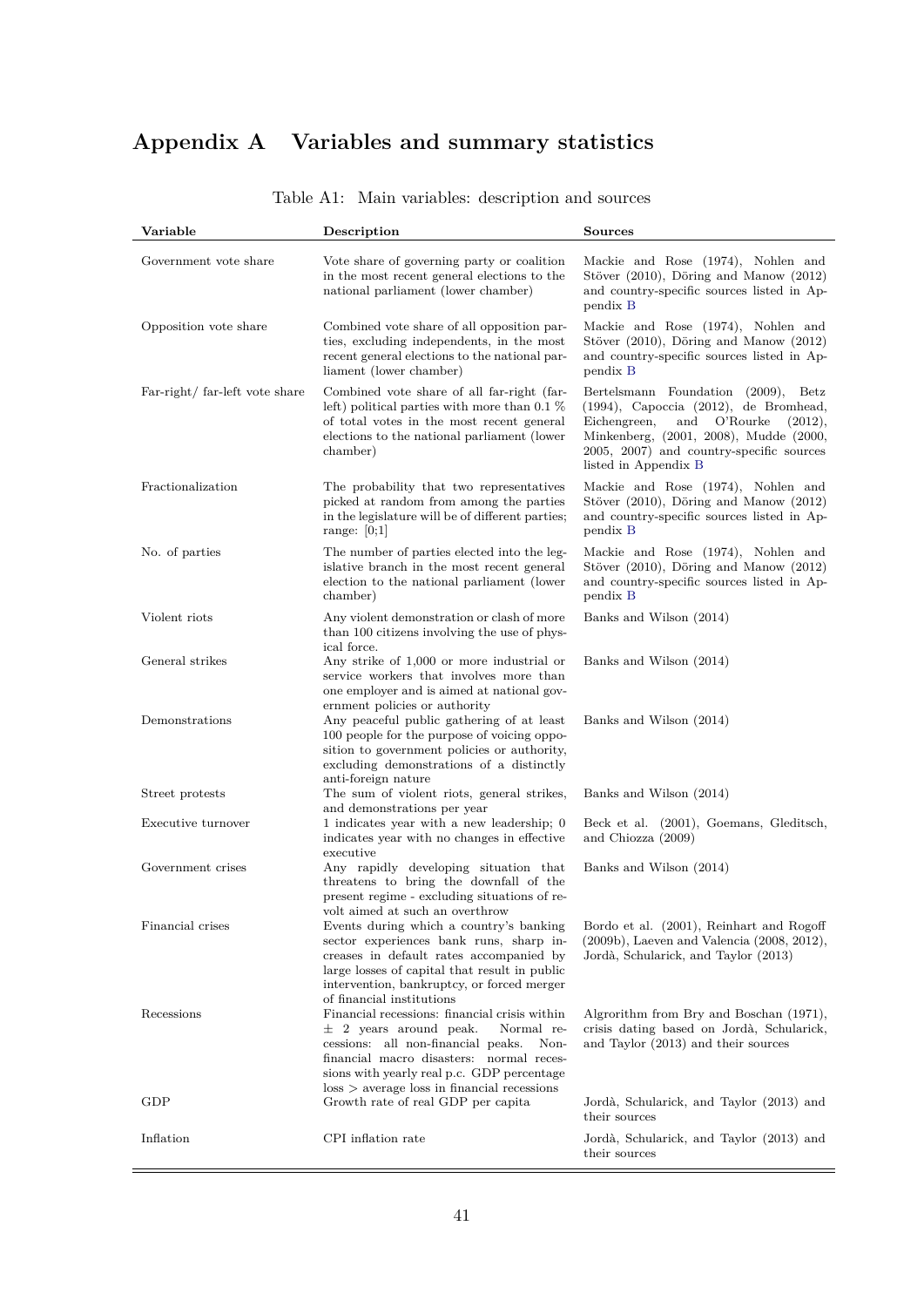<span id="page-43-0"></span>

| Variable                              | Obs. | Mean | Std.Dev. | Min. | Max. |
|---------------------------------------|------|------|----------|------|------|
|                                       |      |      |          |      |      |
| Far-right vote share                  | 1754 | 5.53 | 14.6     | 0.00 | 99.8 |
| Far-left vote share                   | 1754 | 5.56 | 7.05     | 0.00 | 34.4 |
| Government vote share                 | 2078 | 50.7 | 14.5     | 12.3 | 100  |
| Opposition vote share                 | 2078 | 46.1 | 14.6     | 0.00 | 84.1 |
| Fractionalization of parliament       | 2510 | 0.63 | 0.18     | 0.00 | 0.89 |
| No. of parties in parliament          | 2495 | 6.26 | 3.51     | 1.00 | 21.0 |
| No. of general strikes                | 1727 | 0.22 | 0.72     | 0.00 | 8.00 |
| No. of violent riots                  | 1727 | 0.81 | 2.80     | 0.00 | 55.0 |
| No. of anti-government demonstrations | 1727 | 0.82 | 2.99     | 0.00 | 60.0 |
| No. of street protest incidents       | 1727 | 1.85 | 5.42     | 0.00 | 85.0 |
| No. of major government crises        | 1727 | 0.36 | 0.82     | 0.00 | 6.00 |
| Executive turnover dummy              | 2400 | 0.28 | 0.45     | 0.00 | 1.00 |
| Financial crises dummy                | 2900 | 0.04 | 0.19     | 0.00 | 1.00 |
| Financial recession dummy             | 2900 | 0.03 | 0.17     | 0.00 | 1.00 |
| Normal recession dummy                | 2900 | 0.12 | 0.33     | 0.00 | 1.00 |
| Non-financial macro disaster dummy    | 2900 | 0.02 | 0.15     | 0.00 | 1.00 |

Table A2: Summary statistics

**Notes:** Summary statistics refer to the raw data collected for all 20 countries and all years from 1870 to 2014, including non-democratic spells and periods of global war (1914-1918 and 1939-1949). Generally not considered in the empirical analysis of political variables are Austria and Ireland prior to World War I, and Australia prior to 1901 (no independent states). Finland prior to 1917, as an autonomous part of the Russian Empire, is considered.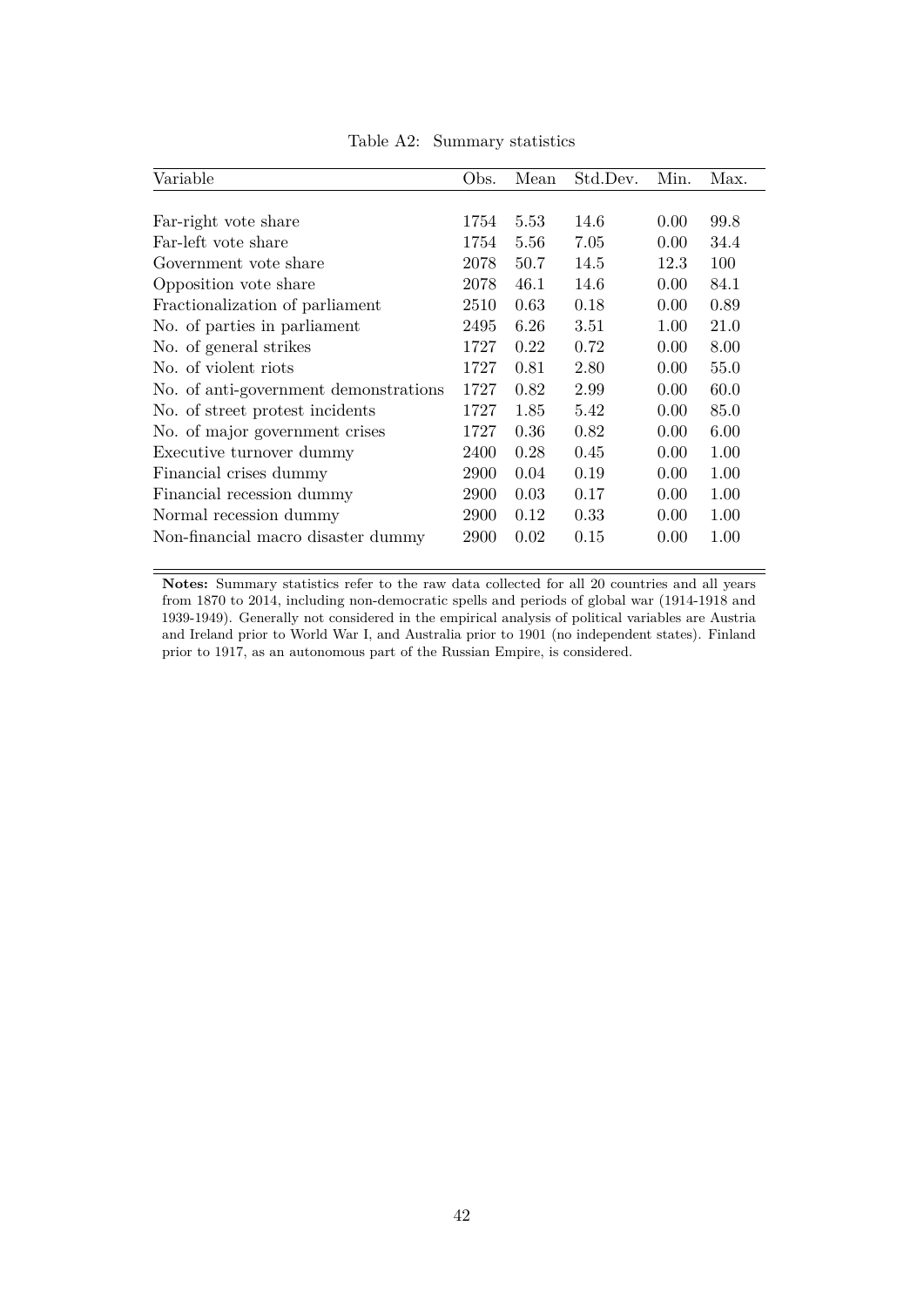### <span id="page-44-0"></span>**Appendix B Coding of elections and parliamentary variables**

This section lists the sources used to code our archive of election results (vote shares) and parliamentary composition from 1870-2014. The bibliographical details of main sources are shown in the reference list above, while country-specific references are shown in full below.

#### **B.1 Sources of election dates, results and parliamentary composition**

The election data come from the following three main sources:

- $D/M:$  Döring and Manow (2012)
- M/R: Mackie and Rose (1974)
- $-$  N/S: Nohlen and Stöver (2010)

Detailed election data sources per country:

**Australia:** Elections from 1901-2013: D/M. – **Austria:** 1919-1930: M/R. 1945-2013: D/M. – **Belgium:** 1870.1-1939: M/R. 1946-2014: D/M. – **Canada:** 1872-1940: M/R. 1945-2011: D/M. – **Denmark:** 1872-1873: Skov, Kaare. 1999. Demokratiets Danmarkshistorie – Gennem 150 år. Kopenhagen: Aschenhoug. 1876-1882: N/S. 1884-1943: M/R. 1945-2011: D/M. – **Finland:** 1907-1924: M/R. 1927-2011: D/M. – **France:** 1871-1898: N/S. 1902-1936: M/R. 1945-2012: D/M. – **Germany:** 1871-1933.1: M/R. 1933.2-1938: Jung, Otmar. 1998. Wahlen und Abstimmungen im Dritten Reich 1933-1938. In: Eckhard Jesse and Konrad Löw (ed.): Wahlen in Deutschland (Berlin: Duncker & Humblot 1998): 69-98. 1949-2013: D/M. – **Greece:** 1873-1964: N/S. 1974-2012.2: D/M. – **Ireland:** 1918-1943: M/R. 1944-2011: D/M. – **Italy:** 1870-1892: N/S. 1895-1921: M/R. 1924-1934: Salvatorelli, Luigi, and Giovanni Mira. 1945. Storia del Fascismo - Italia dal 1919 al 1945. Roma: Edizioni di Novissima. 1946-2013: D/M. – **Japan:** 1890-1937: Scalapino, Robert. 1968. Elections and Political Modernization in Prewar Japan. In: Robert Ward (ed.): Political Development in Modern Japan (Princeton: Princeton University Press 1968): 249-292. 1942: Drea, Edward. 1979. The 1942 Japanese General Election: Political Mobilization in Wartime Japan. Chicago: Paragon. 1946-2014: D/M. – **Netherlands:** 1888-1937: M/R. 1946-2012: D/M. – **Norway:** 1870.2-1879: N/S. 1882-1936: M/R. 1945-2013: D/M. – **Portugal:** 1871-1973: N/S. 1975-2011: D/M. – **Spain:** 1871-1936: N/S. 1977-2011: D/M. – **Sweden:** 1887.1-1940: M/R. 1944-2014: D/M. – **Switzerland:** 1872-1893: Gruner, Erich. 1978. Die Wahlen in den Schweizerischen Nationalrat 1848-1919: Vol 1. Bern: Francke.. 1896-1917: M/R; 1919-2011: D/M. – **United Kingdom:** 1874-1880: Craig, Frederick Walter Scott. 1989. British Electoral Facts: 1832-1987. Dartmouth: Parliamentary Research Services. 1885-1935: M/R. 1945-2010: D/M. – **United States:** 1870-1918: Dubin, Michael J. 1998. United States Congressional Elections, 1788-1997: The Official Results of the Elections of the 1st through 105th Congresses. Jefferson: McFarland. 1920-2014: Office of the Clerk of the U.S. House of Representatives. 2014. Election Statistics. Availabe at www.history.house.gov/institution/election-statistics/election-statistics/.

An overview of all elections in our 20-country sample spanning the years from 1870- 2014 is provided in the table below. Altogether, we identified 751 elections, but we could not find sufficient data for 32 of these (in round brackets), so the final sample of coded elections includes 719 events.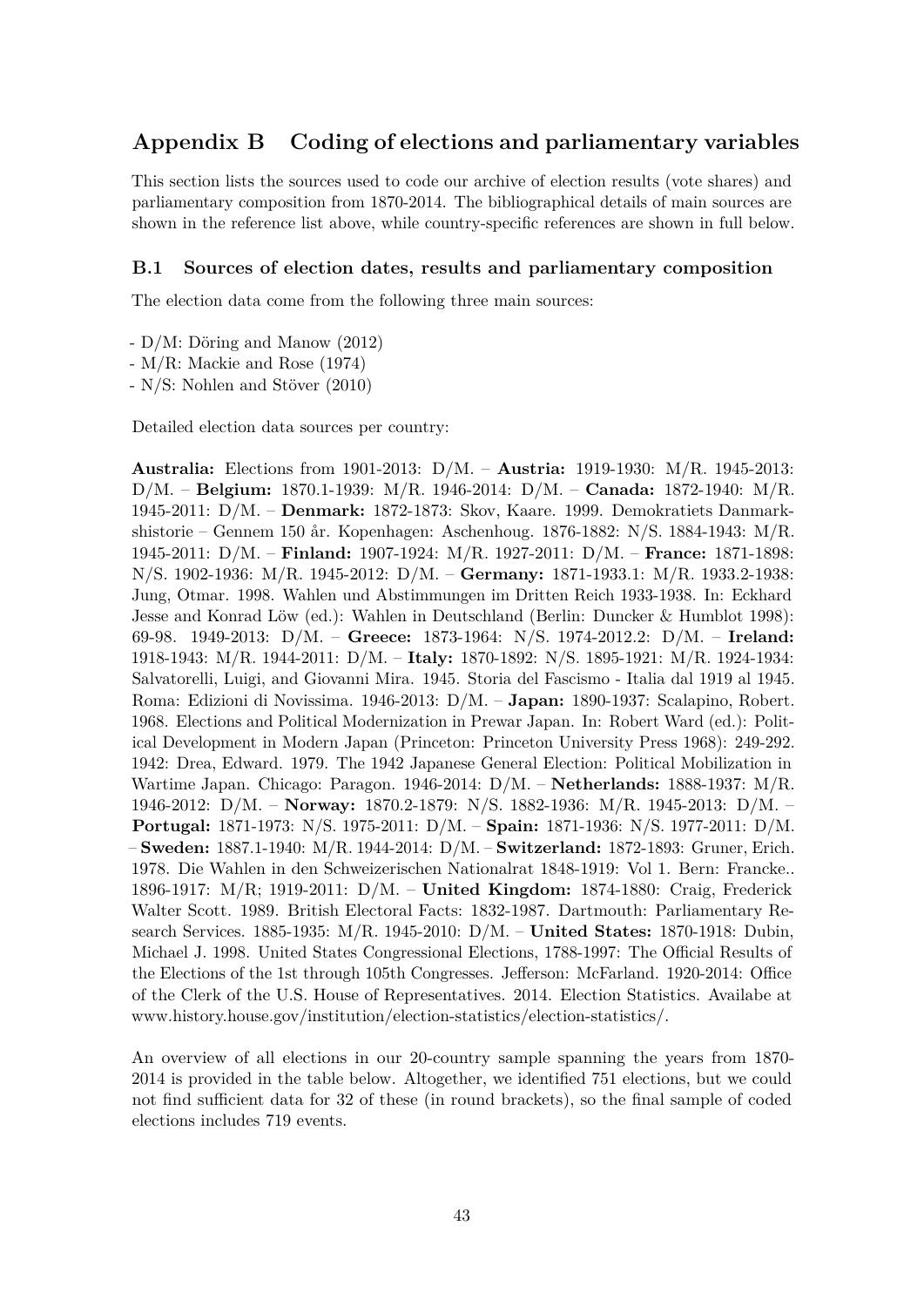|  | Table B1: Parliamentary elections 1870-2014 |  |  |  |
|--|---------------------------------------------|--|--|--|
|--|---------------------------------------------|--|--|--|

<span id="page-45-0"></span>

|              |                                  |                          |                             |                                  |                                     | AUS AUT BEL CAN CHE DEU DNK ESP                                                                                  |                            | FIN                                                                   |      |                                  | FRA GBR GRC IRL     |              | ITA          | JPN                            | NLD                                                                              | NOR                                                                                                      | $\rm{PRT}$                     | SWE                            | USA          |
|--------------|----------------------------------|--------------------------|-----------------------------|----------------------------------|-------------------------------------|------------------------------------------------------------------------------------------------------------------|----------------------------|-----------------------------------------------------------------------|------|----------------------------------|---------------------|--------------|--------------|--------------------------------|----------------------------------------------------------------------------------|----------------------------------------------------------------------------------------------------------|--------------------------------|--------------------------------|--------------|
|              |                                  |                          |                             |                                  |                                     |                                                                                                                  |                            |                                                                       |      |                                  |                     |              |              |                                |                                                                                  | 1901 1919 1870* 1872 1872 [1871] [1872] (1871)(1872)1871 1874 1873 1918 (1870)[1890] (1871)(1870*)[1871] |                                | $(1872)$ 1870                  |              |
|              | 1903 1920 1872                   |                          | 1874 1875                   |                                  | [1874]                              | $[1873]$ $(1872)$ $(1877)$ 1876 1880 1875                                                                        |                            |                                                                       |      |                                  |                     | 1921         | 1874         |                                |                                                                                  | $\begin{bmatrix} 1892 \end{bmatrix}$ (1873) (1873) $\begin{bmatrix} 1874 \end{bmatrix}$                  |                                | $(1875)$ 1872                  |              |
|              | 1906 1923 1874<br>1910 1927 1876 |                          | 1878 1878<br>1882 1881      |                                  | [1877]<br>[1878]                    | $[1876]$ 1873<br>$\begin{bmatrix} 1879 \end{bmatrix}$ $\begin{bmatrix} 1876 \end{bmatrix}$ (1885) 1881 1886 1881 |                            | (1882) 1877 1885 1879                                                 |      |                                  |                     | 1922<br>1923 | 1876<br>1880 |                                | $[1894*](1875)$ (1876)<br>$[1898*](1877)$ (1879)                                 |                                                                                                          | [1878]<br>[1879]               | $(1878)$ 1874<br>$(1881)$ 1876 |              |
|              | 1913 1930 1878                   |                          | 1887 1884                   |                                  | [1881]                              | $[1881*][1879]$ (1888) 1885 1892 1885                                                                            |                            |                                                                       |      |                                  |                     | 1927* 1882   |              |                                | $\begin{bmatrix} 1902 \end{bmatrix}$ (1879) $\begin{bmatrix} 1882 \end{bmatrix}$ |                                                                                                          | [1881]                         | (1884) 1878                    |              |
|              | 1914 1945 1880                   |                          |                             |                                  | 1891 1887 [1884]                    | $[1882]$ $[1881]$ $(1891)$ 1889 1895 1890 1932                                                                   |                            |                                                                       |      |                                  |                     |              | 1886         |                                | $[1903]$ $(1881)$ 1885                                                           |                                                                                                          | [1884]                         | $[1887*]1880$                  |              |
|              | 1917 1949 1882<br>1919 1953 1884 |                          | 1896 1890<br>1900 1893      |                                  | [1887]<br>$[1890]$                  | [1884]<br>[1887]                                                                                                 |                            | $[1884]$ $(1894)$ 1893 1900 1892<br>$[1886]$ (1900) 1898 1906 1895    |      |                                  |                     | 1933<br>1937 | 1890<br>1892 |                                | $[1904]$ $(1883)$ 1888<br>$[1908]$ $(1884)$ 1891                                 |                                                                                                          | [1887]<br>[1889]               | $[1890]$ 1882<br>[1893] 1884   |              |
|              | 1922 1956 1886                   |                          | 1904 1896                   |                                  | $[1893]$                            | $[1890]$                                                                                                         |                            | $[1891]$ $(1901)$ 1902 $1910*1899$                                    |      |                                  |                     | 1938         | 1895         |                                | $[1912]$ $(1886)$ 1894                                                           |                                                                                                          | $[1890]$                       | $[1896]$ 1886                  |              |
|              | 1925 1959 1888                   |                          | 1908 1899                   |                                  | [1898]                              | $[1892]$                                                                                                         |                            | $[1893]$ $(1905)$ 1906 1918 1902                                      |      |                                  |                     | 1943         | 1897         | [1915]                         | $(1887)$ 1897                                                                    |                                                                                                          | [1892]                         | $[1899]$ 1888                  |              |
|              | 1928 1962 1890                   |                          | 1911 1902                   |                                  | $[1903]$<br>1917 1905 [1907] [1898] | [1895]                                                                                                           |                            | $[1896]$ $[1907]$ 1910 1922 1905<br>[1898] [1908] 1914 1923 1906 1948 |      |                                  |                     | 1944         | 1900<br>1904 | $[1917]$ 1888<br>$[1920]$ 1891 |                                                                                  | 1900<br>1903                                                                                             | [1894]                         | $[1902]$ 1890<br>$[1905]$ 1892 |              |
|              | 1929 1966 1892<br>1931 1970 1894 |                          |                             |                                  | 1921 1908 [1912] 1901               |                                                                                                                  |                            | $[1901]$ $[1909]$ 1919 1924 1910* 1951                                |      |                                  |                     |              | 1909         | [1924]                         | 1894                                                                             | 1906                                                                                                     | $[1895]$<br>[1897]             | $[1908]$ 1894                  |              |
|              | 1934 1971 1896                   |                          |                             | 1925 1911 1919                   |                                     | 1903                                                                                                             |                            | [1903] [1910] 1924 1929 1912 1954                                     |      |                                  |                     |              | 1913         | [1928]                         | 1897                                                                             | 1909                                                                                                     | [1899]                         | [1911]                         | 1896         |
|              | 1937 1975 1898                   |                          |                             | 1926 1914 1920                   |                                     | 1906                                                                                                             |                            | $[1905]$ $[1911]$ 1928 1931 1915* 1957                                |      |                                  |                     |              | 1919         | [1930]                         | 1901                                                                             | 1912                                                                                                     | $[1900]$                       | [1914]                         | 1898         |
|              | 1943 1979 1900<br>1946 1983 1902 |                          | 1935 1919 1928              |                                  | 1930 1917 1924*                     | 1909<br>1910                                                                                                     |                            | $[1907]$ $[1913]$<br>$[1910]$ $[1916]$ 1936 1945 1923                 |      |                                  | 1932 1935 1920 1961 | 1965         | 1921         | [1932]<br>$[1924]$ $[1936]$    | 1905<br>1909                                                                     | 1915<br>1918                                                                                             | $[1901]$ 1917<br>$[1905]$ 1920 |                                | 1900<br>1902 |
|              | 1949 1986 1904                   |                          |                             | 1940 1922 1930                   |                                     | 1913                                                                                                             |                            | [1914] [1917] 1945 1950 1926                                          |      |                                  |                     | 1969         |              | $[1929]$ $[1937]$              | 1913                                                                             | 1921                                                                                                     | $[1906*]1921$                  |                                | 1904         |
|              | 1951 1990 1906                   |                          | 1945 1925                   |                                  | $[1932*]1915$                       |                                                                                                                  | [1916] 1919                |                                                                       |      | 1946*1951 1928                   |                     | 1973         |              | $[1934]$ $[1942]$              | 1917                                                                             | 1924                                                                                                     | $[1908]$ 1924                  |                                | 1906         |
|              | 1954 1994 1908<br>1955 1995 1910 |                          | 1949 1928                   | 1953 1931                        | $[1933*]1918$<br>$[1936]$ 1920*     |                                                                                                                  | [1918] 1922<br>[1919] 1924 |                                                                       |      | 1951 1955 1932<br>1956 1959 1933 |                     | 1977<br>1981 | 1946<br>1948 | 1946<br>1947                   | 1918<br>1922                                                                     | 1927<br>1930                                                                                             | $[1910]$ 1928<br>1911          | 1932                           | 1908<br>1910 |
|              |                                  | 1958 1999 1912 1957 1935 |                             |                                  | $[1938]$                            | 1924                                                                                                             | $[1920]$ 1927              |                                                                       |      | 1958 1964 1935                   |                     | $1982*1953$  |              | 1949                           | 1925                                                                             | 1933                                                                                                     | 1915                           | 1936                           | 1912         |
|              | 1961 2002 1914                   |                          | 1958 1939 1949              |                                  |                                     | 1926                                                                                                             | $[1922]$ 1929              |                                                                       |      | 1962 1966 1936                   |                     | 1987         | 1958         | 1952                           | 1929                                                                             | 1936                                                                                                     | 1918                           | 1940                           | 1914         |
|              | 1963 2006 1919<br>1966 2008 1921 |                          |                             | 1962 1943 1953<br>1963 1947 1957 |                                     | 1929<br>1932                                                                                                     | 1931<br>1933               | 1930<br>1933                                                          |      | 1967 1970 1946<br>1968 1974*1950 |                     | 1989<br>1992 | 1963<br>1968 | 1953<br>1955                   | 1933<br>1937                                                                     | 1945<br>1949                                                                                             | 1919<br>1921                   | 1944<br>1948                   | 1916<br>1918 |
|              | 1969 2013 1925                   |                          |                             | 1965 1951 1961                   |                                     | 1935                                                                                                             | 1936                       | 1936                                                                  |      | 1973 1979 1951                   |                     | 1997         | 1972         | 1958                           | 1946                                                                             | 1953                                                                                                     | 1922                           | 1952                           | 1920         |
| 1972         |                                  | 1929                     |                             | 1968 1955 1965                   |                                     | 1939                                                                                                             | 1977                       | 1939                                                                  |      | 1978 1983 1952                   |                     | 2002         | 1976         | 1960                           | 1948                                                                             | 1957                                                                                                     | 1925                           | 1956                           | 1922         |
| 1975<br>1977 |                                  | 1932<br>1936             | 1972 1959<br>1974 1963 1972 |                                  | 1969                                | 1943<br>1945                                                                                                     | 1979<br>1982               | 1945<br>1948                                                          |      | 1981 1987 1956<br>1986 1992 1958 |                     | 2007<br>2011 | 1979<br>1983 | 1963<br>1967                   | 1952<br>1956                                                                     | 1961<br>1965                                                                                             | [1934]<br>[1938]               | 1958<br>1960                   | 1924<br>1926 |
| 1980         |                                  | 1939                     |                             | 1979 1967 1976                   |                                     | 1947                                                                                                             | 1986                       | 1951                                                                  |      | 1988 1997 1961                   |                     |              | 1987         | 1969                           | 1959                                                                             | 1969                                                                                                     | [1942]                         | 1964                           | 1928         |
| 1983         |                                  | 1946                     |                             | 1980 1971 1980                   |                                     | 1950                                                                                                             | 1989                       | 1954                                                                  |      | 1993 2001 1963                   |                     |              | 1992         | 1971                           | 1963                                                                             | 1973                                                                                                     | [1945]                         | 1968                           | 1930         |
| 1984         |                                  | 1949                     |                             | 1984 1975 1983<br>1988 1979 1987 |                                     | 1953*<br>1957                                                                                                    | 1992<br>1996               | 1958<br>1962                                                          |      | 1997 2005 1964<br>2002 2010      |                     |              | 1994<br>1996 | 1972<br>1976                   | 1967<br>1971                                                                     | 1977<br>1981                                                                                             | [1949]                         | 1970                           | 1932<br>1934 |
| 1987<br>1990 |                                  | 1950<br>1954             |                             | 1993 1983 1990                   |                                     | 1960                                                                                                             | 2000                       | 1966                                                                  | 2007 |                                  | 1974<br>1977        |              | 2001         | 1979                           | 1972                                                                             | 1985                                                                                                     | [1953]<br>[1957]               | 1973<br>1976                   | 1936         |
| 1993         |                                  | 1958                     |                             | 1997 1987 1994                   |                                     | 1964                                                                                                             | 2003                       | 1970                                                                  | 2012 |                                  | 1981                |              | 2006         | 1980                           | 1977                                                                             | 1989                                                                                                     | $[1961]$                       | 1979                           | 1938         |
| 1996         |                                  | 1961                     |                             | 2000 1991 1998<br>2004 1995 2002 |                                     | 1966                                                                                                             | 2008                       | 1972                                                                  |      |                                  | 1985                |              | 2008         | 1983                           | 1982                                                                             | 1993                                                                                                     | $[1965]$                       | 1982                           | 1940         |
| 1998<br>2001 |                                  | 1965<br>1966             |                             | 2006 1999 2005                   |                                     | 1968<br>1971                                                                                                     | 2011                       | 1975<br>1979                                                          |      |                                  | 1989*<br>1990       |              | 2013         | 1986<br>1990                   | 1986<br>1989                                                                     | 1997<br>2001                                                                                             | $[1969]$<br>[1973]             | 1985<br>1988                   | 1942<br>1944 |
| 2004         |                                  | 1968                     |                             | 2008 2003 2009                   |                                     | 1973                                                                                                             |                            | 1983                                                                  |      |                                  | 1993                |              |              | 1993                           | 1994                                                                             | 2005                                                                                                     | 1975                           | 1991                           | 1946         |
| 2007         |                                  | 1971                     | 2011                        | 2007 2013                        |                                     | 1975                                                                                                             |                            | 1987                                                                  |      |                                  | 1996                |              |              | 1996                           | 1998                                                                             | 2009                                                                                                     | 1976                           | 1994                           | 1948         |
| 2010<br>2013 |                                  | 1974<br>1977             |                             | 2011                             |                                     | 1977<br>1979                                                                                                     |                            | 1991<br>1995                                                          |      |                                  | 2000<br>2004        |              |              | 2000<br>2003                   | 2002<br>2003                                                                     | 2013                                                                                                     | 1979<br>1980                   | 1998<br>2002                   | 1950<br>1952 |
|              |                                  | 1978                     |                             |                                  |                                     | 1981                                                                                                             |                            | 1999                                                                  |      |                                  | 2007                |              |              | 2005                           | 2006                                                                             |                                                                                                          | 1983                           | 2006                           | 1954         |
|              |                                  | 1981                     |                             |                                  |                                     | 1984                                                                                                             |                            | 2003                                                                  |      |                                  | 2009                |              |              | 2009                           | 2010                                                                             |                                                                                                          | 1985                           | 2010                           | 1956         |
|              |                                  | 1985<br>1987             |                             |                                  |                                     | 1987<br>1988                                                                                                     |                            | 2007<br>2011                                                          |      |                                  | $2012*$             |              |              | 2012<br>2014                   | 2012                                                                             |                                                                                                          | 1987<br>1991                   | 2014                           | 1958<br>1960 |
|              |                                  | 1991                     |                             |                                  |                                     | 1990                                                                                                             |                            |                                                                       |      |                                  |                     |              |              |                                |                                                                                  |                                                                                                          | 1995                           |                                | 1962         |
|              |                                  | 1995                     |                             |                                  |                                     | 1994                                                                                                             |                            |                                                                       |      |                                  |                     |              |              |                                |                                                                                  |                                                                                                          | 1999                           |                                | 1964         |
|              |                                  | 1999<br>2003             |                             |                                  |                                     | 1998<br>2001                                                                                                     |                            |                                                                       |      |                                  |                     |              |              |                                |                                                                                  |                                                                                                          | 2002<br>2005                   |                                | 1966<br>1968 |
|              |                                  | 2007                     |                             |                                  |                                     | 2005                                                                                                             |                            |                                                                       |      |                                  |                     |              |              |                                |                                                                                  |                                                                                                          | 2009                           |                                | 1970         |
|              |                                  | 2010                     |                             |                                  |                                     | 2007                                                                                                             |                            |                                                                       |      |                                  |                     |              |              |                                |                                                                                  |                                                                                                          | 2011                           |                                | 1972         |
|              |                                  | 2014                     |                             |                                  |                                     | 2011                                                                                                             |                            |                                                                       |      |                                  |                     |              |              |                                |                                                                                  |                                                                                                          |                                |                                | 1974<br>1976 |
|              |                                  |                          |                             |                                  |                                     |                                                                                                                  |                            |                                                                       |      |                                  |                     |              |              |                                |                                                                                  |                                                                                                          |                                |                                | 1978         |
|              |                                  |                          |                             |                                  |                                     |                                                                                                                  |                            |                                                                       |      |                                  |                     |              |              |                                |                                                                                  |                                                                                                          |                                |                                | 1980         |
|              |                                  |                          |                             |                                  |                                     |                                                                                                                  |                            |                                                                       |      |                                  |                     |              |              |                                |                                                                                  |                                                                                                          |                                |                                | 1982         |
|              |                                  |                          |                             |                                  |                                     |                                                                                                                  |                            |                                                                       |      |                                  |                     |              |              |                                |                                                                                  |                                                                                                          |                                |                                | 1984<br>1986 |
|              |                                  |                          |                             |                                  |                                     |                                                                                                                  |                            |                                                                       |      |                                  |                     |              |              |                                |                                                                                  |                                                                                                          |                                |                                | 1988         |
|              |                                  |                          |                             |                                  |                                     |                                                                                                                  |                            |                                                                       |      |                                  |                     |              |              |                                |                                                                                  |                                                                                                          |                                |                                | 1990         |
|              |                                  |                          |                             |                                  |                                     |                                                                                                                  |                            |                                                                       |      |                                  |                     |              |              |                                |                                                                                  |                                                                                                          |                                |                                | 1992<br>1994 |
|              |                                  |                          |                             |                                  |                                     |                                                                                                                  |                            |                                                                       |      |                                  |                     |              |              |                                |                                                                                  |                                                                                                          |                                |                                | 1996         |
|              |                                  |                          |                             |                                  |                                     |                                                                                                                  |                            |                                                                       |      |                                  |                     |              |              |                                |                                                                                  |                                                                                                          |                                |                                | 1998         |
|              |                                  |                          |                             |                                  |                                     |                                                                                                                  |                            |                                                                       |      |                                  |                     |              |              |                                |                                                                                  |                                                                                                          |                                |                                | 2000<br>2002 |
|              |                                  |                          |                             |                                  |                                     |                                                                                                                  |                            |                                                                       |      |                                  |                     |              |              |                                |                                                                                  |                                                                                                          |                                |                                | 2004         |
|              |                                  |                          |                             |                                  |                                     |                                                                                                                  |                            |                                                                       |      |                                  |                     |              |              |                                |                                                                                  |                                                                                                          |                                |                                | 2006         |
|              |                                  |                          |                             |                                  |                                     |                                                                                                                  |                            |                                                                       |      |                                  |                     |              |              |                                |                                                                                  |                                                                                                          |                                |                                | 2008<br>2010 |
|              |                                  |                          |                             |                                  |                                     |                                                                                                                  |                            |                                                                       |      |                                  |                     |              |              |                                |                                                                                  |                                                                                                          |                                |                                | 2012         |
|              |                                  |                          |                             |                                  |                                     |                                                                                                                  |                            |                                                                       |      |                                  |                     |              |              |                                |                                                                                  |                                                                                                          |                                |                                | 2014         |
|              |                                  |                          |                             |                                  |                                     |                                                                                                                  |                            |                                                                       |      |                                  |                     |              |              |                                |                                                                                  |                                                                                                          |                                |                                |              |

**Notes:** ( ) = no data available  $[$  ] = monarchy/dictatorship  $*$  = two elections in that year.

The table provides a chronology of elections from 1870-2014 by country. We include all general elections to the national parliament, but not sub-national or presidential elections. In the case of a bicameral legislative, we only consider results from the lower legislative chamber. This means that we focus on the following results: AUS: House of Representatives (lower house); AUT: National Council (lower house); BEL: Chamber of Representatives (lower house); CAN: House of Commons (lower house); CHE: National Council (lower house); DEU: Bundestag (until 1945 Reichstag) (unicameral); DNK: Folketing (until 1953 lower house, since then unicameral); ESP: Congress of Deputies (lower house); FIN: Eduskunta (unicameral); FRA: National Assembly (until 1946 Chamber of Deputies) (lower house); GBR: House of Commons (lower house); GRC: Hellenic Parliament (unicameral, bicameral from 1927- 1935); IRL: Dáil Éireann (lower house); ITA: Chamber of Deputies (lower house); JPN: House of Representatives (lower house). NLD: Tweede Kamer (lower house); NOR: Storting (unicameral); PRT: Assembly of the Republic (unicameral, bicameral from 1915-1925); SWE: Riksdag (unicameral); USA: House of Representatives (lower house).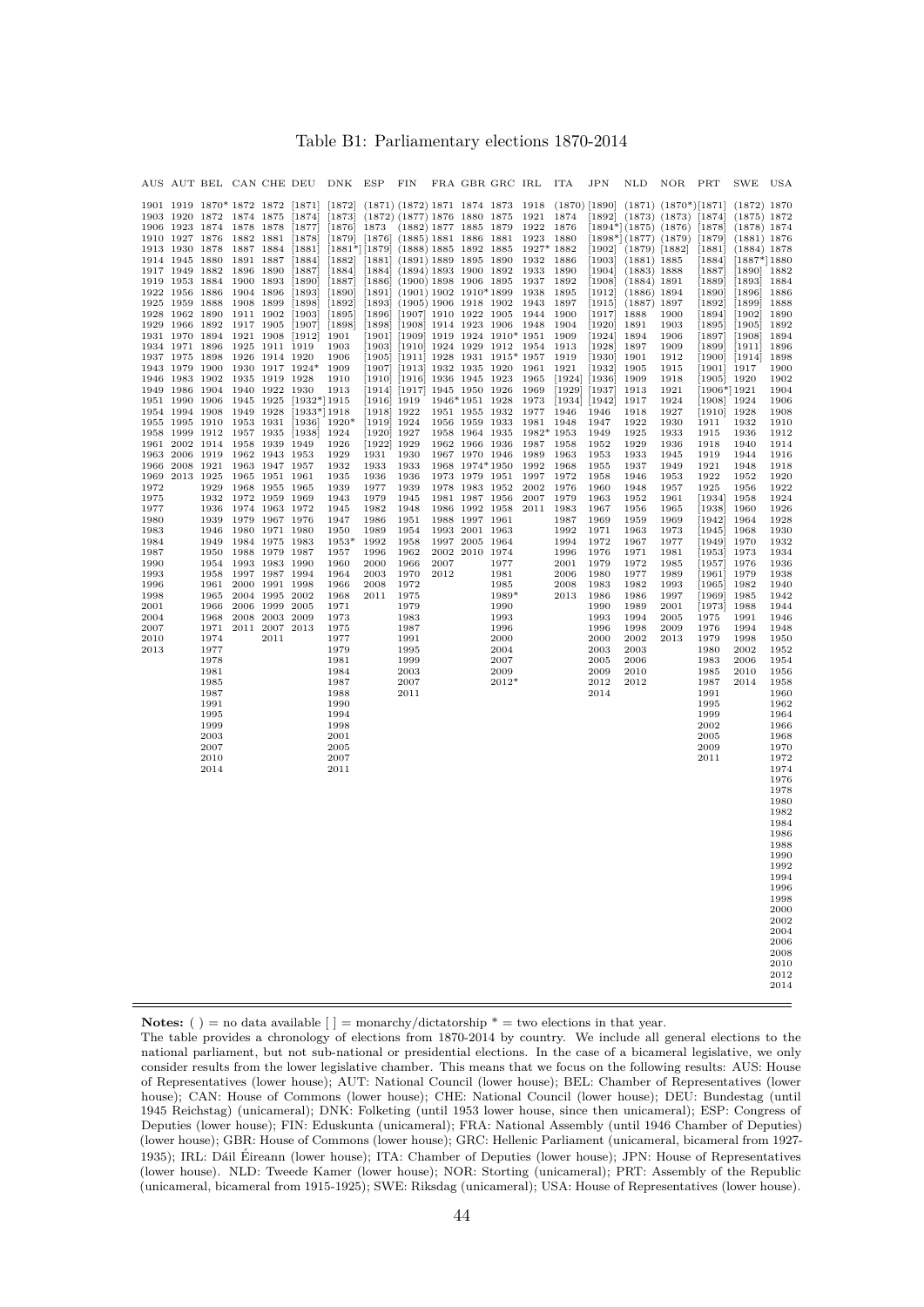#### **B.2 Coding of far-right and far-left parties**

This section lists the sources used to classify parties as far-right or far-left in the period from 1919-2014. For the interwar period (1919-1938) we follow the classification in de Bromhead, Eichengreen and O'Rourke (2012) and their main source Capoccia (2001), unless otherwise stated. All remaining sources for our post-World War II classification by country are listed below. The coding result with a full list of far-left and far-right parties is shown in Table [B2.](#page-50-0)

**Australia:** Davis, Rex, and Robert Stimpson. 1998. Disillusionment and Disenchantment at the Fringe: Explaining the Geography of the One Nation Party Vote at the Queensland Election. People and Place (6)3: 69–82. – Gouttman, Rodney. 2001. Pernicious Vision: Challenge from within Australia's Extreme Right. Australian Journal of Jewish Studies 15: 46–63. – Grant, Bligh. 1997. Pauline Hanson. One Nation and Australian Politics. University of New England Press. – Leach, Michael, Geoff Stokes, and Ian Ward. 2000. The Rise and Fall of One Nation. University of Queensland Press. – **Austria:** Carter, Elisabeth. 2001. The Extreme Right in Austria. An Overview. EREPS. – Carter, Elisabeth. 2005. The Extreme Right in Western Europe. Manchester, New York: Manchester University Press. – Howard, Marc Morjé. 2001. Can Populism Be Suppressed in a Democracy? Austria, Germany, and the European Union. East European Politics and Societies (15)1: 18–32. – McGann, Anthony, and Herbert Kitschelt. 2005. The Radical Right in The Alps: Evolution of Support for the Swiss SVP and Austrian FPO. Party Politics  $11(29)$ :  $147-171$ . – **Belgium:** Art, David. 2008. The Organizational Origins of the Contemporary Radical Right: The Case of Belgium. Comparative Politics 40(4): 421–440. – Craeybeckx, Jan, Els Witte, and Alain Meynen. 2010. Political History of Belgium: From 1830 Onwards. VUB University Press. – Swyngedouw, Mark. 2009. Country Report Belgium. In: Bertelsmann Stiftung (ed.): Strategies for Combating Right-Wing Extremism in Europe (Gütersloh: Verlag Bertelsmann-Stiftung 2009): 59–80. – **Canada:** Barrett, Stanley. 1989. The Far Right in Canada. In: C.E.S. Franks (ed.): Dissent and the State (Toronto: University of Toronto Press 1989): 224-246. Oxford University Press: 224-246. – Communist Party of Canada (1982). Canada's Party of Socialism. Toronto: Progress Books. – Parent, Richard A., and James O. Ellis III. 2014. Right-Wing Extremism in Canada. TSAS Working Paper Series No. 14-03. – Ross, Jeffrey Ian. 1992. Contemporary Radical Right-Wing Violence in Canada: A Quantitative Analysis. Terrorism and Political Violence 4(3): 72-101. – **Denmark:** Jungar, Ann-Cathrine, and Anders Ravik Jupskas. 2014. Populist Radical Right Parties in the Nordic Region: A New and Distinct Party Family? Scandinavian Political Studies 37(3): 215-238. – Meret, Susi. 2009. Country Report Denmark. In: Bertelsmann Stiftung (ed.): Strategies for Combating Right-Wing extremism in Europe (Gütersloh: Verlag Bertelsmann-Stiftung 2009): 81-126. – Rydgren, Jens. 2004. Explaining the Emergence of Radical Right-Wing Populist Parties: The Case of Denmark. West European Politics 27(3): 474-502. – **Finland:** For the interwar years we deviate from de Bromhead, Eichengreen and O'Rourke (2012) in that we do not code the Finnish "National Coalition" as far-right but rather as centre-right (Lane and Ersson 2008, p. 260, table 8.7). While the party was in a one-time electoral alliance with the far-right "Patriotic People's Movement" (1933 elections), we can distinguish between the two and count the "Patriotic People's Movement's" vote share separately. Other sources include Arter, David. 2010. The Breakthrough of Another West European Populist Radical Right Party? The Case of the True Finns. Government and Opposition 45(4): 484-504. – Jungar, Ann-Cathrine, and Anders Ravik Jupskas. 2014. Populist Radical Right Parties in the Nordic Region: A New and Distinct Party Family? Scandinavian Political Studies 37(3): 215-238. – Nordensvard, Johan, and Markus Ketola. 2014. Nationalist Reframing of the Finnish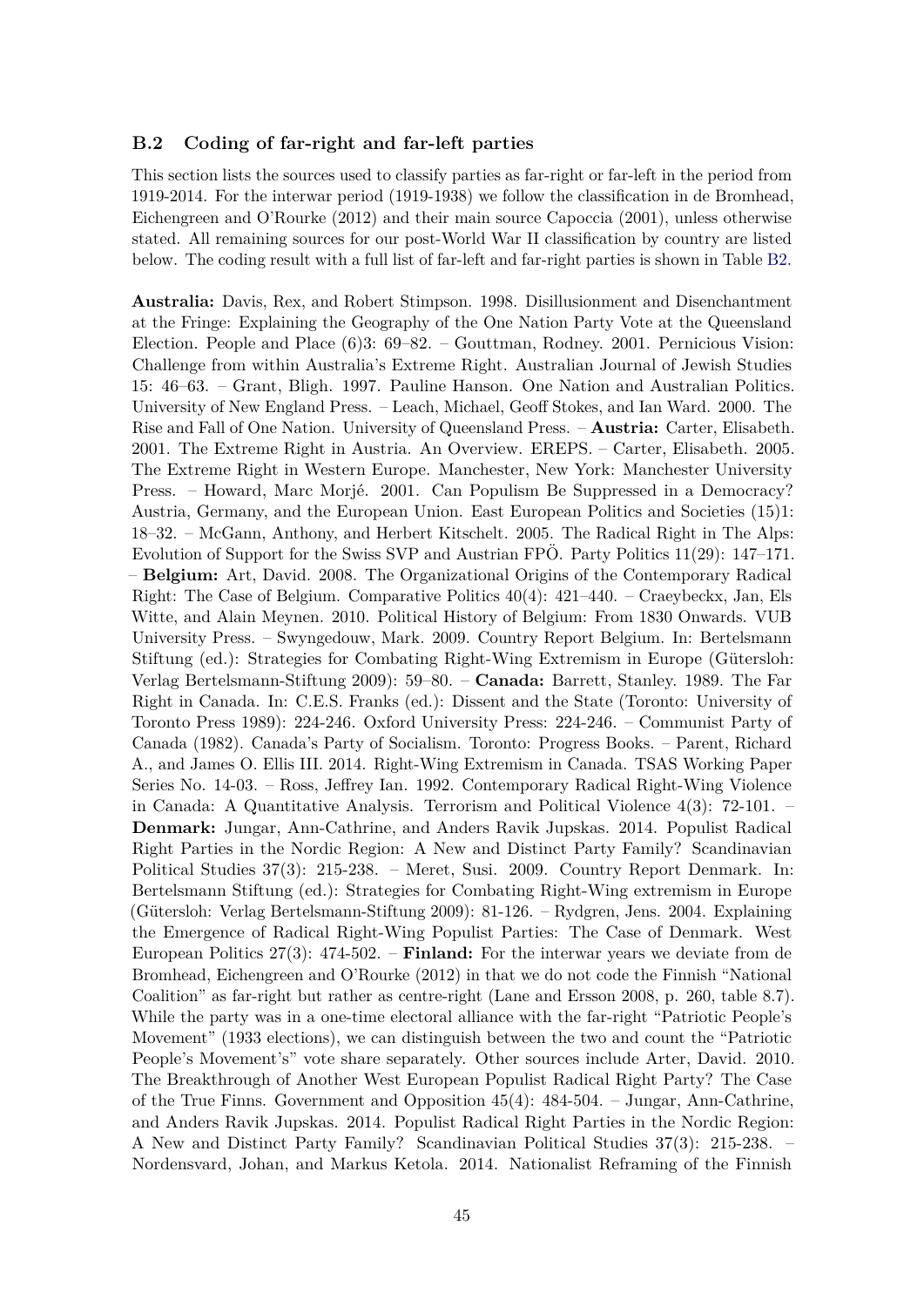and Swedish Welfare States – The Nexus of Nationalism and Social Policy in Far-right Populist Parties. Social Policy & Administration (49)3: 356-375. – **France:** Camus, Jean-Yves. 2009. Country Report France. In: Bertelsmann Stiftung (ed.): Strategies for Combating Right-Wing Extremism in Europe (Gütersloh: Verlag Bertelsmann-Stiftung 2009): 127-178. – Davies, Peter. 1999. The National Front in France: Ideology, Discourse and Power. New York: Routledge. – Marcus, Jonathan. 1995. The National Front and French Politics. London: Macmillan. – Shields, James. 2007. The Extreme Right in France: From Pétain to Le Pen. New York: Routledge. – Simmons, Harvey. 1996. The French National Front: The Extremist Challenge to Democracy. Boulder: Westview Press. – **Germany:** Bulmer, Simon. 2014. Germany and the Eurozone Crisis: Between Hegemony and Domestic Politics. West European Politics 37(6): 1244-1263. – Michael, George, and Michael Minkenberg. 2007. A Continuum for Responding to the Extreme Right: A Comparison between the United States and Germany. Studies in Conflict & Terrorism 30(12): 1109-1123. – Schellenberg, Britta. 2009. Country Report Germany. In: Bertelsmann Stiftung (ed.): Strategies for Combating Right-Wing Extremism in Europe. (Gütersloh: Verlag Bertelsmann-Stiftung 2009): 179–248. Stöss, Richard. 1991. Politics Against Democracy: Extreme Right in West Germany (German Studies Series). Oxford: Berg Publishers. – **Greece:** Davies, Peter, and Derek Lynch. 2002. The Routledge Companion to Fascism and the Far Right. London: Routledge. – Ellinas, Antonis. 2013. The Rise of Golden Dawn: The New Face of the Far Right in Greece. South European Society and Politics (18)4: 543–565. – Georgiadou, Vassiliki. 2013. Right-Wing Populism and Extremism: The Rapid Rise of "Golden Dawn" in Crisis-Ridden Greece. In: Ralf Melzer and Sebastian Serafin (ed.): Right-Wing Extremism in Europe – Country Analyses, Counter-Strategies and Labor-Market Oriented Exit Strategies (Berlin: Friedrich Ebert Stiftung 2013): 75–101. – March, Luke. 2008. Contemporary Far Left Parties in Europe – From Marxism to the Mainstream? Berlin: International Policy Analysis, Friedrich-Ebert-Stiftung, Division for International Dialogue. – Stavrakakis, Yannis, and Giorgos Katsambekis. 2014. Left-Wing Populism in the European Periphery: the Case of SYRIZA. Journal of Political Ideologies (19)2: 119–142. – **Ireland:** –Maillot, Agnès. 2010. Sinn Féin's Approach to the EU: Still More 'Critical' than 'Engaged'? In: Katy Hayward and Marcy C. Murphy (ed.): The Europeanization of Party Politics in Ireland, North and South (New York: Routledge 2010): 143–158. – Murphy, Marcy C., and Katy Hayward. 2010. Party Politics and the EU in Ireland, North and South. In: Katy Hayward and Marcy C. Murphy (ed.): The Europeanization of Party Politics in Ireland, North and South (New York: Routledge 2010):  $1-12. - O'Mallev$ , Eoin. 2008. Why is there no Radical Right Party in Ireland? West European Politics (31: 5): 960–977. – **Italy:** Caciagli, Mario. 1988. The Movimento Sociale Italiano-Destra Nazionale and Neo-Fascism in Italy. West European Politics 11(2): 19-33. – Ignazi, Piero. 2005. Legitimation and Evolution on the Italian Right Wing: Social and Ideological Repositioning of Alleanza Nazionale and the Lega Nord. South European Society and Politics (10)2: 333-349. – Mammone, Andrea. 2009. The Eternal Return? Faux Populism and Contemporarization of Neo-Fascism across Britain, France and Italy. Journal of Contemporary European Studies (17)2: 171-192. Turner, Eric. 2013. The 5 Star Movement and Its Discontents: A Tale of Blogging, Comedy, Electoral Success and Tensions. Interface 5(2): 178-212. – Wetzel, Juliane. 2009. Country Report Italy. In: Bertelsmann Stiftung (ed.): Strategies for Combating Right-Wing Extremism in Europe (G¨utersloh: Verlag Bertelsmann-Stiftung 2009): 327-374. – **Japan:** Berton, Peter. 2000. The Japanese Communist Party and Its Transformations. Japanese Policy Research Institute Working Paper No. 67. – Inoguchi, Takashi. 2014. Japan in 2013: Abenomics and Abegeopolitics. Asian Survey 54(1): 101-112. – Xu Hui Shen, Simon.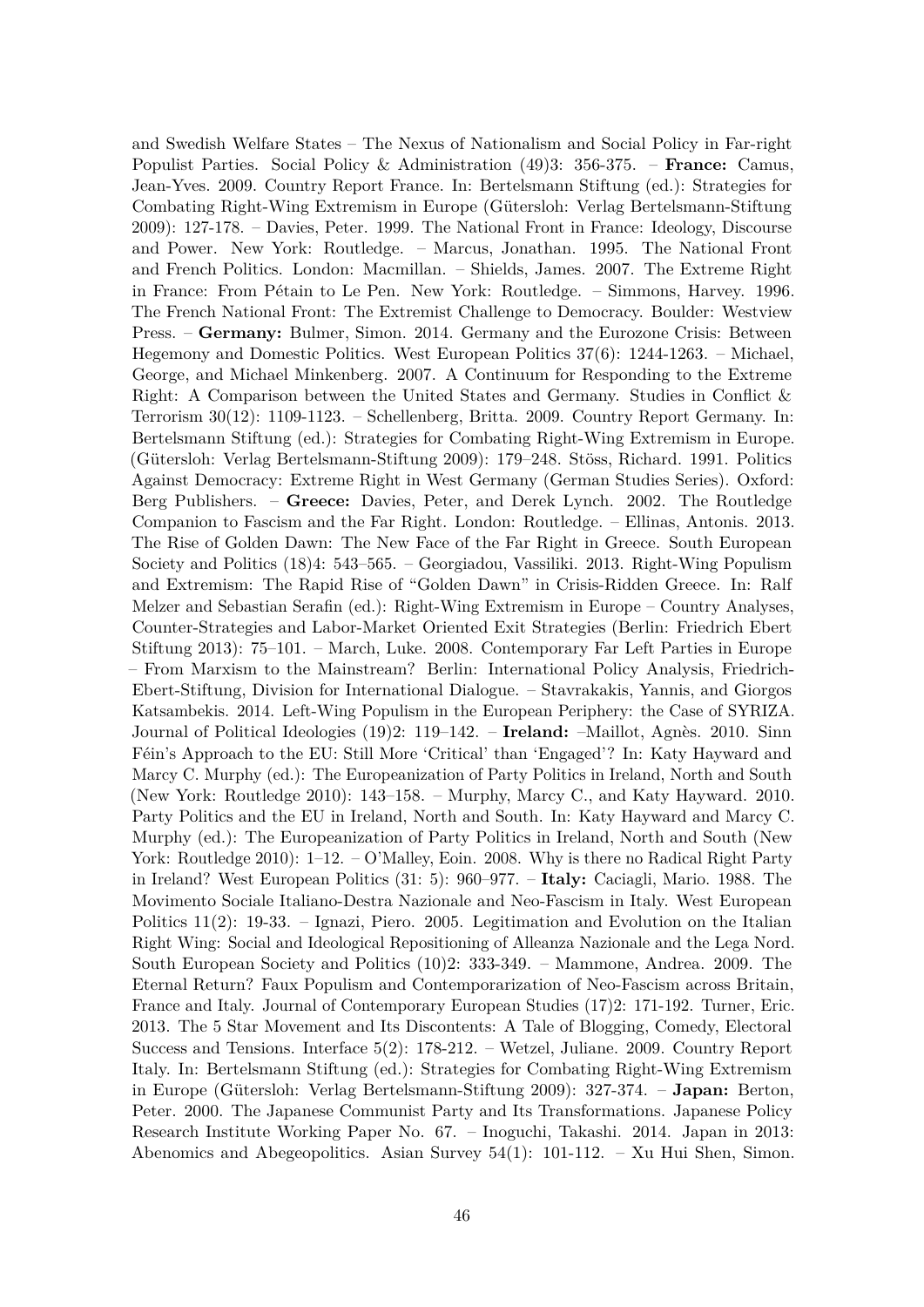2014. Special Issue Introduction: Domestic Politics in Japan and Sino-Japanese Relations. East Asia 31(1): 1-4. – **Netherlands:** Donselaar, Jaap von, and Willem Wageneer. 2009. Country Report The Netherlands. In: Bertelsmann Stiftung (ed.): Strategies for Combating Right-Wing Extremism in Europe (Gütersloh: Verlag Bertelsmann-Stiftung 2009): 375-424. – Pauwels, Teun. 2014. Populism in Western Europe: Comparing Belgium, Germany and The Netherlands. New York: Routledge. – Van Gent, Wouter, Elmar Jansen, and Joost Smits. 2014. Right-wing Radical Populism in City and Suburbs: An Electoral Geography of the Partij Voor de Vrijheid in the Netherlands. Urban Studies (51)9: 1775-1794. – Van Heerden, Sjoerdje, Sarah de Lange, Wouter van der Brug, and Meindert Fennema. 2014. The Immigration and Integration Debate in the Netherlands: Discursive and Programmatic Reactions to the Rise of Anti-Immigration Parties. Journal of Ethnic and Migration Studies 40(1): 119-136. – **Norway:** Jungar, Ann-Cathrine, and Anders Ravik Jupskas. 2014. Populist Radical Right Parties in the Nordic Region: A New and Distinct Party Family? Scandinavian Political Studies 37(3): 215-238. Luke, March. 2008. Contemporary Far Left Parties in Europe. Berlin: Friedrich-Ebert-Stiftung. – Roren, Pal, and John Todd. 2014. We the People? Political Populism in the UK and Norway. NMBU Journal of Life Science 4(1): 23-30. – Widfeldt, Anders. 2014. Extreme Right Parties in Scandinavia. New York: Routledge. – **Portugal:** Art, David. 2011. Memory Politics in Western Europe: The Extreme Right in Europe. Göttingen: Vandenhoeck  $\&$ Ruprecht. – Claire, Annesley. 2005. A Political And Economic Dictionary Of Western Europe. New York: Routledge. – Marchi, Ricardo. 2012. The Portuguese Radical Right in the Democratic Period. In: Andrea Mammone, Emmanuel Godin, and Brian Jenkins (ed.): Mapping the Extreme Right in Contemporary Europe: From Local to Transnational (London: Routledge 2012): 150–172 – Monteiro, Manuel, Paulo Portas, Jaime Nogueira Pinto, Adriano Moreira, António Lobo Xavier, António Marques Bessa. 1994. Viva Portugal - Uma Nova Ideia da Europa. Lisbon: Europa América. – **Spain:** For the interwar years we deviate from de Bromhead, Eichengreen and O'Rourke (2012) in that we we classify only the Spanish "Falange" as far-right but not the broader, more moderate right-wing alliance "Bloque Nacional" (Blinkhorn 2013, p. 56). Other sources include Benedetto, Giacomo, and Lucia Quaglia. 2007. The Comparative Politics of Communist Euroscepticism in France, Italy and Spain. Party Politics 13(4): 478-499. – Hernandez-Carr, Aitor. 2012. Right-Wing Extremism in Spain: An Approaching Breakthrough? Available at Extremis Project: extremisproject.org/2012/08/272 – Ramiro-Fernández. 2004. Electoral Competition, Organizational Constraints and Party Change: the Communist Party of Spain (PCE) and United Left (IU), 1986-2000. Journal of Communist Studies and Transition Politics 20(2): 1-29. – **Sweden:** For the interwar years we deviate from de Bromhead, Eichengreen and O'Rourke (2012) in that we added the anti-semitic "National League of Sweden" to the list of far-right parties (Lodenius and Larsson 1994, p. 106. Further sources are Hellström, Anders, Tom Nilsson, and Pauline Stoltz. 2012. Nationalism vs. Nationalism: The Challenge of the Sweden Democrats in the Swedish Public Debate. Government and Opposition 47(2): 186-205. Lööw, Heléne. 2009. Country Report The Netherlands. In: Bertelsmann Stiftung (Ed.): Strategies for Combating Right-Wing Extremism in Europe. Verlag Bertelsmann-Stiftung: 425-462. – Taggart, Paul. 1996. The New Populism and the New Politics: New Protest Parties in Sweden and in a Comparative Perspective. Basingstoke: Macmillan. – Widfeldt, Anders. 2008. Party Change as a Necessity - The Case of the Sweden Democrats. Representation 44(3): 265-276. – **Switzerland:** Collignon, Stefan, and Omar Serrano. 2007. The Political Economy of Right-wing Populism and Euroscepticism in Switzerland. Unpublished Working Paper, London, Geneva. – Ladner, Andreas. 2001. Swiss Political Parties: Between Persistence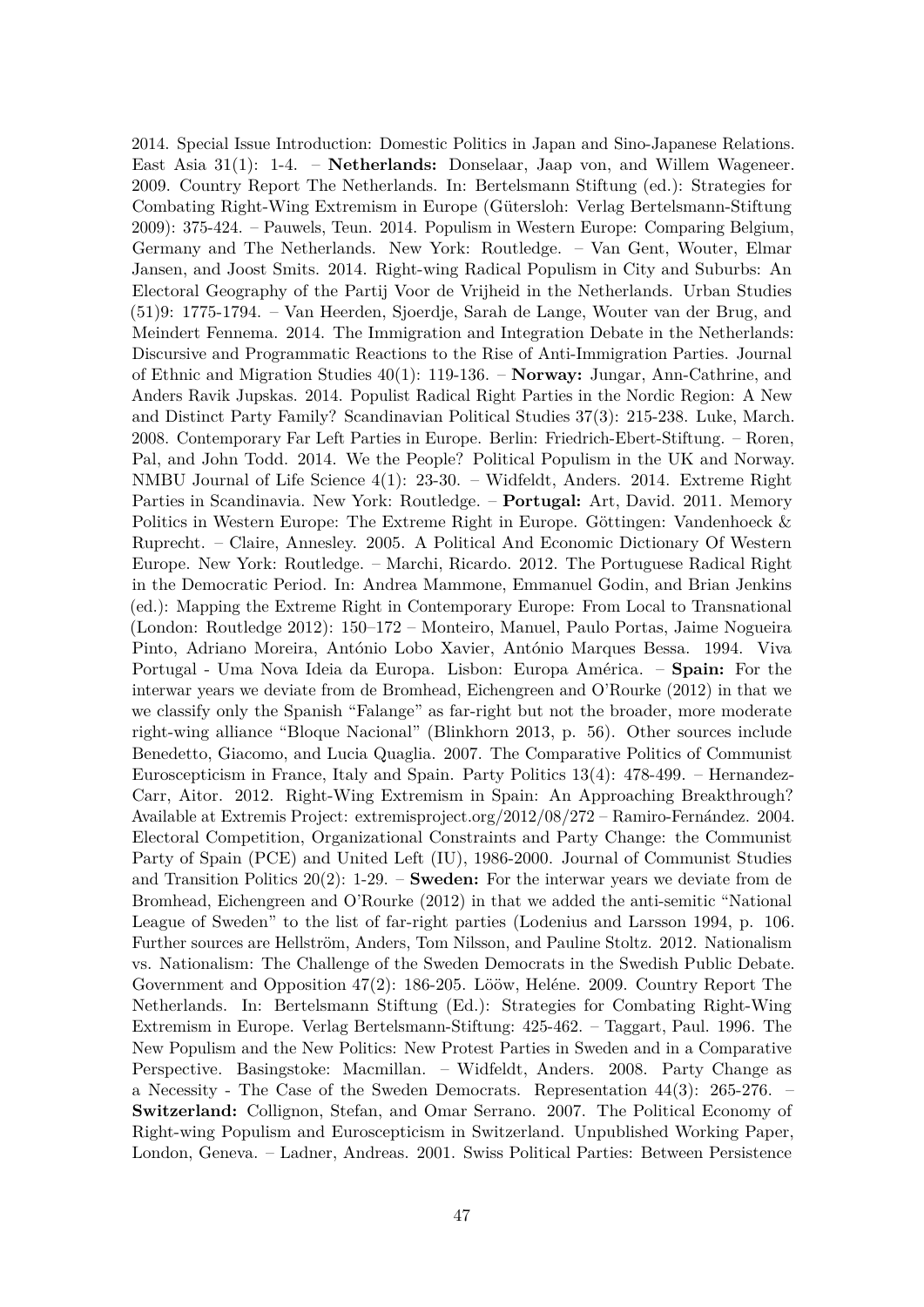and Change. West European Politics 24(2): 123-144. – Skenderovic, Damir, and Vera Sperisen. 2009. Country Report Switzerland. In: Bertelsmann Stiftung (ed.): Strategies for Combating Right-Wing Extremism in Europe (Gütersloh: Verlag Bertelsmann-Stiftung 2009): 463–530. – Theiler, Tobias. 2004. The Origins of Euroscepticism in Germanspeaking Switzerland. European Journal of Political Research 43(4): 635-656. – **United Kingdom:** Eatwell, Roger, and Matthew Goodwin. 2010. The New Extremism in 21st Century Britain. New York: Routledge. – Gifford, Chris. 2006. The Rise of Post-Imperial Populism: The Case of Right-Wing Euroscepticism in Britain. European Journal of Political Research 45(5): 851-869. – Goodwin, Matthew. 2011. New British Fascism: Rise of the British National Party. New York: Routledge. – Hayton, Richard. 2011. Towards the Mainstream? UKIP and the 2009 Elections to the European Parliament. Politics 30(1): 26-35. – Husbands, Christopher (2009): Country Report Great Britain. In: Bertelsmann Stiftung (ed.): Strategies for Combating Right-Wing Extremism in Europe (G¨utersloh: Verlag Bertelsmann-Stiftung 2009): 249-284. – **United States:** Dimaond, Sarah. 1995. Roads to Dominion: Right-wing Movements and Political Power in the United States. New York: Guilford Press. – George, John, and Laird Wilcox. 1995. American Extremists: Militias, Supremacists, Klansmen, Communists, and Others. New York: Prometheus Books. – Lipset, Seymour Martin, and Earl Raab. 1978. The Politics of Unreason: Right-Wing Extremism in America. Essex: Phoenix Books. – Michael, George, and Michael Minkenberg. 2007. A Continuum for Responding to the Extreme Right: A Comparison between the United States and Germany. Studies in Conflict & Terrorism 30(12): 1109-1123.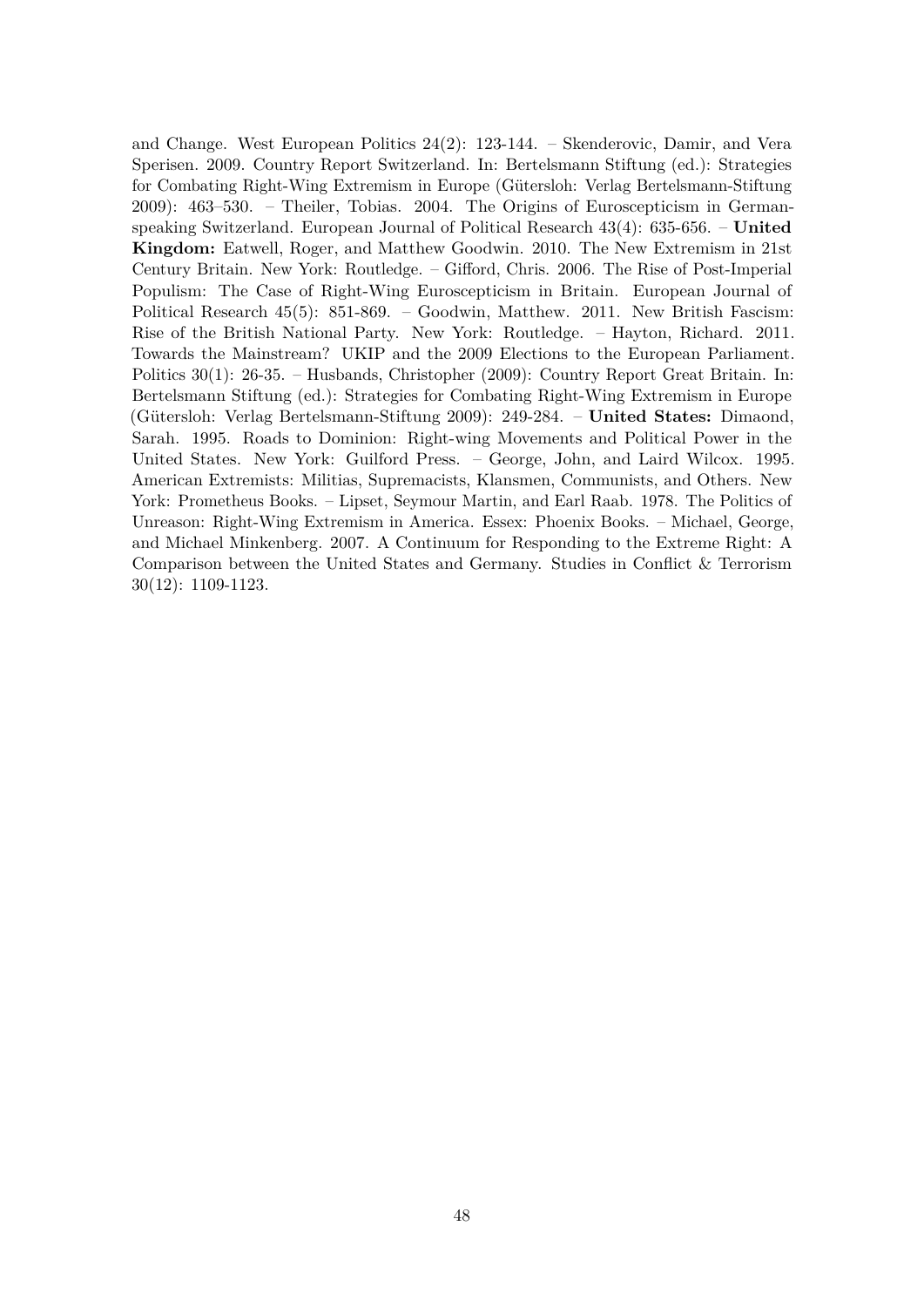#### <span id="page-50-0"></span>Table B2: List of far-right (R) and far-left (L) parties since 1919 (incl. new Eurosceptic parties)

| AUS                       | R<br>L          | Australia First, Citizens Electoral Council, One Nation, Rise Up Australia<br>Communist Party of Australia*, Democratic Socialist Electoral League, Democratic Socialist Perspective, Socialist<br>Alliance                                                                                                                                                                                                                                                                                                                                                                                                                                                                                                                           |
|---------------------------|-----------------|---------------------------------------------------------------------------------------------------------------------------------------------------------------------------------------------------------------------------------------------------------------------------------------------------------------------------------------------------------------------------------------------------------------------------------------------------------------------------------------------------------------------------------------------------------------------------------------------------------------------------------------------------------------------------------------------------------------------------------------|
| $_{\rm AUT}$              | R<br>L          | Alliance for the Future of Austria, Fatherland Block*, Federation of Independents, Freedom Party of Austria, Ger-<br>man Nationalists*, Greater German's People's Party*, Movement for Political Renewal, National Socialist German<br>Workers' Party*<br>Communists and Left Socialists, Communist Party of Austria*,                                                                                                                                                                                                                                                                                                                                                                                                                |
| BEL                       | R               | Flemish Block, Flemish Interest, Flemish Nationalists*, Libertarian-Direct-Democratic, National Front, People's                                                                                                                                                                                                                                                                                                                                                                                                                                                                                                                                                                                                                       |
|                           | L               | Party, People's Union, Rexists*<br>Communist Party of Belgium*, Left Socialist Party, Wallon Labour Party, Worker's Party of Belgium                                                                                                                                                                                                                                                                                                                                                                                                                                                                                                                                                                                                  |
| CAN                       | R<br>L          | No electorally successfull parties identified<br>Communist Party of Cananda*, Communist Party of Canada - Marxist-Leninst                                                                                                                                                                                                                                                                                                                                                                                                                                                                                                                                                                                                             |
| CHE                       | R               | Freedom Party of Switzerland, Geneva Citizens' Movement, National Front*, Swiss Democrats, Swiss People's Party,<br>Ticino League                                                                                                                                                                                                                                                                                                                                                                                                                                                                                                                                                                                                     |
|                           | L               | Alternative Left, Autonomous Socialist Party, Communist Party of Switzerland*, Progressive Organizations of<br>Switzerland, Solidarity, Swiss Party of Labour                                                                                                                                                                                                                                                                                                                                                                                                                                                                                                                                                                         |
| DEU                       | R<br>L          | Action Alliance of Independent Germans, Alternative for Germany, Civil Rights Movement Solidarity, Economic<br>Reconstruction Union, Empowered Citizens, German Community, German National People's Party*, German Party,<br>German People's Union, German Right Party, Law and Order Offensive, National Democratic Party of Germany,<br>National Socialist German Workers' Party*, Organization of the National Collection, Patriots for Germany, Popular<br>Vote, Pro Germany, Pro German Middle, Statt Party, The Offensive<br>Action Democratic Progress, Alliance of Germans, Collection to Action, Communist Party of Germany*, German<br>Communist Party, German Union for Peace, Marxist-Leninist Party of Germany, The Left |
| DNK                       | $_{\rm R}$<br>L | Danish People's Party, National Socialist Worker's Party of Denmark*, Progress Party<br>Communist Party of Denmark*, Common Course, Left Socialists, Socialist People's Party, Unity List - The Red-<br>Greens                                                                                                                                                                                                                                                                                                                                                                                                                                                                                                                        |
| ESP                       | R<br>L          | Falange Española*, Basque Nationalists*<br>Catalan Nationalists*, Communist Party of Spain*, Workers' Party of Marxist Unification*, United Left                                                                                                                                                                                                                                                                                                                                                                                                                                                                                                                                                                                      |
| FIN                       | R<br>L          | Finns Party, Finish Rural Party, Patriotic People's Movement*<br>Communist Worker's Party, Communist Party of Finland*, Finnish People's Democratic League,<br>Left Alliance                                                                                                                                                                                                                                                                                                                                                                                                                                                                                                                                                          |
| FRA                       | R<br>L          | Movement for France, National Front, National Repulican Movement<br>French Communist Party*, Left Front, Revolutionary Communist League, Worker's Struggle                                                                                                                                                                                                                                                                                                                                                                                                                                                                                                                                                                            |
| GBR                       | R               | British National Party, Democratic Unionist Party, English Democrats, National Democratic Party, National Front,                                                                                                                                                                                                                                                                                                                                                                                                                                                                                                                                                                                                                      |
|                           | L               | United Kingdom Independence Party<br>Communist Party of Great Britain*, Green Party of England and Wales, Plaid Cymru, Respect Party, Scottish<br>Socialist Party, Sinn Féin, Socialist Alternative, Socialist Labor Party                                                                                                                                                                                                                                                                                                                                                                                                                                                                                                            |
| $_{\rm GRC}$              | R<br>L          | Freethinkers' Party*, Golden Dawn, Independent Greeks, National Democratic Union, National Political Union,<br>Popular Independent Alignment, Popular Orthodox Rally<br>Coalition of the Radical Left, Communist Party of Greece*, Communist Party of Greece (Interior), Democratic Left,<br>Synaspismos, United Democratic Left                                                                                                                                                                                                                                                                                                                                                                                                      |
| IRL                       | $_{\rm R}$<br>L | No electorally successful parties identified<br>Communist Party of Ireland*, Democratic Left, National Progressive Democrats, People Before Profit Alliance, Sinn<br>Féin, Socialist Labour Party, Socialist Party, Workers Party                                                                                                                                                                                                                                                                                                                                                                                                                                                                                                     |
| ITA                       | R<br>L          | Brothers of Italy, Casa Pound, Ex-Servicemen Party*, Italian Social Movement, National Alliance, National Fascist<br>Party*, New Force, No Euro, Northern League, Social Alternative, The Freedomites, The Right, Tricolour Flame<br>Civil Revolution, Communist Refoundation Party, Communist Worker's Party, Critical Left, Democratic Party of<br>the Left, Five Star Movement, Italian Communist Party*, Party of Italian Communists                                                                                                                                                                                                                                                                                              |
| JPN                       | R<br>L          | Japan Restauration Party<br>Japanese Communist Party                                                                                                                                                                                                                                                                                                                                                                                                                                                                                                                                                                                                                                                                                  |
| NLD                       | R               | Centre Democrats, Centre Party, Democratic Political Turning Point, Liveable Netherland, National Socialist Move-<br>ment in the Netherlands*, One NL, Party for Freedom, Patriotic Democratic Appeal, Pim Fortyn List, Proud of the                                                                                                                                                                                                                                                                                                                                                                                                                                                                                                  |
|                           | L               | Netherlands<br>Communist Party of the Netherlands*, New Communist Party of the Netherlands, Pacifist Socialist Party, Socialist<br>Party                                                                                                                                                                                                                                                                                                                                                                                                                                                                                                                                                                                              |
| NOR                       | $_{\rm R}$<br>L | Democrats in Norway, Fatherland Party, National Socialist Party of Norway*, Norwegian People's Party, Progress<br>Party, The Democrats<br>Communist Party of Norway, Socialist Left Party, The Red Party                                                                                                                                                                                                                                                                                                                                                                                                                                                                                                                              |
| $\overline{\mathrm{PRT}}$ |                 |                                                                                                                                                                                                                                                                                                                                                                                                                                                                                                                                                                                                                                                                                                                                       |
|                           | R<br>L          | Democratic and Social Centre - People's Party, National Renovator Party<br>Democratic Unitarian Coalition, Left Bloc, Left Revolutionary Front, People's Democratic Union, People's Socialist<br>Front, Portuguese Communist Party*, Portuguese Labour Party, Portuguese Workers' Communist Party, Revolu-<br>tionary Socialist Party, United People Alliance, Workers Party of Socialist Unity                                                                                                                                                                                                                                                                                                                                       |
| $_{\rm SWE}$              | R<br>L          | National Socialist Party*, National League of Sweden*, New Democracy, Sweden Democrats<br>Communist Party of Sweden*, The Left Party                                                                                                                                                                                                                                                                                                                                                                                                                                                                                                                                                                                                  |
| USA                       | $_{\rm R}$<br>L | No electorally successful parties identified<br>No electorally successful parties identified                                                                                                                                                                                                                                                                                                                                                                                                                                                                                                                                                                                                                                          |
|                           |                 | <b>Notes:</b> *Parties with an asterisk are those participating in elections between 1919-1938. Some of these (e.g., French<br>Communist Party) still exist today, some have dissolved, some were banned (e.g., Communist Party of Germany),<br>some were merged into new parties, or changed their name over time (e.g., Flemish Nationalists to Flemish Block to<br>Flemish Interest). In our analysis we always calculate the vote share of all then-current far-right and far-left parties.                                                                                                                                                                                                                                       |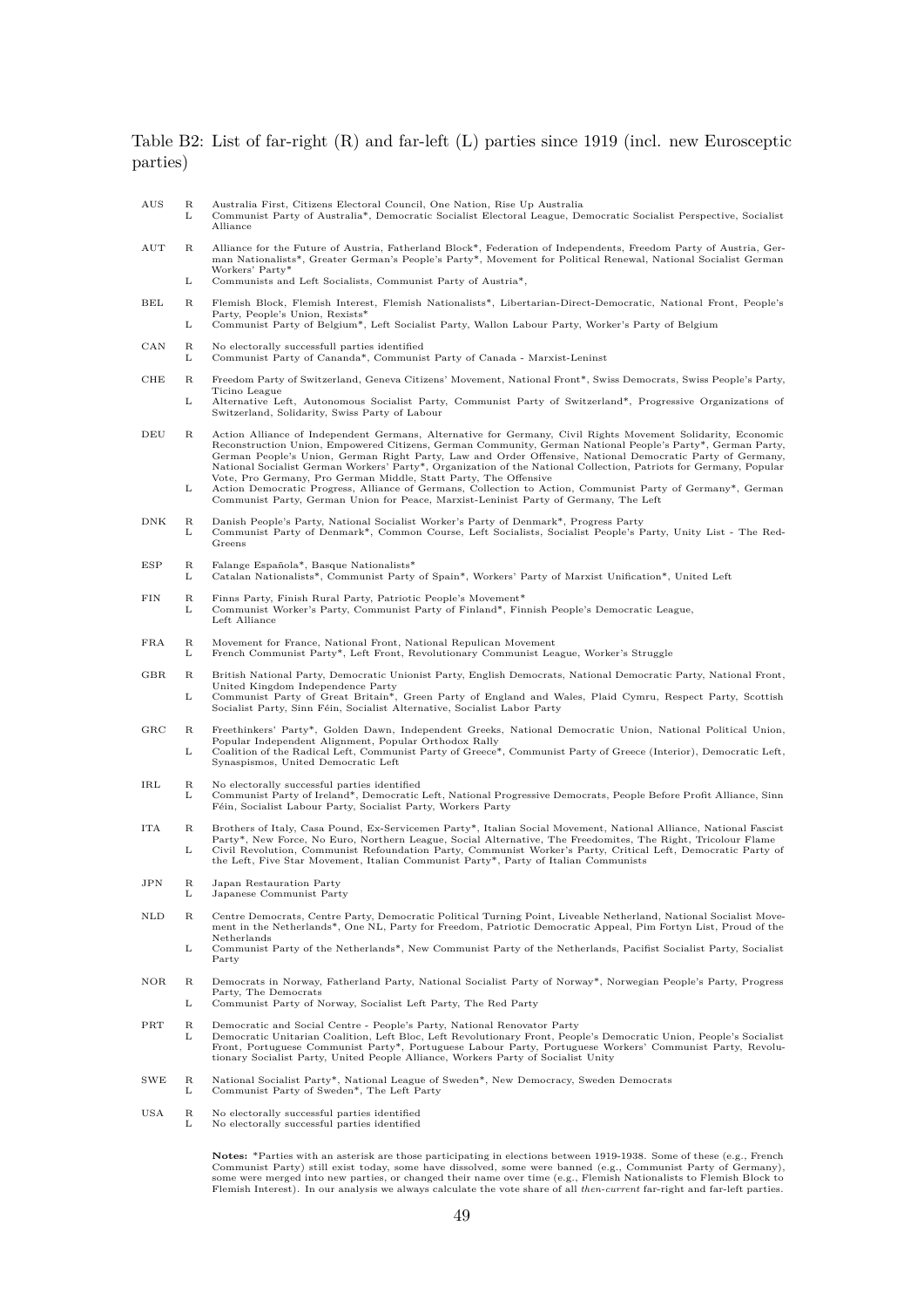#### **B.3 Coding of government and opposition parties**

This section lists the sources used to classify parties into government and opposition. The classification for the post-World War II period mainly follows Döring and Manow  $(2012)$ (D/M). The remaining historical and country-specific sources are listed below:

**Australia:** 1901-2013: D/M. – **Austria:** 1919-1930: Website of the Austrian government. Available at <www.parlament.gv.at/WWER/BREG/REG>. 1945-2013: N/S. **Belgium:** 1870.2-1939: Website of the Belgian government. Available at <www.premier.fgov.be>; 1946-2014: D/M. – **Canada:** 1872-1940: Privy Council Office. 2013. A Guide to Canadian Ministries since Confederation. Ottawa. Available at <www.pco-bcp.gc.ca/mgm>; 1945- 2011: D/M. – **Denmark:** 1901-1943: Website of the Danish government. Available at www.stm.dk; 1945-2011: D/M. – **Finland:** 1919-1924: The Finnish Government. 2014. Government and Ministers since 1917. Helsinki. Availabe at [www.valtioneuvosto.fi/](www.valtioneuvosto.fi/tietoa/historiaa/hallitukset-ja-ministerit) [tietoa/historiaa/hallitukset-ja-ministerit](www.valtioneuvosto.fi/tietoa/historiaa/hallitukset-ja-ministerit); 1927-2011: D/M. – **France** 1871-1936: Website of the French government. Available at www.gouvernement.fr; 1945-2012: D/M. – **Germany:** 1919-1932.2: Lothar Gall, and Michael Hollman. 2009. Reich Chancellery Files: Weimar Republic Edition (Online Version). Available at [www.bundesarchiv.de/](www.bundesarchiv.de/aktenreichskanzlei/1919-1933/0000/index.html) [aktenreichskanzlei/1919-1933/0000/index.html](www.bundesarchiv.de/aktenreichskanzlei/1919-1933/0000/index.html); 1949-2013: D/M. – **Greece:** 1889- 1964: Henisz, Witold. 2000. The Institutional Environment for Economic Growth. Economics and Politics. 12(1): 1-31; 1974-2012.2: D/M. – **Ireland:** 1918-1943: Website of the Irish government. Available at [www.taoiseach.gov.ie/eng/historical\\_](www.taoiseach.gov.ie/eng/historical_information/history_of_government) [information/history\\_of\\_government](www.taoiseach.gov.ie/eng/historical_information/history_of_government); 1944-2011: D/M. – **Italy:** 1874-1921: Henisz, Witold. 2000. The Institutional Environment for Economic Growth. Economics and Politics. 12(1): 1-31; 1946-2013: D/M. – **Japan:** 1946-2014: D/M. – **Netherlands:** 1888-1937: Website of the Dutch government. Available at <www.government.nl>; 1946-2012: D/M. – **Norway:** 1885-1936: Government Administration Services. Information from the Government and the Ministries. Norway's Governments since 1814. Available at <www.regjeringen.no/en/the-government/previous-governments>; 1945-2013: D/M. – **Portugal:** 1911-1925: Henisz, Witold. 2000. The Institutional Environment for Economic Growth. Economics and Politics. 12(1): 1-31; 1975-2011: D/M. – **Spain:** 1873, 1931-1936: Henisz, Witold. 2000. The Institutional Environment for Economic Growth. Economics and Politics. 12(1): 1-31; 1977-2011: D/M. – **Sweden:** 1917-1940: Website of the Swedish government. Available at <www.government.se/sb/d/576>; 1944-2014: D/M. – **Switzerland:** 1872-1917: The Federal Authorities of the Swiss Confederation. All Federal Councillors since 1848. Bern. Available at <www.admin.ch/gov/en/start/federal-council.html>; 1919-2011: D/M. – **United Kingdom:** 1874-1935: Cook, Chris, and Brendan Keith. 1984. British Historical Facts, 1830-1900. Palgrave Macmillan, Butler, David. 2000. Twentieth Century British Political Facts, 1900-2000. Palgrave Macmillan, Henisz, Witold. 2000. The Institutional Environment for Economic Growth. Economics and Politics. 12(1): 1-31; 1945-2010: D/M. – **United States:** 1870-2014: United States government. Website of the White House. Available at <www.whitehouse.gov/about/presidents>.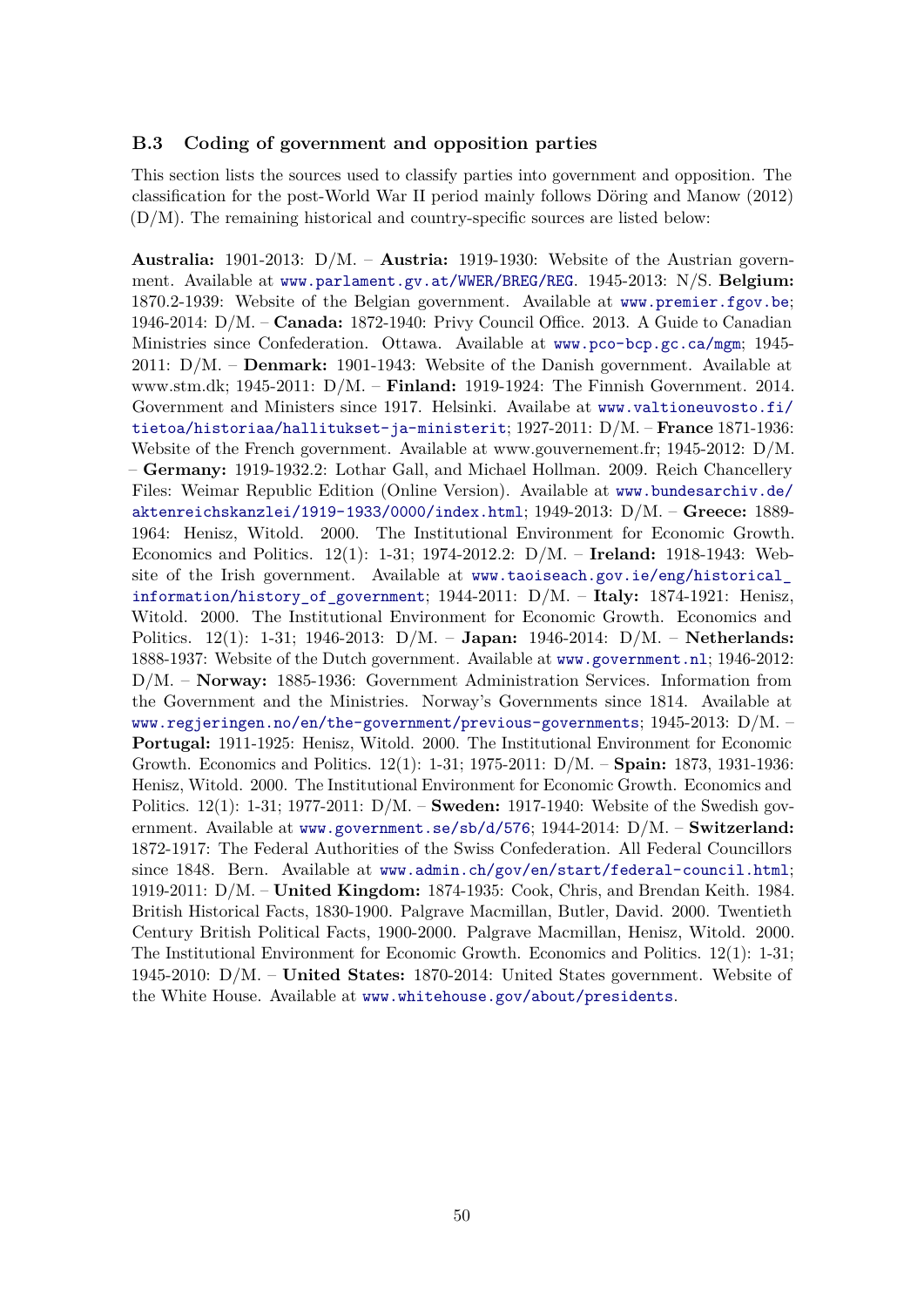#### **B.4 Coding the fractionalization measure**

To measure parliamentary fractionalization it is essential to define what a party is. This is not always straightforward. To define parties we follow the approach used by Beck et al. (2001) and apply it to all parliaments since 1870. Specifically, we use the following coding rules:

- We split up party umbrellas and electoral fronts and count the parties individually if one or more of the following conditions are met: (1) the parties in the front compete for seats, (2) two or more parties within the front put forward their own presidential/premier candidates, and/or (3) the sources indicate that cabinet positions have been distributed among members of the different parties forming the front. If none of these are true, the front is recorded as a single party. If the sources only provide seats for the front, we regard the front as one party. In case of ambiguities, the front is considered to be one party.
- If parties have several wings based on language or ethnic divisions (e.g. Belgium), the wings are treated as separate or united depending on how the voting results and seats are reported in statistical sources. If the seats are broken down by wing they are classified as separate parties; if seats are only reported for the overall party, we regard it as one party.
- Independent deputies are treated as if they were individual parties with one seat each. This applies for the fractionalization measure, but not for our variable that represents the number of parties in the legislature.
- Unless otherwise stated parties and independent deputies from autonomous or semiautonomous territories are included when sources indicate their presence in the parliament (e.g., France or Denmark).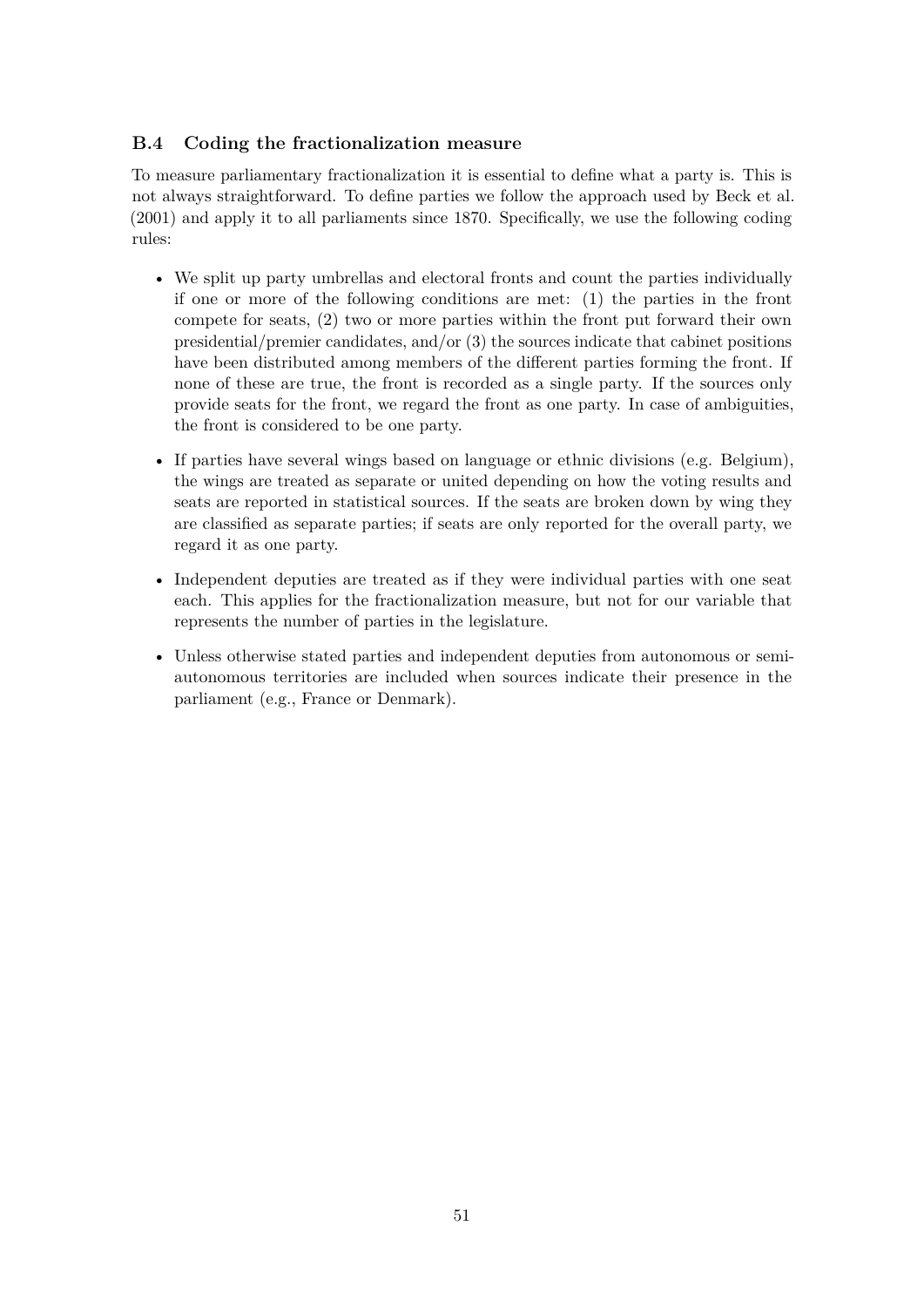# **Appendix C Coding of street protest variables** 4  $\mathbf{d}$

<span id="page-53-0"></span>

Figure C1: Street protests: variation over time

Notes: The figure shows the number of street protest incidents per year, averaged over the decades from the 1920s to the 2010s. Note that the 2010s column in the lower panel refers only to the years 2010-2012.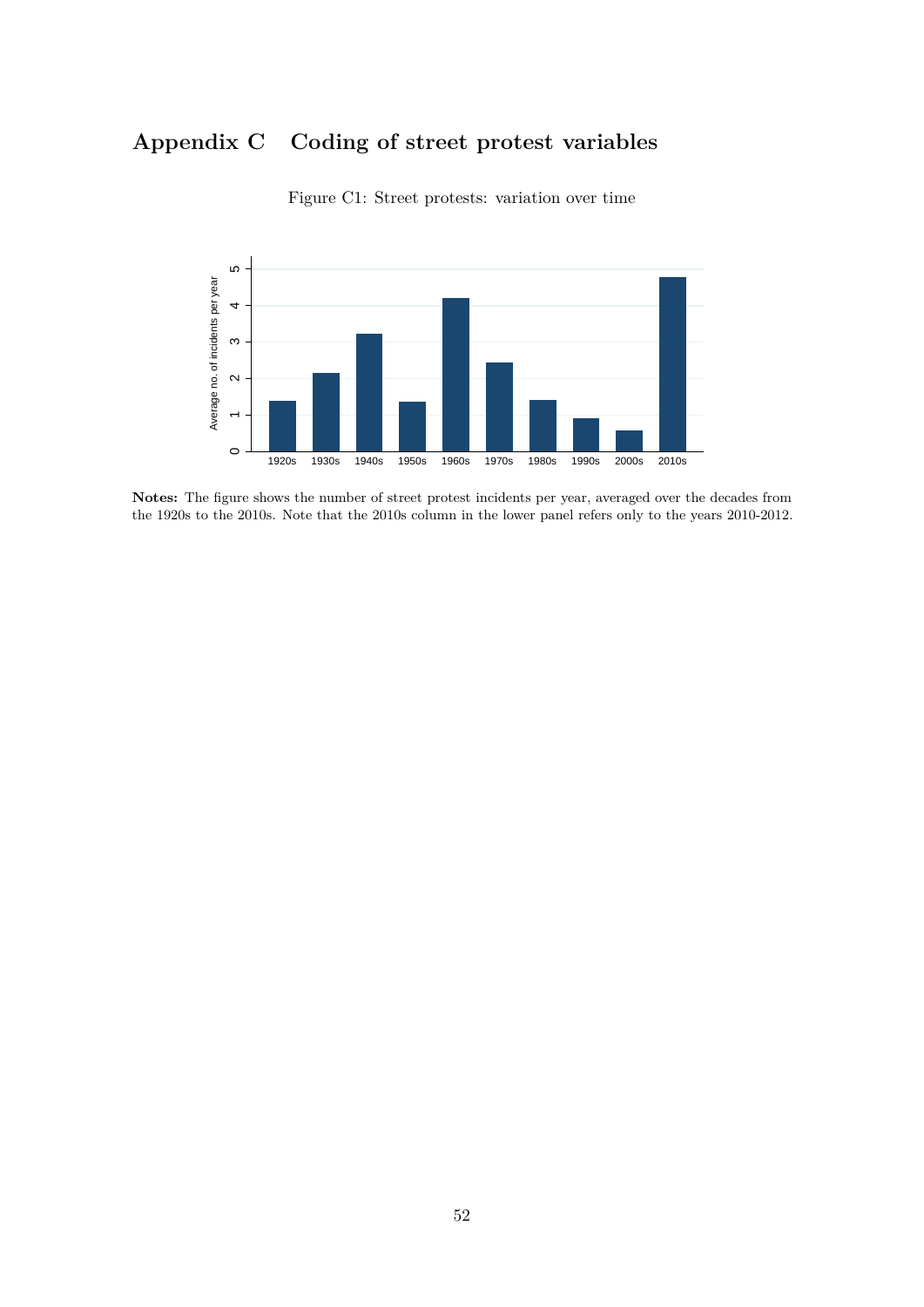## <span id="page-54-0"></span>**Appendix D Financial crises and recession dates**

| Australia      | 1893 | 1989 |         |         |         |      |         |      |      |
|----------------|------|------|---------|---------|---------|------|---------|------|------|
| Austria        | 1873 | 1924 | 1929    | 2008    |         |      |         |      |      |
| Belgium        | 1870 | 1885 | 1925    | 1931    | $1939*$ | 2008 |         |      |      |
| Canada         | 1873 | 1907 | 1923    |         |         |      |         |      |      |
| Denmark        | 1877 | 1885 | 1908    | 1921    | 1931    | 1987 | 2008    |      |      |
| Finland        | 1878 | 1900 | 1921    | 1931    | 1991    |      |         |      |      |
| France         | 1882 | 1889 | 1907    | 1930    | 2008    |      |         |      |      |
| Germany        | 1873 | 1891 | 1901    | 1907    | 1931    | 2008 |         |      |      |
| Greece         | 1931 | 1991 | 2008    |         |         |      |         |      |      |
| Ireland        | 2008 |      |         |         |         |      |         |      |      |
| Italy          | 1873 | 1887 | 1893    | 1907    | 1921    | 1930 | $1935*$ | 1990 | 2008 |
| Japan          | 1882 | 1900 | $1904*$ | 1907    | 1913    | 1927 | 1992    |      |      |
| Netherlands    | 1893 | 1907 | 1921    | $1939*$ | 2008    |      |         |      |      |
| Norway         | 1899 | 1922 | 1931    | 1988    |         |      |         |      |      |
| Portugal       | 1890 | 1920 | $1923*$ | 1931    | 2008    |      |         |      |      |
| Spain          | 1883 | 1890 | 1913    | 1920    | $1924*$ | 1931 | 1978    | 2008 |      |
| Sweden         | 1878 | 1907 | 1922    | 1931    | 1991    | 2008 |         |      |      |
| Switzerland    | 1870 | 1910 | 1931    | 1991    | 2008    |      |         |      |      |
| United Kingdom | 1873 | 1890 | 1974    | 1984    | 1991    | 2007 |         |      |      |
| United States  | 1873 | 1884 | 1893    | 1907    | 1929    | 1984 | 2007    |      |      |

Table D1: Financial crisis events, 1870-2014

**Notes:** Financial crisis events from Bordo et al. (2001), Reinhart and Rogoff (2009b), Laeven and Valencia (2008; 2012), and Jordà, Schularick, and Taylor (2013). The table shows all financial crisis events in the 20 countries in our sample since  $1870. * =$  crises removed from the OLS regression. Italics = crises removed from the descriptive analysis.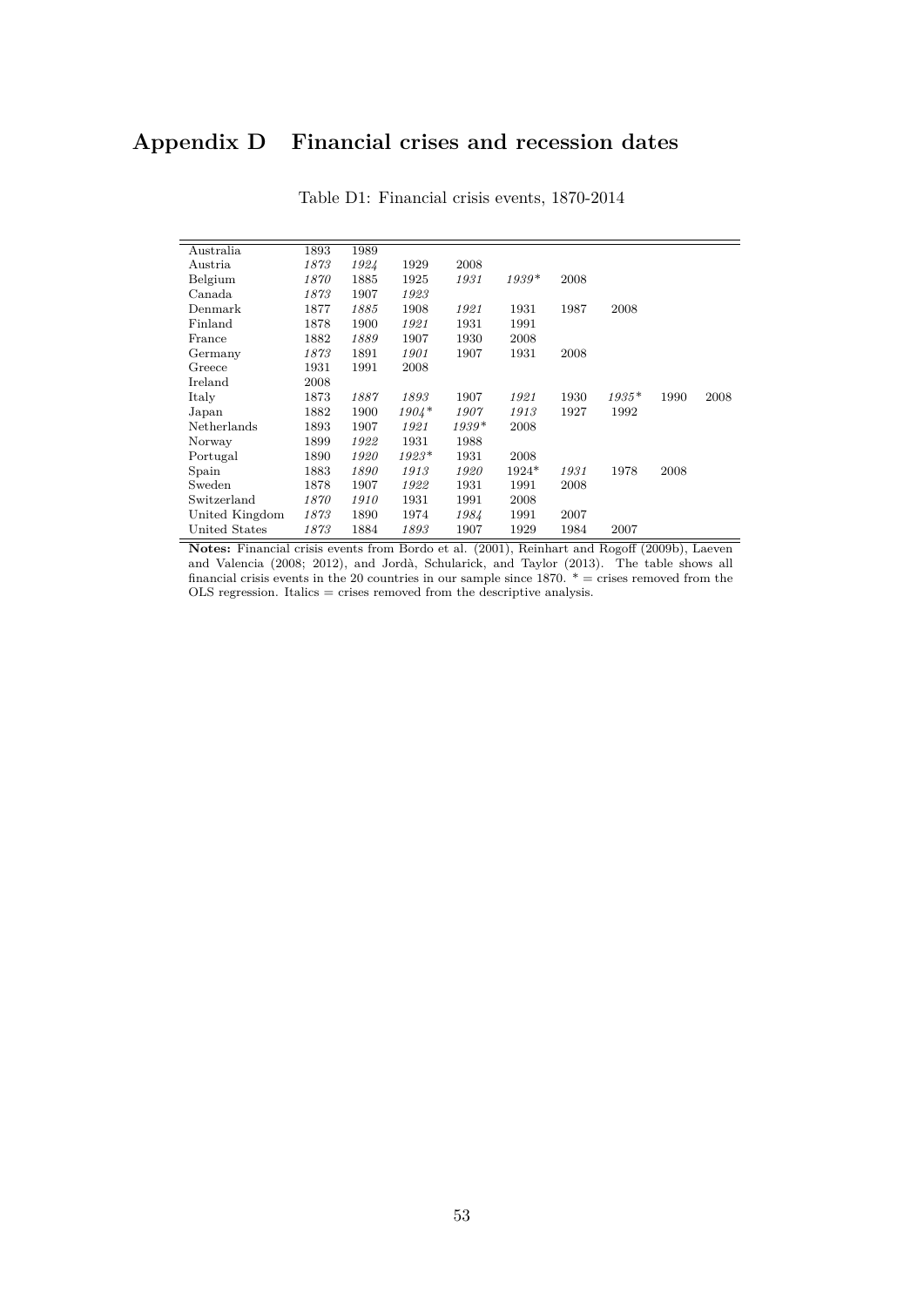| Australia                                                                                                             | N                       | 1875 | 1878                                                                                                                                                                                                                                                                                                                                                                                                                                                                                                                                                                                                                                                                                                                                                                                                                                                                                                                                                                                                                                                                                                                                                                                                                                                                                                                                                                                                                                                                                                                                                                                                                                                                                                                                                                                                                                                                                                                                                                                                                                                                                                                                                                                                                                                                                                                                                                                                                                                                                                                                                                                                                                                                                                                                                                                                     | 1881 | 1883 | 1885 | 1887 | 1889                                                                                                                 | 1896 | 1898 | 1900 | 1904              |
|-----------------------------------------------------------------------------------------------------------------------|-------------------------|------|----------------------------------------------------------------------------------------------------------------------------------------------------------------------------------------------------------------------------------------------------------------------------------------------------------------------------------------------------------------------------------------------------------------------------------------------------------------------------------------------------------------------------------------------------------------------------------------------------------------------------------------------------------------------------------------------------------------------------------------------------------------------------------------------------------------------------------------------------------------------------------------------------------------------------------------------------------------------------------------------------------------------------------------------------------------------------------------------------------------------------------------------------------------------------------------------------------------------------------------------------------------------------------------------------------------------------------------------------------------------------------------------------------------------------------------------------------------------------------------------------------------------------------------------------------------------------------------------------------------------------------------------------------------------------------------------------------------------------------------------------------------------------------------------------------------------------------------------------------------------------------------------------------------------------------------------------------------------------------------------------------------------------------------------------------------------------------------------------------------------------------------------------------------------------------------------------------------------------------------------------------------------------------------------------------------------------------------------------------------------------------------------------------------------------------------------------------------------------------------------------------------------------------------------------------------------------------------------------------------------------------------------------------------------------------------------------------------------------------------------------------------------------------------------------------|------|------|------|------|----------------------------------------------------------------------------------------------------------------------|------|------|------|-------------------|
|                                                                                                                       |                         | 1910 | 1913                                                                                                                                                                                                                                                                                                                                                                                                                                                                                                                                                                                                                                                                                                                                                                                                                                                                                                                                                                                                                                                                                                                                                                                                                                                                                                                                                                                                                                                                                                                                                                                                                                                                                                                                                                                                                                                                                                                                                                                                                                                                                                                                                                                                                                                                                                                                                                                                                                                                                                                                                                                                                                                                                                                                                                                                     | 1926 | 1938 | 1943 | 1951 | 1956                                                                                                                 | 1961 | 1973 | 1976 | 1981              |
|                                                                                                                       |                         |      |                                                                                                                                                                                                                                                                                                                                                                                                                                                                                                                                                                                                                                                                                                                                                                                                                                                                                                                                                                                                                                                                                                                                                                                                                                                                                                                                                                                                                                                                                                                                                                                                                                                                                                                                                                                                                                                                                                                                                                                                                                                                                                                                                                                                                                                                                                                                                                                                                                                                                                                                                                                                                                                                                                                                                                                                          |      |      |      |      |                                                                                                                      |      |      |      |                   |
|                                                                                                                       | F                       |      |                                                                                                                                                                                                                                                                                                                                                                                                                                                                                                                                                                                                                                                                                                                                                                                                                                                                                                                                                                                                                                                                                                                                                                                                                                                                                                                                                                                                                                                                                                                                                                                                                                                                                                                                                                                                                                                                                                                                                                                                                                                                                                                                                                                                                                                                                                                                                                                                                                                                                                                                                                                                                                                                                                                                                                                                          |      |      |      |      |                                                                                                                      |      |      |      |                   |
| Austria                                                                                                               | N                       |      |                                                                                                                                                                                                                                                                                                                                                                                                                                                                                                                                                                                                                                                                                                                                                                                                                                                                                                                                                                                                                                                                                                                                                                                                                                                                                                                                                                                                                                                                                                                                                                                                                                                                                                                                                                                                                                                                                                                                                                                                                                                                                                                                                                                                                                                                                                                                                                                                                                                                                                                                                                                                                                                                                                                                                                                                          |      |      |      |      |                                                                                                                      |      | 1922 | 1939 | 1941              |
|                                                                                                                       |                         |      |                                                                                                                                                                                                                                                                                                                                                                                                                                                                                                                                                                                                                                                                                                                                                                                                                                                                                                                                                                                                                                                                                                                                                                                                                                                                                                                                                                                                                                                                                                                                                                                                                                                                                                                                                                                                                                                                                                                                                                                                                                                                                                                                                                                                                                                                                                                                                                                                                                                                                                                                                                                                                                                                                                                                                                                                          |      |      |      |      |                                                                                                                      |      |      |      |                   |
|                                                                                                                       | F                       |      |                                                                                                                                                                                                                                                                                                                                                                                                                                                                                                                                                                                                                                                                                                                                                                                                                                                                                                                                                                                                                                                                                                                                                                                                                                                                                                                                                                                                                                                                                                                                                                                                                                                                                                                                                                                                                                                                                                                                                                                                                                                                                                                                                                                                                                                                                                                                                                                                                                                                                                                                                                                                                                                                                                                                                                                                          |      |      |      |      |                                                                                                                      |      |      |      |                   |
| Belgium                                                                                                               | $\overline{N}$          |      |                                                                                                                                                                                                                                                                                                                                                                                                                                                                                                                                                                                                                                                                                                                                                                                                                                                                                                                                                                                                                                                                                                                                                                                                                                                                                                                                                                                                                                                                                                                                                                                                                                                                                                                                                                                                                                                                                                                                                                                                                                                                                                                                                                                                                                                                                                                                                                                                                                                                                                                                                                                                                                                                                                                                                                                                          |      |      |      |      |                                                                                                                      |      | 1951 | 1957 | 1974              |
|                                                                                                                       |                         |      |                                                                                                                                                                                                                                                                                                                                                                                                                                                                                                                                                                                                                                                                                                                                                                                                                                                                                                                                                                                                                                                                                                                                                                                                                                                                                                                                                                                                                                                                                                                                                                                                                                                                                                                                                                                                                                                                                                                                                                                                                                                                                                                                                                                                                                                                                                                                                                                                                                                                                                                                                                                                                                                                                                                                                                                                          |      |      |      |      |                                                                                                                      |      |      |      |                   |
|                                                                                                                       | $\mathbf F$             |      |                                                                                                                                                                                                                                                                                                                                                                                                                                                                                                                                                                                                                                                                                                                                                                                                                                                                                                                                                                                                                                                                                                                                                                                                                                                                                                                                                                                                                                                                                                                                                                                                                                                                                                                                                                                                                                                                                                                                                                                                                                                                                                                                                                                                                                                                                                                                                                                                                                                                                                                                                                                                                                                                                                                                                                                                          |      |      |      |      |                                                                                                                      |      |      |      |                   |
| Canada                                                                                                                | $\overline{\mathrm{N}}$ |      |                                                                                                                                                                                                                                                                                                                                                                                                                                                                                                                                                                                                                                                                                                                                                                                                                                                                                                                                                                                                                                                                                                                                                                                                                                                                                                                                                                                                                                                                                                                                                                                                                                                                                                                                                                                                                                                                                                                                                                                                                                                                                                                                                                                                                                                                                                                                                                                                                                                                                                                                                                                                                                                                                                                                                                                                          |      |      |      |      |                                                                                                                      |      | 1917 | 1928 | 1944              |
|                                                                                                                       |                         |      |                                                                                                                                                                                                                                                                                                                                                                                                                                                                                                                                                                                                                                                                                                                                                                                                                                                                                                                                                                                                                                                                                                                                                                                                                                                                                                                                                                                                                                                                                                                                                                                                                                                                                                                                                                                                                                                                                                                                                                                                                                                                                                                                                                                                                                                                                                                                                                                                                                                                                                                                                                                                                                                                                                                                                                                                          |      |      |      |      |                                                                                                                      |      |      |      |                   |
|                                                                                                                       | F                       |      |                                                                                                                                                                                                                                                                                                                                                                                                                                                                                                                                                                                                                                                                                                                                                                                                                                                                                                                                                                                                                                                                                                                                                                                                                                                                                                                                                                                                                                                                                                                                                                                                                                                                                                                                                                                                                                                                                                                                                                                                                                                                                                                                                                                                                                                                                                                                                                                                                                                                                                                                                                                                                                                                                                                                                                                                          |      |      |      |      |                                                                                                                      |      |      |      |                   |
| Denmark                                                                                                               | N                       |      |                                                                                                                                                                                                                                                                                                                                                                                                                                                                                                                                                                                                                                                                                                                                                                                                                                                                                                                                                                                                                                                                                                                                                                                                                                                                                                                                                                                                                                                                                                                                                                                                                                                                                                                                                                                                                                                                                                                                                                                                                                                                                                                                                                                                                                                                                                                                                                                                                                                                                                                                                                                                                                                                                                                                                                                                          |      |      |      |      |                                                                                                                      |      | 1950 | 1962 | 1973              |
|                                                                                                                       |                         |      |                                                                                                                                                                                                                                                                                                                                                                                                                                                                                                                                                                                                                                                                                                                                                                                                                                                                                                                                                                                                                                                                                                                                                                                                                                                                                                                                                                                                                                                                                                                                                                                                                                                                                                                                                                                                                                                                                                                                                                                                                                                                                                                                                                                                                                                                                                                                                                                                                                                                                                                                                                                                                                                                                                                                                                                                          |      |      |      |      |                                                                                                                      |      |      |      |                   |
|                                                                                                                       | F                       |      |                                                                                                                                                                                                                                                                                                                                                                                                                                                                                                                                                                                                                                                                                                                                                                                                                                                                                                                                                                                                                                                                                                                                                                                                                                                                                                                                                                                                                                                                                                                                                                                                                                                                                                                                                                                                                                                                                                                                                                                                                                                                                                                                                                                                                                                                                                                                                                                                                                                                                                                                                                                                                                                                                                                                                                                                          |      |      |      |      |                                                                                                                      |      |      |      |                   |
| Finland                                                                                                               | $\overline{\text{N}}$   |      |                                                                                                                                                                                                                                                                                                                                                                                                                                                                                                                                                                                                                                                                                                                                                                                                                                                                                                                                                                                                                                                                                                                                                                                                                                                                                                                                                                                                                                                                                                                                                                                                                                                                                                                                                                                                                                                                                                                                                                                                                                                                                                                                                                                                                                                                                                                                                                                                                                                                                                                                                                                                                                                                                                                                                                                                          |      |      |      |      |                                                                                                                      |      | 1941 | 1943 | 1952              |
|                                                                                                                       |                         |      |                                                                                                                                                                                                                                                                                                                                                                                                                                                                                                                                                                                                                                                                                                                                                                                                                                                                                                                                                                                                                                                                                                                                                                                                                                                                                                                                                                                                                                                                                                                                                                                                                                                                                                                                                                                                                                                                                                                                                                                                                                                                                                                                                                                                                                                                                                                                                                                                                                                                                                                                                                                                                                                                                                                                                                                                          |      |      |      |      |                                                                                                                      |      |      |      |                   |
|                                                                                                                       | F                       |      |                                                                                                                                                                                                                                                                                                                                                                                                                                                                                                                                                                                                                                                                                                                                                                                                                                                                                                                                                                                                                                                                                                                                                                                                                                                                                                                                                                                                                                                                                                                                                                                                                                                                                                                                                                                                                                                                                                                                                                                                                                                                                                                                                                                                                                                                                                                                                                                                                                                                                                                                                                                                                                                                                                                                                                                                          |      |      |      |      |                                                                                                                      |      |      |      |                   |
| France                                                                                                                | N                       |      |                                                                                                                                                                                                                                                                                                                                                                                                                                                                                                                                                                                                                                                                                                                                                                                                                                                                                                                                                                                                                                                                                                                                                                                                                                                                                                                                                                                                                                                                                                                                                                                                                                                                                                                                                                                                                                                                                                                                                                                                                                                                                                                                                                                                                                                                                                                                                                                                                                                                                                                                                                                                                                                                                                                                                                                                          |      |      |      |      |                                                                                                                      |      | 1909 | 1912 | 1916              |
|                                                                                                                       |                         |      |                                                                                                                                                                                                                                                                                                                                                                                                                                                                                                                                                                                                                                                                                                                                                                                                                                                                                                                                                                                                                                                                                                                                                                                                                                                                                                                                                                                                                                                                                                                                                                                                                                                                                                                                                                                                                                                                                                                                                                                                                                                                                                                                                                                                                                                                                                                                                                                                                                                                                                                                                                                                                                                                                                                                                                                                          |      |      |      |      |                                                                                                                      |      | 2012 |      |                   |
|                                                                                                                       | $\mathbf F$             |      |                                                                                                                                                                                                                                                                                                                                                                                                                                                                                                                                                                                                                                                                                                                                                                                                                                                                                                                                                                                                                                                                                                                                                                                                                                                                                                                                                                                                                                                                                                                                                                                                                                                                                                                                                                                                                                                                                                                                                                                                                                                                                                                                                                                                                                                                                                                                                                                                                                                                                                                                                                                                                                                                                                                                                                                                          |      |      |      |      |                                                                                                                      |      |      |      |                   |
|                                                                                                                       |                         |      |                                                                                                                                                                                                                                                                                                                                                                                                                                                                                                                                                                                                                                                                                                                                                                                                                                                                                                                                                                                                                                                                                                                                                                                                                                                                                                                                                                                                                                                                                                                                                                                                                                                                                                                                                                                                                                                                                                                                                                                                                                                                                                                                                                                                                                                                                                                                                                                                                                                                                                                                                                                                                                                                                                                                                                                                          |      |      |      |      |                                                                                                                      |      | 1980 | 1992 | 2001              |
| $\overline{N}$<br>Germany<br>F<br>N<br>Greece<br>F<br>Ireland<br>N<br>$\mathbf F$<br>$\overline{\rm N}$<br>Italy<br>F |                         |      |                                                                                                                                                                                                                                                                                                                                                                                                                                                                                                                                                                                                                                                                                                                                                                                                                                                                                                                                                                                                                                                                                                                                                                                                                                                                                                                                                                                                                                                                                                                                                                                                                                                                                                                                                                                                                                                                                                                                                                                                                                                                                                                                                                                                                                                                                                                                                                                                                                                                                                                                                                                                                                                                                                                                                                                                          |      |      |      |      |                                                                                                                      |      |      |      |                   |
|                                                                                                                       |                         |      |                                                                                                                                                                                                                                                                                                                                                                                                                                                                                                                                                                                                                                                                                                                                                                                                                                                                                                                                                                                                                                                                                                                                                                                                                                                                                                                                                                                                                                                                                                                                                                                                                                                                                                                                                                                                                                                                                                                                                                                                                                                                                                                                                                                                                                                                                                                                                                                                                                                                                                                                                                                                                                                                                                                                                                                                          |      |      |      |      | 1974<br>1992<br>1974<br>1966<br>1899<br>1902<br>1935<br>1937<br>1955<br>1957<br>1932<br>1939<br>1895<br>1898<br>2010 |      |      |      |                   |
|                                                                                                                       |                         |      |                                                                                                                                                                                                                                                                                                                                                                                                                                                                                                                                                                                                                                                                                                                                                                                                                                                                                                                                                                                                                                                                                                                                                                                                                                                                                                                                                                                                                                                                                                                                                                                                                                                                                                                                                                                                                                                                                                                                                                                                                                                                                                                                                                                                                                                                                                                                                                                                                                                                                                                                                                                                                                                                                                                                                                                                          |      |      |      |      |                                                                                                                      |      | 1905 | 1907 | 1909              |
|                                                                                                                       |                         |      |                                                                                                                                                                                                                                                                                                                                                                                                                                                                                                                                                                                                                                                                                                                                                                                                                                                                                                                                                                                                                                                                                                                                                                                                                                                                                                                                                                                                                                                                                                                                                                                                                                                                                                                                                                                                                                                                                                                                                                                                                                                                                                                                                                                                                                                                                                                                                                                                                                                                                                                                                                                                                                                                                                                                                                                                          |      |      |      |      |                                                                                                                      |      | 1939 | 1943 | 1951              |
|                                                                                                                       |                         |      |                                                                                                                                                                                                                                                                                                                                                                                                                                                                                                                                                                                                                                                                                                                                                                                                                                                                                                                                                                                                                                                                                                                                                                                                                                                                                                                                                                                                                                                                                                                                                                                                                                                                                                                                                                                                                                                                                                                                                                                                                                                                                                                                                                                                                                                                                                                                                                                                                                                                                                                                                                                                                                                                                                                                                                                                          |      |      |      |      |                                                                                                                      |      |      |      |                   |
|                                                                                                                       |                         |      |                                                                                                                                                                                                                                                                                                                                                                                                                                                                                                                                                                                                                                                                                                                                                                                                                                                                                                                                                                                                                                                                                                                                                                                                                                                                                                                                                                                                                                                                                                                                                                                                                                                                                                                                                                                                                                                                                                                                                                                                                                                                                                                                                                                                                                                                                                                                                                                                                                                                                                                                                                                                                                                                                                                                                                                                          |      |      |      |      |                                                                                                                      |      |      |      |                   |
|                                                                                                                       |                         |      |                                                                                                                                                                                                                                                                                                                                                                                                                                                                                                                                                                                                                                                                                                                                                                                                                                                                                                                                                                                                                                                                                                                                                                                                                                                                                                                                                                                                                                                                                                                                                                                                                                                                                                                                                                                                                                                                                                                                                                                                                                                                                                                                                                                                                                                                                                                                                                                                                                                                                                                                                                                                                                                                                                                                                                                                          |      |      |      |      |                                                                                                                      |      | 1975 | 1982 | 1985              |
|                                                                                                                       |                         |      |                                                                                                                                                                                                                                                                                                                                                                                                                                                                                                                                                                                                                                                                                                                                                                                                                                                                                                                                                                                                                                                                                                                                                                                                                                                                                                                                                                                                                                                                                                                                                                                                                                                                                                                                                                                                                                                                                                                                                                                                                                                                                                                                                                                                                                                                                                                                                                                                                                                                                                                                                                                                                                                                                                                                                                                                          |      |      |      |      |                                                                                                                      |      |      |      |                   |
|                                                                                                                       |                         |      |                                                                                                                                                                                                                                                                                                                                                                                                                                                                                                                                                                                                                                                                                                                                                                                                                                                                                                                                                                                                                                                                                                                                                                                                                                                                                                                                                                                                                                                                                                                                                                                                                                                                                                                                                                                                                                                                                                                                                                                                                                                                                                                                                                                                                                                                                                                                                                                                                                                                                                                                                                                                                                                                                                                                                                                                          |      |      |      |      |                                                                                                                      |      |      |      |                   |
|                                                                                                                       |                         |      |                                                                                                                                                                                                                                                                                                                                                                                                                                                                                                                                                                                                                                                                                                                                                                                                                                                                                                                                                                                                                                                                                                                                                                                                                                                                                                                                                                                                                                                                                                                                                                                                                                                                                                                                                                                                                                                                                                                                                                                                                                                                                                                                                                                                                                                                                                                                                                                                                                                                                                                                                                                                                                                                                                                                                                                                          |      |      |      |      |                                                                                                                      |      | 1974 | 2002 | 2004              |
|                                                                                                                       |                         |      |                                                                                                                                                                                                                                                                                                                                                                                                                                                                                                                                                                                                                                                                                                                                                                                                                                                                                                                                                                                                                                                                                                                                                                                                                                                                                                                                                                                                                                                                                                                                                                                                                                                                                                                                                                                                                                                                                                                                                                                                                                                                                                                                                                                                                                                                                                                                                                                                                                                                                                                                                                                                                                                                                                                                                                                                          |      |      |      |      |                                                                                                                      |      |      |      |                   |
|                                                                                                                       |                         |      |                                                                                                                                                                                                                                                                                                                                                                                                                                                                                                                                                                                                                                                                                                                                                                                                                                                                                                                                                                                                                                                                                                                                                                                                                                                                                                                                                                                                                                                                                                                                                                                                                                                                                                                                                                                                                                                                                                                                                                                                                                                                                                                                                                                                                                                                                                                                                                                                                                                                                                                                                                                                                                                                                                                                                                                                          |      |      |      |      |                                                                                                                      |      |      |      |                   |
| Japan                                                                                                                 | $\overline{\text{N}}$   |      |                                                                                                                                                                                                                                                                                                                                                                                                                                                                                                                                                                                                                                                                                                                                                                                                                                                                                                                                                                                                                                                                                                                                                                                                                                                                                                                                                                                                                                                                                                                                                                                                                                                                                                                                                                                                                                                                                                                                                                                                                                                                                                                                                                                                                                                                                                                                                                                                                                                                                                                                                                                                                                                                                                                                                                                                          |      |      |      |      |                                                                                                                      |      | 1903 | 1919 | 1921              |
|                                                                                                                       |                         |      |                                                                                                                                                                                                                                                                                                                                                                                                                                                                                                                                                                                                                                                                                                                                                                                                                                                                                                                                                                                                                                                                                                                                                                                                                                                                                                                                                                                                                                                                                                                                                                                                                                                                                                                                                                                                                                                                                                                                                                                                                                                                                                                                                                                                                                                                                                                                                                                                                                                                                                                                                                                                                                                                                                                                                                                                          |      |      |      |      |                                                                                                                      |      |      |      |                   |
|                                                                                                                       | F                       |      |                                                                                                                                                                                                                                                                                                                                                                                                                                                                                                                                                                                                                                                                                                                                                                                                                                                                                                                                                                                                                                                                                                                                                                                                                                                                                                                                                                                                                                                                                                                                                                                                                                                                                                                                                                                                                                                                                                                                                                                                                                                                                                                                                                                                                                                                                                                                                                                                                                                                                                                                                                                                                                                                                                                                                                                                          |      |      |      |      |                                                                                                                      |      |      |      |                   |
| Netherlands                                                                                                           | N                       |      |                                                                                                                                                                                                                                                                                                                                                                                                                                                                                                                                                                                                                                                                                                                                                                                                                                                                                                                                                                                                                                                                                                                                                                                                                                                                                                                                                                                                                                                                                                                                                                                                                                                                                                                                                                                                                                                                                                                                                                                                                                                                                                                                                                                                                                                                                                                                                                                                                                                                                                                                                                                                                                                                                                                                                                                                          |      |      |      |      |                                                                                                                      |      | 1929 | 1957 | 1974              |
|                                                                                                                       |                         |      |                                                                                                                                                                                                                                                                                                                                                                                                                                                                                                                                                                                                                                                                                                                                                                                                                                                                                                                                                                                                                                                                                                                                                                                                                                                                                                                                                                                                                                                                                                                                                                                                                                                                                                                                                                                                                                                                                                                                                                                                                                                                                                                                                                                                                                                                                                                                                                                                                                                                                                                                                                                                                                                                                                                                                                                                          |      |      |      |      |                                                                                                                      |      |      |      |                   |
|                                                                                                                       | F                       |      |                                                                                                                                                                                                                                                                                                                                                                                                                                                                                                                                                                                                                                                                                                                                                                                                                                                                                                                                                                                                                                                                                                                                                                                                                                                                                                                                                                                                                                                                                                                                                                                                                                                                                                                                                                                                                                                                                                                                                                                                                                                                                                                                                                                                                                                                                                                                                                                                                                                                                                                                                                                                                                                                                                                                                                                                          |      |      |      |      |                                                                                                                      |      |      |      |                   |
| Norway                                                                                                                | N                       |      |                                                                                                                                                                                                                                                                                                                                                                                                                                                                                                                                                                                                                                                                                                                                                                                                                                                                                                                                                                                                                                                                                                                                                                                                                                                                                                                                                                                                                                                                                                                                                                                                                                                                                                                                                                                                                                                                                                                                                                                                                                                                                                                                                                                                                                                                                                                                                                                                                                                                                                                                                                                                                                                                                                                                                                                                          |      |      |      |      |                                                                                                                      |      | 1941 | 1957 | 1981              |
|                                                                                                                       |                         |      | 2008<br>1891<br>1894<br>1989<br>1878<br>1884<br>1887<br>1899<br>1907<br>1912<br>1892<br>1915<br>1943<br>1974<br>1977<br>1980<br>1983<br>1992<br>2012<br>1872<br>1874<br>1922<br>1929<br>2008<br>1872<br>1874<br>1887<br>1890<br>1900<br>1913<br>1916<br>1942<br>1980<br>1992<br>2011<br>1870<br>1883<br>1926<br>1930<br>1937<br>2008<br>1871<br>1882<br>1888<br>1891<br>1894<br>1903<br>1913<br>1877<br>1947<br>1953<br>1956<br>1981<br>1989<br>2007<br>1907<br>1874<br>1870<br>1880<br>1887<br>1911<br>1914<br>1923<br>1939<br>1944<br>1979<br>1992<br>2011<br>1872<br>1876<br>1883<br>1920<br>1931<br>1987<br>2007<br>1870<br>1883<br>1890<br>1898<br>1907<br>1913<br>1916<br>1938<br>1957<br>1975<br>2008<br>2011<br>1876<br>1929<br>1900<br>1989<br>1872<br>1874<br>1892<br>1894<br>1896<br>1900<br>1905<br>1907<br>1920<br>1926<br>1933<br>1937<br>1939<br>1942<br>1882<br>1929<br>2007<br>1879<br>1898<br>$1905\,$<br>1913<br>1922<br>1943<br>2012<br>1875<br>1890<br>1908<br>2008<br>1928<br>1873<br>1879<br>1882<br>1885<br>1895<br>1888<br>1911<br>1914<br>1916<br>1918<br>1921<br>1926<br>1973<br>1979<br>1986<br>1989<br>1930<br>1991<br>2008<br>1925<br>1931<br>1936<br>1938<br>1941<br>1944<br>2011<br>2007<br>1870<br>1883<br>1897<br>1918<br>1923<br>1925<br>2010<br>1873<br>1887<br>1891<br>1929<br>1992<br>2007<br>1875<br>1877<br>1880<br>1887<br>1890<br>1892<br>1929<br>1933<br>1940<br>1973<br>2001<br>2007<br>1874<br>1901<br>1907<br>1913<br>1925<br>1997<br>1877<br>1902<br>1913<br>1870<br>1873<br>1889<br>1894<br>1899<br>1980<br>2001<br>2011<br>1892<br>1906<br>1937<br>1939<br>2008<br>1881<br>1893<br>1923<br>1939<br>1876<br>1885<br>1902<br>1916<br>2012<br>2007<br>1897<br>1920<br>1930<br>1987<br>1870<br>1873<br>1877<br>1888<br>1893<br>1900<br>1904<br>1907<br>1925<br>1934<br>1927<br>1937<br>1939<br>1941<br>1944<br>1947<br>1992<br>2002<br>1982<br>2004<br>2010<br>1890<br>1923<br>1929<br>2007<br>1873<br>1877<br>1892<br>1894<br>1901<br>1909<br>1911<br>1916<br>1940<br>1944<br>1947<br>1952<br>1974<br>1980<br>1992<br>1958<br>1883<br>1889<br>1913<br>1925<br>1929<br>1978<br>2007<br>1899<br>1873<br>1876<br>1881<br>1890<br>1883<br>1885<br>1888<br>1916<br>1924<br>1939<br>1976<br>1980<br>2011<br>1878<br>1907<br>1920<br>1930<br>1990<br>2007<br>1875<br>1906<br>1880<br>1886<br>1890<br>1893<br>1899<br>1902<br>1933<br>1939<br>1947<br>1951<br>1957<br>1974<br>1981<br>1994<br>1871<br>1929<br>1990<br>2008<br>1891<br>1875<br>1877<br>1883<br>1907<br>1896<br>1899<br>1902<br>1938<br>1943<br>1951<br>1957<br>1979<br>2010<br>1873<br>1889<br>1973<br>1990<br>2007<br>1875<br>1889<br>1913<br>1916<br>1887<br>1895<br>1901<br>1909<br>1944<br>1948<br>1953<br>1957<br>1969<br>1973<br>1979<br>1981<br>1873<br>1882<br>1892<br>1906<br>1929<br>2007 |      |      |      |      |                                                                                                                      |      |      |      |                   |
|                                                                                                                       | F                       |      |                                                                                                                                                                                                                                                                                                                                                                                                                                                                                                                                                                                                                                                                                                                                                                                                                                                                                                                                                                                                                                                                                                                                                                                                                                                                                                                                                                                                                                                                                                                                                                                                                                                                                                                                                                                                                                                                                                                                                                                                                                                                                                                                                                                                                                                                                                                                                                                                                                                                                                                                                                                                                                                                                                                                                                                                          |      |      |      |      |                                                                                                                      |      |      |      |                   |
| Portugal                                                                                                              | $\overline{\rm N}$      |      |                                                                                                                                                                                                                                                                                                                                                                                                                                                                                                                                                                                                                                                                                                                                                                                                                                                                                                                                                                                                                                                                                                                                                                                                                                                                                                                                                                                                                                                                                                                                                                                                                                                                                                                                                                                                                                                                                                                                                                                                                                                                                                                                                                                                                                                                                                                                                                                                                                                                                                                                                                                                                                                                                                                                                                                                          |      |      |      |      |                                                                                                                      |      | 1912 | 1914 | 1916              |
|                                                                                                                       |                         |      |                                                                                                                                                                                                                                                                                                                                                                                                                                                                                                                                                                                                                                                                                                                                                                                                                                                                                                                                                                                                                                                                                                                                                                                                                                                                                                                                                                                                                                                                                                                                                                                                                                                                                                                                                                                                                                                                                                                                                                                                                                                                                                                                                                                                                                                                                                                                                                                                                                                                                                                                                                                                                                                                                                                                                                                                          |      |      |      |      |                                                                                                                      |      | 1951 | 1973 |                   |
|                                                                                                                       |                         |      |                                                                                                                                                                                                                                                                                                                                                                                                                                                                                                                                                                                                                                                                                                                                                                                                                                                                                                                                                                                                                                                                                                                                                                                                                                                                                                                                                                                                                                                                                                                                                                                                                                                                                                                                                                                                                                                                                                                                                                                                                                                                                                                                                                                                                                                                                                                                                                                                                                                                                                                                                                                                                                                                                                                                                                                                          |      |      |      |      |                                                                                                                      |      |      |      |                   |
|                                                                                                                       | F                       |      |                                                                                                                                                                                                                                                                                                                                                                                                                                                                                                                                                                                                                                                                                                                                                                                                                                                                                                                                                                                                                                                                                                                                                                                                                                                                                                                                                                                                                                                                                                                                                                                                                                                                                                                                                                                                                                                                                                                                                                                                                                                                                                                                                                                                                                                                                                                                                                                                                                                                                                                                                                                                                                                                                                                                                                                                          |      |      |      |      |                                                                                                                      |      |      |      |                   |
| Spain                                                                                                                 | $\overline{N}$          |      |                                                                                                                                                                                                                                                                                                                                                                                                                                                                                                                                                                                                                                                                                                                                                                                                                                                                                                                                                                                                                                                                                                                                                                                                                                                                                                                                                                                                                                                                                                                                                                                                                                                                                                                                                                                                                                                                                                                                                                                                                                                                                                                                                                                                                                                                                                                                                                                                                                                                                                                                                                                                                                                                                                                                                                                                          |      |      |      |      |                                                                                                                      |      | 1927 | 1932 | 1935              |
|                                                                                                                       |                         |      |                                                                                                                                                                                                                                                                                                                                                                                                                                                                                                                                                                                                                                                                                                                                                                                                                                                                                                                                                                                                                                                                                                                                                                                                                                                                                                                                                                                                                                                                                                                                                                                                                                                                                                                                                                                                                                                                                                                                                                                                                                                                                                                                                                                                                                                                                                                                                                                                                                                                                                                                                                                                                                                                                                                                                                                                          |      |      |      |      |                                                                                                                      |      | 2011 |      |                   |
|                                                                                                                       | F                       |      |                                                                                                                                                                                                                                                                                                                                                                                                                                                                                                                                                                                                                                                                                                                                                                                                                                                                                                                                                                                                                                                                                                                                                                                                                                                                                                                                                                                                                                                                                                                                                                                                                                                                                                                                                                                                                                                                                                                                                                                                                                                                                                                                                                                                                                                                                                                                                                                                                                                                                                                                                                                                                                                                                                                                                                                                          |      |      |      |      |                                                                                                                      |      |      |      |                   |
| Sweden                                                                                                                | N                       |      |                                                                                                                                                                                                                                                                                                                                                                                                                                                                                                                                                                                                                                                                                                                                                                                                                                                                                                                                                                                                                                                                                                                                                                                                                                                                                                                                                                                                                                                                                                                                                                                                                                                                                                                                                                                                                                                                                                                                                                                                                                                                                                                                                                                                                                                                                                                                                                                                                                                                                                                                                                                                                                                                                                                                                                                                          |      |      |      |      |                                                                                                                      |      | 1901 | 1904 | $\overline{1913}$ |
|                                                                                                                       |                         |      |                                                                                                                                                                                                                                                                                                                                                                                                                                                                                                                                                                                                                                                                                                                                                                                                                                                                                                                                                                                                                                                                                                                                                                                                                                                                                                                                                                                                                                                                                                                                                                                                                                                                                                                                                                                                                                                                                                                                                                                                                                                                                                                                                                                                                                                                                                                                                                                                                                                                                                                                                                                                                                                                                                                                                                                                          |      |      |      |      |                                                                                                                      |      |      |      |                   |
|                                                                                                                       | F                       |      |                                                                                                                                                                                                                                                                                                                                                                                                                                                                                                                                                                                                                                                                                                                                                                                                                                                                                                                                                                                                                                                                                                                                                                                                                                                                                                                                                                                                                                                                                                                                                                                                                                                                                                                                                                                                                                                                                                                                                                                                                                                                                                                                                                                                                                                                                                                                                                                                                                                                                                                                                                                                                                                                                                                                                                                                          |      |      |      |      |                                                                                                                      |      |      |      |                   |
| Switzerland                                                                                                           | N                       |      |                                                                                                                                                                                                                                                                                                                                                                                                                                                                                                                                                                                                                                                                                                                                                                                                                                                                                                                                                                                                                                                                                                                                                                                                                                                                                                                                                                                                                                                                                                                                                                                                                                                                                                                                                                                                                                                                                                                                                                                                                                                                                                                                                                                                                                                                                                                                                                                                                                                                                                                                                                                                                                                                                                                                                                                                          |      |      |      |      |                                                                                                                      |      | 1912 | 1916 | 1920              |
|                                                                                                                       |                         |      |                                                                                                                                                                                                                                                                                                                                                                                                                                                                                                                                                                                                                                                                                                                                                                                                                                                                                                                                                                                                                                                                                                                                                                                                                                                                                                                                                                                                                                                                                                                                                                                                                                                                                                                                                                                                                                                                                                                                                                                                                                                                                                                                                                                                                                                                                                                                                                                                                                                                                                                                                                                                                                                                                                                                                                                                          |      |      |      |      |                                                                                                                      |      | 2001 |      |                   |
|                                                                                                                       | F                       |      |                                                                                                                                                                                                                                                                                                                                                                                                                                                                                                                                                                                                                                                                                                                                                                                                                                                                                                                                                                                                                                                                                                                                                                                                                                                                                                                                                                                                                                                                                                                                                                                                                                                                                                                                                                                                                                                                                                                                                                                                                                                                                                                                                                                                                                                                                                                                                                                                                                                                                                                                                                                                                                                                                                                                                                                                          |      |      |      |      |                                                                                                                      |      |      |      |                   |
| U.K.                                                                                                                  | N                       |      |                                                                                                                                                                                                                                                                                                                                                                                                                                                                                                                                                                                                                                                                                                                                                                                                                                                                                                                                                                                                                                                                                                                                                                                                                                                                                                                                                                                                                                                                                                                                                                                                                                                                                                                                                                                                                                                                                                                                                                                                                                                                                                                                                                                                                                                                                                                                                                                                                                                                                                                                                                                                                                                                                                                                                                                                          |      |      |      |      |                                                                                                                      |      | 1918 | 1925 | 1929              |
|                                                                                                                       |                         |      |                                                                                                                                                                                                                                                                                                                                                                                                                                                                                                                                                                                                                                                                                                                                                                                                                                                                                                                                                                                                                                                                                                                                                                                                                                                                                                                                                                                                                                                                                                                                                                                                                                                                                                                                                                                                                                                                                                                                                                                                                                                                                                                                                                                                                                                                                                                                                                                                                                                                                                                                                                                                                                                                                                                                                                                                          |      |      |      |      |                                                                                                                      |      |      |      |                   |
|                                                                                                                       | F                       |      |                                                                                                                                                                                                                                                                                                                                                                                                                                                                                                                                                                                                                                                                                                                                                                                                                                                                                                                                                                                                                                                                                                                                                                                                                                                                                                                                                                                                                                                                                                                                                                                                                                                                                                                                                                                                                                                                                                                                                                                                                                                                                                                                                                                                                                                                                                                                                                                                                                                                                                                                                                                                                                                                                                                                                                                                          |      |      |      |      |                                                                                                                      |      |      |      |                   |
| $\overline{USA}$                                                                                                      | $\overline{\rm N}$      |      |                                                                                                                                                                                                                                                                                                                                                                                                                                                                                                                                                                                                                                                                                                                                                                                                                                                                                                                                                                                                                                                                                                                                                                                                                                                                                                                                                                                                                                                                                                                                                                                                                                                                                                                                                                                                                                                                                                                                                                                                                                                                                                                                                                                                                                                                                                                                                                                                                                                                                                                                                                                                                                                                                                                                                                                                          |      |      |      |      |                                                                                                                      |      | 1918 | 1926 | 1937              |
|                                                                                                                       |                         |      |                                                                                                                                                                                                                                                                                                                                                                                                                                                                                                                                                                                                                                                                                                                                                                                                                                                                                                                                                                                                                                                                                                                                                                                                                                                                                                                                                                                                                                                                                                                                                                                                                                                                                                                                                                                                                                                                                                                                                                                                                                                                                                                                                                                                                                                                                                                                                                                                                                                                                                                                                                                                                                                                                                                                                                                                          |      |      |      |      |                                                                                                                      |      | 1990 | 2000 |                   |
|                                                                                                                       | F                       |      |                                                                                                                                                                                                                                                                                                                                                                                                                                                                                                                                                                                                                                                                                                                                                                                                                                                                                                                                                                                                                                                                                                                                                                                                                                                                                                                                                                                                                                                                                                                                                                                                                                                                                                                                                                                                                                                                                                                                                                                                                                                                                                                                                                                                                                                                                                                                                                                                                                                                                                                                                                                                                                                                                                                                                                                                          |      |      |      |      |                                                                                                                      |      |      |      |                   |
|                                                                                                                       |                         |      |                                                                                                                                                                                                                                                                                                                                                                                                                                                                                                                                                                                                                                                                                                                                                                                                                                                                                                                                                                                                                                                                                                                                                                                                                                                                                                                                                                                                                                                                                                                                                                                                                                                                                                                                                                                                                                                                                                                                                                                                                                                                                                                                                                                                                                                                                                                                                                                                                                                                                                                                                                                                                                                                                                                                                                                                          |      |      |      |      |                                                                                                                      |      |      |      |                   |

<span id="page-55-0"></span>Table D2: Financial recessions (F) and normal recessions (N), 1870-2014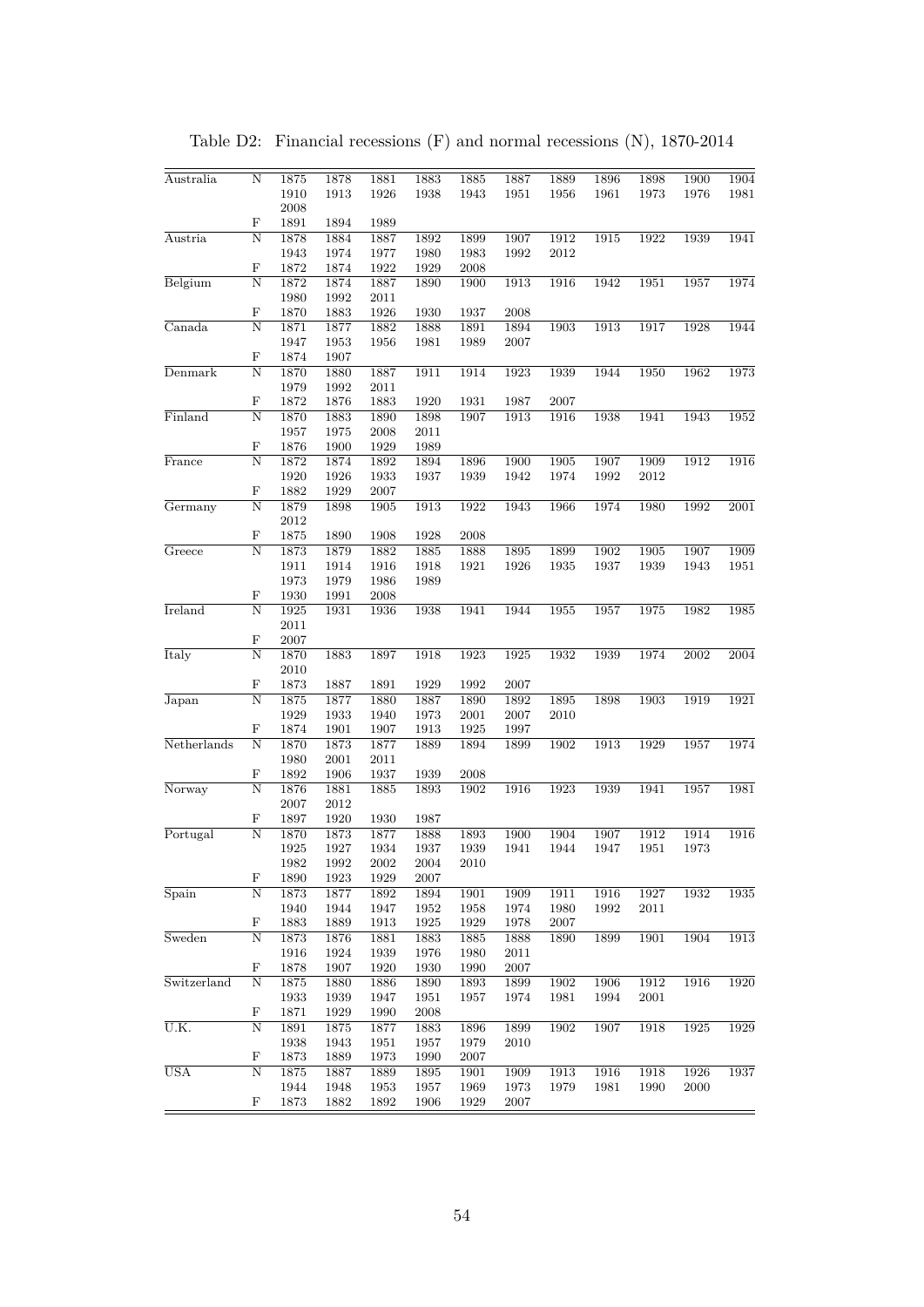Table D3: Non-financial macro-economic disasters, 1870-2014

<span id="page-56-0"></span>

| Australia      | 1881 | 1889 | 1896 | 1926 | 1981 |      |      |      |
|----------------|------|------|------|------|------|------|------|------|
| Austria        | 1912 | 1915 | 1943 |      |      |      |      |      |
| Belgium        | 1913 | 1916 | 1942 |      |      |      |      |      |
| Canada         | 1877 | 1884 | 1913 | 1917 | 1928 | 1944 | 1953 | 1981 |
| Denmark        | 1877 | 1884 | 1914 | 1916 | 1939 | 1944 | 1953 | 1981 |
| Finland        | 1890 | 1913 | 1916 | 1938 | 2008 | 2011 |      |      |
| France         | 1892 | 1909 | 1912 | 1920 | 1939 | 1942 | 2012 |      |
| Germany        | 1879 | 1913 | 1922 | 1943 |      |      |      |      |
| Greece         | 1973 | 1885 | 1888 | 1894 | 1896 | 1899 | 1911 | 1918 |
|                | 1921 | 1926 | 1935 | 1939 | 1973 | 1986 |      |      |
| Ireland        | none |      |      |      |      |      |      |      |
| Italy          | 1918 | 1939 | 1974 | 2010 |      |      |      |      |
| Japan          | 1880 | 1887 | 1890 | 1895 | 1898 | 1919 | 1929 | 1940 |
|                | 1973 | 2007 |      |      |      |      |      |      |
| Netherlands    | 1873 | 1913 |      |      |      |      |      |      |
| Norway         | 1873 | 1916 | 1939 | 1941 |      |      |      |      |
| Portugal       | 1916 | 1927 | 1934 | 1939 | 1973 |      |      |      |
| Spain          | 1873 | 1877 | 1894 | 1909 | 1935 |      |      |      |
| Sweden         | 1916 | 1939 |      |      |      |      |      |      |
| Switzerland    | 1875 | 1890 | 1893 | 1916 | 1920 | 1939 | 1957 | 1974 |
| United Kingdom | 1907 | 1918 | 1925 | 1929 | 1943 |      |      |      |
| United States  | 1895 | 1913 | 1918 | 1937 | 1944 | 1957 | 1981 |      |

**Notes:** The table shows a sub-sample of non-financial macro-economic disasters from the normal recessions listed in Table [D2.](#page-55-0) Non-financial macro-economic disasters are defined as normal recessions where the yearly real p.c. GDP precentage loss is higher than the average in financial crisis recessions. Thresholds are calculated separately for the pre-World War II sample (-3.35%) and the post-World War II sample (-2.55%).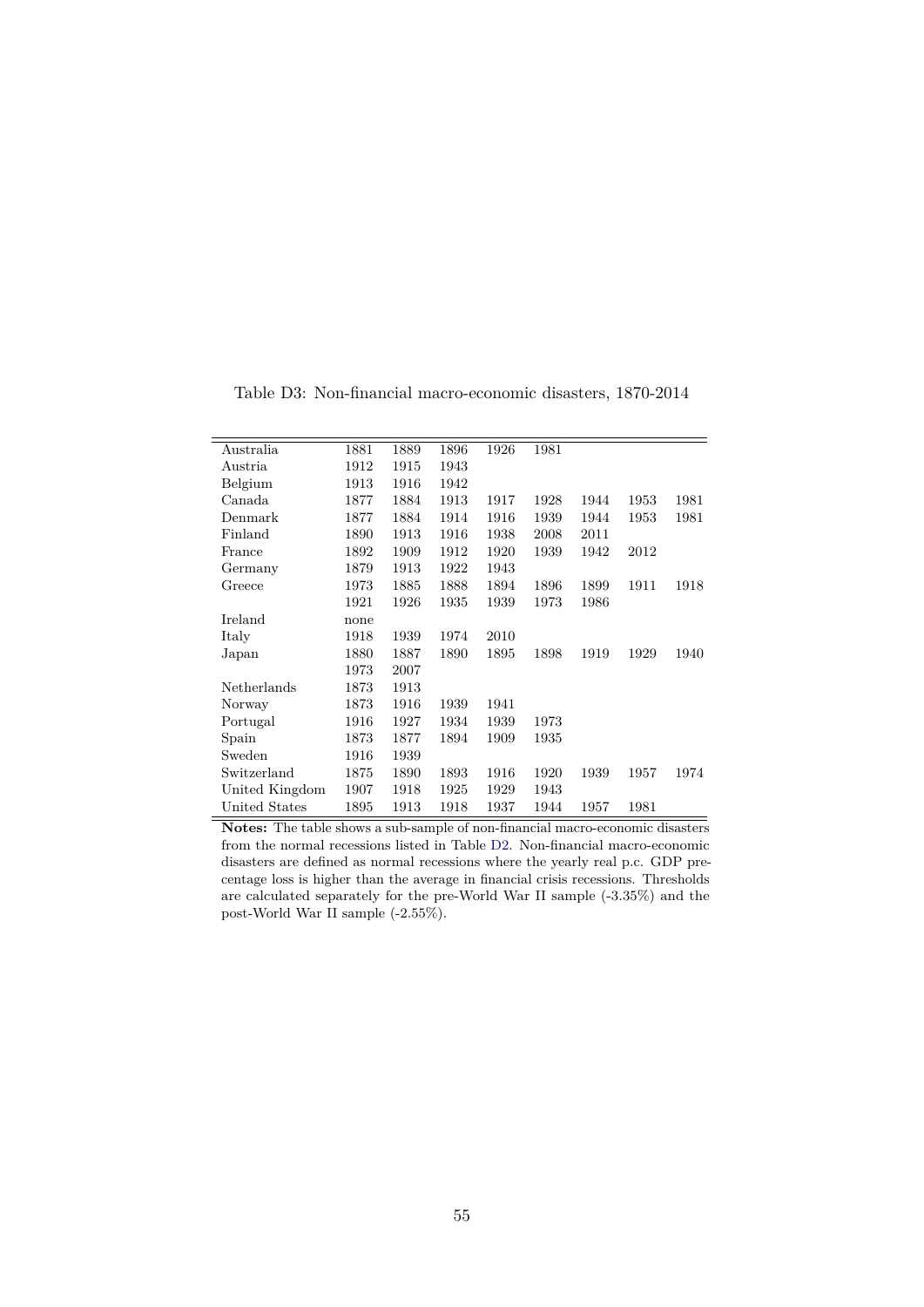## **Appendix E Local projections**

<span id="page-57-0"></span>

| $(a)$ Full sample                     | Year 1   | Year $2$   | Year <sub>3</sub> | Year 4   | Year 5  |
|---------------------------------------|----------|------------|-------------------|----------|---------|
| Financial recession                   | $-2.20$  | $-3.41$    | $-0.92$           | 0.55     | $-1.58$ |
|                                       | (1.77)   | (2.41)     | (2.89)            | (3.26)   | (2.77)  |
| Normal recession                      | 0.89     | $1.84*$    | 1.78              | $3.41*$  | 3.03    |
|                                       | (1.16)   | (1.00)     | (1.86)            | (1.82)   | (1.77)  |
| Non-financial macro disaster          | 2.23     | 4.65       | $9.66**$          | 5.39     | 2.30    |
|                                       | (3.91)   | (3.99)     | (4.04)            | (3.32)   | (5.00)  |
| $H_0$ : Financial = normal; p-value   | 0.08     | 0.03       | 0.39              | 0.47     | 0.13    |
| $H_0$ : Financial = disaster; p-value | 0.18     | 0.11       | 0.05              | 0.37     | 0.53    |
| $R^2$                                 | 0.135    | 0.233      | 0.303             | 0.352    | 0.368   |
| Observations                          | 1770     | 1740       | 1711              | 1684     | 1659    |
| (b) Pre-WWII sample                   | Year 1   | Year 2     | Year 3            | Year 4   | Year 5  |
| Financial recession                   | $-1.31$  | 1.09       | 3.79              | 1.79     | $-4.92$ |
|                                       | (3.68)   | (4.67)     | (6.12)            | (6.45)   | (4.78)  |
| Normal recession                      | 2.33     | 3.73       | 2.20              | 4.93     | 2.78    |
|                                       | (2.29)   | (2.29)     | (3.31)            | (3.15)   | (3.27)  |
| Non-financial macro disaster          | 6.06     | 10.94      | 10.72             | 8.53     | 2.75    |
|                                       | (9.89)   | (9.54)     | (8.07)            | (8.42)   | (8.39)  |
| $H_0$ : Financial = normal; p-value   | 0.19     | 0.56       | 0.82              | 0.65     | 0.08    |
| $H_0$ : Financial = disaster; p-value | 0.32     | 0.27       | 0.42              | 0.49     | 0.42    |
| $R^2$                                 | 0.130    | 0.227      | 0.300             | 0.334    | 0.355   |
| Observations                          | 591      | 582        | 574               | 567      | 562     |
| $(c)$ Post-WWII sample                | Year 1   | Year 2     | Year 3            | Year 4   | Year 5  |
| Financial recession                   | $-3.53*$ | $-9.12***$ | $-6.75***$        | $-4.45*$ | $-4.86$ |
|                                       | (1.90)   | (2.72)     | (2.85)            | (2.18)   | (2.84)  |
| Normal recession                      | $-0.78$  | $-0.47$    | $-0.26$           | 0.24     | $-0.23$ |
|                                       | (1.56)   | (1.57)     | (1.48)            | (1.18)   | (1.44)  |
| Non-financial macro disaster          | $-1.10$  | 0.31       | $9.43^{\ast}$     | $3.27**$ | 0.19    |
|                                       | (1.53)   | (2.69)     | (5.28)            | (1.52)   | (6.66)  |
| $H_0$ : Financial = normal; p-value   | 0.34     | 0.02       | 0.02              | 0.10     | 0.20    |
| $H_0$ : Financial = disaster; p-value | $0.38\,$ | $0.05\,$   | 0.01              | $0.01\,$ | 0.48    |
| $R^2$                                 | 0.203    | 0.342      | 0.429             | 0.495    | 0.521   |
| Observations                          | 1179     | 1158       | 1137              | 1117     | 1097    |

Table E1: Local projections of government vote shares

Notes: \*\*\* Significant at .01. \*\* Significant at .05. \* Significant at .1. Robust standard errors (clustered by country) in parentheses. Results correspond to local projections of cumulative change in 100 times the logged variable relative to peak for years 1–5 of the financial recession (first row), normal recession (second row), and non-financial macro disaster (third row). (a) 1870-2014, (b) 1870-1938, (c) 1950-2014. World War I (1914-1918) and World War II (1939-1949) excluded. Financial = normal (disaster) tests the null that coefficients for each type of recession are the same for the intercept terms in the first and second (third) rows. In each case the p-value of the test is provided. The controls are contemporaneous and 1-year lagged values of the growth rate of GDP per capita and the CPI inflation rate at peak (coefficients not reported). See text.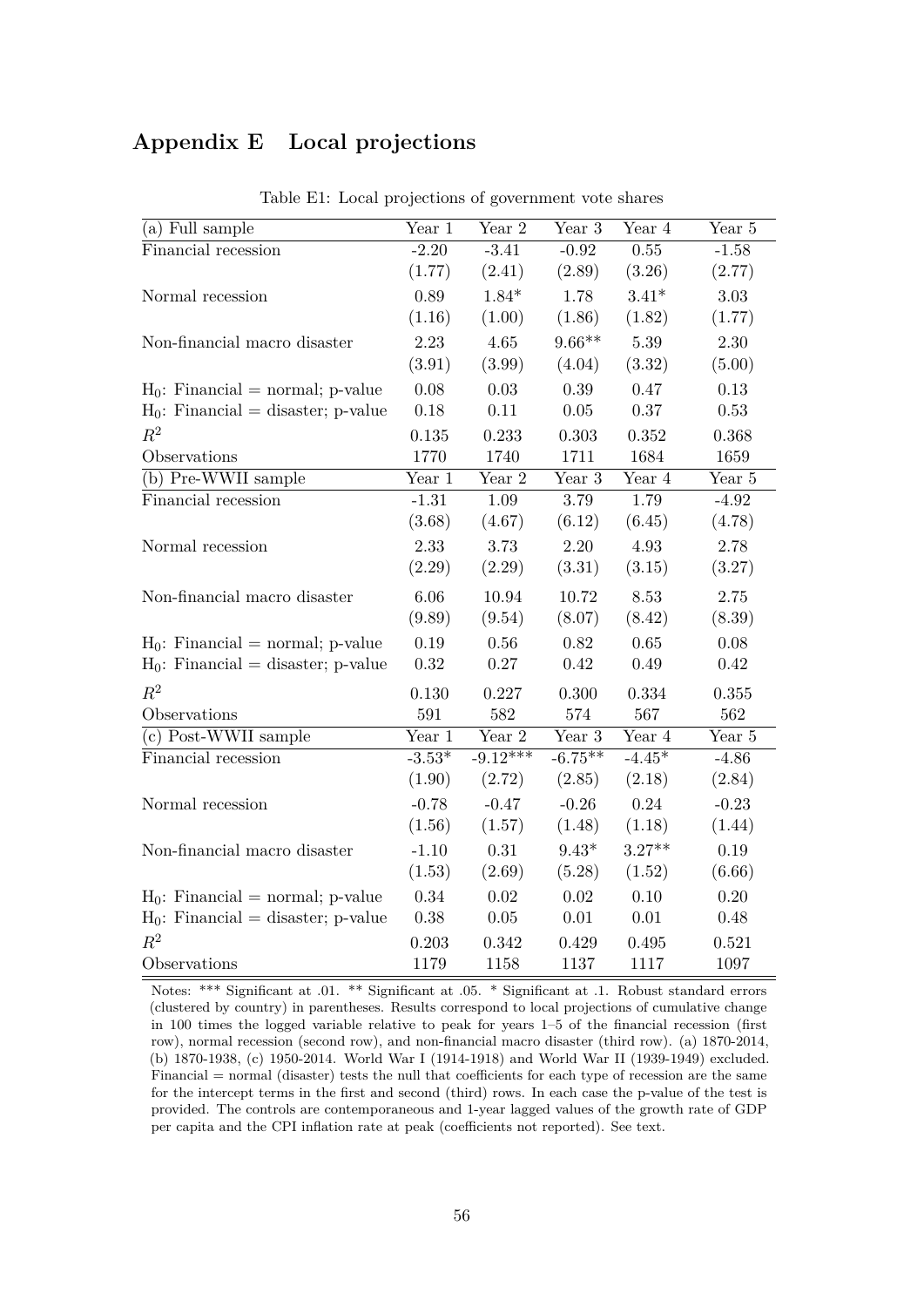| (a) Full sample                       | Year 1            | Year $2$               | Year 3             | Year 4            | Year 5             |
|---------------------------------------|-------------------|------------------------|--------------------|-------------------|--------------------|
| Financial recession                   | 1.62              | 2.56                   | $-0.85$            | $-2.42$           | $-1.42$<br>(3.95)  |
|                                       | (1.82)            | (3.31)                 | (3.77)             | (4.40)            |                    |
| Normal recession                      | $-2.25$           | $-3.60$                | $-1.19$            | $-4.80$           | $-4.16$            |
|                                       | (2.43)            | (2.56)                 | (3.30)             | (4.11)            | (3.98)             |
| Non-financial macro disaster          | $-5.22$<br>(7.20) | $-10.60$<br>(7.39)     | $-16.83$<br>(9.74) | $-8.77$<br>(9.21) | $-13.82$<br>(8.88) |
| $H_0$ : Financial = normal; p-value   | 0.13              | 0.09                   | 0.94               | 0.70              | 0.52               |
| $H_0$ : Financial = disaster; p-value | 0.30              | 0.13                   | 0.14               | 0.56              | 0.23               |
| $R^2$                                 | 0.058             | 0.103                  | 0.137              | 0.168             | 0.189              |
| Observations                          | 1770              | 1740                   | 1711               | 1684              | 1659               |
| (b) Pre-WWII sample                   | Year 1            | $\sqrt{\text{ear } 2}$ | Year 3             | Year 4            | Year 5             |
| Financial recession                   | 3.03              | 1.99                   | $0.25\,$           | 2.26              | $9.23\,$           |
|                                       | (3.31)            | (6.53)                 | (7.58)             | (8.25)            | (6.66)             |
| Normal recession                      | $-2.72$           | $-4.53$                | $-0.39$            | $-9.14$           | $-4.18$            |
|                                       | (4.69)            | (4.21)                 | (4.33)             | (6.91)            | (8.18)             |
| Non-financial macro disaster          | $-12.83$          | $-20.27$               | $-17.56$           | $-14.83$          | $-12.16$           |
|                                       | (18.78)           | (19.29)                | (19.46)            | (19.59)           | (17.91)            |
| $H_0$ : Financial = normal; p-value   | 0.12              | 0.35                   | 0.95               | 0.30              | 0.12               |
| $H_0$ : Financial = disaster; p-value | 0.34              | 0.24                   | 0.38               | 0.42              | 0.30               |
| $R^2$                                 | 0.071             | 0.125                  | 0.162              | 0.210             | 0.255              |
| Observations                          | 591               | 582                    | 574                | 567               | 562                |
| (c) Post-WWII sample                  | Year 1            | Year 2                 | Year $3$           | Year 4            | Year 5             |
| Financial recession                   | 3.82              | $11.23***$             | $8.16**$           | $6.00*$           | $6.29*$            |
|                                       | (2.35)            | (3.76)                 | (3.08)             | (2.88)            | (3.01)             |
| Normal recession                      | $-0.52$           | $-0.89$                | 1.79               | 2.31              | 2.10               |
|                                       | (2.52)            | (3.08)                 | (2.92)             | (2.53)            | (2.56)             |
| Non-financial macro disaster          | 1.31              | $-3.72$                | $-18.06$           | $-4.06$           | $-11.17$           |
|                                       | (1.51)            | (6.60)                 | (12.26)            | (5.93)            | (6.67)             |
| $H_0$ : Financial = normal; p-value   | 0.27<br>0.43      | 0.03                   | 0.10<br>0.04       | 0.44<br>0.07      | 0.35               |
| $H_0$ : Financial = disaster; p-value |                   | 0.10                   |                    |                   | $0.01\,$           |
| $R^2$                                 | 0.138             | 0.261                  | 0.363              | 0.455             | 0.527              |
| Observations                          | 1179              | 1158                   | 1137               | 1117              | 1097               |

Table E2: Local projections of opposition vote shares

Notes: \*\*\* Significant at .01. \*\* Significant at .05. \* Significant at .1. Robust standard errors (clustered by country) in parentheses. Results correspond to local projections of cumulative change in 100 times the logged variable relative to peak for years 1–5 of the financial recession (first row), normal recession (second row), and non-financial macro disaster (third row). The top panel (a) covers the years 1870–2014, the middle panel (b) covers the years 1870-1938, and the bottom panel (c) covers the years 1950–2014. World War I years (1914-1918) and World War II years (1939-1949) are excluded. Financial = normal tests the null that coefficients for each type of recession are the same for the intercept terms in the first and second rows. Financial = disaster tests the null that coefficients for each type of recession are the same for the intercept terms in the first and third rows. In each case the p-value of the test is provided. The controls are contemporaneous and 1-year lagged values of the growth rate of GDP per capita and the CPI inflation rate at peak (coefficients not reported). See text.  $57$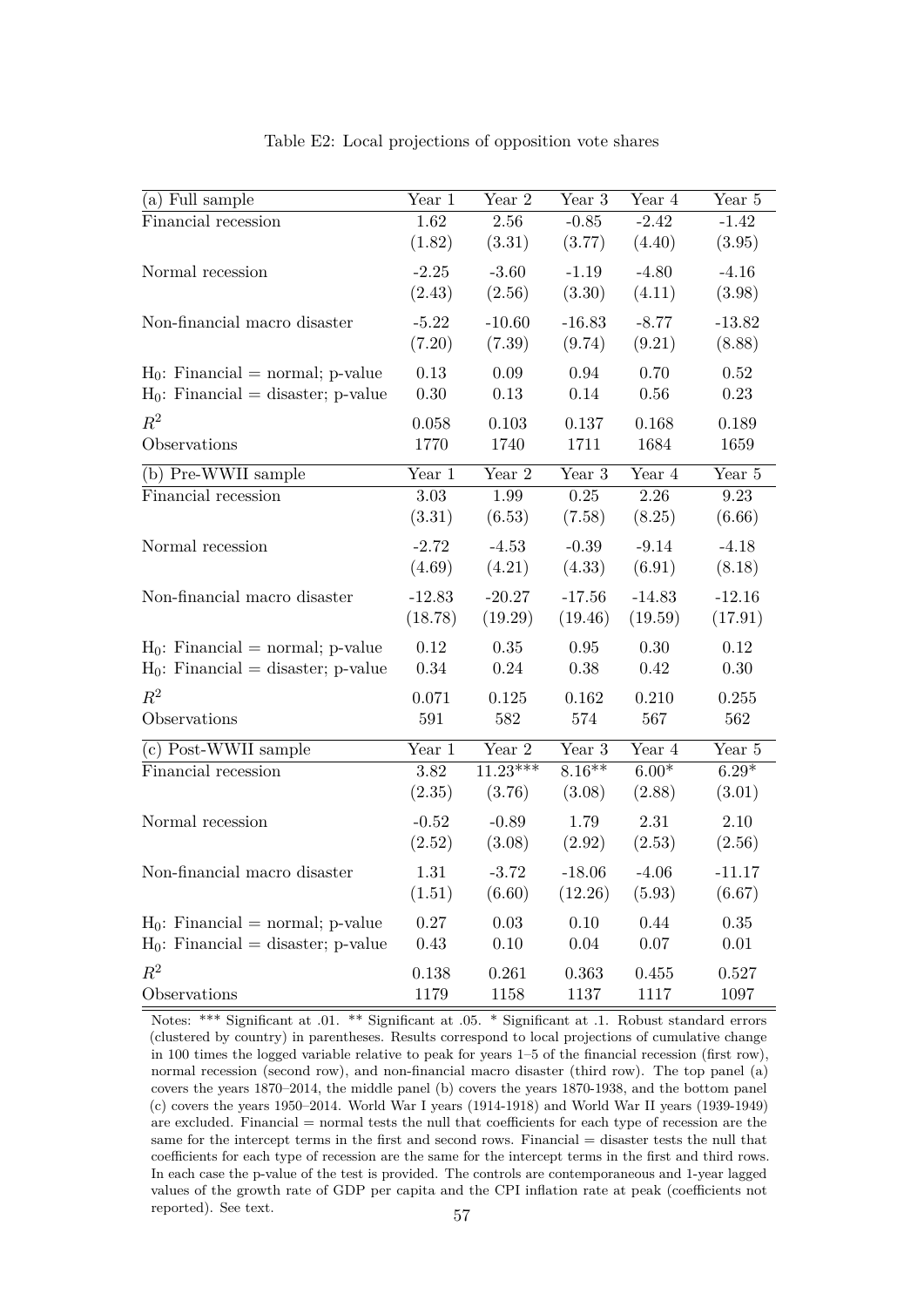| (a) Full sample                       | Year 1              | Year $\sqrt{2}$ | Year 3   | Year 4    | Year $5\,$ |
|---------------------------------------|---------------------|-----------------|----------|-----------|------------|
| Financial recession                   | 0.40                | 0.61            | 0.38     | 0.43      | $-0.42$    |
|                                       | (0.26)              | (0.38)          | (0.57)   | (0.68)    | (1.04)     |
| Normal recession                      | $-0.22$             | $-0.61**$       | 0.19     | $-0.11$   | $-0.07$    |
|                                       | (0.16)              | (0.23)          | (0.48)   | (0.54)    | (0.60)     |
| Non-financial macro disaster          | 0.12                | $-0.48$         | 0.66     | 1.02      | 0.98       |
|                                       | (0.37)              | (0.47)          | (1.39)   | (1.21)    | (1.46)     |
| $H_0$ : Financial = normal; p-value   | 0.05                | 0.01            | 0.72     | 0.28      | 0.80       |
| $H_0$ : Financial = disaster; p-value | 0.52                | 0.10            | 0.83     | 0.62      | 0.55       |
| $R^2$                                 | 0.042               | 0.085           | 0.125    | 0.161     | 0.188      |
| Observations                          | 2126                | 2100            | 2076     | 2053      | 2030       |
| (b) Pre-WWII sample                   | Year 1              | Year 2          | Year 3   | Year 4    | Year 5     |
| Financial recession                   | 0.76                | 0.64            | 0.45     | 0.67      | $-0.36$    |
|                                       | (0.48)              | (0.45)          | (0.67)   | (0.83)    | (1.55)     |
| Normal recession                      | $-0.24$             | $-0.96$         | $-0.15$  | $-0.34$   | 0.31       |
|                                       | (0.38)              | (0.56)          | (0.40)   | (0.63)    | (0.77)     |
| Non-financial macro disaster          | 0.50                | $-0.42$         | $-0.50$  | $-0.00$   | 0.88       |
|                                       | (0.82)              | (0.95)          | (0.79)   | (0.74)    | (1.03)     |
| $H_0$ : Financial = normal; p-value   | 0.13                | 0.03            | 0.30     | 0.15      | 0.73       |
| $H_0$ : Financial = disaster; p-value | 0.70                | $0.26\,$        | 0.36     | 0.47      | 0.53       |
| $R^2$                                 | $0.057\,$           | 0.109           | 0.153    | 0.187     | 0.213      |
| Observations                          | 919                 | 914             | 910      | 907       | 904        |
| (c) Post-WWII sample                  | Year $\overline{1}$ | Year $2$        | Year 3   | Year 4    | Year 5     |
| Financial recession                   | 0.07                | 0.67            | $0.95**$ | $1.36***$ | $1.61***$  |
|                                       | (0.33)              | (0.39)          | (0.44)   | (0.40)    | (0.45)     |
| Normal recession                      | $-0.10$             | $-0.40$         | 0.64     | 0.49      | 0.10       |
|                                       | (0.17)              | (0.26)          | (0.74)   | (0.78)    | (0.78)     |
| Non-financial macro disaster          | $-0.29$             | $-0.90$         | $2.19\,$ | 2.59      | 1.73       |
|                                       | (0.38)              | (0.53)          | (3.74)   | (3.65)    | (4.17)     |
| $H_0$ : Financial = normal; p-value   | 0.63                | 0.01            | 0.71     | 0.32      | 0.10       |
| $H_0$ : Financial = disaster; p-value | 0.44                | 0.01            | 0.74     | 0.73      | 0.98       |
| $R^2$                                 | 0.059               | 0.118           | 0.171    | 0.231     | 0.293      |
| Observations                          | 1207                | 1186            | 1166     | 1146      | 1126       |

Table E3: Local projections of parliamentary fractionalization

Notes: \*\*\* Significant at .01. \*\* Significant at .05. \* Significant at .1. Robust standard errors (clustered by country) in parentheses. Results correspond to local projections of cumulative change in 100 times the logged variable relative to peak for years 1–5 of the financial recession (first row), normal recession (second row), and non-financial macro disaster (third row). The top panel (a) covers the years 1870–2014, the middle panel (b) covers the years 1870-1938, and the bottom panel (c) covers the years 1950–2014. World War I years (1914-1918) and World War II years (1939-1949) are excluded. Financial = normal tests the null that coefficients for each type of recession are the same for the intercept terms in the first and second rows. Financial = disaster tests the null that coefficients for each type of recession are the same for the intercept terms in the first and third rows. In each case the p-value of the test is provided. The controls are contemporaneous and 1-year lagged values of the growth rate of GDP per capita and the CPI inflation rate at peak (coefficients not reported). See text. 58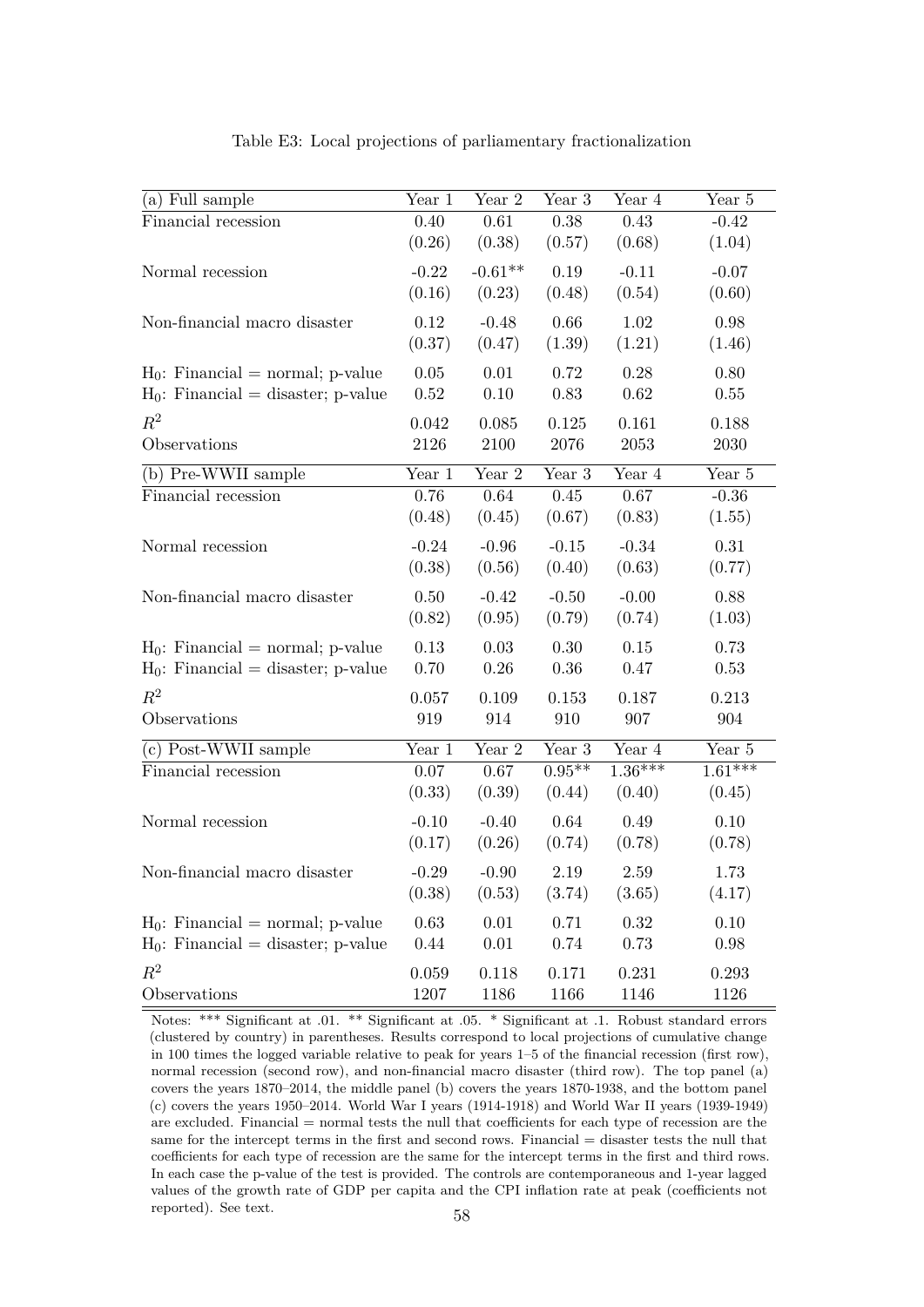<span id="page-60-0"></span>

| (a) Full sample                       | Year 1  | Year 2   | Year 3        | Year 4   | Year 5    |
|---------------------------------------|---------|----------|---------------|----------|-----------|
| Financial recession                   | 1.58    | 2.13     | 2.26          | 3.38     | 2.19      |
|                                       | (1.18)  | (1.74)   | (2.42)        | (2.76)   | (3.20)    |
| Normal recession                      | 0.33    | 0.64     | $2.75***$     | 1.80     | $2.38*$   |
|                                       | (0.80)  | (1.00)   | (1.22)        | (1.18)   | (1.26)    |
| Non-financial macro disaster          | $-0.77$ | 2.16     | 5.03          | $7.15**$ | $7.42*$   |
|                                       | (1.17)  | (3.80)   | (4.15)        | (3.41)   | (3.75)    |
| $H_0$ : Financial = normal; p-value   | 0.33    | 0.42     | 0.84          | 0.44     | 0.96      |
| $H_0$ : Financial = disaster; p-value | 0.12    | 0.99     | 0.58          | 0.43     | 0.33      |
| $R^2$                                 | 0.047   | 0.085    | 0.115         | 0.143    | 0.171     |
| Observations                          | 2147    | 2122     | 2096          | 2070     | 2044      |
| (b) Pre-WWII sample                   | Year 1  | Year 2   | Year 3        | Year 4   | Year 5    |
| Financial recession                   | 2.41    | $3.75\,$ | $4.99^{\ast}$ | $5.30*$  | $-1.92$   |
|                                       | (1.95)  | (2.42)   | (2.39)        | (2.54)   | (4.25)    |
| Normal recession                      | $-0.71$ | $-0.20$  | 2.95          | 1.01     | 1.25      |
|                                       | (1.60)  | (1.92)   | (2.30)        | (2.04)   | (1.90)    |
| Non-financial macro disaster          | $-1.48$ | $-0.14$  | 1.89          | 2.37     | 2.62      |
|                                       | (2.10)  | (3.78)   | (3.76)        | (3.94)   | (4.74)    |
| $H_0$ : Financial = normal; p-value   | 0.10    | 0.11     | 0.43          | 0.11     | 0.53      |
| $H_0$ : Financial = disaster; p-value | 0.09    | 0.33     | 0.56          | 0.59     | 0.49      |
| $R^2$                                 | 0.061   | 0.106    | 0.144         | 0.173    | 0.204     |
| Observations                          | 921     | 916      | 910           | 904      | 898       |
| (c) Post-WWII sample                  | Year 1  | Year $2$ | Year 3        | Year 4   | Year 5    |
| Financial recession                   | $1.30*$ | 1.13     | $-0.52$       | 1.04     | $9.84***$ |
|                                       | (0.65)  | (1.80)   | (3.53)        | (3.58)   | (2.41)    |
| Normal recession                      | 1.58    | 1.80     | 2.80          | 1.83     | 2.37      |
|                                       | (1.11)  | (1.53)   | (1.77)        | (1.41)   | (1.53)    |
| Non-financial macro disaster          | $-0.10$ | 5.15     | 8.31          | 11.96    | 12.63     |
|                                       | (1.21)  | (7.96)   | (9.54)        | (8.02)   | (7.90)    |
| $H_0$ : Financial = normal; p-value   | 0.74    | 0.76     | 0.42          | 0.83     | 0.01      |
| $H_0$ : Financial = disaster; p-value | 0.28    | 0.63     | 0.40          | 0.20     | 0.73      |
| $R^2$                                 | 0.068   | 0.124    | 0.168         | 0.211    | 0.253     |
| Observations                          | 1226    | 1206     | 1186          | 1166     | 1146      |

Table E4: Local projections of the number of parties in parliament

Notes: \*\*\* Significant at .01. \*\* Significant at .05. \* Significant at .1. Robust standard errors (clustered by country) in parentheses. Results correspond to local projections of cumulative change in 100 times the logged variable relative to peak for years 1–5 of the financial recession (first row), normal recession (second row), and non-financial macro disaster (third row). The top panel (a) covers the years 1870–2014, the middle panel (b) covers the years 1870-1938, and the bottom panel (c) covers the years 1950–2014. World War I years (1914-1918) and World War II years (1939-1949) are excluded. Financial = normal tests the null that coefficients for each type of recession are the same for the intercept terms in the first and second rows. Financial = disaster tests the null that coefficients for each type of recession are the same for the intercept terms in the first and third rows. In each case the p-value of the test is provided. The controls are contemporaneous and 1-year lagged values of the growth rate of GDP per capita and the CPI inflation rate at peak (coefficients not reported). See text. 59